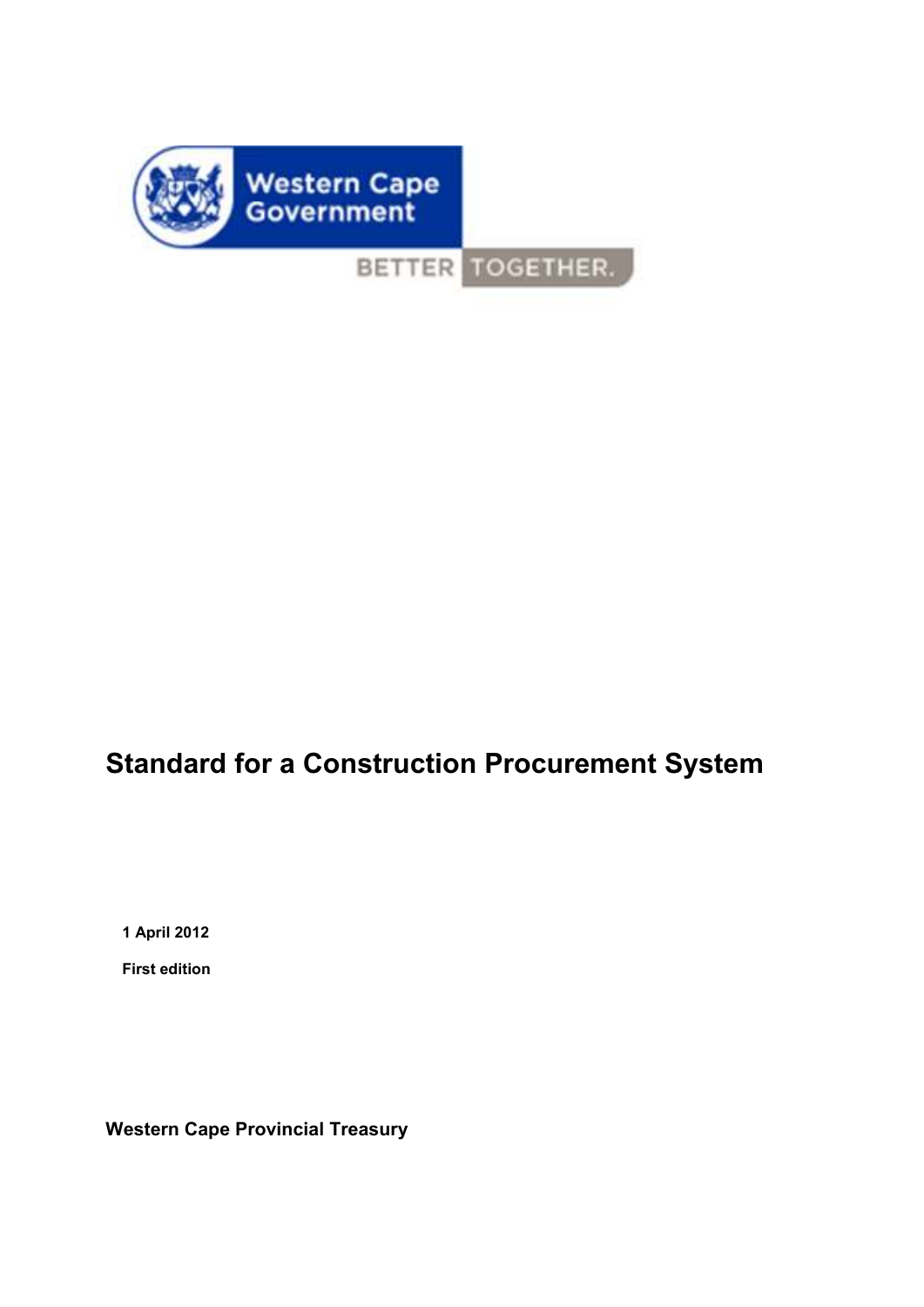## **Preface**

A system may be regarded as a set of interrelated or interacting elements. It is an established way of doing things that provides order and a platform for the methodical planning of a way of proceeding. Systems are underpinned by processes (a set of interrelated or interacting activities which transforms inputs into outputs), procedures (specified way to carry out an activity or a process) and methods.

Procurement may be regarded as the process that creates, manages and fulfils contracts. Procurement commences once a need for goods, services, or engineering and construction works has been identified and ends when the goods are received, the services or construction works are completed. Procurement processes and procedures need to be managed and controlled. Accordingly, governance activities need to be linked to the milestones in the procurement process. At the same time, policies are required to govern the usage and application of certain procurement procedures, requirements for recording, reporting and risk management, and procedures for dealing with specific procurement related issues, etc.

A procurement system comprises not only procurement processes but also:

- a) rules and guidelines governing **procedures and methods**
- b) **procurement documents** which include terms and conditions, procedures and requirements

risk / quality oversight (governance and performance) controls

- c) **organisational policies** which deal with issues such as**:**
	- i) the usage and application of particular procurement procedures:
	- ii) requirements for recording, reporting and risk management;
	- iii) procedures for dealing with specific procurement issues;
	- iv) the usage of procurement to promote social and developmental objectives; and
	- v) the assignment of responsibilities for the performance of activities.

A public procurement system in South Africa needs to be developed around the South African constitutional imperatives for a public procurement system, namely that the system:

- a) must be fair, equitable, transparent, competitive and cost-effective; and
- b) may provide for categories of preference.

The Construction Industry Development Board (CIDB) has developed standards which provide procedures and methods which are required by law to be applied to certain key procurement processes, as well as a series of best practice guidelines, which have now been incorporated into the recently published ISO 10845 standards for construction procurement. These standards have been developed around the primary and secondary procurement system objectives embedded in the Constitution of the Republic of South Africa (Act 108 of 1996) for a **procurement system** which may be expressed in qualitative terms as follows:

- a) **Fair:** the process of offer and acceptance is conducted impartially without bias, and provides participating parties simultaneous and timely access to the same information.
- b) **Equitable:** the only grounds for not awarding a contract to a tenderer who complies with all requirements are restrictions from doing business with the organization, lack of capability or capacity, legal impediments and conflicts of interest.
- c) **Transparent:** the procurement process and criteria upon which decisions are to be made shall be publicized and made publicly available with reasons for those decisions, and with the possibility of verifying that criteria were applied.
- d) **Competitive:** the system provides for appropriate levels of competition to ensure cost-effective and best value outcomes.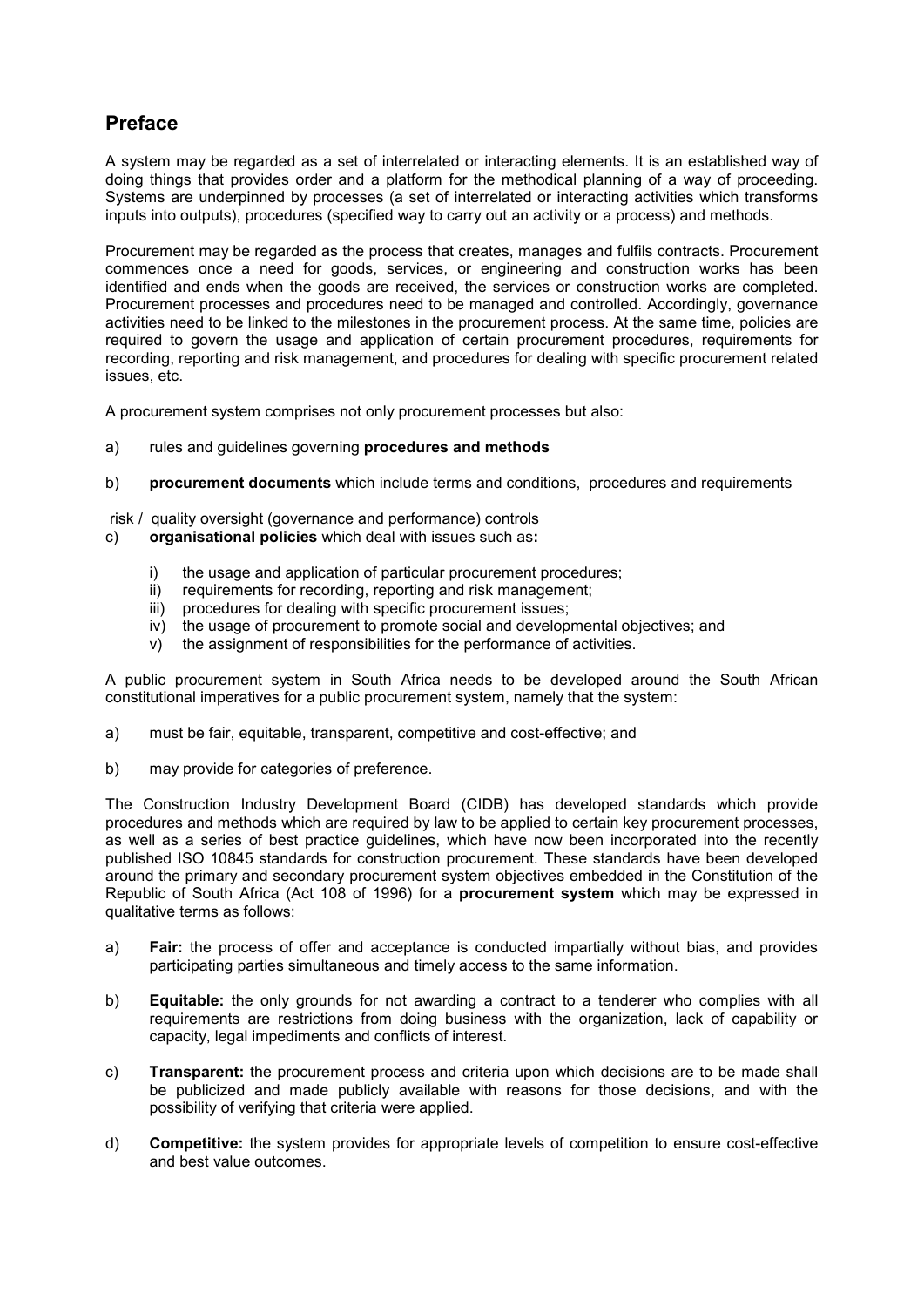- e) **Cost-effective:** the processes, procedures and methods are standardized with sufficient flexibility to attain best value outcomes in respect of quality, timing and price, and the least resources to effectively manage and control procurement processes.
- f) **Promotion of other objectives:** the system may incorporate measures to promote objectives associated with a secondary procurement policy subject to qualified tenderers not being excluded and deliverables or evaluation criteria being measurable, quantifiable and monitored for compliance.

The primary purpose of this standard is to establish a construction procurement system for an institution to use in fulfilling its obligations in the procurement of goods, services and engineering and construction works within the construction industry in:

- a) compliance with requirements established in terms of the:
	- i) Constitution of the Republic of South Africa, 1996 (Act No 108 of 1996);
	- ii) Public Finance Management Act or 1999 (Act 1 of 1999)
	- iii) Construction Industry Development Board (Act 38 of 2000); and
	- iv) other pertinent Acts; and
- b) a manner which:
	- i) embraces national and international best practice; and
	- ii) is auditable.

Institutions who are required to apply this standard need to complete Annexure B i.e. allocated designated persons to perform duties, provide delegations and set parameters associated with procurement procedures.

The ultimate objective of the Western Cape Cabinet is to ensure clean, efficient and effective construction procurement processes with clear delineation of accountability and responsibilities of the various role players within the process and the assurance of transparency. There is also a need to reach consensus upfront to the standards against which institutions have to be audited. This allows for proper goal setting and the setting of management standards. This standard responds to these imperatives.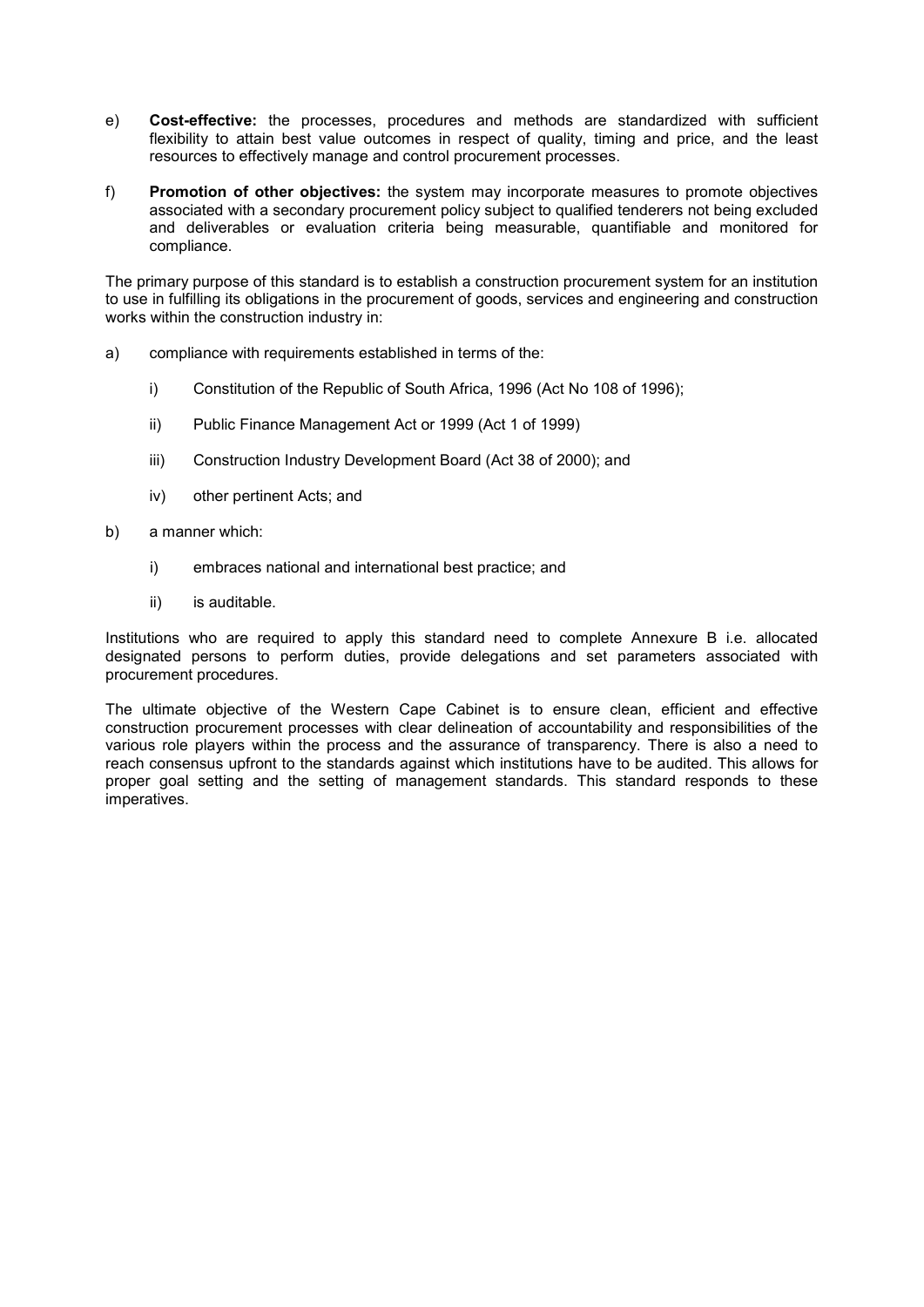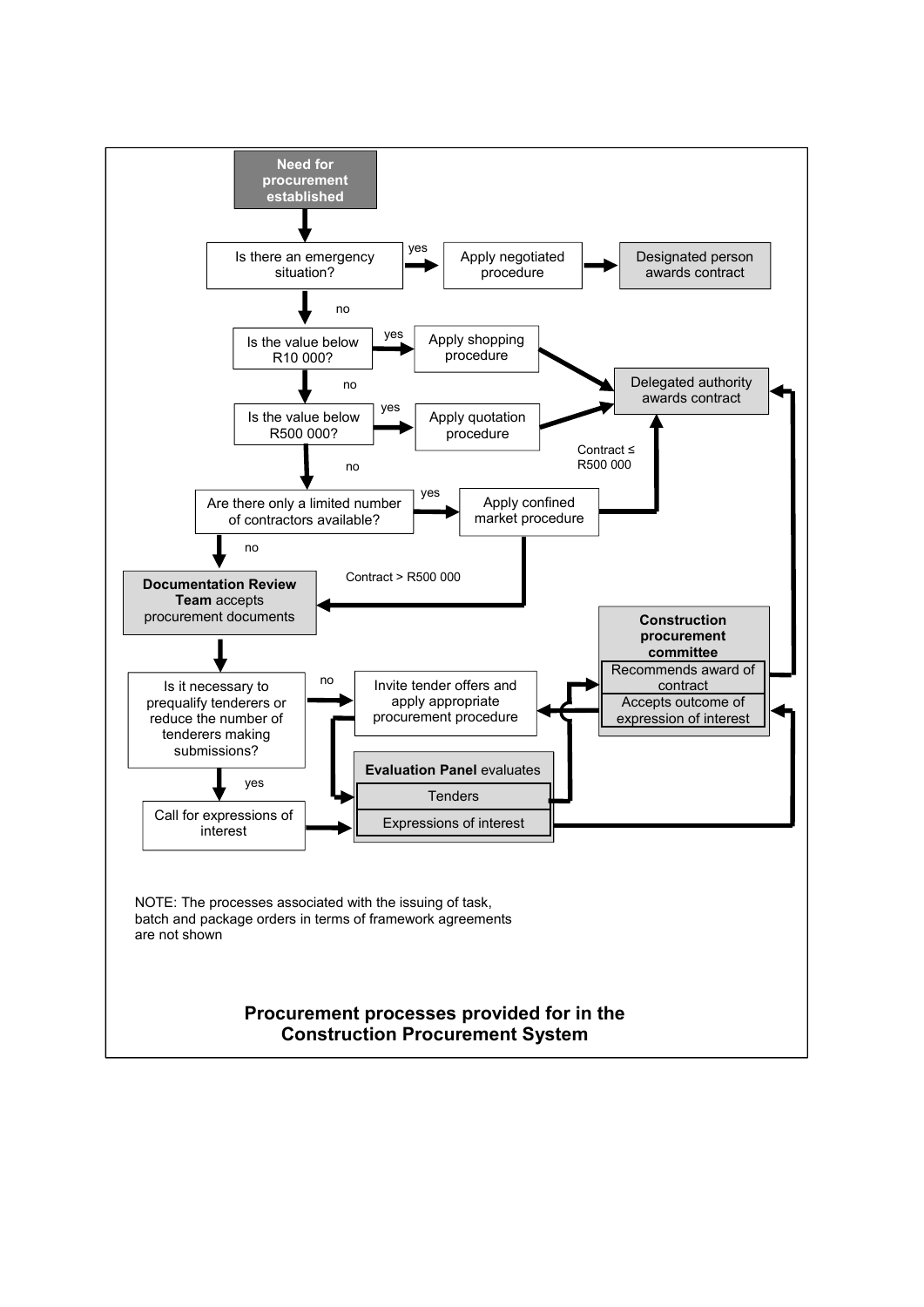## **Standard for a Construction Procurement System**

## **CONTENTS**

## Preface

| 1 |                                                                                                                                                                                                                                                              | Scope                                                                                                                                                                                                                                                                                                                                                                                                                                                                                                                                                                                                                                                                                                                                                                                                                                                                                                                                                                                                                                                                                                                                                                                                                                                                                                                                                                                                                      | 1                                                                                                                                                                                                                                                       |
|---|--------------------------------------------------------------------------------------------------------------------------------------------------------------------------------------------------------------------------------------------------------------|----------------------------------------------------------------------------------------------------------------------------------------------------------------------------------------------------------------------------------------------------------------------------------------------------------------------------------------------------------------------------------------------------------------------------------------------------------------------------------------------------------------------------------------------------------------------------------------------------------------------------------------------------------------------------------------------------------------------------------------------------------------------------------------------------------------------------------------------------------------------------------------------------------------------------------------------------------------------------------------------------------------------------------------------------------------------------------------------------------------------------------------------------------------------------------------------------------------------------------------------------------------------------------------------------------------------------------------------------------------------------------------------------------------------------|---------------------------------------------------------------------------------------------------------------------------------------------------------------------------------------------------------------------------------------------------------|
| 2 | 2.1<br>2.2                                                                                                                                                                                                                                                   | Terms, definitions and abbreviations<br>Terms and definitions<br>Abbreviations                                                                                                                                                                                                                                                                                                                                                                                                                                                                                                                                                                                                                                                                                                                                                                                                                                                                                                                                                                                                                                                                                                                                                                                                                                                                                                                                             | 1<br>1<br>4                                                                                                                                                                                                                                             |
| 3 |                                                                                                                                                                                                                                                              | Normative references                                                                                                                                                                                                                                                                                                                                                                                                                                                                                                                                                                                                                                                                                                                                                                                                                                                                                                                                                                                                                                                                                                                                                                                                                                                                                                                                                                                                       | 4                                                                                                                                                                                                                                                       |
| 4 | 4.1<br>4.2<br>4.2.1<br>4.2.5<br>4.2.6<br>4.2.7<br>4.3<br>4.4<br>4.4.1<br>4.4.2<br>4.4.3<br>4.4.4<br>4.4.5<br>4.4.6<br>4.5<br>4.6<br>4.6.3<br>4.6.4<br>4.7.4<br>4.7.5<br>4.8<br>4.8.1<br>4.8.2<br>4.8.3<br>4.8.4<br>4.8.5<br>4.8.6<br>4.8.7<br>4.8.8<br>4.8.9 | Requirements<br>General requirements<br>Conduct of those engaged in construction procurement processes or procedures<br>General requirements<br>4.2.2 Conflicts of interest<br>4.2.3 Evaluation of submissions received from respondents and tenderers<br>4.2.4<br>Non-disclosure agreements<br>Gratifications, hospitality and gifts<br><b>Breaches</b><br>Placing of contractors under restrictions<br>Procurement activities, key actions, responsibilities and gates<br>Roles and responsibilities in relation to the procurement processes, activities and controls<br>General<br>Documentation Review Team<br>Evaluation panels<br><b>Construction Procurement Committee</b><br><b>Disposal Committee</b><br><b>Delegated Authority</b><br>4.4.7<br>Compliance monitoring<br>Complaints and challenges<br>Secondary procurement policy<br>General<br>4.6.1<br>4.6.2 Permitted targeted procurement procedures<br>Broad Based Black Economic Empowerment<br>Engaging members of the community in construction works<br>4.7 Usage of standard procurement procedures<br>4.7.1 General<br>4.7.2 Framework agreements<br>4.7.3 Lists of pre-approved contractors<br><b>Disposals</b><br>Unsolicited proposals<br>Procurement documents<br>General<br>Standard forms of contract<br>Auction data<br>Standardised documents<br>Tender assessment schedules<br>Guarantees<br>Retention<br>Delay damages<br>Price escalation | 6<br>6<br>6<br>6<br>$\overline{7}$<br>8<br>9<br>9<br>10<br>10<br>11<br>18<br>18<br>18<br>19<br>20<br>23<br>24<br>25<br>27<br>27<br>27<br>28<br>29<br>29<br>29<br>29<br>32<br>34<br>35<br>35<br>35<br>35<br>36<br>38<br>38<br>38<br>38<br>38<br>38<br>38 |
|   |                                                                                                                                                                                                                                                              | 4.8.10 Insurances<br>4.8.11<br>Communications<br>4.8.12<br>Intellectual property rights                                                                                                                                                                                                                                                                                                                                                                                                                                                                                                                                                                                                                                                                                                                                                                                                                                                                                                                                                                                                                                                                                                                                                                                                                                                                                                                                    | 39<br>39<br>39                                                                                                                                                                                                                                          |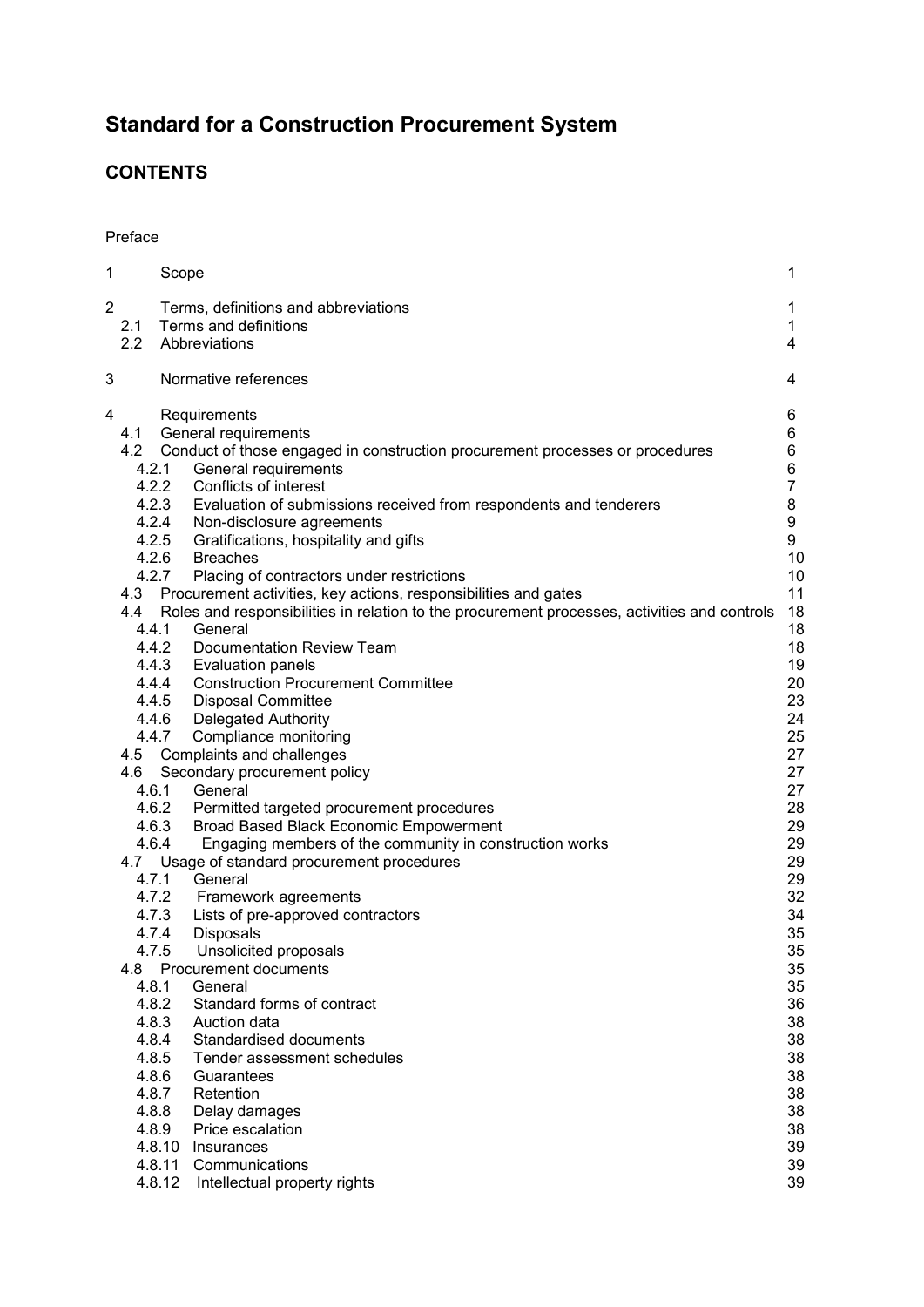| 4.8.13 Disputes arising during the performance of a contract                                               | 39       |
|------------------------------------------------------------------------------------------------------------|----------|
| 4.8.14 Quality standards                                                                                   | 40       |
| 4.8.15 Budgetary items                                                                                     | 40       |
| 4.9 Calls for expressions of interest and invitations to submit tender offers                              | 41       |
| 4.9.1<br>General                                                                                           | 41       |
| 4.9.2<br>Advertising                                                                                       | 41       |
| 4.9.3<br>Issuing of procurement documents                                                                  | 41       |
| Clarification meetings and issuing of addenda<br>4.9.4<br>4.9.5<br>Receipt and safeguarding of submissions | 41<br>42 |
| 4.9.6<br>Opening of submissions                                                                            | 42       |
| 4.9.7<br>Evaluation of submissions                                                                         | 43       |
| 4.9.8<br>Notice to unsuccessful tenderers and respondents                                                  | 43       |
| 4.9.9<br>Debriefing of respondents and tenderers                                                           | 44       |
| 4.9.10 Written reasons for actions taken                                                                   | 45       |
| 4.9.11 Request for access to information                                                                   | 45       |
| 4.10 Award of contracts                                                                                    | 45       |
| 4.10.1 General                                                                                             | 45       |
| 4.10.2 Registration on the Western Cape Supplier database                                                  | 46       |
| 4.11 Administration of contracts                                                                           | 46       |
| 4.11.1 General                                                                                             | 46       |
| 4.11.2 Records and reporting                                                                               | 46       |
| 4.11.3 Authorised increase in the final contract amount                                                    | 47       |
| 4.11.4 Invoicing                                                                                           | 48       |
| 4.12 Occupational health and safety                                                                        | 48       |
| 4.13 Departures from procedures                                                                            | 48       |
| Annexure A: Overview of applicable legislation                                                             | 49       |
| A1<br>Constitutional imperatives for procurement                                                           | 49       |
| Applicable pieces of legislation<br>A2                                                                     | 49       |
| <b>Public Finance Management Act</b><br>A3                                                                 | 50       |
| A4<br><b>Construction Industry Development Board Act</b>                                                   | 51       |
| Annexure B: Designated persons, delegated authorities, the composition of teams, panels and                |          |
| committees and thresholds associated with procurement procedures                                           | 53       |
| B1 Designated persons                                                                                      | 53       |
| B <sub>2</sub><br>Delegated authority to award a contract                                                  | 58       |
| B3 Composition of control and governance committees                                                        | 59       |
| B4 Thresholds relating to various procurement procedures                                                   | 60       |
| B5 Insurance values                                                                                        | 60       |
| Annexure C: Adjudication procedures to challenge decisions made during the tender process                  | 62       |
| General principles<br>C1                                                                                   | 62       |
| C <sub>2</sub><br>Notice of tender dispute adjudication                                                    | 62       |
| Administrative procedures<br>C <sub>3</sub>                                                                | 62       |
| C4<br>Tender dispute adjudicator's decision                                                                | 62       |
| Annexure D: Communications with unsuccessful respondents or tenderers                                      | 64       |
| Letters to unsuccessful respondents or tenderers<br>D.1                                                    | 64       |
| D.2 Debriefing score sheet                                                                                 | 64       |
| Annexure E: Example of a performance report for an NEC3 Professional Service Contract                      | 66       |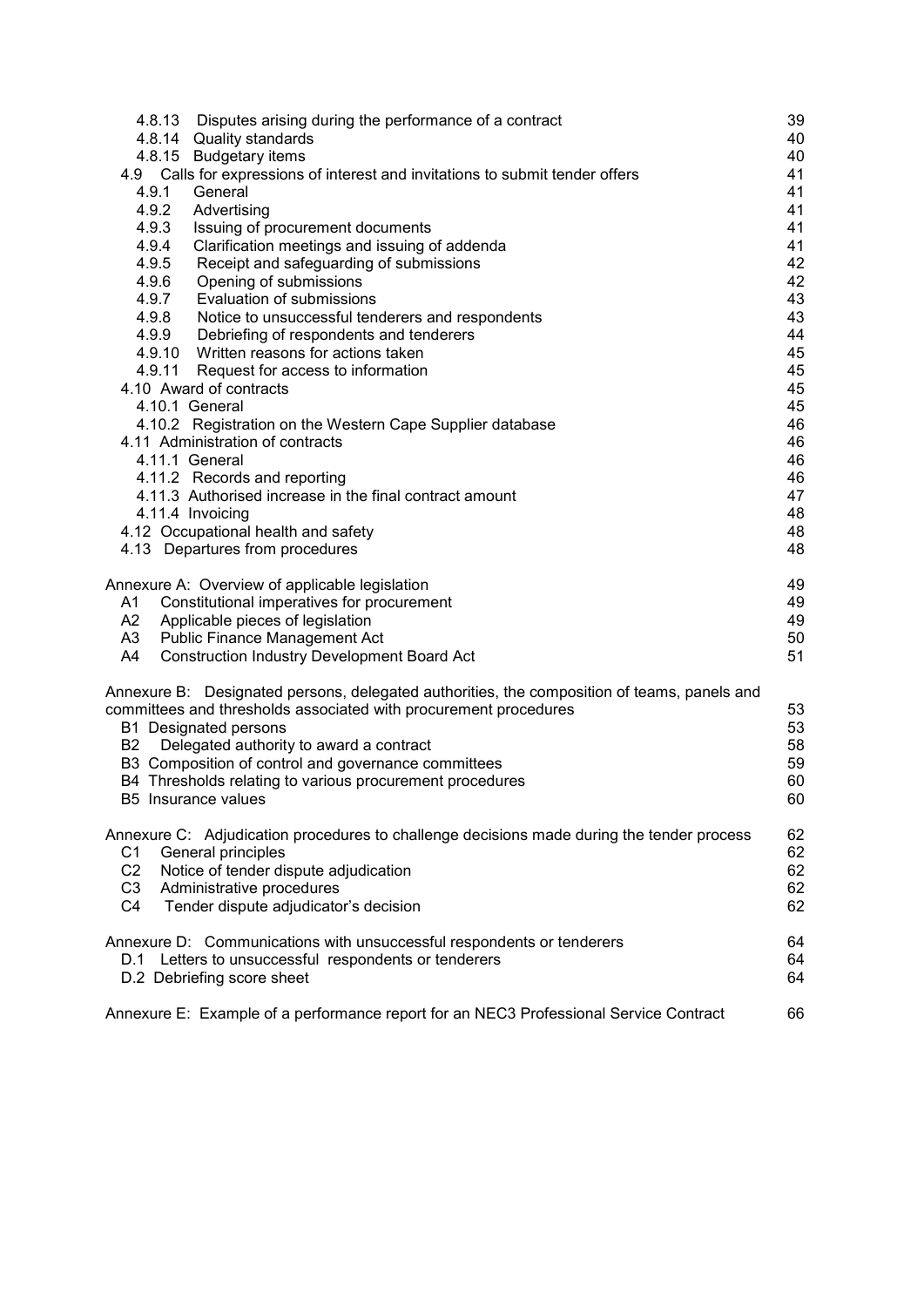## **1 Scope**

**1.1** This standard establishes a construction procurement system within an institution for the procurement of:

- a) goods, services and engineering and construction works and disposals relating to the construction industry in a fair, equitable, transparent, competitive and cost effective manner;
- b) goods or services necessary for a new facility as delivered to be occupied and used as a functional entity; and
- c) temporary facilities.

**1.2** The standard does not apply to:

- a) the storage of goods and equipment following their delivery to an institution which are stored and issued to contractors or to officials ;
- b) the procurement of non-construction industry related goods and services or land, except as provided for in 1.1;
- c) the sale, exchange, donation or letting of land; and
- d) the conclusion of any form of land availability agreement.
- NOTE 1: This standard is consistent with legislation identified in Annexure A and embraces local and global construction procurement best practices.
- NOTE 2: The Construction Industry Development Board Act, 2000 (Act 38 of 2000) defines the construction industry as "*the broad conglomeration of industries and sectors which add value in the creation and maintenance of fixed assets within the built environment*". The Construction Industry Development Regulations issued in terms of this Act defines construction procurement as "*procurement in the construction industry, including the invitation, award and management of contracts*". Accordingly, construction procurement involves not only construction works contracts, but also supply contracts that involve the purchase of construction materials, plant and equipment and services contracts relating to any aspect of construction including professional services. It also involves demolitions and the disposal of materials, plant and equipment surplus to requirements or which are redundant.
- NOTE 3: ISO 6707-1, *Building and civil engineering vocabulary Part 1: General Terms*, defines construction or construction works as *"everything that is constructed or results from construction operations"*
- NOTE 4: A construction procurement system (CPS) is an essential component of the Infrastructure Delivery Management System (IDMS). The interactions between the CIDB infrastructure Gateway System and the CPMS within the IDMS is fully described in the Western Cape Standard for an Infrastructure Delivery Management System.
- NOTE 5: Disposals within the construction industry typically relate to demolition or dismantling of infrastructure and buildings or parts thereof and the disposal of unwanted, redundant or surplus materials, plant and equipment.

## **2 Terms, definitions and abbreviations**

#### **2.1 Terms and definitions**

For the purposes of this standard, the following terms and definitions apply:

**agent:** person or organization that is not an official of the institution that acts on the institution's behalf in the application of this standard

**batch:** goods within the scope of a supply contract which may be ordered for delivery within a stated period of time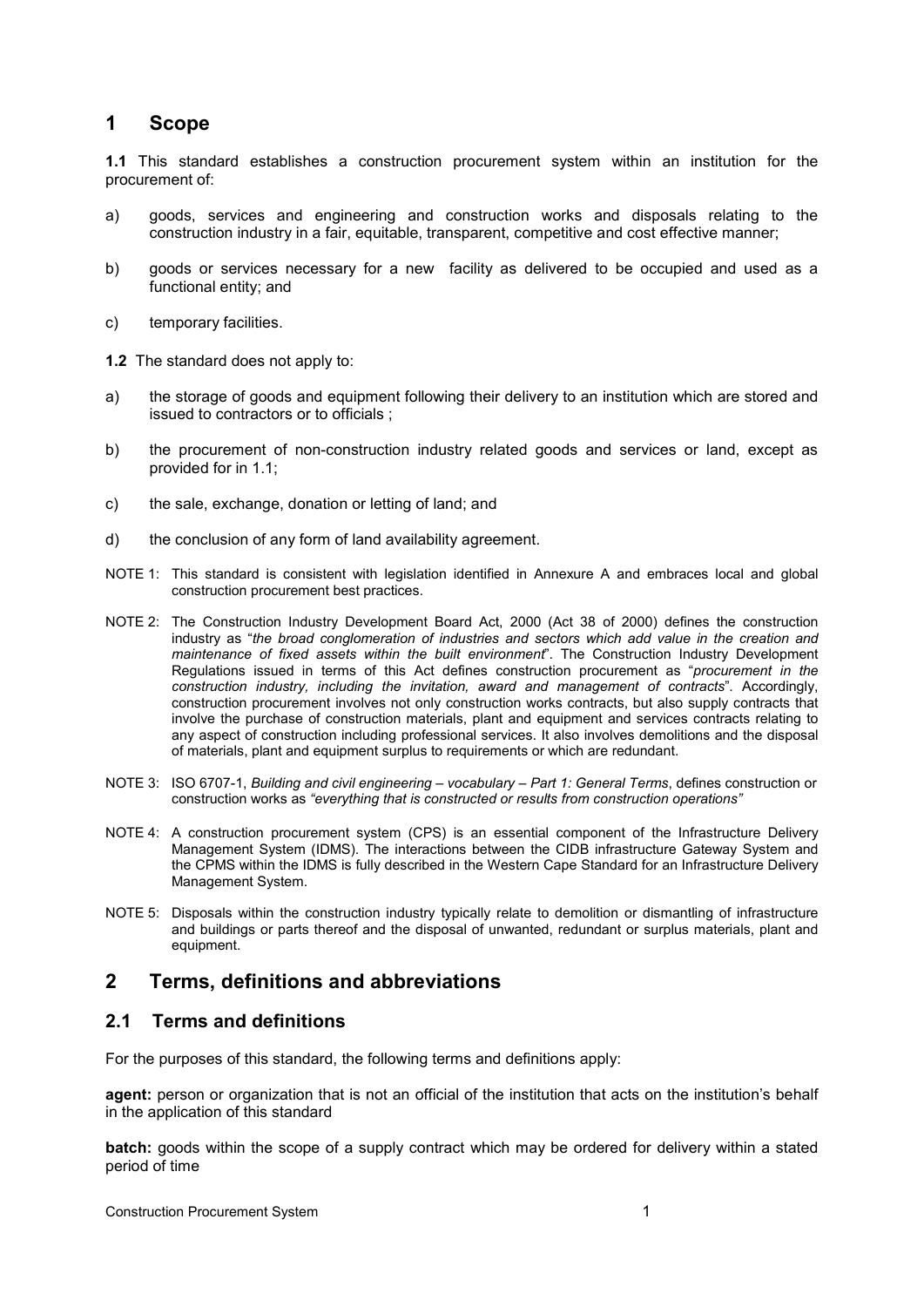#### **batch order:** an instruction to supply goods in terms of a framework agreement

**client:** the institution which is ultimately responsible and accountable for the delivery of services and their organisational strategy, service and delivery plans and annual performance plans

**conflict of interest:** any situation in which:

- a) someone in a position of trust has competing professional or personal interests which make it difficult for him to fulfil his duties impartially,
- b) an individual or organization is in a position to exploit a professional or official capacity in some way for his personal or for corporate benefit, or
- c) incompatibility or contradictory interests exist between an employee and the organization which employs that employee

**construction industry:** the broad conglomeration of industries and sectors which add value in the creation and maintenance of fixed assets within the built environment

**construction procurement strategy:** the documented delivery management strategy and contracting and procurement arrangements for the delivery or maintenance of infrastructure

**contract data:** document that identifies the applicable conditions of a contract and states the associated contract-specific data

**contract manager:** person appointed to administer a contract as the principal agent of the employer and, where relevant, to perform duties relating to the overall management of such contract from the employer's point of view

**contractor:** person or organization that contracts to provide the goods, services or engineering and construction works covered by the contract

**contracting strategy:** strategy that governs the nature of the relationship which the employer wishes to foster with the contractor, which in turn determines the risks and responsibilities between the parties to the contract and the methodology by which the contractor is to be paid

**construction procurement:** procurement in the construction industry, including the invitation, award and management of contracts

**designated person:** a person identified in this standard to perform an activity, make a determination or decide on a course of action or receive a report or disclosure (see Annexure B)

**delegated authority:** a person delegated to award a contract or a task, batch or package order in terms of the contract (see Annexure B)

**engineering and construction works contract:** contract for the provision of a combination of goods and services arranged for the development, extension, refurbishment, rehabilitation or demolition of a fixed asset, including building and engineering infrastructure

**expression of interest:** request for respondents to register their interest in undertaking a specific contract or to participate in a project or programme and to submit their credentials so they may, in terms of the institution's procurement procedures, be invited to submit a tender offer should they qualify or be selected to do so

**framework agreement:** agreement between an institution and one or more contractors, the purpose of which is to establish the terms governing task, batch or package orders to be awarded during a given period, in particular with regard to price and, where appropriate, the quantity envisaged

NOTE: A framework agreement is a general term for contracts with contractors that set out terms and conditions under which specific procurements (call-offs) can be made throughout the term of the contract.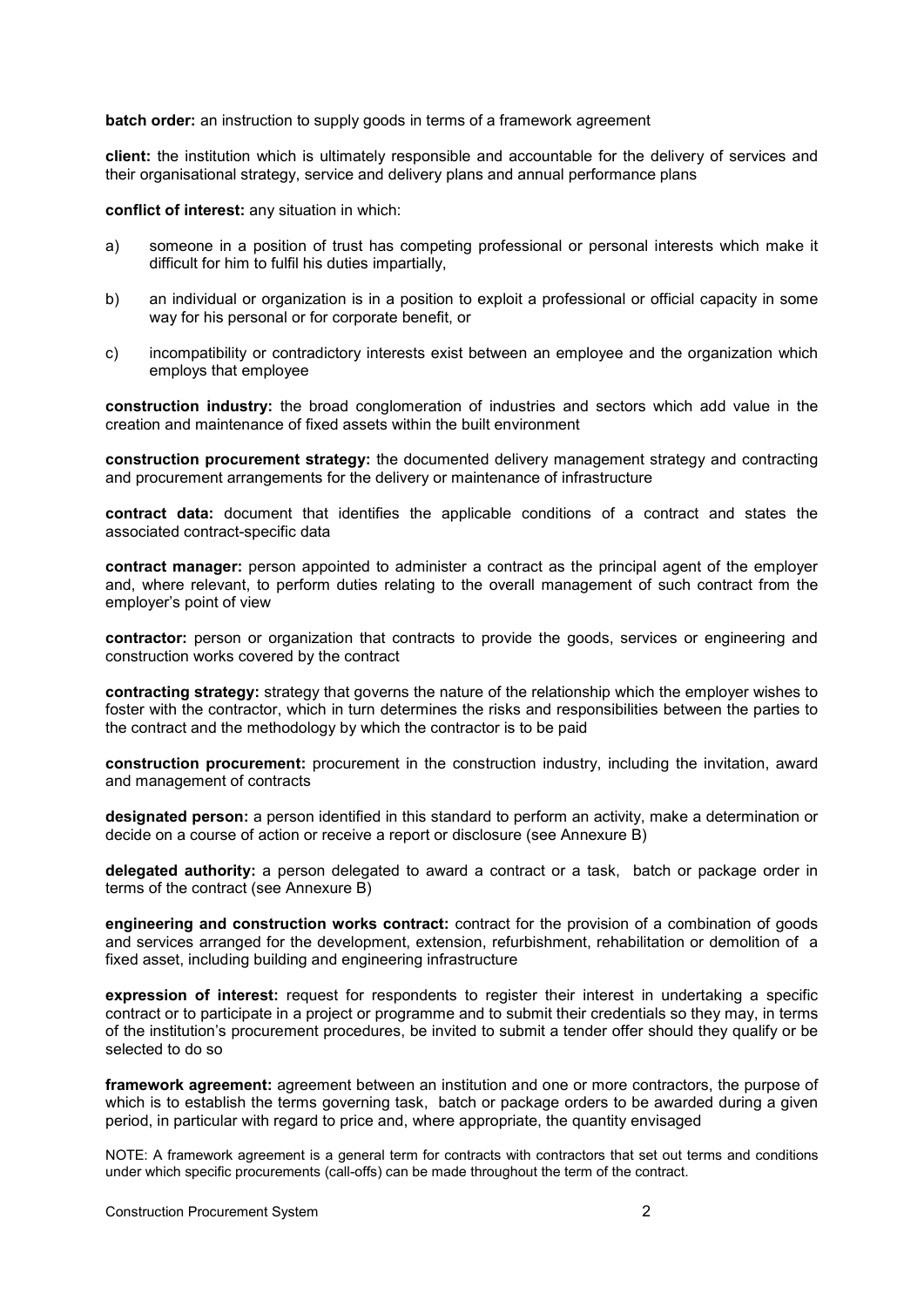**fruitless and wasteful expenditure:** expenditure which was made in vain and would have been avoided had reasonable care been exercised

**gate:** a control point within a procurement process where a decision is required before proceeding from one activity or sub-activity to another

NOTE: A gate is frequently a strategic decision making point.

**gratification:** an inducement to perform an improper act

**infrastructure:** fixed assets that are constructed or result from construction operations including:

- a) buildings, structures and facilities;
- b) water supply, sanitation, electricity supply, transportation and storm water drainage systems; and
- c) the related permanent fixtures that cannot be readily or economically removed or reused

**infrastructure gateway system:** the system described for the delivery and maintenance of infrastructure in terms of stages and associated end of stage deliverables in the Standard for a Infrastructure Delivery Management System

**institution:** a provincial department, or public entity listed in Schedule 3C of the Public Finance Management Act, 1999 (Act 1 of 1999 as amended)

**irregular conduct:** conduct that is not in accordance with the provisions of this standard

**irregular expenditure:** expenditure, other than unauthorised expenditure, incurred in contravention of or that is not in accordance with a requirement of any applicable legislation

**maintenance** combination of all technical and associated administrative actions during an item's service life with the aim of retaining it in a state in which it can perform its required functions

**package:** works which have been grouped together for delivery under a single contract or a package order

**package order:** the instruction to carry out construction works under a framework agreement

**packaging strategy:** organization of work packages into contracts

**pricing strategy:** strategy which is adopted to secure financial offers and to remunerate contractors in terms of the contract

**procurement:** process which creates, manages and fulfils contracts relating to the provision of goods, services and engineering and construction works or disposals, or any combination thereof

**procurement document:** documentation used to initiate or conclude (or both) a contract or a call off from a framework agreement

**procurement procedure:** selected procedure for a specific procurement

**procurement strategy:** selected packaging, contracting, pricing and targeting strategy and procurement procedure for a particular procurement

**respondent:** person or organization that submits an expression of interest in response to an invitation to do so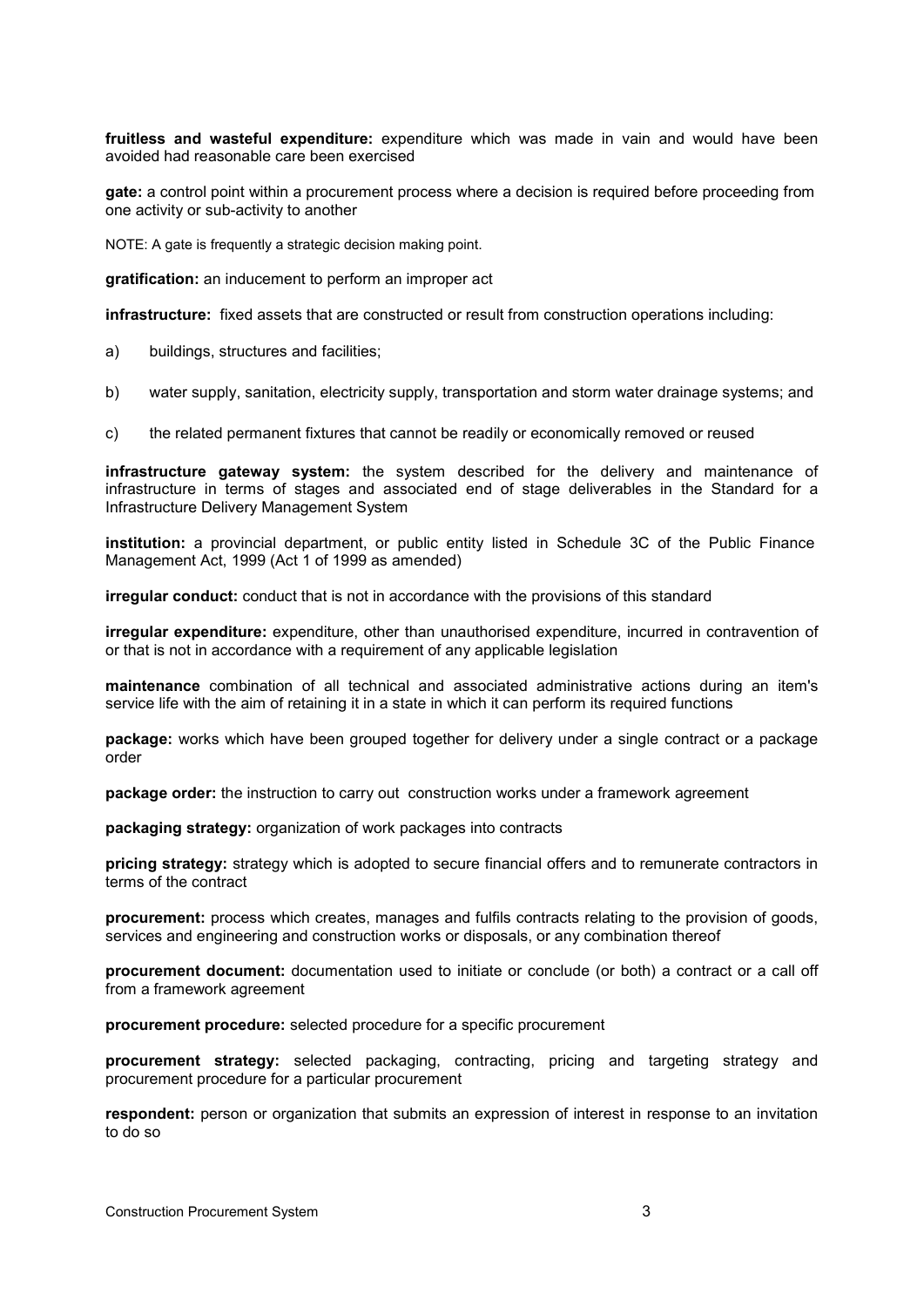**services contract:** contract for the provision of labour or work, including knowledge-based expertise, carried out by hand, or with the assistance of equipment and plant

**supply contract:** contract for the provision of goods, including materials or commodities made available for purchase and, where relevant, associated services

**target contract:** a cost reimbursement contract in which a preliminary target cost is estimated and on completion of the work the difference between the target cost and the actual cost is apportioned between the institution and the contractor on an agreed basis.

**targeting strategy:** strategy which is adopted to promote secondary procurement policy objectives

**task:** work within the scope of a service contract which may be instructed to be carried within a stated period of time

**task order:** an instruction to carry out work within the services in terms of a framework agreement

**tender data:** document that establishes the tenderer's obligations in submitting a tender and the employer's undertakings in administering the tender process and evaluating tender offers

**tenderer:** person or organization that submits a tender offer

**scope of work:** document that specifies and describes the goods, services, or engineering and construction works which are to be provided, and any other requirements and constraints relating to the manner in which the contract work is to be performed

secondary procurement policy: procurement policy that promotes objectives additional to those associated with the immediate objective of the procurement itself

#### **2.2 Abbreviations**

For the purposes of this standard, the following abbreviations apply:

B-BBEE: Broad-based black economic empowerment

- CIDB: Construction Industry Development Board
- CPS: Construction Procurement System
- IDMS: Infrastructure Delivery Management System

SCM: Supply Chain Management

#### **3 Normative references**

The following referenced documents are indispensable for the application of this standard. For dated references, only the edition cited applies. For undated references, the latest edition of the referenced document (including any amendments) applies.

Broad-Based Black Economic Empowerment Codes of Good Practice, issued in terms of the section 9(1) of the Broad Based Black Economic Empowerment Act 53 of 2003

Code of Conduct for all parties engaged in Construction Procurement, Construction Industry Development Board

Construction Code: the Construction Sector Code issued in terms of Section 9(1) of the Broad Based Black Economic Empowerment Act 53 of 2003

CIDB General Conditions of Purchase as published by the Construction Industry Development Board

Construction Procurement System 4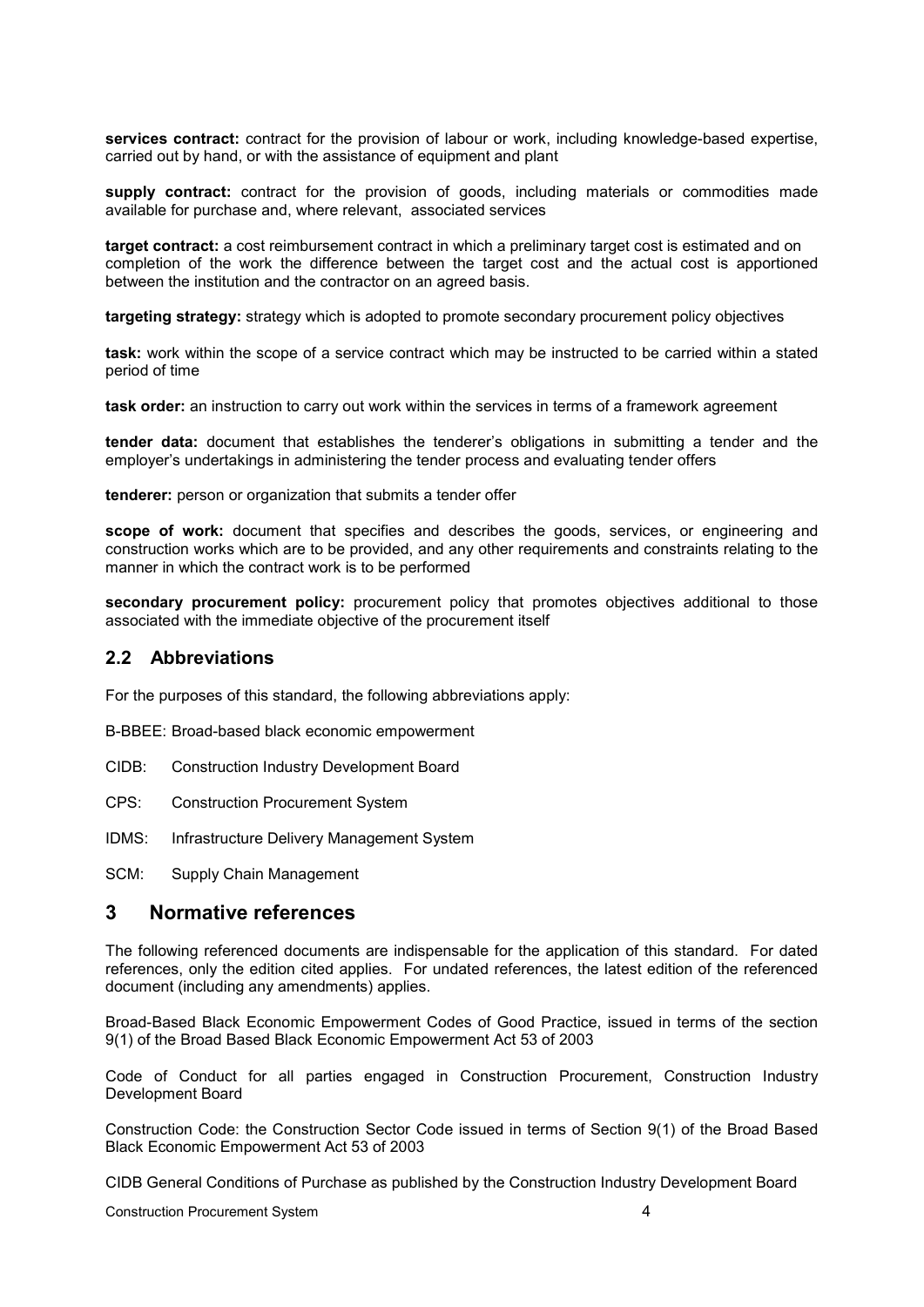CIDB General Conditions of Service as published by the Construction Industry Development Board

CIDB Standard Professional Services Contract as published by the Construction Industry Development Board

FIDIC Conditions of Contract for Construction for Building and Engineering Works designed by the Employer ("Red Book") (1999) as published by the International Federation of Consulting Engineers

FIDIC Conditions of Contract for Plant and Design-Build for Electrical and Mechanical Plant and for Building and Engineering Works, designed by the Contractor ("Yellow Book") (1999) as published by the International Federation of Consulting Engineers (FIDIC)

FIDIC Conditions of Contract for EPC Turnkey Projects ("Silver Book") (1999) as published by the International Federation of Consulting Engineers (FIDIC)

FIDIC Conditions of Contract for Design, Build and Operate Projects ("Gold Book") (2008) as published by the International Federation of Consulting Engineers (FIDIC)

FIDIC Short Form of Contract ("Green Book") (1999) as published by the International Federation of Consulting Engineers (FIDIC)

Guidelines for the Implementation of Labour-Intensive Infrastructure Projects under the Expanded Public Works Programme (EPWP) issued by the Department of Public Works

Guidelines on Complex Structures and Transactions, and Fronting (Previously Statement 002) issued by the Department of Trade and Industry

ISO 10845 -1, Construction procurement - Part 1: Processes, methods and procedures

ISO 10845 -2, Construction procurement - Part 2: Formatting and compilation of procurement documentation

ISO 10845-3, Construction procurement - Part 3: Standard conditions of tender

ISO 10845-4, Construction procurement - Part 4: Standard conditions for the calling for expressions of interest

ISO 10845 -5, Construction procurement - Part 5: Participation of targeted enterprises

ISO 10845 -6, Construction procurement - Part 6: Participation of targeted partners in joint ventures in contracts

ISO 10845 -7, Construction procurement - Part 7: Participation of targeted enterprises and targeted labour (local resources) in contracts

ISO 10845 -8, Construction procurement - Part 8: Participation of targeted labour in contracts

JBCC Series 2000 Principal Building Agreement (Edition 5.0: July 2007) as published by the Joint Building Contracts Committee

JBCC Series 2000 Minor Works Agreement (Edition 4.0: August 2007) as published by the Joint Building Contracts Committee

NEC3 Engineering and Construction Contract as published by the Institution of Civil Engineers

NEC3 Engineering and Construction Short Contract as published by the Institution of Civil Engineers

NEC3 Professional Services Contract as published by the Institution of Civil Engineers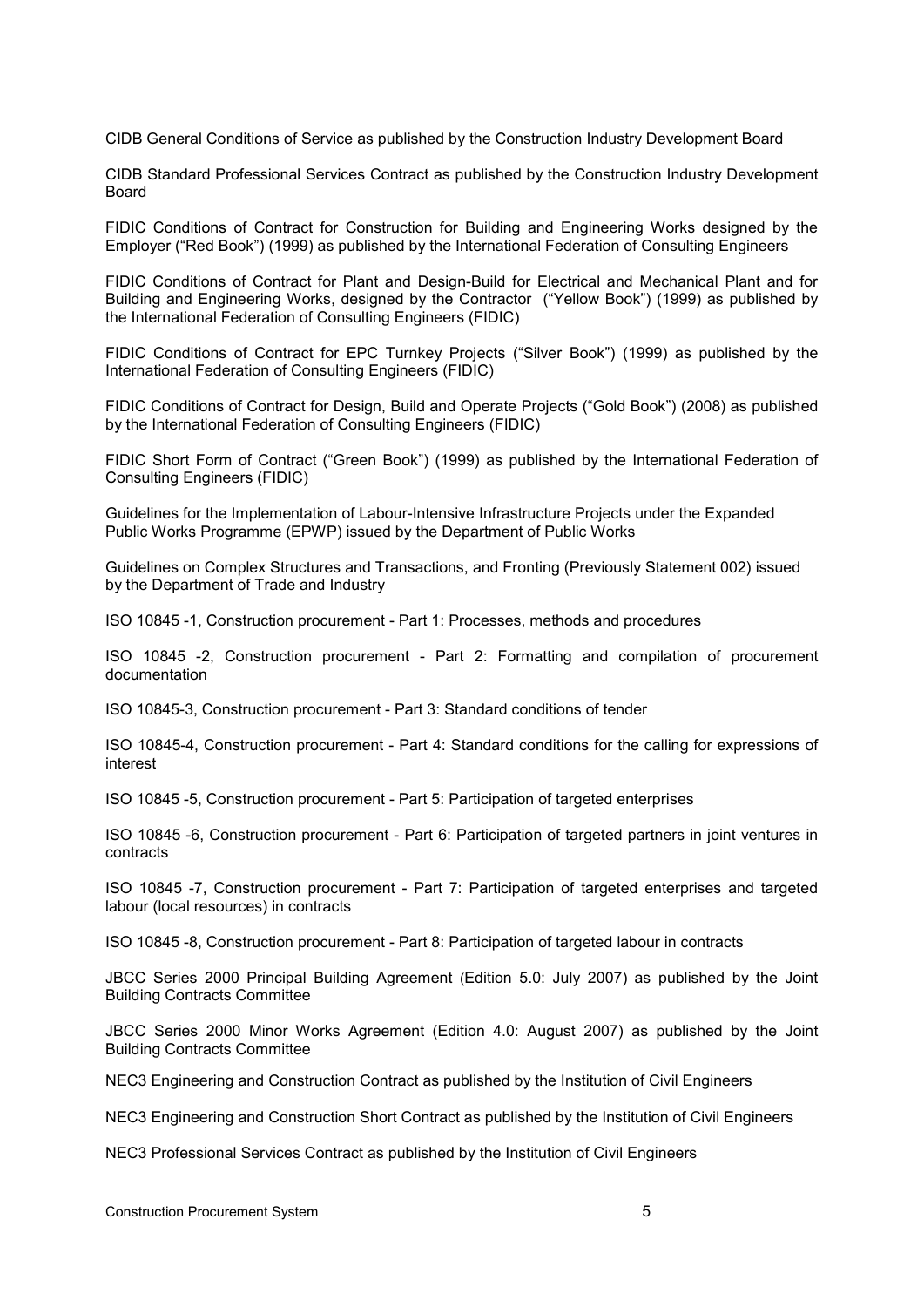NEC3 Supply Contract as published by the Institution of Civil Engineers

NEC3 Supply Short Contract as published by the Institution of Civil Engineers

NEC3 Term Services Contract as published by the Institution of Civil Engineers

NEC3 Term Services Short Contract as published by the Institution of Civil Engineers

Practice Guide #2, Construction Procurement Strategy, Construction Industry Development Board / National Treasury

SAICE General Conditions of Contract for Construction Works (2010) as published by the South African Institution of Civil Engineering

Specification for Social and Economic Deliverables in Construction Works, Construction Industry Development Board

Standard for an Infrastructure Delivery Management System, Western Cape Provincial Treasury

Standard for Uniformity in Construction Procurement, Construction Industry Development Board

## **4 Requirements**

#### **4.1 General requirements**

**4.1.1** Procurement shall be undertaken in accordance with all legislative requirements and the relevant requirements of:

- a) ISO 10845-1 subject to the provisions of this standard;
- b) ISO 10845-2;
- c) the CIDB Standard for Uniformity in Construction Procurement; and
- d) the CIDB Code of Conduct for all parties engaged in Construction Procurement.

NOTE 1: The policies, procedures and methods that are contained in this standard are aligned with legislative requirements including, but not limited to, those identified in Annexure A.

NOTE 2: Comprehensive guidance on the implementation of the requirements of ISO 10845 and the CIDB Standard for Uniformity in Construction Procurement may be found in the annexes to ISO 10845 and the CIDB Construction Procurement Toolbox contained on the CIDB website www.cidb.org.za, respectively.

**4.1.2** No departures shall be made from the provisions of this standard or any of the procedures contained in ISO 10845-1 without the approval of the Provincial Treasury.

**4.1.3** Officials shall report irregular expenditure and fruitless and wasteful expenditure that they encounter to the **designated person** in a format specified by such person.

#### **4.2 Conduct of those engaged in construction procurement processes or procedures**

#### **4.2.1 General requirements**

**4.2.1.1** All personnel and agents of the institution shall comply with the requirements of the CIDB Code of Conduct for all parties engaged in Construction Procurement. They shall:

- a) behave equitably, honestly and transparently;
- b) discharge duties and obligations timeously and with integrity;

Construction Procurement System 6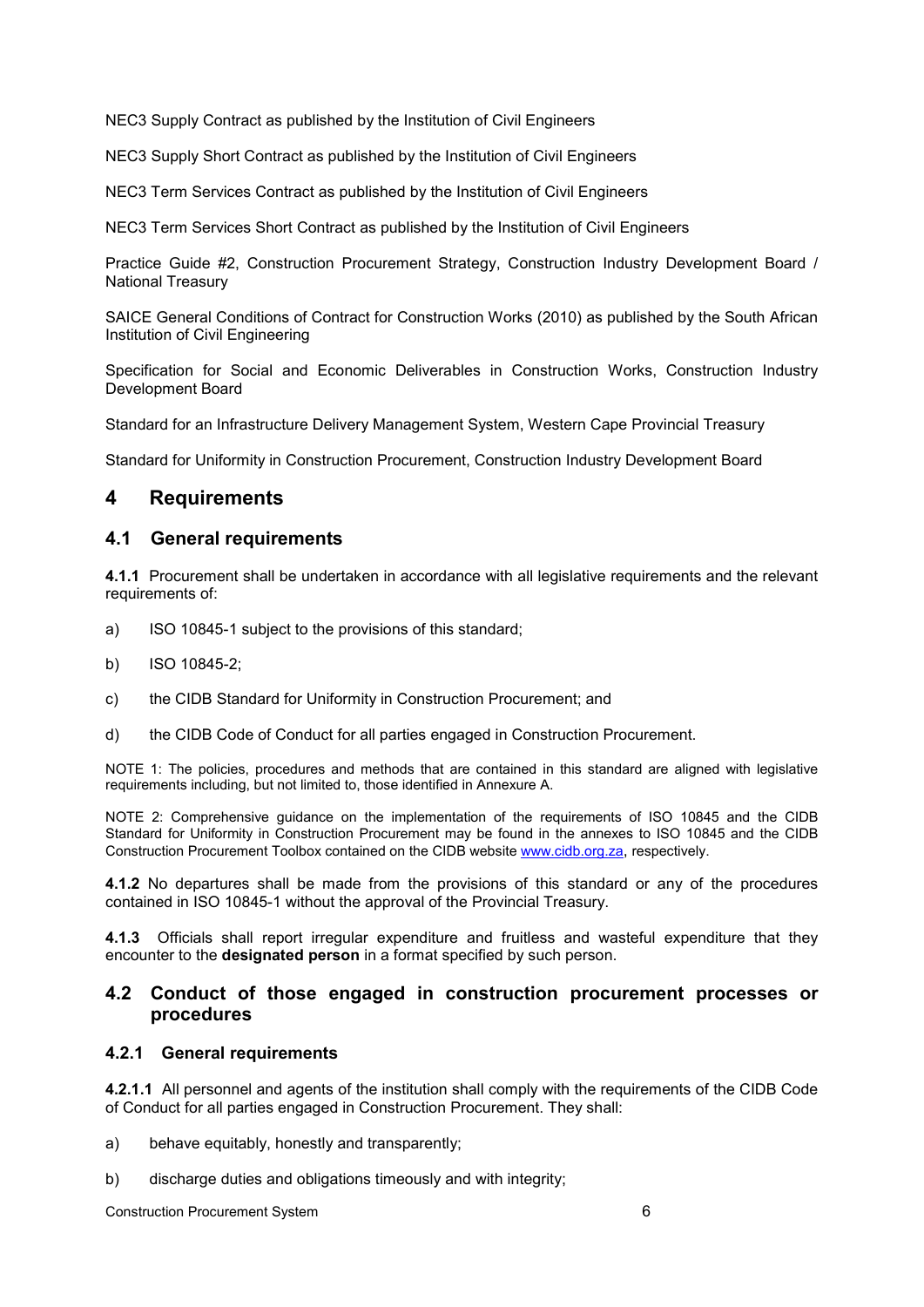- c) comply with all applicable legislation and associated regulations;
- d) satisfy all relevant requirements established in procurement documents;
- e) avoid conflicts of interest; and
- f) not maliciously or recklessly injure or attempt to injure the reputation of another party.

**4.2.1.2** All personnel and agents of the institution shall:

- a) not perform any duties to unlawfully gain any form of compensation, payment or gratification from any person for themselves or a related or interrelated person as defined in Companies Act of 2008 (Act No 71 of 2008);
- b) perform their duties efficiently, effectively and with integrity and may not use their position for private gain or to improperly benefit another person;
- c) strive to be familiar with and abide by all statutory and other instructions applicable to their duties;
- d) furnish information in the course of their duties that is complete, true and fair and not intended to mislead;
- e) ensure that the institution's resources are administered responsibly;
- f) be fair and impartial in the performance of their functions;
- g) at no time afford any undue preferential treatment to any group or individual or unfairly discriminate against any group or individual;
- h) not abuse the power vested in them;
- i) not place themselves under any financial or other obligation to external individuals or firms that might seek to influence them in the performance of their duties;
- j) assist the institution in combating corruption and fraud within the construction procurement system;
- k) not make false or misleading entries in reports or accounting systems; and
- l) keep matters of a confidential nature in their possession confidential unless legislation, the performance of duty or the provision of the law require otherwise.

NOTE: Section 2 of the Companies Act of 2008 (Act No 71 of 2008) defines related and inter-related persons to include natural persons with whom they are married, live in a similar relationship with or are closely related and juristic persons which they directly or indirectly control.

**4.2.1.3** Officials of the institution shall comply with the Provincial Treasury SCM Instructions relating to compliance with ethical standards.

NOTE: No contract may be awarded to a contractor who has a principal (sole proprietor, partner, member or director), principal shareholder or stakeholder in the employ of the employee of the Provincial Government.

**4.2.1.4** Officials or agents of the institution shall not arrange with a contractor to supply goods, services or works in one financial year and receive payment in another financial year unless the contract period straddles such financial years.

#### **4.2.2 Conflicts of interest**

**4.2.2.1** Officials and agents of the institution who are connected in any way to procurement activities which are subject to this standard, shall disclose to a **designated person** if they or any person

Construction Procurement System 7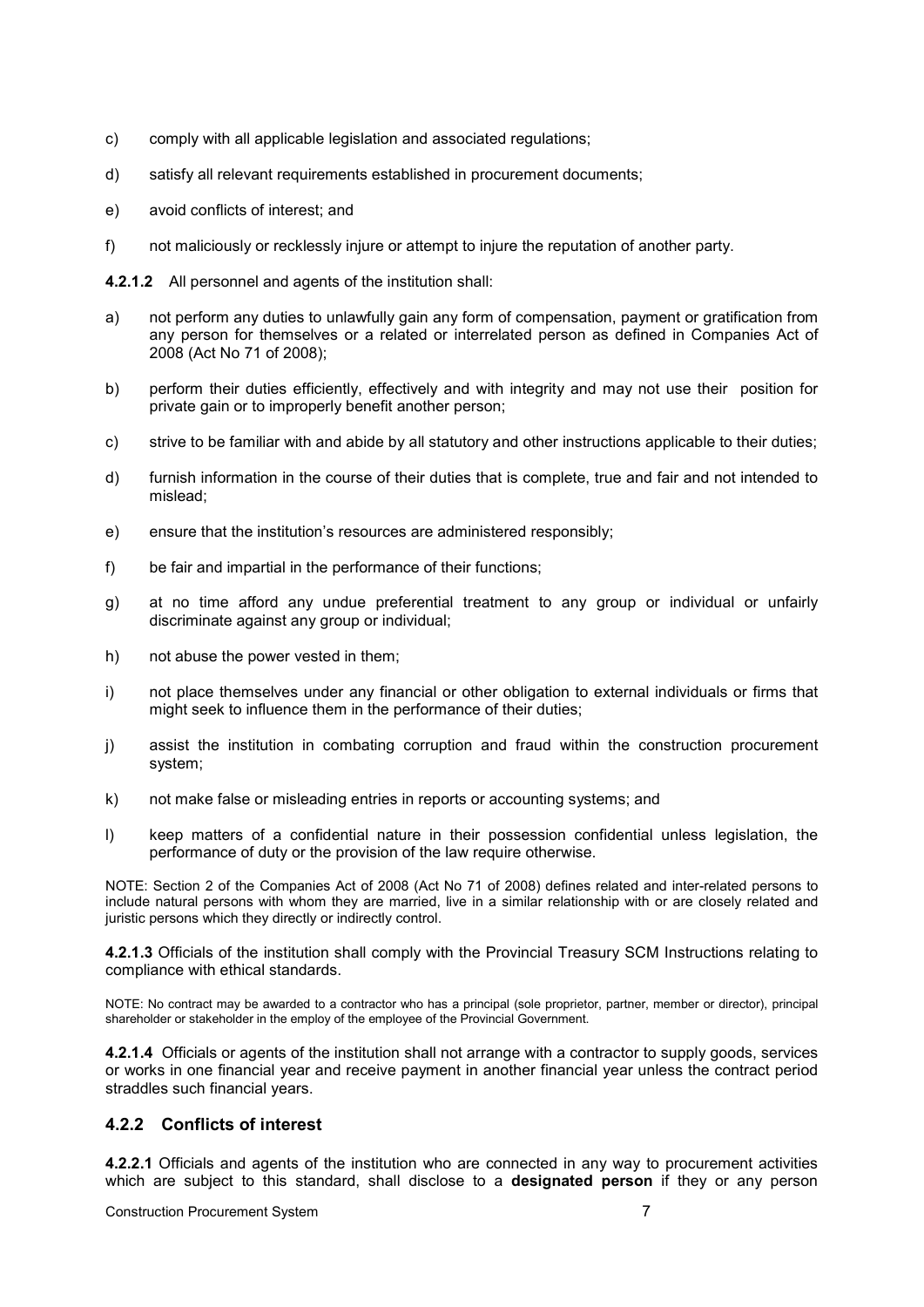identified in 4.2.1.2a) has any interest in any contract that is to be awarded and not participate in any activities that might lead to the disclosure of institution's proprietary information.

**4.2.2.2** Officials and agents of the institution shall declare and address any perceived or known conflict of interest, indicating the nature of such conflict to whoever is responsible for overseeing the procurement process at the start of any deliberations relating to a procurement process or as soon as they become aware of such conflict, and abstain from any decisions where such conflict exists or recuse themselves from the procurement process, as appropriate.

**4.2.2.3** The report of the **Evaluation Panel** shall record that the members of such **Evaluation Panel** have declared any conflict of interest that they may have and the nature of such conflict.

**4.2.2.4** Agents who prepare a procurement document or part thereof may in exceptional circumstances, where it is in the institution's interest to do so, submit a tender for work associated with such documents provided that:

- a) the institution states in the tender data that such an agent is a potential tenderer;
- b) all the information which was made available to, and the advice provided by, that agent which is relevant to the tender, will equally be made available to all potential tenderers upon request, if not already included in the scope of work; and
- c) the **designated person** is satisfied that the procurement document is objective and unbiased having regard to the role and recommendations of that agent.

NOTE 1 A conflict of interest might exist even if there are no improper acts. This might arise due to a conflict of roles which might provide an incentive for improper acts in some circumstances. A conflict of interest can create an appearance of impropriety that might undermine confidence in the ability of that person to act properly in his position.

NOTE 2 Conflicts of interest in respect of those engaged in the procurement process include direct, indirect or family interests in the tender or outcome of the procurement process and any personal bias, inclination, obligation, allegiance or loyalty which would in any way affect any decisions taken.

NOTE 3 A direct interest in a tender includes being a shareholder, member or director or the spouse, sibling, parent, grandparent or brother or sister in law of a shareholder, member or director of the tenderer or the holding or subsidiary company of the tenderer. An indirect interest may include having a close personal relationship with a prospective tenderer.

#### **4.2.3 Evaluation of submissions received from respondents and tenderers**

**4.2.3.1** The confidentiality of the outcome of the processes associated with the calling for expressions of interest, quotations or tenders shall be preserved. Those engaged in the evaluation process shall

- a) not have any conflict between their official duty and their private interest;
- b) may not be influenced by a gift or consideration (including acceptance of hospitality) to show favour or disfavour to any person:
- c) deal with respondents and tenderers in an equitable and even-handed manner at all times; and
- d) not use any confidential information obtained for personal gain and may not discuss with, or disclose to outsiders, prices which have been quoted or charged to the institution*.*

**4.2.3.2** The evaluation process shall be free of conflicts of interest and any perception of bias. Any connections between the officials and agents of the institution and a tenderer or respondent shall be disclosed and recorded in the tender evaluation report.

**4.2.3.3** The institution's personnel and their agents shall immediately withdraw from participating in any manner whatsoever in a procurement process in which they, or any close family member, partner or associate, has any private or business interest.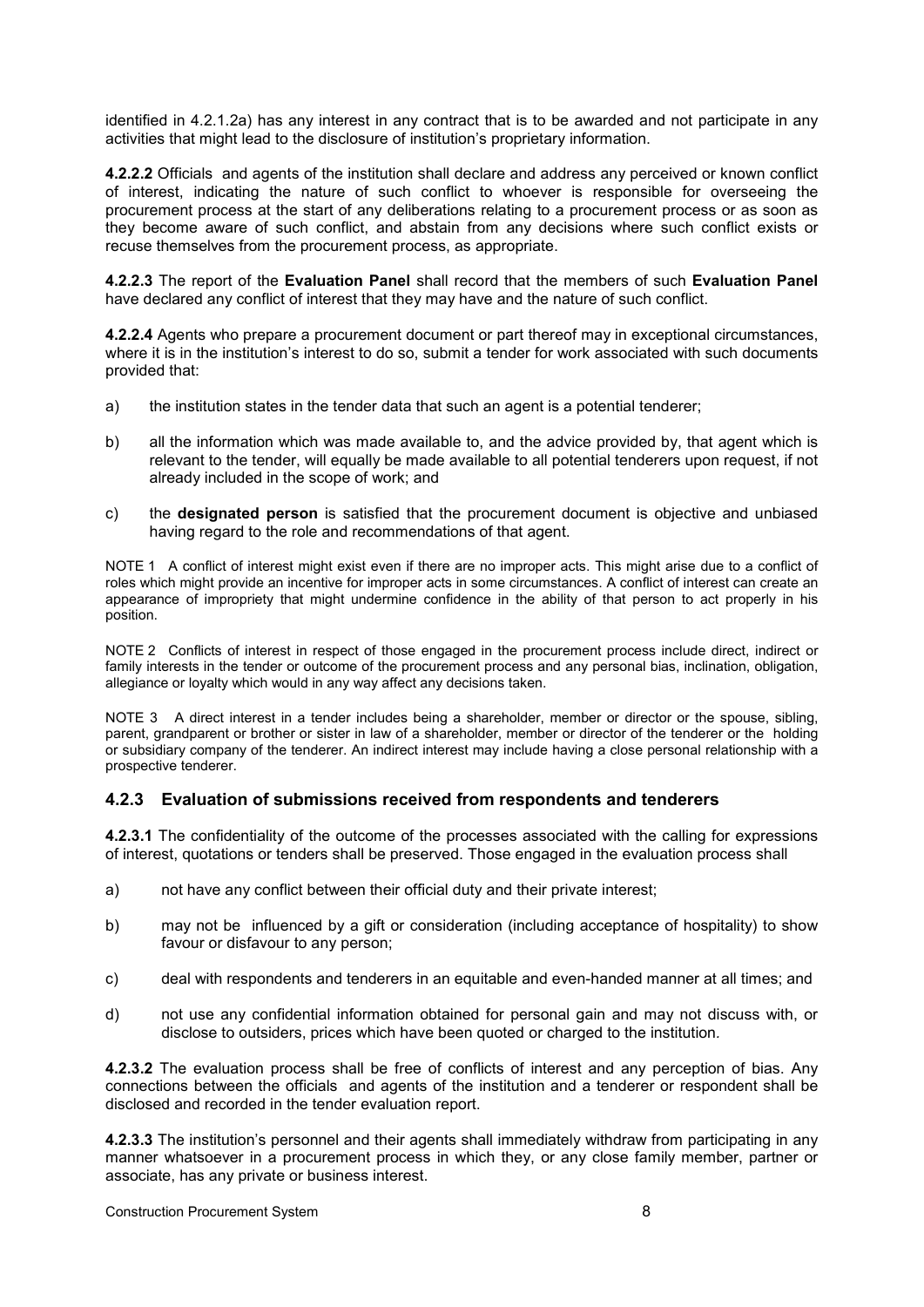#### **4.2.4 Non-disclosure agreements**

Confidentiality agreements in the form of non-disclosure agreements shall, where appropriate, be entered into with agents and potential contractors to protect the institution's confidential information and interests.

NOTE: Tenderers may have to sign non-disclosure agreements prior to collecting procurement documents where confidential information needs to be disclosed in order to secure tenders.

#### **4.2.5 Gratifications, hospitality and gifts**

**4.2.5.1** Officials and agents of the institution shall not, directly or indirectly, accept or agree or offer to accept any gratification from any other person including a commission, whether for the benefit of themselves or for the benefit of another person, as an inducement to improperly influence in any way a procurement process, procedure or decision.

NOTE: All decisions and business transactions should be made with uncompromised integrity, honesty and objectivity of judgement. Exchanging modest courtesies is a common business practice meant to create goodwill and to establish trust in the business relationship and not to improperly influence transaction outcomes.

**4.2.5.2** Officials and agents of the institution shall not receive any of the following from any tenderer, respondent or contractor or any potential contractor:

- a) money, loans, equity, personal favours, benefits or services;
- b) overseas trips;
- c) any gifts or hospitality irrespective of value from tenderers or respondents prior to the conclusion of the processes associated with a call for an expression of interest or a tender;
- d) any seasonal, congratulatory or promotional gifts having a value in excess of the value stated in the institution's code of ethics, unless such gift is declared in terms of such code.

**4.2.5.3** Officials and agents of the institution shall not purchase any items at artificially low prices from any tenderer, respondent or contractor or any potential contractor at artificially low prices which are not available to the public.

**4.2.5.4** Officials and agents of the institution may for the purpose of fostering inter-personal business relations accept the following:

- a) meals and entertainment, but excluding the cost of transport and accommodation;
- b) advertising material of small intrinsic value such as pens, paper-knives, diaries, calendars, etc;
- c) incidental business hospitality such as business lunches or dinners, which the official or agent is prepared to reciprocate; and
- d) complimentary tickets to sports meetings and other public events, but excluding the cost of transport and accommodation.

**4.2.5.5** Under no circumstances shall gifts be accepted from prospective contractors during the evaluation of calls for expressions of interest, quotations or tenders that could be perceived as undue and improper influence of such processes.

**4.2.5.6** Officials and agents of the institution shall report to the **designated person** any incidences of a respondent, tenderer or contractor who directly or indirectly offers a gratification to them or any other person to improperly influence in any way a procurement process, procedure or decision.

NOTE 1Corrupt activities giving rise to offences in terms of the Prevention and Combating of Corrupt Activities Act (Act No. 12 of 2004) include:

Construction Procurement System 9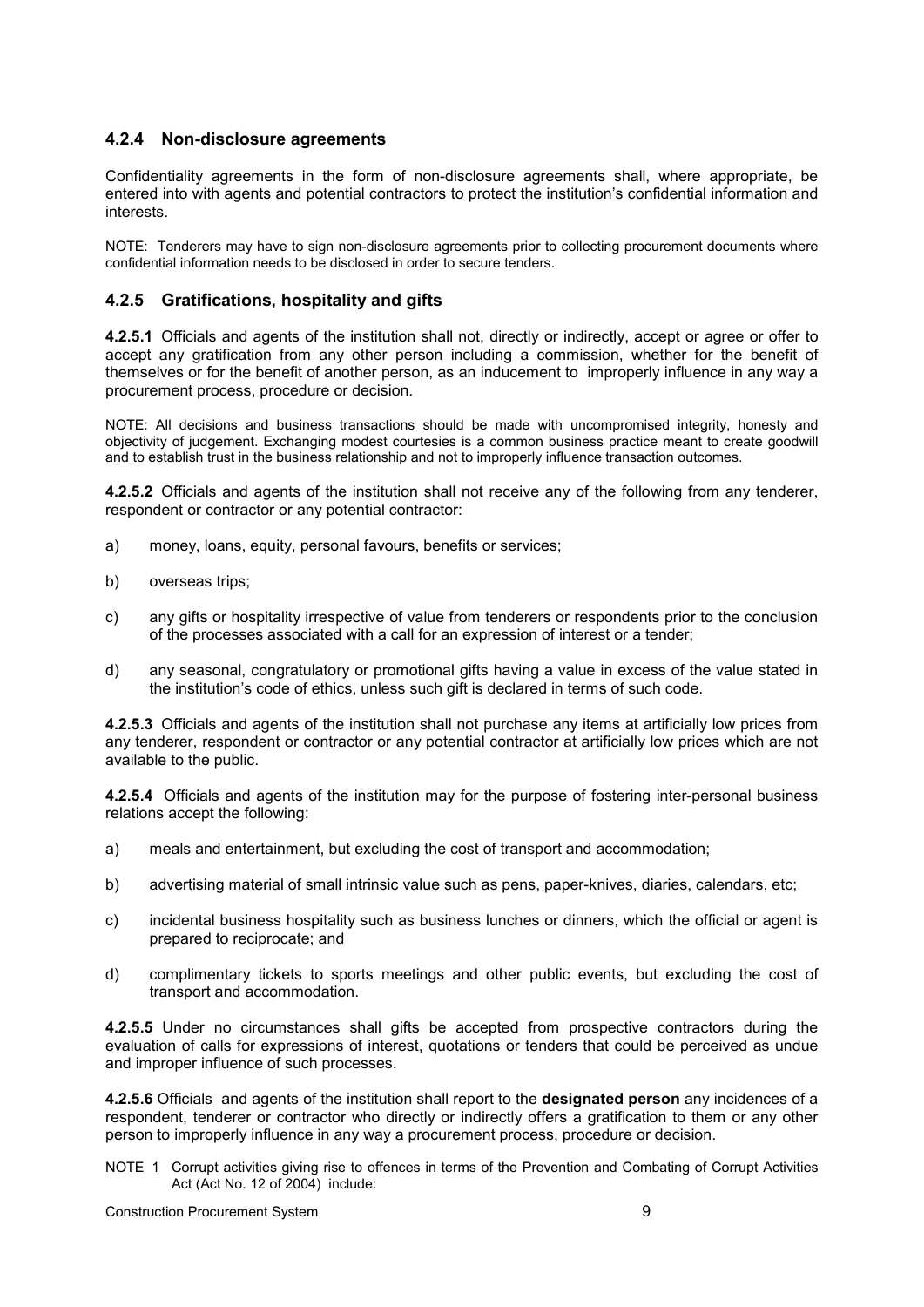- a) improperly influencing in any way the promotion, execution, procurement or retention of any contract;
- b) the fixing of the price, consideration or other moneys stipulated or otherwise provided for in any contract;
- c) manipulating by any means the award of a tender;
- d) manipulating by any means the outcome of an auction; or
- e) public officers having a private interest in a contract connected with the public body that employs them except where the interest is in a stock exchange listed company or their conditions of employment do not prohibit such involvement in a contract.
- NOTE 2 Gratification is defined in the Prevention and Combating of Corrupt Activities Act (Act No. 12 of 2004) as *an inducement to perform an improper act, which includes* 
	- *a) money, whether in cash or otherwise;*
	- *b) any donation, gift, loan, fee, reward, valuable security, property or interest in property of any description, whether movable or immovable, or any other similar advantage;*
	- *c) the avoidance of a loss, liability, penalty, forfeiture, punishment or other disadvantage;*
	- *d) any office, status, honour, employment, contract of employment or services, any agreement to give employment or render services in any capacity and residential or holiday accommodation,*
	- *e) any payment. release, discharge or liquidation of any loan, obligation or other liability. whether in whole or in part;*
	- *f) any forbearance to demand any money or money's worth or valuable thing;*
	- *g) any other service or favour or advantage of any description, including protection from any penalty or disability incurred or apprehended or from any action or proceedings of a disciplinary, civil or criminal nature, whether or not already instituted, and includes the exercise or the forbearance from the exercise of any right or any official power or duty;*
	- *h) any right or privilege;*
	- *i) any real or pretended aid, vote, consent, influence or abstention from voting; or*
	- *j) any valuable consideration or benefit of any kind, including any discount, commission, rebate, bonus, deduction or percentage.*

#### **4.2.6 Breaches**

**4.2.6.1** Officials and agents of the institution shall report to the **designated person** any alleged irregular conduct which they may become aware of, including any alleged fraud or corruption.

#### **4.2.6.2** The **designated person** shall:

- a) in the case of a CIDB registered contractor institute action against contractors with the Construction Industry Development Board where breaches of the CIDB Code of Conduct for the Parties engaged in Construction Procurement are detected;
- b) In all other cases report alleged irregular conduct to in terms of the Provincial Treasury SCM Instructions relating to compliance with ethical standards.

#### **4.2.7 Placing of contractors under restrictions**

If any tenderer who has submitted a tender offer or a contractor which has concluded a contract has, as relevant:

- a) withdrawn such tender or quotation after the advertised closing date and time for the receipt of submissions;
- b) after having been notified of the acceptance of his tender, failed or refused to commence the contract;
- c) had their contract terminated for reasons within their control without reasonable cause;
- d) offered, promised or given a bribe in relation to the obtaining or the execution of such contract;
- e) acted in a fraudulent, collusive or anti-competitive or improper manner or in bad faith towards the institution; or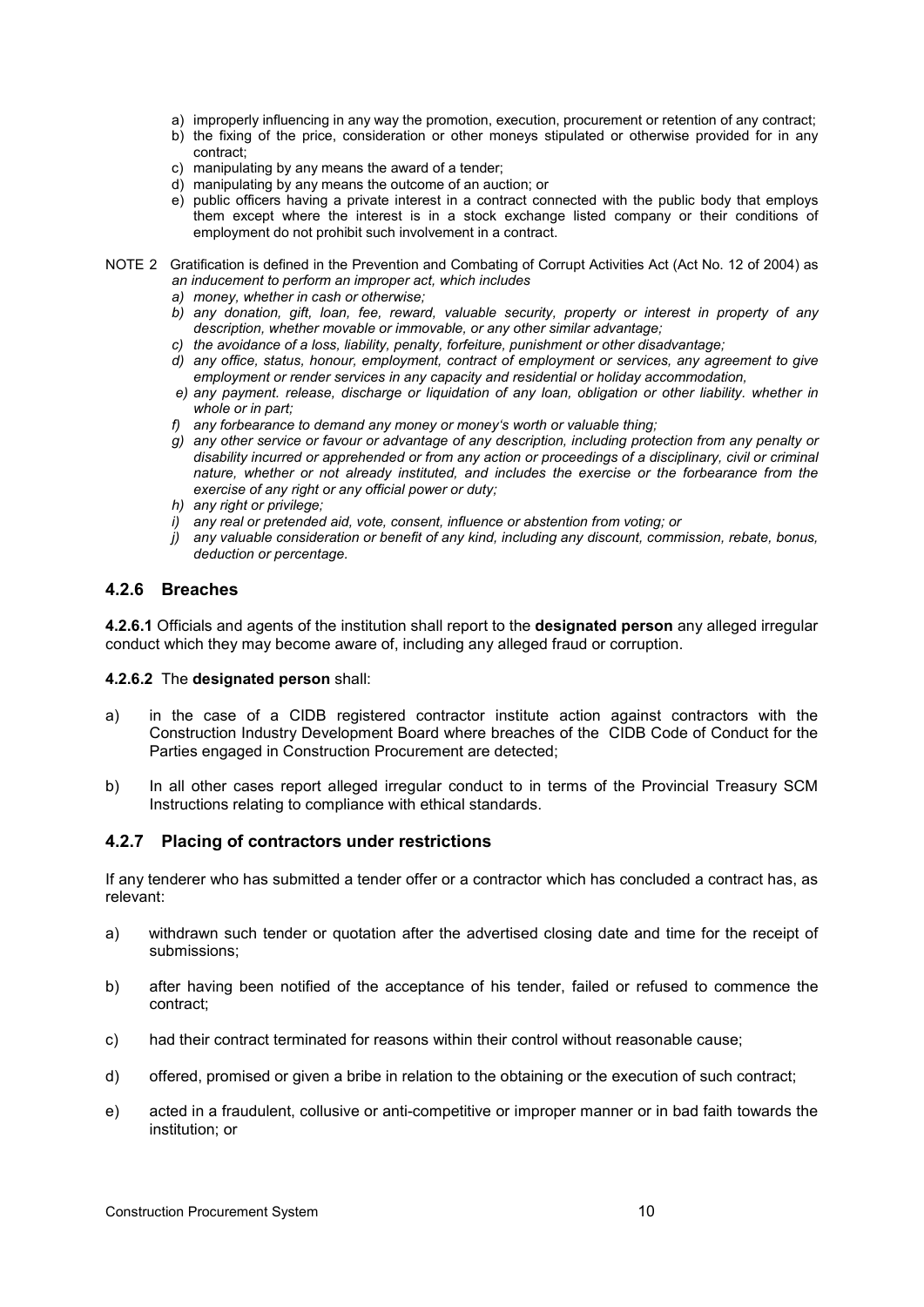f) made any incorrect statement in any affidavit or declaration with regard to a preference claimed and is unable to prove to the satisfaction of the institution that the statement was made in good faith or reasonable steps were taken to confirm the correctness of the statements,

a **designated person** shall prepare a report on the matter and formulate a recommendation for consideration by the accounting officer or accounting authority. The accounting officer or accounting authority may after notifying the contractor of such intention in writing, giving written reasons for such action, request the Provincial Treasury to suspend the contractor from the Western Cape Supplier Data Base.

## **4.3 Procurement activities, key actions, responsibilities and gates**

**4.3.1** The activities, key actions and gates associated with the putting in place and finalisation of a contract above the threshold for the quotation procedure (see Annexure B) shall be in accordance with the provisions of Table 1 read together with Figures 1. **Designated persons** shall assume responsibilities for each identified activity or sub-activity, as relevant.

NOTE: It will not be necessary to undertake all the activities contained in 3, 4 and 5 in all instance. The selected procurement procedure will require all or some of the activities.

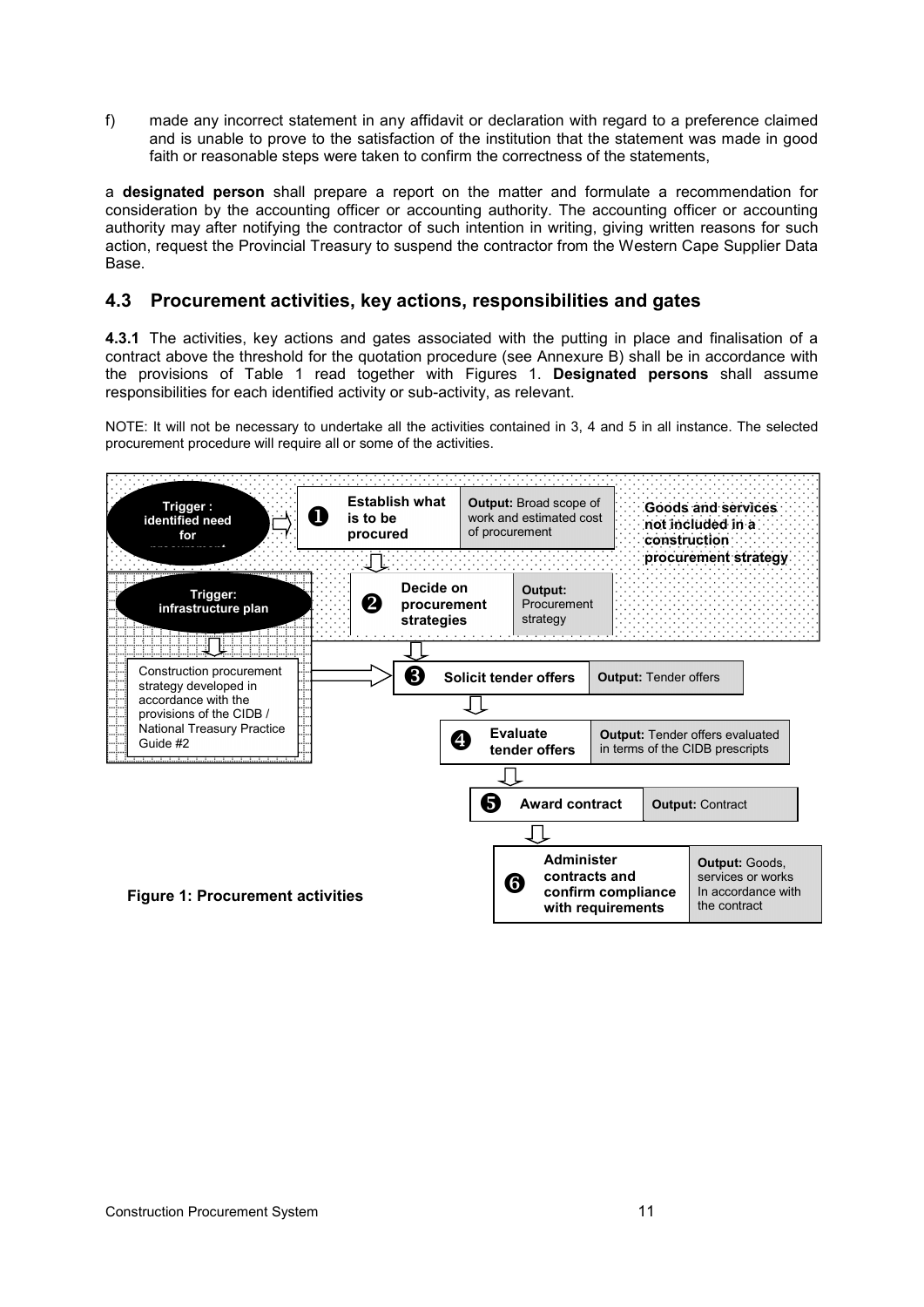**Table 1: Procurement activities, key actions and gates associated with the formation and conclusion of contracts above the threshold for the quotation procedure** 

| <b>Activity</b> |                                                                                                                                      | <b>Sub-Activity</b>                                   |                                                                                    | <b>Key action</b>                                                                                                                                                                     |  |  |
|-----------------|--------------------------------------------------------------------------------------------------------------------------------------|-------------------------------------------------------|------------------------------------------------------------------------------------|---------------------------------------------------------------------------------------------------------------------------------------------------------------------------------------|--|--|
|                 | Establish what is<br>to be procured                                                                                                  | Prepare broad scope of work<br>1.1<br>for procurement |                                                                                    | Develop a title for the procurement for the purpose of project identification and a broad scope of work.                                                                              |  |  |
|                 | (Applies only to<br>goods and                                                                                                        | 1.2                                                   | Estimate financial value of<br>proposed procurement                                | Estimate the financial value of the proposed contract for budgetary purposes, based on the broad<br>scope of work                                                                     |  |  |
|                 | services not<br>addressed in a<br>construction<br>procurement<br>strategy)                                                           | 1.3<br>PG <sub>1</sub>                                | Obtain permission to start<br>with the procurement<br>process                      | Designated person makes a decision to proceed/not to proceed with the procurement based on the<br>broad scope of work and the financial estimates.                                    |  |  |
|                 | Decide on<br>procurement<br>strategy<br>(Applies only to<br>goods or<br>services not<br>included in a<br>construction<br>procurement | 2.1                                                   | Establish opportunities for<br>promoting secondary<br>procurement policies, if any | Identify the specific goals which are to be pursued, if any, and establish quantitative targets and<br>implementation procedures which are consistent with the employer's objectives. |  |  |
|                 |                                                                                                                                      | 2.2                                                   | Establish contracting and<br>pricing strategy                                      | Decide on an appropriate allocation of responsibilities and risks, the methodology by which<br>contractors are to be paid and the form of contract which is to be used.               |  |  |
| $\overline{2}$  |                                                                                                                                      | 2.3                                                   | Establish targeting strategy                                                       | Decide on the methodology that is to be used to implement secondary procurement policy                                                                                                |  |  |
|                 |                                                                                                                                      | 2.4                                                   | Establish procurement<br>procedure                                                 | Identify the process that will be followed to solicit tender offers and to conclude a contract                                                                                        |  |  |
|                 | strategy)                                                                                                                            | 2.5<br>PG <sub>2</sub>                                | Obtain approval for<br>procurement strategies that<br>are to be adopted            | Designated person confirms selection of strategies so that tender offers can be solicited                                                                                             |  |  |

NOTE 1: Shaded cells indicate the presence of a procurement gate

NOTE 2: Works involving construction, refurbishment, rehabilitation, extension, alteration, scheduled maintenance, demolitions or the design, supply and installation of plant are invariably initiated during stage 1 (Infrastructure planning) of the Infrastructure Delivery Management System while a construction procurement strategy is developed during stage 2 (Procurement planning) at a portfolio level (see Provincial Treasury Standard for an Infrastructure Delivery Management System). As a result, activities 1 and 2 only take place where ad hoc procurements take place (see Figure 1).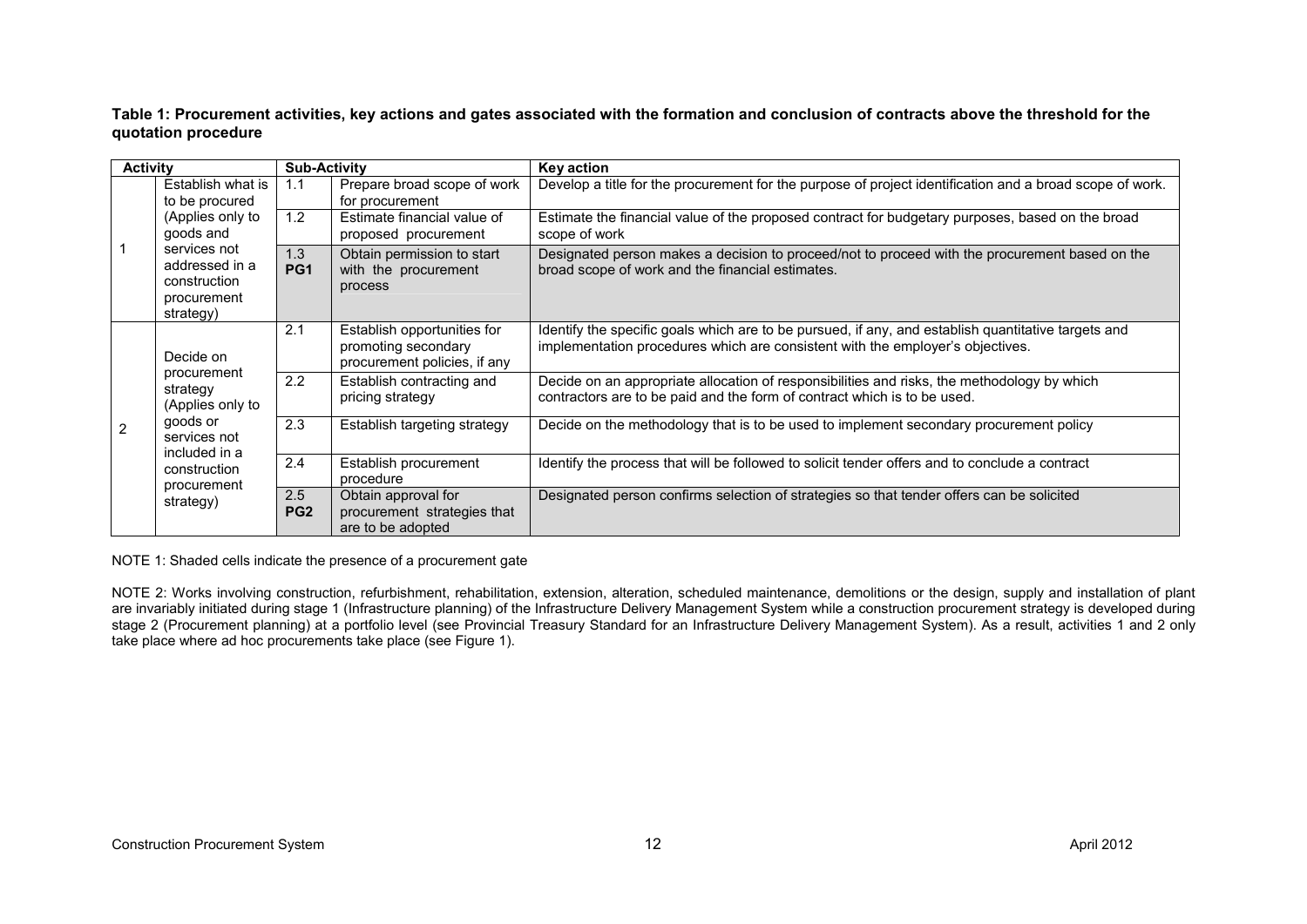|   | <b>Activity</b>          | <b>Sub-Activity</b>    |                                                                                          | Key action                                                                                                                                                                                                                                                                                                         |
|---|--------------------------|------------------------|------------------------------------------------------------------------------------------|--------------------------------------------------------------------------------------------------------------------------------------------------------------------------------------------------------------------------------------------------------------------------------------------------------------------|
|   |                          | 3.1                    | Prepare procurement documents                                                            | Prepare procurement documents (pre-qualification or tender documents (or both), as appropriate, that<br>are compatible with the approved procurement strategies                                                                                                                                                    |
|   |                          | 3.2<br>PG <sub>3</sub> | Obtain approval for procurement<br>documents                                             | Designated person reviews the procurement document, identifies sections, if any, which require<br>amendments or improvements, and grants the necessary approval                                                                                                                                                    |
|   |                          | 3.3<br>PG4             | Confirm that budgets are in place                                                        | Designated person ensures that finance is available for the procurement to take place                                                                                                                                                                                                                              |
|   |                          | 3.4                    | Invite tenderers or respondents to<br>submit tender offers or<br>expressions of interest | Advertise tenders or calls or expressions of interest /identify contractor(s) that are to be invited to<br>submit tender offers in accordance with the approved procurement procedure and issue procurement<br>documents                                                                                           |
|   |                          |                        |                                                                                          | Respond to requests for clarification, conduct clarification meetings, issue attendees with minutes of<br>such meetings, and issue addenda, as relevant.                                                                                                                                                           |
|   | Solicit tender<br>offers |                        |                                                                                          | Advertise calls for tenders or expressions of interest relating to construction works on the CIDB<br>website                                                                                                                                                                                                       |
| 3 |                          | 3.5                    | Receive tender offers or<br>expressions of interest                                      | Ensure that arrangements are in place to receive tender offers/expressions of interest and return<br>unopened those that are received late, are not delivered in accordance with instructions given to<br>respondents / tenderers or where only one tender is received and it is decided to call for fresh tenders |
|   |                          | 3.6                    | Open and record expressions of<br>interest received                                      | Open expressions of interest and record data relating to the submission                                                                                                                                                                                                                                            |
|   |                          | 3.7                    | Evaluate expressions of interest                                                         | Evaluate in accordance with undertakings made to respondents in procurement documents                                                                                                                                                                                                                              |
|   |                          | 3.8                    | Prepare evaluation report on<br>short-listing process                                    | Prepare evaluation report and make recommendations in respect of actions to be taken, depending<br>upon the procurement procedure that is adopted                                                                                                                                                                  |
|   |                          | 3.9<br>PG <sub>5</sub> | Confirm shortlist                                                                        | Designated person reviews evaluation report and ratifies recommendations                                                                                                                                                                                                                                           |
|   |                          | 3.10                   | Invite tender offers from short-                                                         | Issue shortlisted respondents with procurement documents                                                                                                                                                                                                                                                           |
|   |                          |                        | listed tenderers                                                                         | Respond to requests for clarifications by tenderers, conduct clarification/site meetings, issue all<br>attendees with the minutes of such meetings, and issue addenda to amend or amplify the<br>procurement documents, as relevant                                                                                |

NOTE 1: Shaded cells indicate the presence of a procurement gate<br>NOTE 2: Expressions of interest are only called for where the qualified procedure or restricted competitive negotiations procedure is followed (see Table 6).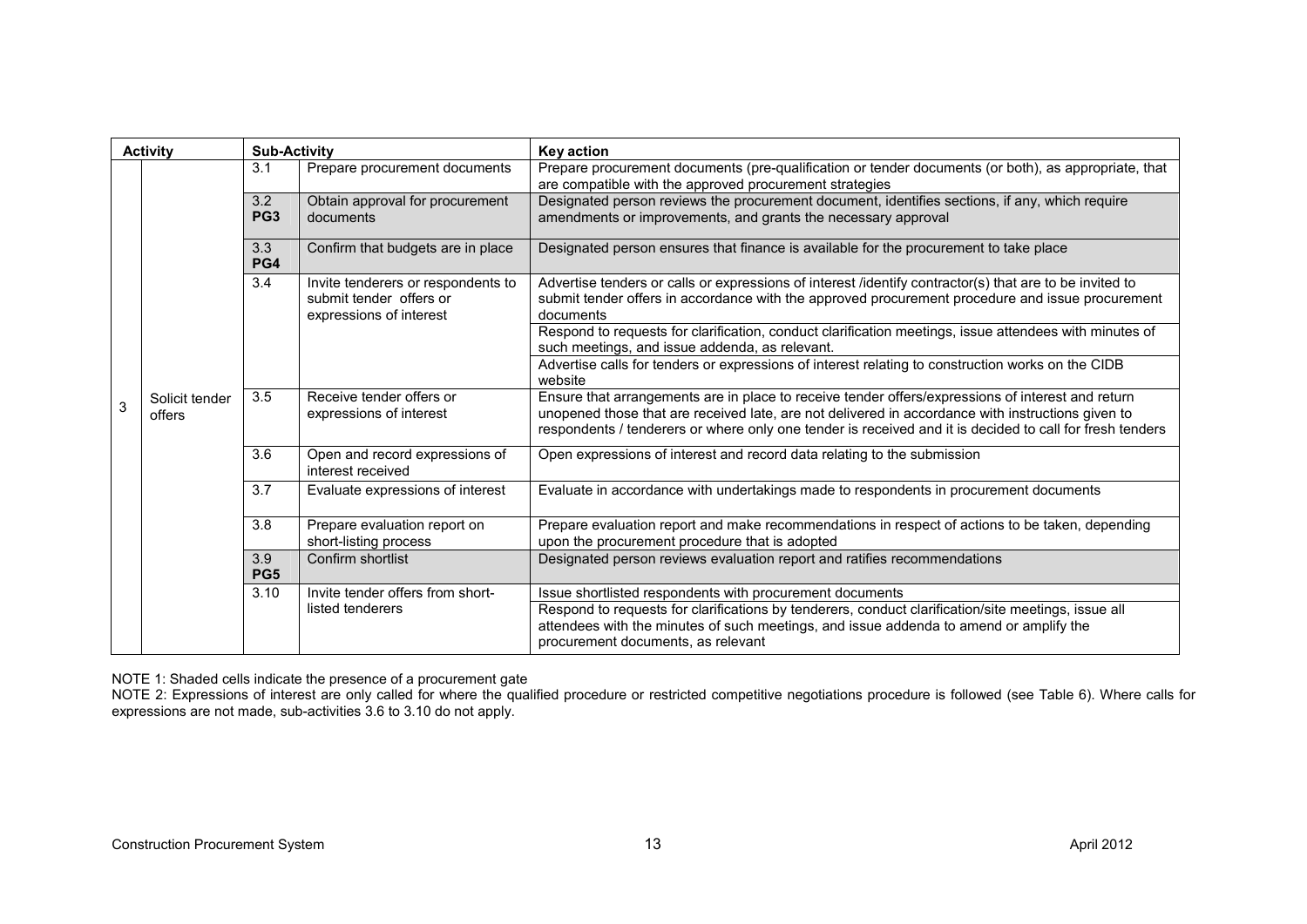| <b>Activity</b> |                           | <b>Sub-Activity</b> |                                                                                                                                                                                             | <b>Key action</b>                                                                                                                                                                                                                                                                                                                                                                                                                                                 |
|-----------------|---------------------------|---------------------|---------------------------------------------------------------------------------------------------------------------------------------------------------------------------------------------|-------------------------------------------------------------------------------------------------------------------------------------------------------------------------------------------------------------------------------------------------------------------------------------------------------------------------------------------------------------------------------------------------------------------------------------------------------------------|
|                 |                           | 4.1                 | Open and record tender offers<br>received                                                                                                                                                   | Open tender offers, either in public or in the presence of designated persons, and record pertinent<br>details and notify interested parties of pertinent details if requested to do so                                                                                                                                                                                                                                                                           |
|                 |                           | 4.2                 | Determine whether or not<br>tender offers are complete                                                                                                                                      | Examine tenders and determine whether or not they are complete, request tenderers to complete<br>items that are required only for tender evaluation purposes and record what is incomplete in each<br>tender submission                                                                                                                                                                                                                                           |
|                 |                           | 4.3                 | Determine whether or not<br>tender offers are responsive                                                                                                                                    | Confirm compliance with all the requirements of the procurement documents, including eligibility<br>criteria. If not, declare tender offers non-responsive and record reasons for declaring a tender to be<br>non-responsive and disregard such tender offers from further consideration                                                                                                                                                                          |
|                 |                           | 4.4                 | Evaluate tender submissions                                                                                                                                                                 | Identify parameters included in the tender submission that have a bearing on the financial offer and<br>reduce all tender offers to a common base.<br>Judge the reasonableness of financial offers and reject all tender offers with unrealistic financial offers<br>(see guidance provided in ISO 10845-1 for abnormally low tenders and Anenx A of ISO 10845-3).<br>Evaluate tender submissions in accordance with the tender evaluation method that is adopted |
| $\overline{4}$  | Evaluate tender<br>offers | 4.5                 | Perform a risk analysis                                                                                                                                                                     | Perform a risk analysis on the tenderer ranked highest in terms of the tender evaluation and, if found<br>to be unsatisfactory, undertake an analysis on the next highest ranked tenderer and so on until such<br>time as a tenderer satisfies the risk assessment, and recommend this tenderer for the award of the<br>contract                                                                                                                                  |
|                 |                           | 4.6                 | Prepare a tender evaluation<br>report                                                                                                                                                       | Prepare a tender evaluation report which, as a minimum, contains the tender evaluation points<br>awarded to each tenderer, the reasons for eliminating a tender offer and a recommendation for the<br>award of the contract                                                                                                                                                                                                                                       |
|                 |                           | 4.7<br>PG6          | Confirm recommendation<br>contained in the tender<br>evaluation report where the<br>transaction for a particular<br>procedure is greater than the<br>thresholds contained in<br>Annexure B. | Review report and ratify recommendations or refer back to evaluation panel                                                                                                                                                                                                                                                                                                                                                                                        |
|                 |                           | 5.1                 | Notify successful tenderer and<br>unsuccessful tenderers of<br>outcome                                                                                                                      | Notify the successful tenderer and unsuccessful tenderers in writing                                                                                                                                                                                                                                                                                                                                                                                              |
|                 |                           | 5.2                 | Compile contract document                                                                                                                                                                   | Assemble contract document from the relevant tender returnables and issue draft contract to tenderer,<br>capturing all the changes that were agreed to between the offer and acceptance                                                                                                                                                                                                                                                                           |
| 5               | Award contract            | 5.3                 | Audit tender process                                                                                                                                                                        | Audit tender process where estimated tender value exceeds the threshold stated in Annexure B and<br>certify that process was adhered to                                                                                                                                                                                                                                                                                                                           |
|                 |                           | 5.4<br>PG7          | Formally accept tender offer                                                                                                                                                                | Confirm that the tenderer has provided evidence of complying with all requirements stated in the<br>tender data and formally accept the tender offer in writing and issue the contractor with a signed copy<br>of the contract                                                                                                                                                                                                                                    |
|                 |                           | 5.5                 | Capture contract award data                                                                                                                                                                 | Capture, into a database, essential contract data for record purposes, including where applicable,<br>award of contract on the CIDB register of projects as well as supplier registration                                                                                                                                                                                                                                                                         |
|                 |                           | 5.6                 | Register supplier database                                                                                                                                                                  | Obtain, capture and register contractor on Western Cape Supplier Data base if not already registered                                                                                                                                                                                                                                                                                                                                                              |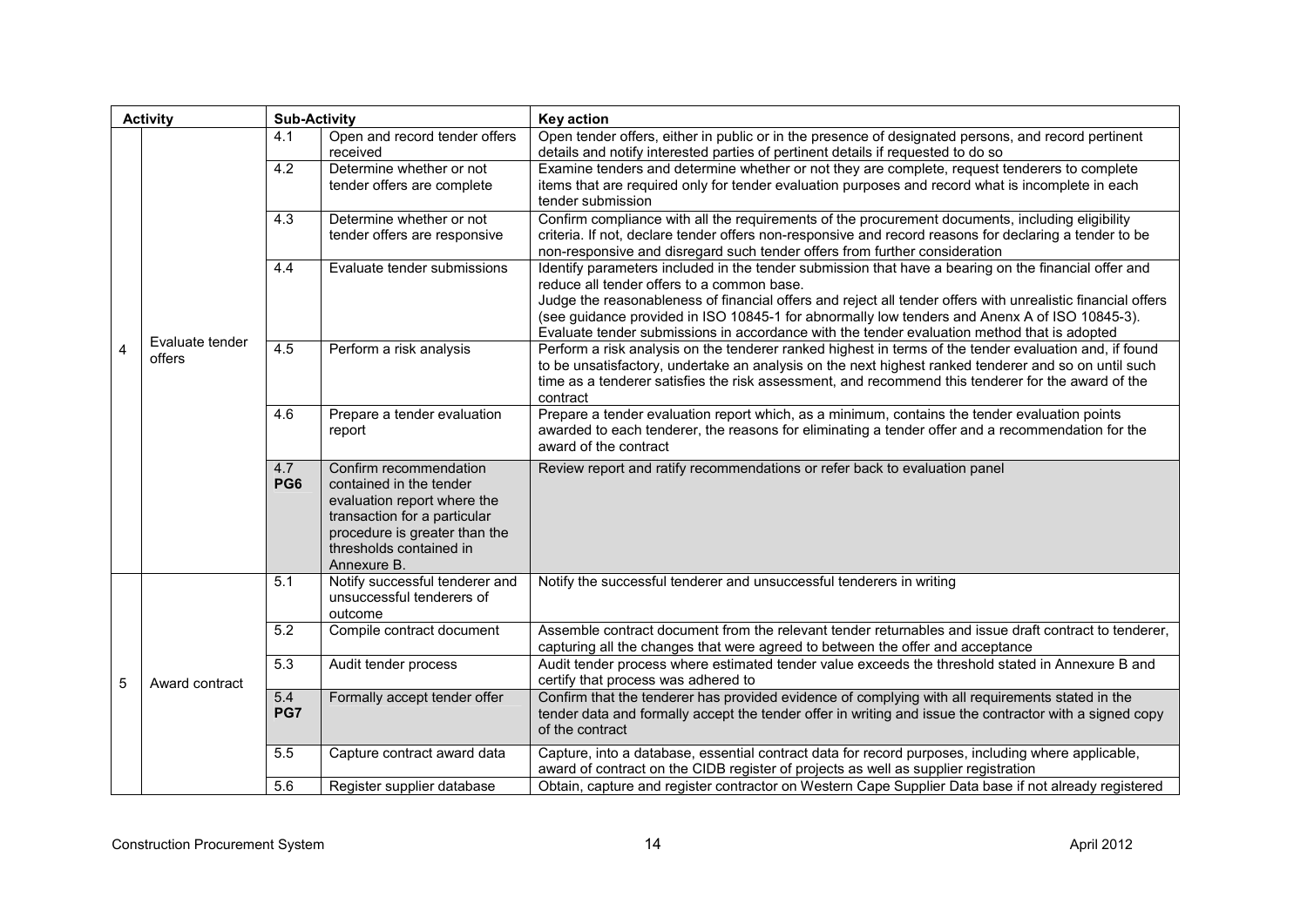| <b>Activity</b> |                                                             | <b>Sub-Activity</b> |                                                                                                                                                | <b>Key action</b>                                                                                                                                                                                                                                                                                                                                                           |
|-----------------|-------------------------------------------------------------|---------------------|------------------------------------------------------------------------------------------------------------------------------------------------|-----------------------------------------------------------------------------------------------------------------------------------------------------------------------------------------------------------------------------------------------------------------------------------------------------------------------------------------------------------------------------|
|                 |                                                             | 6.1                 | Administer contract in<br>accordance with the terms<br>and provisions of the contract                                                          | Administer the contract in accordance with its terms and conditions and pay contractors within the<br>time periods provided for in the contract so as to avoid interest on late payments                                                                                                                                                                                    |
|                 |                                                             | 6.2                 | Ensure compliance with<br>requirements                                                                                                         | Monitor the contractor's performance to ensure that the requisite quality standards are attained and all<br>requirements are complied with, and certify compliance upon completion                                                                                                                                                                                          |
|                 |                                                             | 6.3                 | Capture contract completion/<br>termination data                                                                                               | Record, in a database, key performance indicators relating to time, cost and the attainment of specific<br>goals associated with a secondary procurement policy, or if the contract is terminated or cancelled,<br>the reasons therefore                                                                                                                                    |
|                 |                                                             | 6.4<br>PG8A         | Obtain approval to waive<br>penalties or low performance                                                                                       | Prepare motivation for waiving of penalties and low performance damages                                                                                                                                                                                                                                                                                                     |
|                 | Administer                                                  |                     | damages.                                                                                                                                       | Approve waiver of penalties or low performance damages                                                                                                                                                                                                                                                                                                                      |
| 6               | contracts and<br>confirm<br>compliance with<br>requirements | 6.5<br>PG8B         | Obtain approval to notify and<br>refer a dispute to an<br>adjudicator                                                                          | Outline the essence of the dispute and the reasons for wishing to refer the dispute to an adjudicator<br>Approve referral for a dispute to an adjudicator                                                                                                                                                                                                                   |
|                 |                                                             | 6.6<br>PG8C         | Obtain approval for events<br>which in terms of the contract<br>increase the total of prices or<br>the time for Completion by<br>more than 1%. | Finalise submission for increases in the total of prices or time for completion in terms of the contract<br>Grant permission to approve an increase in prices or time in terms of the contract if the total of prices<br>does not exceed the total of prices at award by more than the amounts stated in Annexure B or the<br>time for completion at award by more than 20% |
|                 |                                                             | 6.7<br>PG8D         | Obtain approval to exceed the<br>total of prices at award by an<br>amounts stated in Annexure B                                                | Prepare motivation for exceeding the total of prices at award by more than the amounts stated in<br>Annexure B or the time for completion at award by more than 20%, setting out the precise reasons for<br>such increases                                                                                                                                                  |
|                 |                                                             |                     | or the time for completion at<br>award by more than 20%.                                                                                       | Approve amount, subject to receipt of prior approval from the Provincial Treasury where or the<br>amounts or percentages exceed that stated in Annexure B. Approve time overruns.                                                                                                                                                                                           |
|                 |                                                             | 6.8                 | Obtain approval to cancel or                                                                                                                   | Prepare motivation to terminate or cancel a contract and obtain advice as necessary                                                                                                                                                                                                                                                                                         |
|                 |                                                             | PG8E                | terminate a contract                                                                                                                           | Approve termination or cancellation of contract                                                                                                                                                                                                                                                                                                                             |
|                 |                                                             | 6.9                 | Obtain approval to amend a                                                                                                                     | Formulate a proposed amendment to the contract and prepare a motivation to do so                                                                                                                                                                                                                                                                                            |
|                 |                                                             | PG8F                | contract                                                                                                                                       | Approve proposed amendment to contract                                                                                                                                                                                                                                                                                                                                      |
|                 |                                                             | 6.10                | Finalise contract                                                                                                                              | Finalise all outstanding issues<br>Oversee the rectification of parts of the work that are not in accordance with the contract                                                                                                                                                                                                                                              |
|                 |                                                             |                     |                                                                                                                                                | Release bonds and retentions, where relevant.                                                                                                                                                                                                                                                                                                                               |
|                 |                                                             | 6.11                | Capture contract completion /<br>termination data for<br>construction works contracts.                                                         | Record on CIDB website the required data for construction works contracts at practical completion                                                                                                                                                                                                                                                                           |

NOTE: Shaded cells indicate the presence of a procurement gate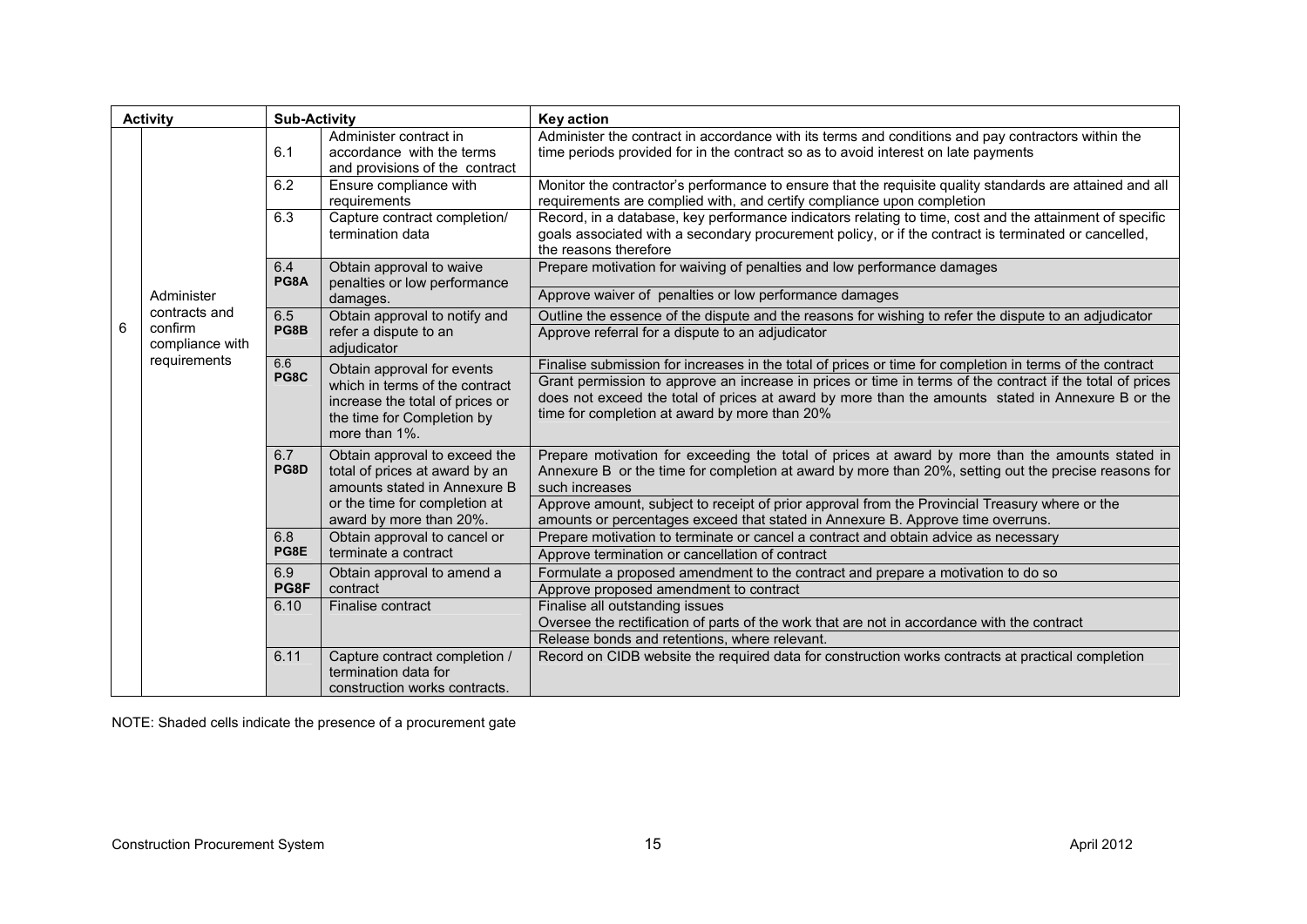**4.3.2** The activities, key actions, responsibilities and gates associated with the issuing of batch, task or package orders shall be in accordance with the provisions of Table 2 read together with Figure 2.

NOTE: The process for putting in place a framework agreement is the same as that for any other contract. The principal difference between a framework and a non-framework contract is that the contract at the time of the award has no price attached to it as call offs will be made over a term in terms of the contract, and an assumption is made for preferencing purposes that the value of the contracts over the term will exceed 80/20 threshold i.e. a 90/10 price preference applies.



#### **Figure 2: Activities associated with the issuing of a task, batch or package order within a framework agreement**

**4.3.3** The activities, key actions, responsibilities and gates associated with the contracts below the threshold for the quotation procedure are as follows (see Annexure B for the threshold associated with a quotation procedure):

- a) a **designated person** prepares the procurement documents using the standard templates;
- b) a **Documentation Review Team** reviews the procurement documents only where offers are evaluated in terms of financial offer, preference and quality;
- c) a **designated person** invites quotations; and
- d) a **designated person** or where offers are evaluated in terms of financial offer, preference and quality, an **Evaluation Panel**, evaluates the offers received and makes a recommendation to the **Delegated Authority** to award the contract.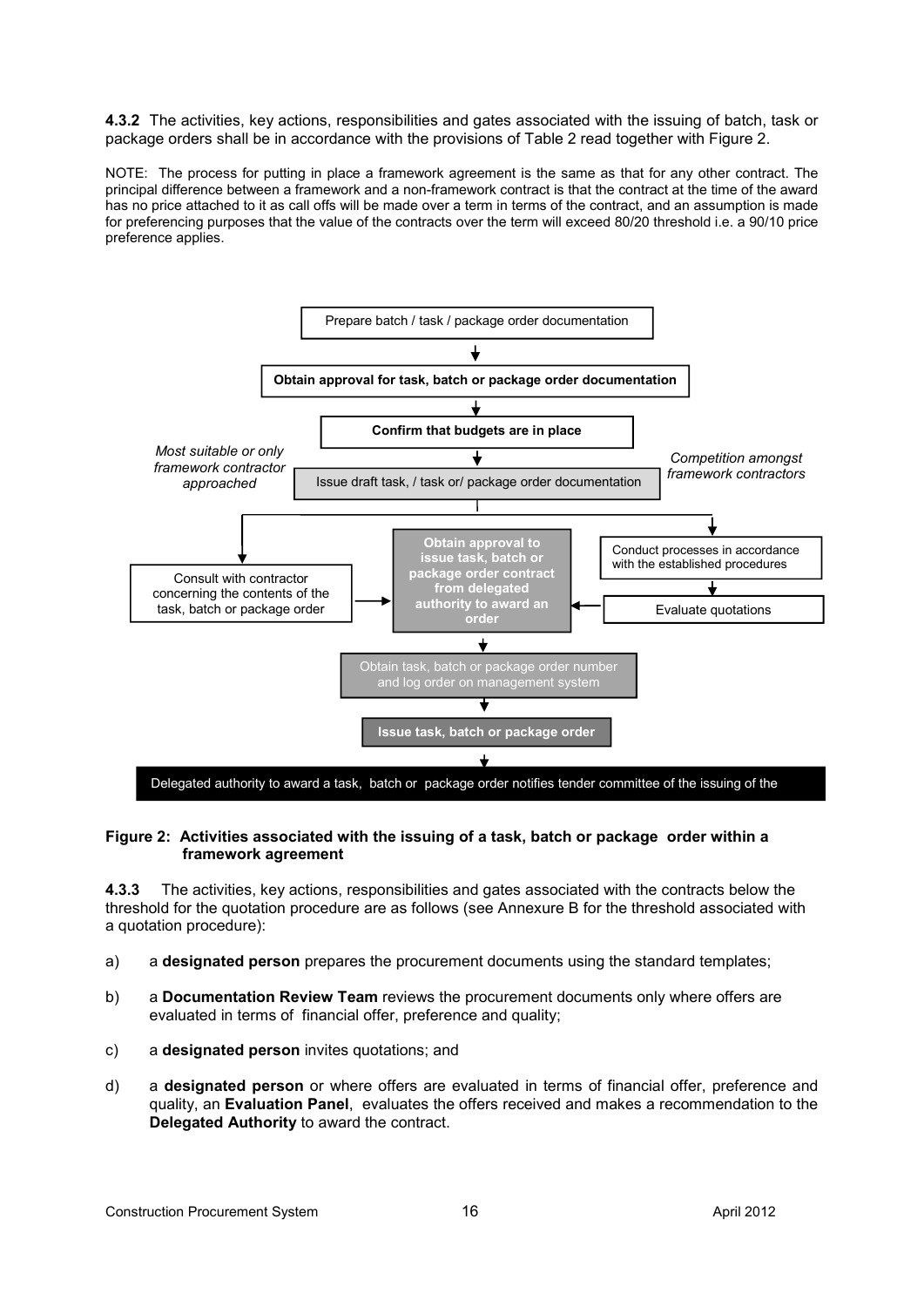**Table 2: Procurement activities, key actions, responsibilities and gates associated with the issuing of task, batch or package orders** 

| <b>Activity</b>                    |                                                                                                                        | <b>Key action</b>                                                                                                                                                                                                                                                                                                                                                                                                                                                                                                                                                                                                                                                                                                                                                                      |
|------------------------------------|------------------------------------------------------------------------------------------------------------------------|----------------------------------------------------------------------------------------------------------------------------------------------------------------------------------------------------------------------------------------------------------------------------------------------------------------------------------------------------------------------------------------------------------------------------------------------------------------------------------------------------------------------------------------------------------------------------------------------------------------------------------------------------------------------------------------------------------------------------------------------------------------------------------------|
|                                    | Prepare procurement documents                                                                                          | Prepare batch / task / package order and if necessary quotation document using the standard templates.                                                                                                                                                                                                                                                                                                                                                                                                                                                                                                                                                                                                                                                                                 |
| $\overline{2}$<br>FG1              | Obtain approval for procurement<br>documents                                                                           | Designated person reviews the procurement document other than those developed for quotations which are below the<br>threshold for quotations (see Annexure B) which make use of the standard templates and are evaluated on the basis of the<br>financial offer and preference only, identifies sections, if any, which require amendments or improvements, and grants the<br>necessary approval                                                                                                                                                                                                                                                                                                                                                                                       |
| $\mathbf{3}$<br>FG <sub>2</sub>    | Confirm that budgets are in<br>place                                                                                   | Designated person ensures that finance is available for the procurement to take place                                                                                                                                                                                                                                                                                                                                                                                                                                                                                                                                                                                                                                                                                                  |
| 4                                  | Issue draft task, batch or<br>package order documentation                                                              | Where competition amongst framework contractors is not re-opened, issue draft task, batch or/package order to contractor<br>and consult with contractor concerning the contents of the batch / package / task order<br>Where competition amongst framework contractors is reopened, invite quotations from all framework contractors participating<br>in the agreement and receive<br>Ensure that arrangements are in place to receive submissions and return unopened those that are received late, are not<br>delivered in accordance with instructions given to contractors                                                                                                                                                                                                         |
| 5                                  | Evaluate quotations for task.<br>batch or package orders                                                               | Where competition amongst framework contractors is reopened, identify parameters included in the tender submission that<br>have a bearing on the financial offer and reduce all tender offers to a common base.<br>Judge the reasonableness of financial offers and reject all tender offers with unrealistic financial offers (see guidance provided<br>in ISO 10845-1 for abnormally low tenders and Annex A of ISO 10845-3).<br>Evaluate tender submissions in accordance with the tender evaluation method adopted for the procurement.<br>Prepare an evaluation report which, as a minimum, contains the tender evaluation points awarded to each tenderer, the<br>reasons for eliminating a tender offer and a recommendation for the award of the task, batch or package order. |
| $6\overline{6}$<br>FG <sub>3</sub> | Confirm recommendations and<br>authorise the issuing of the<br>batch, task or package / order                          | Reviews report, as necessary, ratify recommendations, and signed task, batch or package order.<br>In the case of a construction works contract,                                                                                                                                                                                                                                                                                                                                                                                                                                                                                                                                                                                                                                        |
| $\overline{7}$                     | Log task, batch or package<br>order onto management system                                                             | Obtain batch / task / package order number and log task, batch or package order on management system                                                                                                                                                                                                                                                                                                                                                                                                                                                                                                                                                                                                                                                                                   |
| 8                                  | Issue task, batch or package<br>order to contractor                                                                    | Issue batch / task / package order to contractor                                                                                                                                                                                                                                                                                                                                                                                                                                                                                                                                                                                                                                                                                                                                       |
| 9                                  | Notify issuing of task, batch or<br>package order to oversight<br>committee                                            | Notify the Procurement Committee of the issuing of each task, batch or package order.                                                                                                                                                                                                                                                                                                                                                                                                                                                                                                                                                                                                                                                                                                  |
| 10                                 | Administer task, batch or<br>package orders in accordance<br>with contract and confirm<br>compliance with requirements | See sub-activities and key actions associated with Activity 6 (Activities 6.1 to 6.10) in Table 1.<br>Note: task, batch and package orders are administered in the same way as contract are in terms of the activities listed for<br>Activity 6 in Table 1.                                                                                                                                                                                                                                                                                                                                                                                                                                                                                                                            |

NOTE: Shaded cells indicate the presence of a procurement gate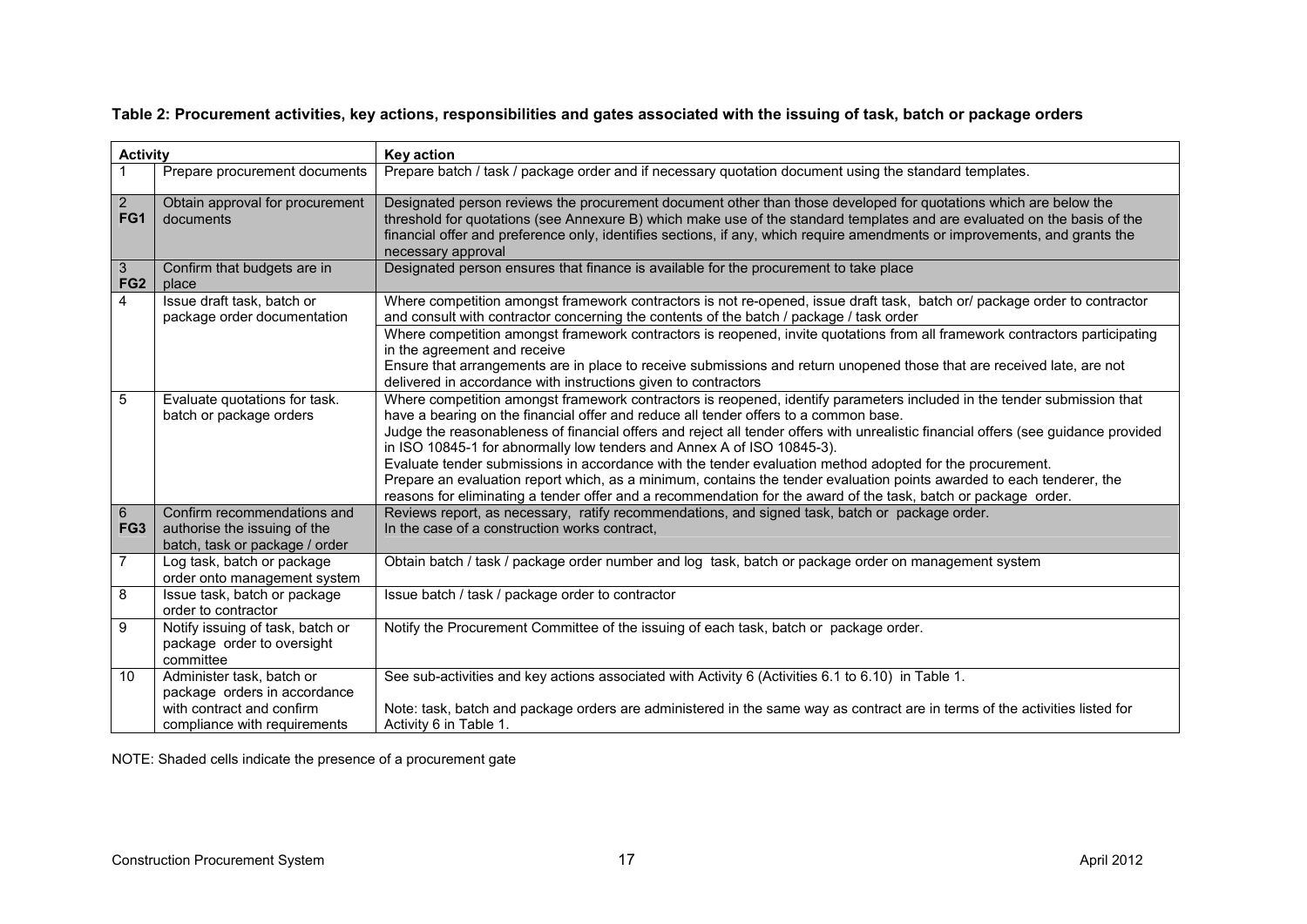#### **4.4 Roles and responsibilities in relation to the procurement processes, activities and controls**

#### **4.4.1 General**

**4.4.4.1** Where an institution acts as an implementer in terms of the Provincial Treasury Standard for an Infrastructure Delivery Management System and is also not the client, the client may nominate a suitably qualified representative and an alternative suitably qualified representative to serve as a team, panel or committee member on the **Documentation Review Team**, the **Evaluation Panel** and the **Construction Procurement Committee**.

**4.4.4.2** The designated person who appoints a **Documentation Review Team** and an **Evaluation Panel** shall establish whether or not the client wishes to participate in these teams and panels and record if the client declines such an invitation.

**4.4.4.3** Representatives of a client serving as team, panel or committee members who have any misgivings with respect to any intended decision of the **Documentation Review Team**, the **Evaluation Panel** or the **Construction Procurement Committee** may report such misgivings to the head of their institution who will then engage with the head of institution conducting such processes in order to seek consensus on the way forward.

**NOTE:** ISO/IEC Guide 2 defines consensus as the "general agreement characterised by the lack of sustained opposition to substantial issues ..." The principle of consensus has its origins in the desire to achieve the general acceptance of the members of the committee. Consensus need not imply unanimity. Trivial or vexatious objections are unlikely to gain support and may be over-ruled. However, where a member consistently maintains a fundamental objection and supports it with sound arguments, these concerns need to be taken seriously.

#### **4.4.2 Documentation Review Team**

**4.4.2.1** The **designated person** shall appoint a **Documentation Review Team** comprising the persons identified in Annexure B in respect of each procurement or task, batch or package order.

**4.4.2.2** The **Documentation Review Team** shall, as necessary, review the procurement documents with a view to confirming that:

- a) the procurement documents have been formatted and compiled in accordance with the requirements of ISO 10845-2 and the CIDB Standard for Uniformity in Construction Procurement and are aligned with the approved procurement strategy and the institution's preferential procurement policy;
- b) appropriate prompts for the judgement are included in procurement documents in accordance with the requirements of ISO 10845-1 whenever quality is evaluated and scored in the evaluation of calls for expressions of interest or tender offers;
- c) the selected form of contract in the case of a tender that is solicited is in accordance with the requirements of 4.7 and the standard templates have been correctly applied;
- d) the **designated person's** approval has been obtained for additional clauses or variations to the standard clauses in the conditions of contract, conditions of tender or conditions for the calling for expressions of interest, as relevant, not provided for in the institution's approved templates;
- e) the selected submission data in the case of a call for an expression of interest or tender data and contract data options in the case of a tender are likely to yield best value outcomes;
- f) the scope of work adequately establishes what is required and the constraints to the manner in which the contract work is to be provided;
- g) the submission or returnable documents are necessary and will enable submissions to be evaluated fairly and efficiently; and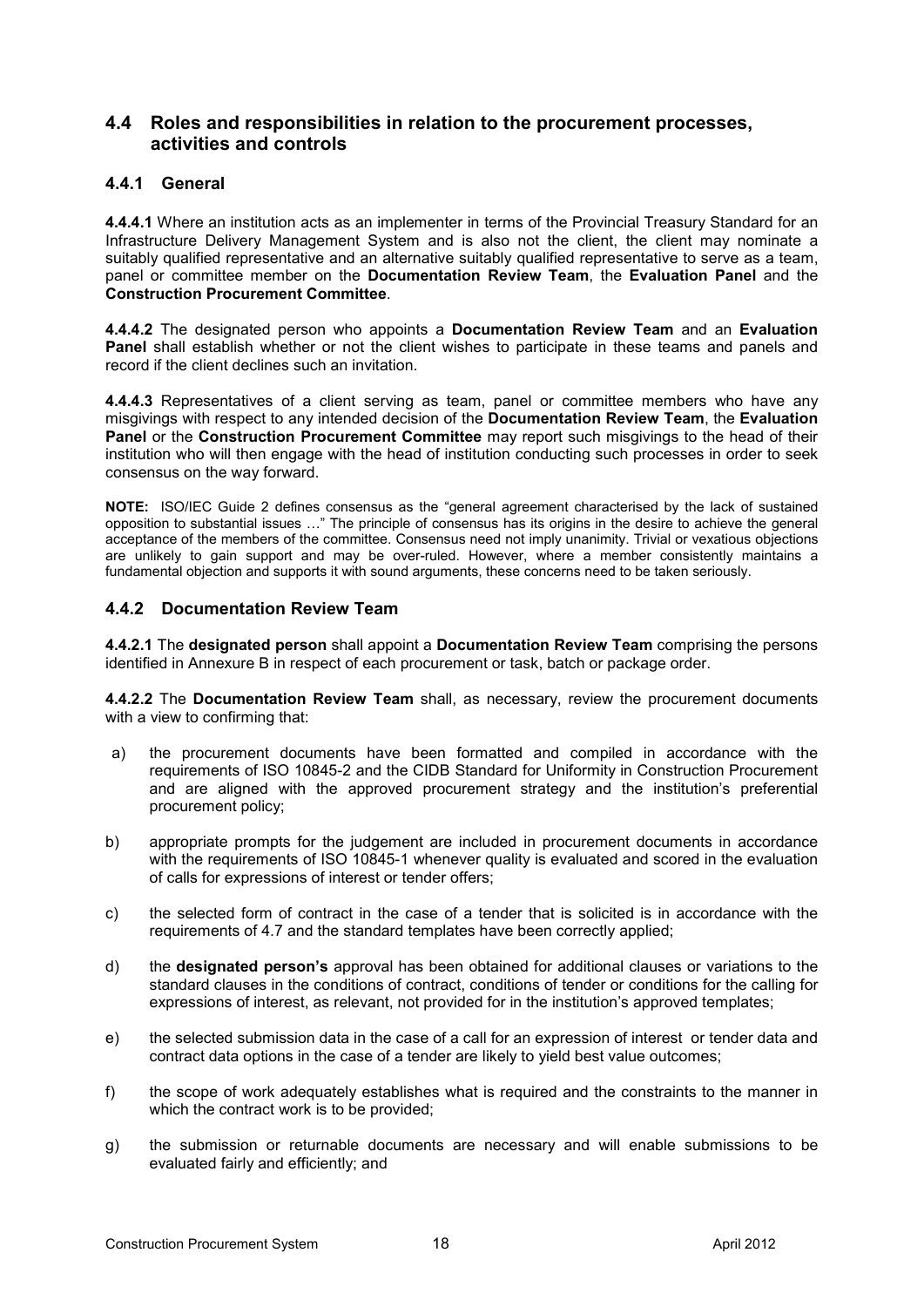h) the risk allocations in the contract and pricing data are appropriate.

**4.4.2.3** The **Documentation Review Team,** in the case of a task, batch or package order, shall confirm that:

- a) the standard templates have been correctly applied;
- b) approval from the **designated person** has been obtained for additional clauses or variations to the standard clauses in the conditions of contract not provided in the institution's approved templates or the contract;
- c) the scope of work adequately establishes what is required and the constraints to the manner in which the contract work is to be provided;
- d) the provisions for competition amongst framework contractors, if relevant, and the selected options are likely to yield best value outcomes; and
- e) the risk allocations are appropriate.

**4.4.2.4** The **Documentation Review Team** shall identify sections, if any, which require amendments or improvements, and refer back to the originators of the document or grant the necessary approval to proceed. The originators of the documents shall resubmit revised documents for the approval of the Documentation Review Team.

**4.4.2.5** The **Documentation Review Team** shall after granting the necessary approvals prepare a brief report which

- a) lists the names and qualifications of the team members;
- b) confirms that the documents are in accordance with the requirements of this standard; and
- c) captures any comments or opinions which the team may wish to express.

 **4.4.2.6** The Documentation Review Team shall forward a copy of their report and approval to proceed to the **designated person** for record keeping.

#### **4.4.3 Evaluation panels**

**4.4.3.1** The **designated person** shall constitute an **Evaluation Panel** comprising the persons identified in Annexure B. Such panels shall:

- a) negotiate contracts where the negotiation procedure is applied and the value of the contract inclusive of VAT is above the threshold for quotations;
- b) evaluate submissions for calls for expressions of interest;
- c) evaluate tenders received where the competitive selection or competitive negotiation procedure is applied and the value of the contract inclusive of VAT is above the threshold for quotations; and
- d) evaluate quotations from contractors who compete for the award of a task, batch or package order.

**4.4.3.2** Any person who is not an official of the institution shall confirm in writing that they will conduct themselves during the evaluation in accordance with the requirements of 4.2 and sign a confidentiality agreement before commencing with any evaluation of submissions.

**4.4.3.3** All communications with respondents and tenderers during the procurement process to obtain information and clarifications shall be made in writing through the **designated person**. Records of all communications in this regard shall be made and retained by such persons for auditing purposes.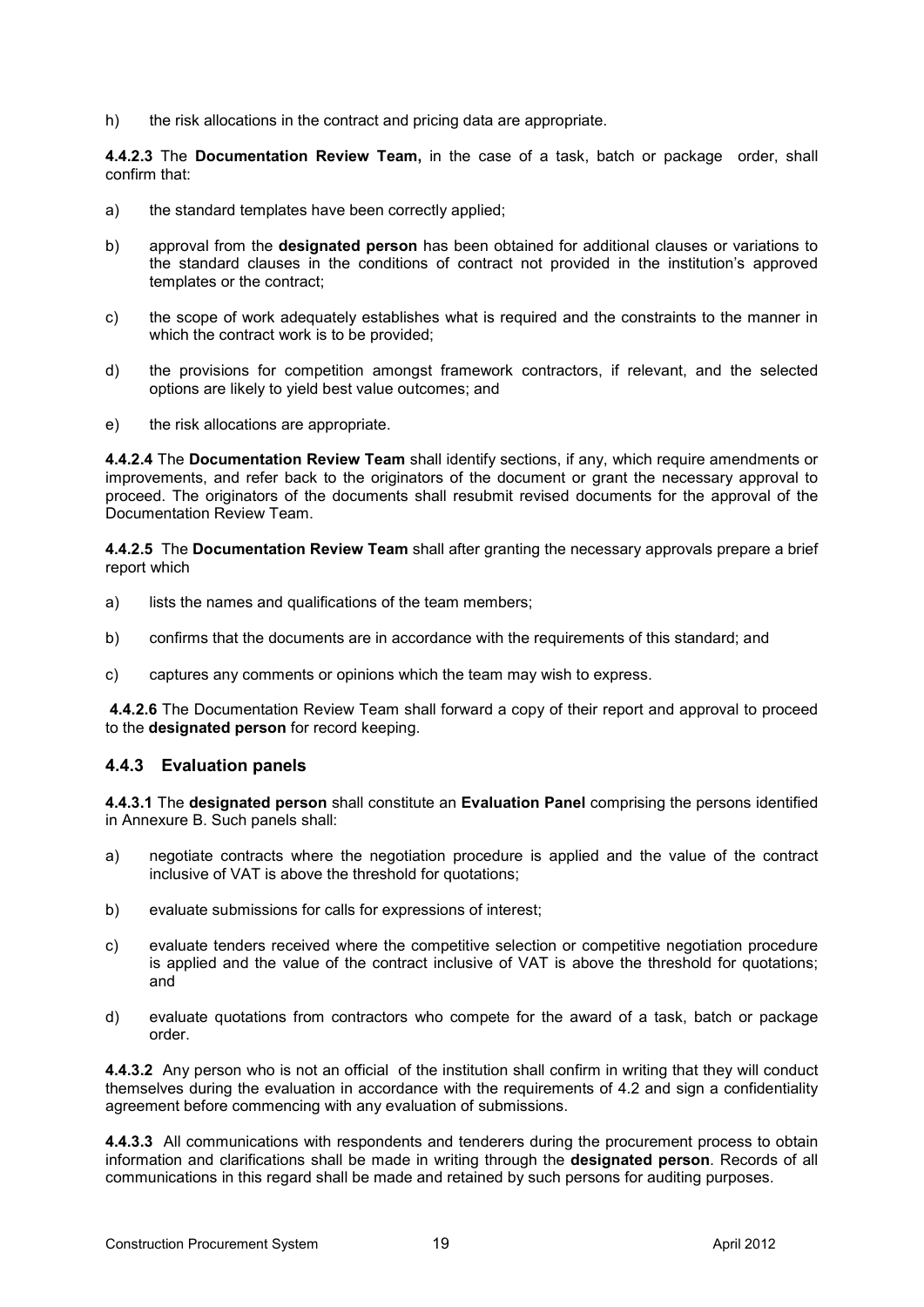**4.4.3.4** Quality shall be scored in terms of the prompts for judgement (see ISO 10845-1), either individually and averaged or collectively as appropriate.

**4.4.3.5** The **Evaluation Panel** shall:

- a) require each of its members to declare their interest or confirm that they have no interest, prior to commencing with the evaluation; and
- b) evaluate submissions following a call for expressions of interest or tender offers in accordance with the provisions of the procurement documents (see Annex C of ISO 10845-3 and Annex C of ISO 10845-4, as relevant).
- c) confirm, where relevant, that respondents / tenderers are in possession of the required CIDB contractor grading designations by confirming their active status on the CIDB website and that they are in possession of the required contractor grading designation;
- d) confirm that respondents / tenderers tax matters are in order;
- e) confirm that tenderers or their principals are not prohibited from participation in the public procurement system by confirming that their names do not appear on National Treasury's List of Restricted Suppliers or the Register of Tender Defaulters; and
- f) confirm that tenderers are registered on the Western Cape Supplier Data base.

NOTE 1 The Register of Tender Defaulters and the Database of Restricted Suppliers are public document and can be viewed on National Treasury's website

- www.treasury.gov.za/publications/other/Register%20for%20Tender%20Defaulters.pdf. - www.treasury.gov.za/publications/other/Database%20of%20Restricted%20Suppliers.pdf

NOTE 2 A contract may not be awarded to a tenderer who is not on the Western Cape Supplier Data base.

**4.4.3.6** Evaluation ratings and selections shall be made on the basis of the material requested and included in the submission and not on speculation, suspicion or personal knowledge of a panel member.

**4.4.3.7** The **Evaluation Panel** shall record their scores for quality against each of the criteria during the process of evaluation, preferably with notes to substantiate the scores. Individuals shall record their own markings on a separate sheet. These documents shall be placed on file as an audit trail leading up to the decision and may form the basis of any debriefing that takes place.

**4.4.3.8** The **Evaluation Panel** shall prepare evaluation reports in accordance with guidelines provided in Table 3 or Table 4 with modifications as necessary where a two envelope, two stage process or competitive negotiation procedure is followed.

#### **4.4.4 Construction Procurement Committee**

**4.4.4.1** A **Construction Procurement Committee** shall be established to consider and approve certain actions relating to procurement and disposal transactions (see Table 5). Minutes of all the formal meetings of this committee shall be kept.

**4.4.4.2** The membership of the **Construction Procurement Committee** shall comprise the persons identified in Annexure B.

**4.4.4.3** The **Construction Procurement Committee** shall meet whenever the chairperson of the **Construction Procurement Committee** deems necessary. A quorum for a meeting shall be fifty percent plus one of the members.

**4.4.4.4** All **Construction Procurement Committee** decisions shall be made on the basis of consensus (see note below 4.4.4.3)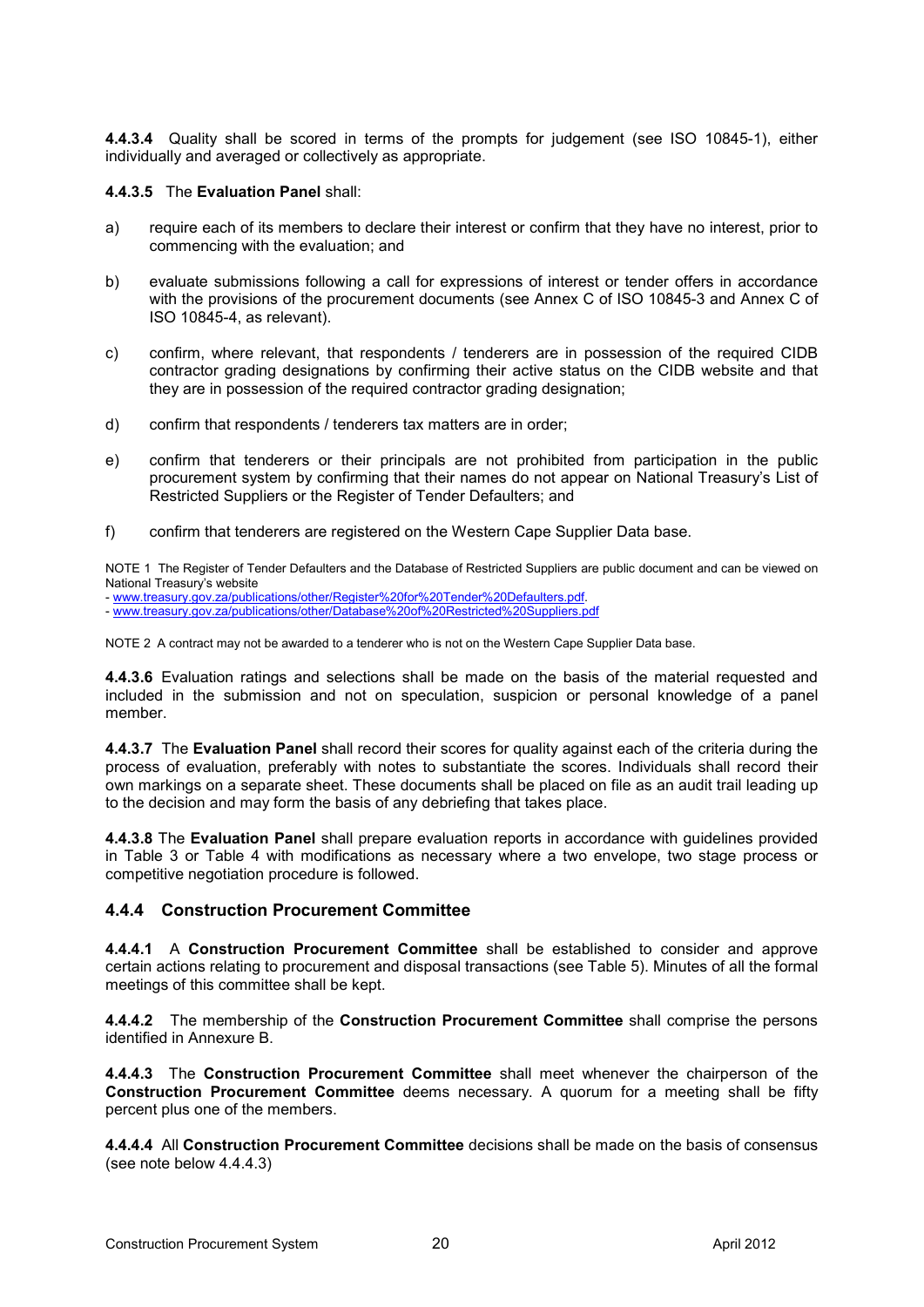| Table 3: Typical content of an evaluation report relating to an expression of interest |  |  |  |
|----------------------------------------------------------------------------------------|--|--|--|
|                                                                                        |  |  |  |

| <b>Section</b> |                   | <b>Typical content</b>                                                                                                                                    |
|----------------|-------------------|-----------------------------------------------------------------------------------------------------------------------------------------------------------|
| 1              | <b>Summary</b>    | Provide an overview of the parameters associated with the expression of interest, preferably in                                                           |
|                |                   | tabular form, including the following:                                                                                                                    |
|                |                   | Contract / project no.<br>$\bullet$                                                                                                                       |
|                |                   | Contract / project description<br>$\bullet$                                                                                                               |
|                |                   | Purpose of the Expression of interest (admission to a data base / prequalification / shortlisting)                                                        |
|                |                   | EOI                                                                                                                                                       |
|                |                   | Media in which advertisement placed<br>$\bullet$                                                                                                          |
|                |                   | Advertisement date<br>$\bullet$                                                                                                                           |
|                |                   | Estimated value of contract or task, batch or package orders which are likely to be awarded<br>$\bullet$                                                  |
|                |                   | during the term of the contract, if applicable                                                                                                            |
|                |                   | Date from which documents were available<br>$\bullet$                                                                                                     |
|                |                   | Number and title of addenda issued<br>$\bullet$                                                                                                           |
|                |                   | Closing date<br>$\bullet$                                                                                                                                 |
|                |                   |                                                                                                                                                           |
|                |                   | Details of clarification meeting including date and place, if any<br>$\bullet$<br>Number of submissions made<br>$\bullet$                                 |
|                |                   | Number of responsive submissions                                                                                                                          |
|                |                   | $\bullet$                                                                                                                                                 |
| $\mathbf{2}$   | An overview of    | Recommended outcomes of the process.<br>$\bullet$<br>Provide an overview of the procurement process indicating the eligibility criteria that was applied. |
|                | the evaluation    | State points relating to evaluation criteria, prompts for judgement and weightings relating thereto.                                                      |
|                | process           | Reproduce the list of returnable documents.                                                                                                               |
|                |                   | Provide an overview as to how the quality aspects of the submissions were scored.                                                                         |
|                |                   | Record that those involved in the evaluation of tenders have no conflicts of interest or have declared                                                    |
|                |                   | any conflict of interest that they may have and the nature of such conflict.                                                                              |
| 3              | <b>Evaluation</b> | 3.1 Submissions received                                                                                                                                  |
|                | process           | List the submissions that were received.                                                                                                                  |
|                |                   | Describe any noteworthy events regarding the opening of tender submissions e.g. the returning of                                                          |
|                |                   | late tenders, the manner in which a single tender received was handled, the withdrawal of tenders                                                         |
|                |                   | and the declaring of tenders non-responsive on the grounds that they were not received in the                                                             |
|                |                   | prescribed manner.                                                                                                                                        |
|                |                   | 3.2 Completeness of submissions received                                                                                                                  |
|                |                   | Compare submissions received against list of returnable documents. State if any submissions were                                                          |
|                |                   | incomplete and outline how clarifications were obtained.                                                                                                  |
|                |                   | Confirm if respondents took into account addenda, if any, in their submission                                                                             |
|                |                   | 3.3 Responsiveness of respondents                                                                                                                         |
|                |                   | Identify which of the submissions received were non-responsive and provide clear reasons for                                                              |
|                |                   | declaring respondents to be non-responsive.                                                                                                               |
|                |                   | 3.4 Evaluation of submissions                                                                                                                             |
|                |                   | Record the manner in which submissions were evaluated.                                                                                                    |
|                |                   | Record, where relevant, and preferably in a tabular form the scores for each of the evaluation criteria.                                                  |
|                |                   | and the total score (excluding those who failed to score above a threshold, if any).                                                                      |
|                |                   | 3.5 Reasons for disqualification on the grounds of corrupt or fraudulent practice<br>State reasons if applicable.                                         |
|                |                   | 3.6 Compliance with legal requirements                                                                                                                    |
|                |                   | Confirm that respondents are not barred from participation, tax matters are in order, is registered etc.,                                                 |
| 4              | <b>Tender</b>     | Make a recommendation for the outcome of the process e.g. admit to a data base or prequalify /                                                            |
|                | recommendation    | shortlist respondent to be invited to submit tender offers                                                                                                |
| 5              | Confirmation of   | Make provision for the confirmation or amendment of the recommended action.                                                                               |
|                | recommendations   |                                                                                                                                                           |
|                |                   |                                                                                                                                                           |

**4.4.4.5** The **Construction Procurement Committee** shall review the need for disposals and appoint a **Disposal Committee** to advise on how best to conduct a disposal.

**4.4.4.6** The **Construction Procurement Committee** shall approve or refer back the items submitted for approval to the originator in accordance with the provisions of Table 5 and, where required, convey their decisions to the **Delegated Authority**. A copy of the **Construction Procurement Committee's** decisions shall promptly be forwarded to **designated persons**.

**4.4.4.7** The **Construction Procurement Committee** shall review the reasons submitted for the use of the negotiated procedure in an emergency and either accept them or reject them and communicate their decision to the **designated persons.**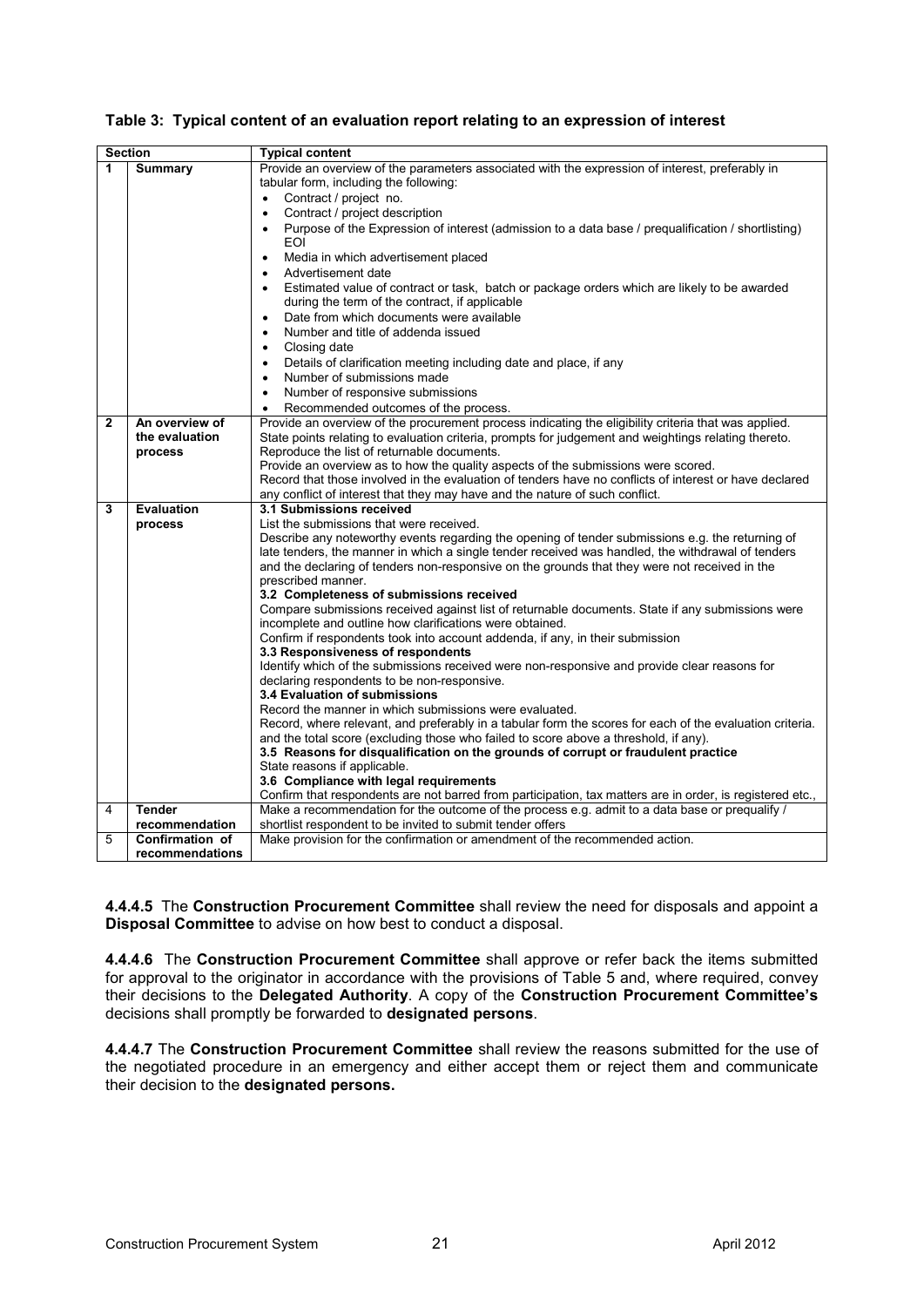|  | Table 4: Typical content of an evaluation report relating to the solicitation of tender offers |  |  |  |
|--|------------------------------------------------------------------------------------------------|--|--|--|
|--|------------------------------------------------------------------------------------------------|--|--|--|

|   | <b>Section</b>           | <b>Typical content</b>                                                                                          |
|---|--------------------------|-----------------------------------------------------------------------------------------------------------------|
| 1 | <b>Summary</b>           | Provide an overview of the parameters associated with the solicitation of the tender, preferably in             |
|   |                          | tabular form, including the following:                                                                          |
|   |                          | Contract / Project / Tender no.<br>$\bullet$                                                                    |
|   |                          |                                                                                                                 |
|   |                          | Contract description<br>$\bullet$                                                                               |
|   |                          | Contract duration<br>$\bullet$                                                                                  |
|   |                          | Purpose of tender<br>$\bullet$                                                                                  |
|   |                          | Contracting strategy                                                                                            |
|   |                          | Pricing strategy<br>$\bullet$                                                                                   |
|   |                          | Form of contract<br>$\bullet$                                                                                   |
|   |                          |                                                                                                                 |
|   |                          | Targeting strategy<br>$\bullet$                                                                                 |
|   |                          | Procurement procedure<br>$\bullet$                                                                              |
|   |                          | Method of tender evaluation                                                                                     |
|   |                          | Tender validity expiry date<br>$\bullet$                                                                        |
|   |                          | Alternative tenders (not permitted or state conditions under which permitted)<br>$\bullet$                      |
|   |                          |                                                                                                                 |
|   |                          | Media in which advertisement placed, if not a nominated or qualified competitive selection                      |
|   |                          | procedure or a restricted competitive negotiations procedure                                                    |
|   |                          | Date of advertisement, if not a nominated or qualified competitive selection procedure or a<br>$\bullet$        |
|   |                          | restricted competitive negotiations procedure                                                                   |
|   |                          | Date from which documents were available<br>$\bullet$                                                           |
|   |                          | Details of clarification meeting including date and place, if any                                               |
|   |                          | Tender closing date                                                                                             |
|   |                          | $\bullet$                                                                                                       |
|   |                          | Number and title of addenda issued                                                                              |
|   |                          | Number of tenders received<br>$\bullet$                                                                         |
|   |                          | Number of responsive tenders<br>$\bullet$                                                                       |
|   |                          | Recommended tender(s)                                                                                           |
|   |                          | Cost estimate (budget) or in the case of framework agreement, estimated value of all task, batch<br>$\bullet$   |
|   |                          |                                                                                                                 |
|   |                          | or package orders which are likely to be awarded during the term of the contract                                |
|   |                          | Lowest responsive and realistic tender used for comparative purposes (tender price, specific goals<br>$\bullet$ |
|   |                          | $etc.$ ).                                                                                                       |
| 2 | An overview of           | Provide an overview of the procurement process indicating the eligibility criteria that was applied and         |
|   | the tender               | the evaluation criteria. State specific goals and points relating to preferences as well as any quality         |
|   | evaluation               | evaluation criteria, prompts for judgement and weightings relating thereto.                                     |
|   | process                  | Reproduce the list of returnable documents.                                                                     |
|   |                          | Provide an overview as to how the quality aspects of the tender were scored.                                    |
|   |                          |                                                                                                                 |
|   |                          | Record that those involved in the evaluation of tenders have no conflicts of interest or have declared          |
|   |                          | any conflict of interest that they may have and the nature of such conflict.                                    |
| 3 | <b>Tender evaluation</b> | 3.1 Tender offers received                                                                                      |
|   | process                  | List the tender offers that were received.                                                                      |
|   |                          | Describe any noteworthy events regarding the opening of submissions e.g. the returning of late                  |
|   |                          | tenders and the declaring of submissions non-responsive on the grounds that they were not received              |
|   |                          | in the prescribed manner.                                                                                       |
|   |                          | 3.2 Completeness of tenders received                                                                            |
|   |                          | Compare tender submissions received against list of returnable documents. State if any tender                   |
|   |                          | submissions received were incomplete and indicate what was not complete. Indicate what steps were               |
|   |                          |                                                                                                                 |
|   |                          | taken to make incomplete tenders complete only where this does not affect the competitive position of           |
|   |                          | the tenderer in question. List communications with tenderers.                                                   |
|   |                          | Confirm if tenderers took into account addenda, if any, in their tender submission                              |
|   |                          | 3.3 Responsiveness of tenderers                                                                                 |
|   |                          | Identify which of the tenders received were non-responsive and provide clear reasons for declaring              |
|   |                          | such tenders to be non-responsive.                                                                              |
|   |                          | 3.4 Evaluation of tender offers                                                                                 |
|   |                          | Record the manner in which tenderers were reduced to a common basis.                                            |
|   |                          |                                                                                                                 |
|   |                          | Record preferably in a tabular form:                                                                            |
|   |                          | the scores for each of the evaluation criteria.                                                                 |
|   |                          | the total score (excluding those who failed to score above a threshold).<br>$\bullet$                           |
|   |                          | the fee percentages applied Defined Cost that were tendered if applicable                                       |
|   |                          | Provide reasons for not granting a preference or considering a financial offer to be unrealistically low.       |
|   |                          | 3.5 Reasons for disqualification on the grounds of corrupt or fraudulent practice                               |
|   |                          | State reasons if applicable.                                                                                    |
|   |                          |                                                                                                                 |
|   |                          | 3.6 Compliance with legal requirements                                                                          |
|   |                          | Confirm that tenderers are not barred from participation, tax matters are in order, is registered etc.          |
|   |                          | 3.6 Acceptability of preferred tenderer                                                                         |
|   |                          | State any reasons why the tenderer with the highest points should not be considered for the award of            |
|   |                          | the tender e.g. commercial risk, restrictions, lack of capability and capacity, legal impediments, etc.         |
|   |                          | Also state any arithmetical corrections that have been made.                                                    |
| 4 | <b>Outcome</b>           | Make a recommendation for the award of the tender and state any qualifications to such award.                   |
|   | of the evaluation        |                                                                                                                 |
| 5 | Confirmation of          | Make provision for the recommendations for the award of the tender to be confirmed or amended by                |
|   | recommendations          | the Construction Procurement Committee.                                                                         |
|   |                          |                                                                                                                 |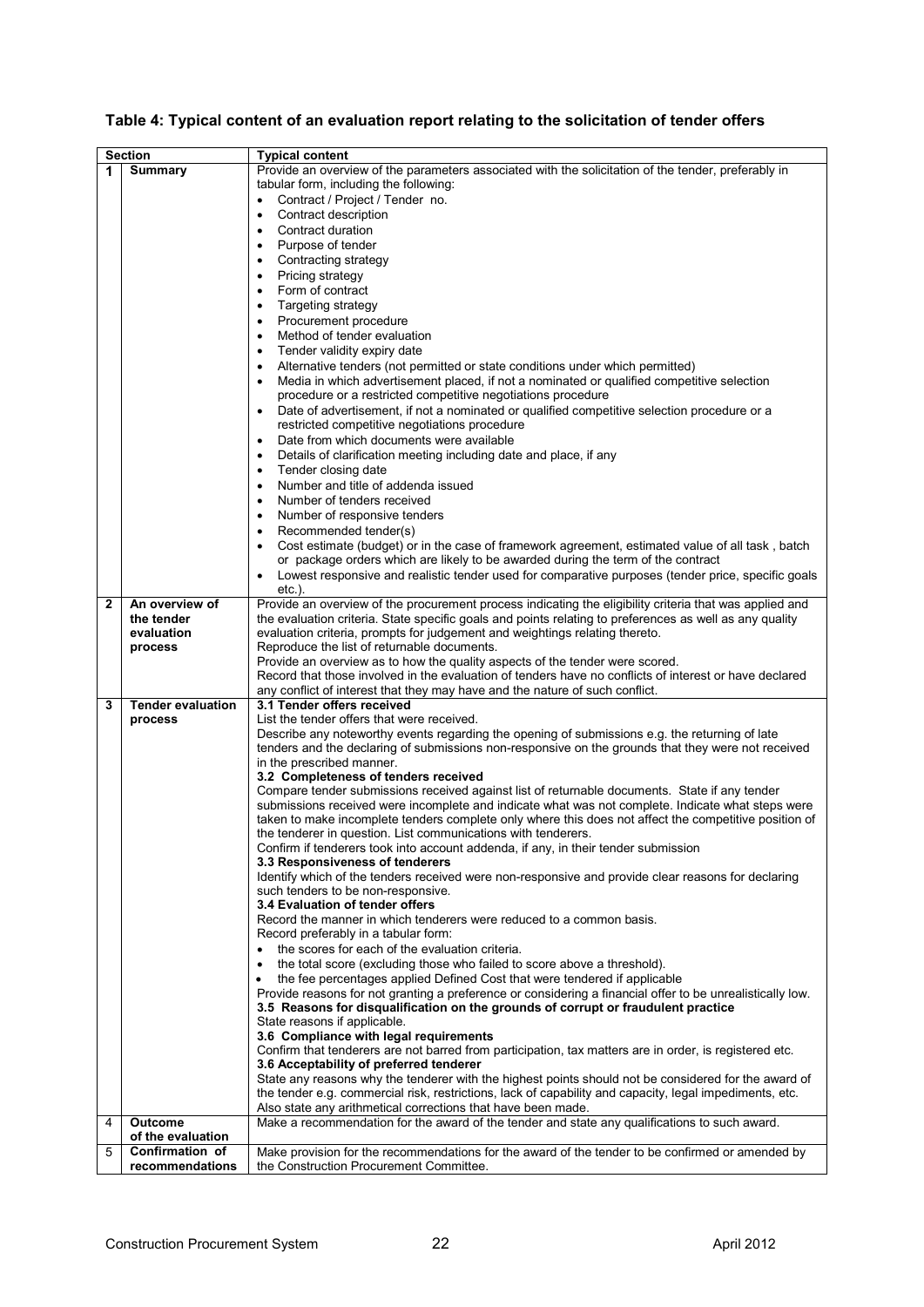| Table 5: | Action to be taken by a Construction Procurement Committee |
|----------|------------------------------------------------------------|
|          |                                                            |

| Item for approval                                                                            | <b>Actions</b>                                                                                                                                                                                                                                                                                                                                                                                                                                                                                                                            |  |  |
|----------------------------------------------------------------------------------------------|-------------------------------------------------------------------------------------------------------------------------------------------------------------------------------------------------------------------------------------------------------------------------------------------------------------------------------------------------------------------------------------------------------------------------------------------------------------------------------------------------------------------------------------------|--|--|
| Appointment of a disposal<br>committee                                                       | Appoint a Disposal Committee to advise on how best to conduct a disposal.                                                                                                                                                                                                                                                                                                                                                                                                                                                                 |  |  |
| Monitoring of task, batch or<br>package orders                                               | Review the issuing of task, batch or package orders to ensure that such orders<br>remain within the scope of the agreements and where competition amongst<br>framework contractors does not take place, the reasons given for not doing so are<br>justifiable.                                                                                                                                                                                                                                                                            |  |  |
| Monitoring quotation<br>procedure transactions                                               | Monitor the use of the quotation procedure.                                                                                                                                                                                                                                                                                                                                                                                                                                                                                               |  |  |
| Names of pre-qualified or<br>short listed respondents or<br>approved list of<br>respondents. | Review evaluation report, verify compliance of the procurement process with the<br>requirements of the CIDB Standard for Uniformity in Construction Procurement and<br>the institution's policies, confirm the integrity of the process and the reasonableness<br>and correctness of reasons provided for the elimination of respondents. Approve or<br>refer back.                                                                                                                                                                       |  |  |
| Recommendation to award a<br>contract                                                        | Consider the report and recommendations (tender evaluation report) of the<br>evaluation committee for all tenders and:<br>verify compliance of the procurement process with the requirements of this                                                                                                                                                                                                                                                                                                                                      |  |  |
|                                                                                              | document;<br>confirm the integrity of the process; and<br>confirm the reasonableness and correctness of reasons provided for the<br>elimination of tenderers<br>Consider commercial risks and identify any risks that have been overlooked and<br>warrant investigation prior to taking a final decision.<br>Consider the approval amount submitted in the Tender Evaluation Report<br>Refer back to evaluation panel or make a recommendation to award the contract (or<br>not), with or without conditions, to the delegated authority. |  |  |
| Recommendation to amend<br>the provisions of a contract                                      | Consider a report recommending the amendment of a contract and make a<br>recommendation to the designated person if the proposal is supported.                                                                                                                                                                                                                                                                                                                                                                                            |  |  |
| Removal of a name from a<br>pre-approved list or<br>electronic data base                     | Review motivation for removing a name and approve / not approve the removal of<br>the name from the list or electronic data base other than the Western Cape Supplier<br>Data base.                                                                                                                                                                                                                                                                                                                                                       |  |  |
| Unsolicited proposal                                                                         | Review unsolicited proposals and make a recommendation to the designated<br>person on how to proceed with the proposal.                                                                                                                                                                                                                                                                                                                                                                                                                   |  |  |
| Use of a disposal procedure                                                                  | Review disposal procedure put forward by the disposal committee. Approve or refer<br>back.                                                                                                                                                                                                                                                                                                                                                                                                                                                |  |  |
| Use of a disposal strategy                                                                   | Review disposal strategy put forward by the disposal committee. Approve or refer<br>back.                                                                                                                                                                                                                                                                                                                                                                                                                                                 |  |  |
| Use of a negotiation<br>procedure in an emergency                                            | Ratify the use or not of the procedure in an emergency.                                                                                                                                                                                                                                                                                                                                                                                                                                                                                   |  |  |
| Use of proposal procedure<br>or the approaching of a<br>confined market                      | Approve a proposal procedure using the two-envelope system or the two-stage<br>system or the approaching of a confined market if not already provided for in the<br>construction procurement strategy developed in accordance with the CIDB Practice<br>Guide 2.                                                                                                                                                                                                                                                                          |  |  |
| Waiving of penalties                                                                         | Consider the motivation for and the circumstances surrounding the waiver of<br>penalties and low performance damages.<br>Approve / not approve waiver.                                                                                                                                                                                                                                                                                                                                                                                    |  |  |

**4.4.4.8** The chairperson of the **Construction Procurement Committee** may, where urgent decisions are motivated and required by a **designated person** which cannot be held over to the next meeting, circulate the papers to members and request that written votes be submitted by a deadline. A unanimous approval by a quorum of members made by the stipulated deadline shall be deemed to be a resolution of the **Construction Procurement Committee.**

**4.4.4.9** Decisions taken in terms of the procedure provided for in 4.4.4.8 shall be ratified at the next meeting of the **Construction Procurement Committee.**

## **4.4.5 Disposal Committee**

**4.4.5.1** A **Disposal Committee** shall decide how best to undertake disposals.

**4.4.5.2** Disposal may be proceeded with only after the feasibility and desirability of using one or more of the following alternative disposal strategies have been considered: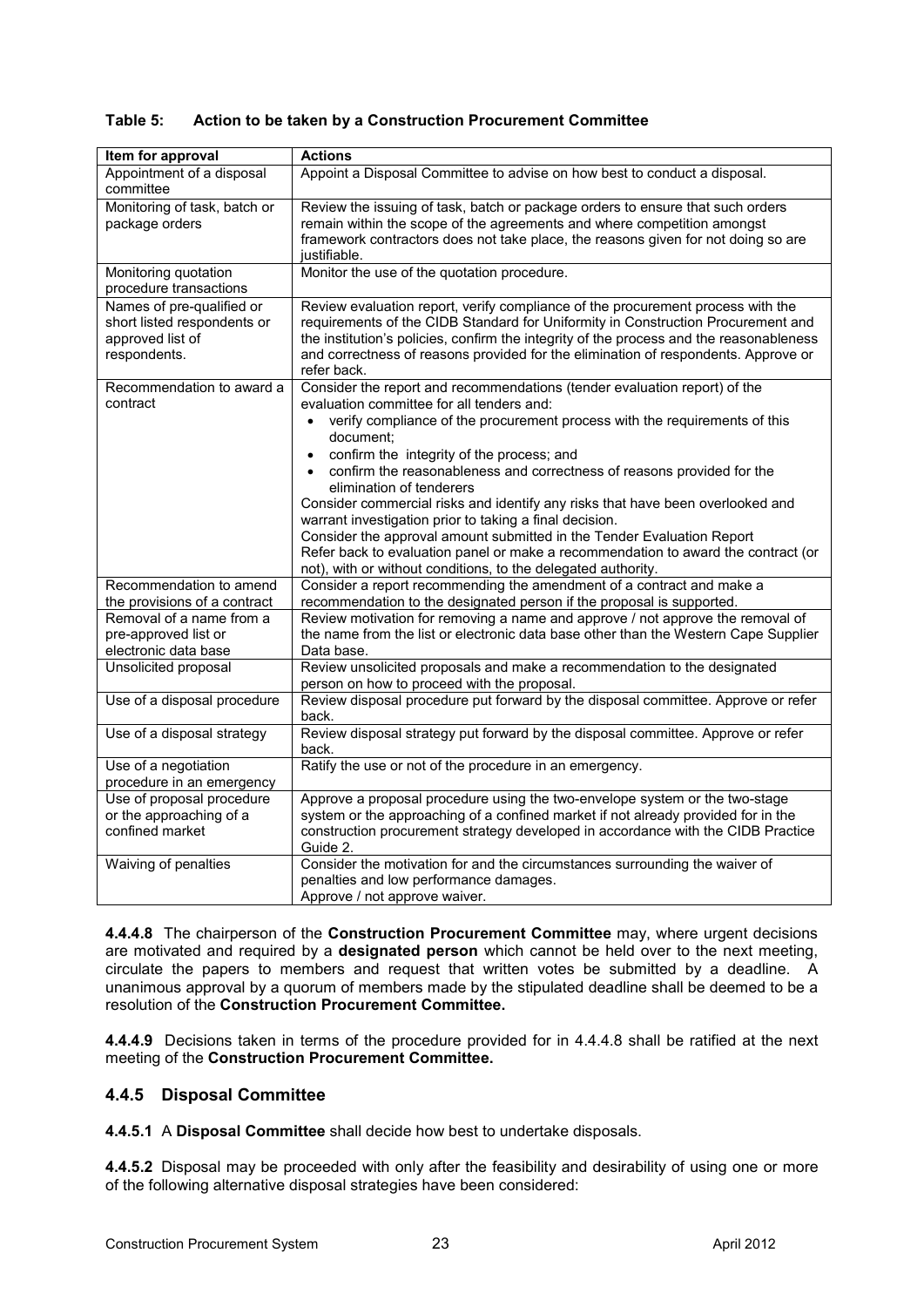- a) transfer to another organ of state, business unit or a charitable institution at market related value or free of charge;
- b) recycling or re-use of component materials; or
- c) dispose of by means of dumping at an authorised dump site, burning, demolition, etc.

**4.4.5.3** The reasons for adopting a disposal strategy shall be recorded and forwarded to the **Construction Procurement Committee** for acceptance and auditing purposes prior to proceeding with such disposal.

NOTE: Disposals within the construction industry typically relate to demolition or dismantling of infrastructure and buildings or parts thereof and the disposal of unwanted, redundant or surplus materials, plant and equipment.

#### **4.4.6 Delegated Authority**

#### **4.4.6.1 General**

The permitted actions which may be taken by a **Delegated Authority** are listed in Annexure B.

NOTE: A Construction Procurement Committee can be a Delegated Authority.

#### **4.4.6.2 Delegated Authority to award a contract**

**4.4.6.2.1** The **Delegated Authority** shall consider the report(s) and recommendations of the **Construction Committee**, or in the case of the quotation procedure, the **designated person** or the **Evaluation Panel**, and:

- a) verify compliance with the processes contained in this standard;
- b) confirm the integrity of the process;
- c) confirm the reasonableness and correctness of reasons provided for the elimination of tenderers; and
- d) approve the award of the contract subject to contracts having a value in excess of a threshold stated in Annexure B with the concurrence of the Provincial Treasury and being issued with an audit certificate.

**4.4.6.2.2** The **Delegated Authority** shall award the contract in accordance with the relevant requirements of 4.10 only if the value of the transaction is within his or her delegations.

**4.4.6.2.3** The **Delegated Authority** shall within 5 working days of the end of each month, in the interests of good governance, report to the **Construction Procurement Committee** on the nature, and value of contracts and the procedure that was used.

**4.4.6.2.4** The **Delegated Authority** may not award a contract following a negotiated procedure exceeding a threshold stated in Annexure B without prior consultation with the Provincial Treasury. The **Delegated Authority** shall notify the **designated person** immediately of all awards made in terms of the notified procedure. The **designated person** shall notify Provincial Treasury and Auditor General of all appointments made in terms of the negotiation procedure where such value exceeds the threshold stated in Annexure B within 10 working days of such award.

#### **4.4.6.3 Delegated Authority to award a package, batch or task order**

**4.4.6.3.1** The **Delegated Authority** shall confirm that the required goods, works or services are within the scope of work associated with the relevant framework contract.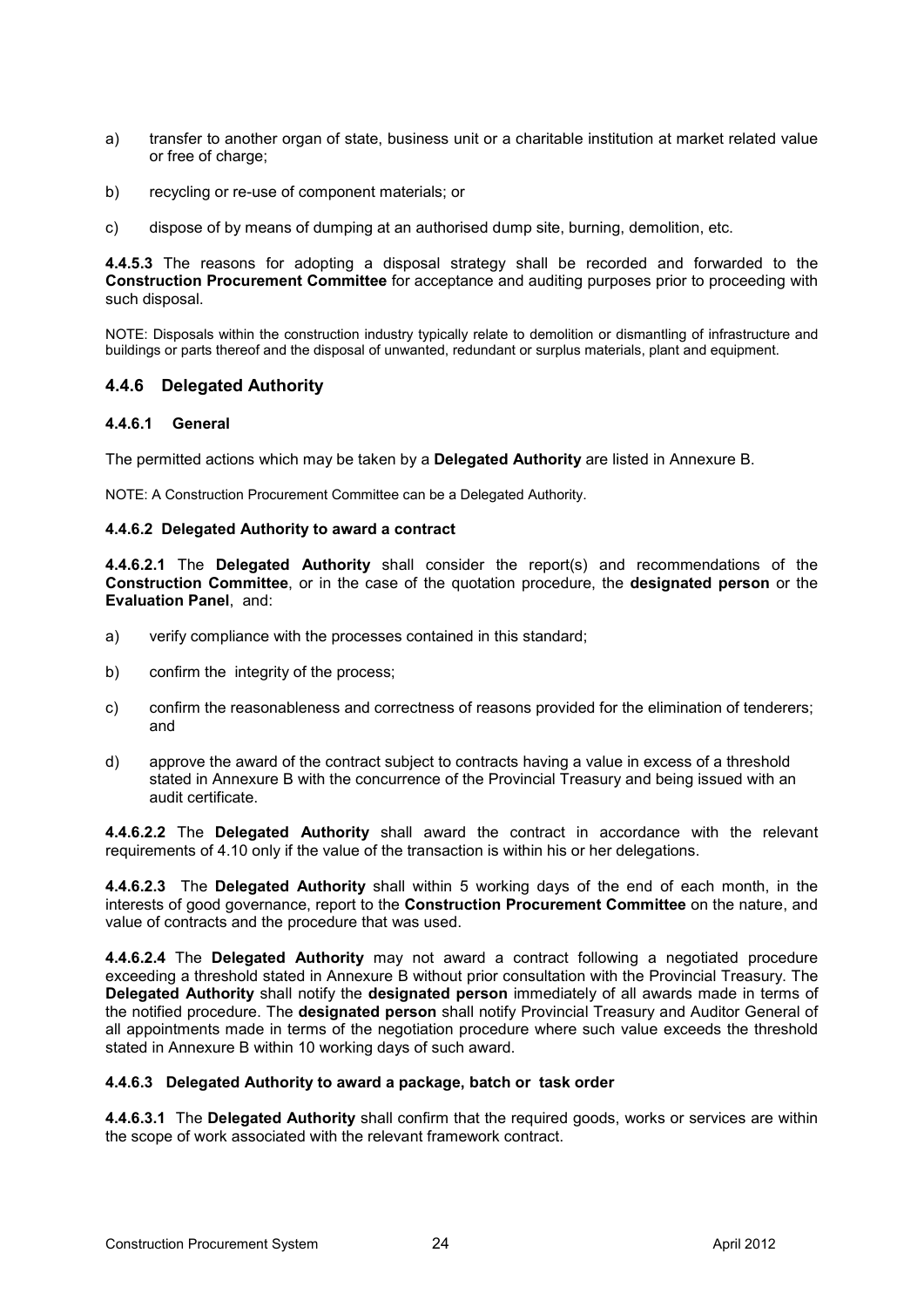**4.4.6.3.2** The **Delegated Authority** shall confirm the validity of the reasons submitted by a **designated person** for not conducting a competition amongst framework contractors (see 4.7.2) and if found to be acceptable, sign the acceptance of the task, batch or package order, provided that in the case of a target contract, the total of prices contained in such order are certified as being fair and reasonable by a professional quantity surveyor registered in terms of the Quantity Surveying Profession Act, 2000 (Act 49 of 2000) or a professional engineer or professional engineering technologist registered in terms of the Engineering Profession Act, 2000 (Act 46 of 2000).

**4.4.6.3.3** The **Delegated Authority** shall consider the report and recommendations of the **Evaluation Panel** and confirm the reasonableness of such recommendations and either refer the report and recommendation back to the **Evaluation Panel** or sign the acceptance of the task, batch or package order to the contractor.

**4.4.6.3.4** The **Delegated Authority** shall within five working days of the end of each month, in the interests of good governance, report to the **Construction Procurement Committee** on any approvals given for task, batch or package orders during that month and provide a brief motivation as to why the batch / package / task order was issued to a particular contractor, using the proforma provided in Figure 4.

| <b>Proforma Report to Construction Procurement Committee</b>                                                              |               |            |                                  |                                         |  |  |  |  |
|---------------------------------------------------------------------------------------------------------------------------|---------------|------------|----------------------------------|-----------------------------------------|--|--|--|--|
| Unit / Department:                                                                                                        |               |            |                                  |                                         |  |  |  |  |
| <b>Month:</b>                                                                                                             |               | Year:      |                                  |                                         |  |  |  |  |
| I hereby declare that the following Batch / Task / Package Orders were awarded during the month<br>covered by this report |               |            |                                  |                                         |  |  |  |  |
| Framework contract details                                                                                                |               | Task order |                                  | Brief motivation for issuing task order |  |  |  |  |
| Number:                                                                                                                   | Service area: | Number     | <b>Total of Prices</b><br>(Rand) |                                         |  |  |  |  |
|                                                                                                                           |               |            |                                  |                                         |  |  |  |  |
|                                                                                                                           | Signature:    |            |                                  |                                         |  |  |  |  |

|  | Figure 4: Format of report on award of task, batch or package orders during a month |
|--|-------------------------------------------------------------------------------------|
|  |                                                                                     |

#### **4.4.7 Compliance monitoring**

#### **4.4.7.1 Procurement plans**

**4.4.7.1.1** A **designated person** shall on an annual basis prepare a procurement plan which contains the following information in a tabular form for all proposed tenders or task, batch or package orders issued in terms of a framework agreement for the next financial year where the proposed procurement is estimated to equal or exceed a threshold stated in Annexure B.

- a) a description of the goods, services or works;
- b) the estimated value of such goods, services or works including all applicable taxes;
- c) the envisaged date of advertisement;
- d) envisaged closing date for tenders;
- e) envisaged date of award; and
- f) the responsible office / regional office.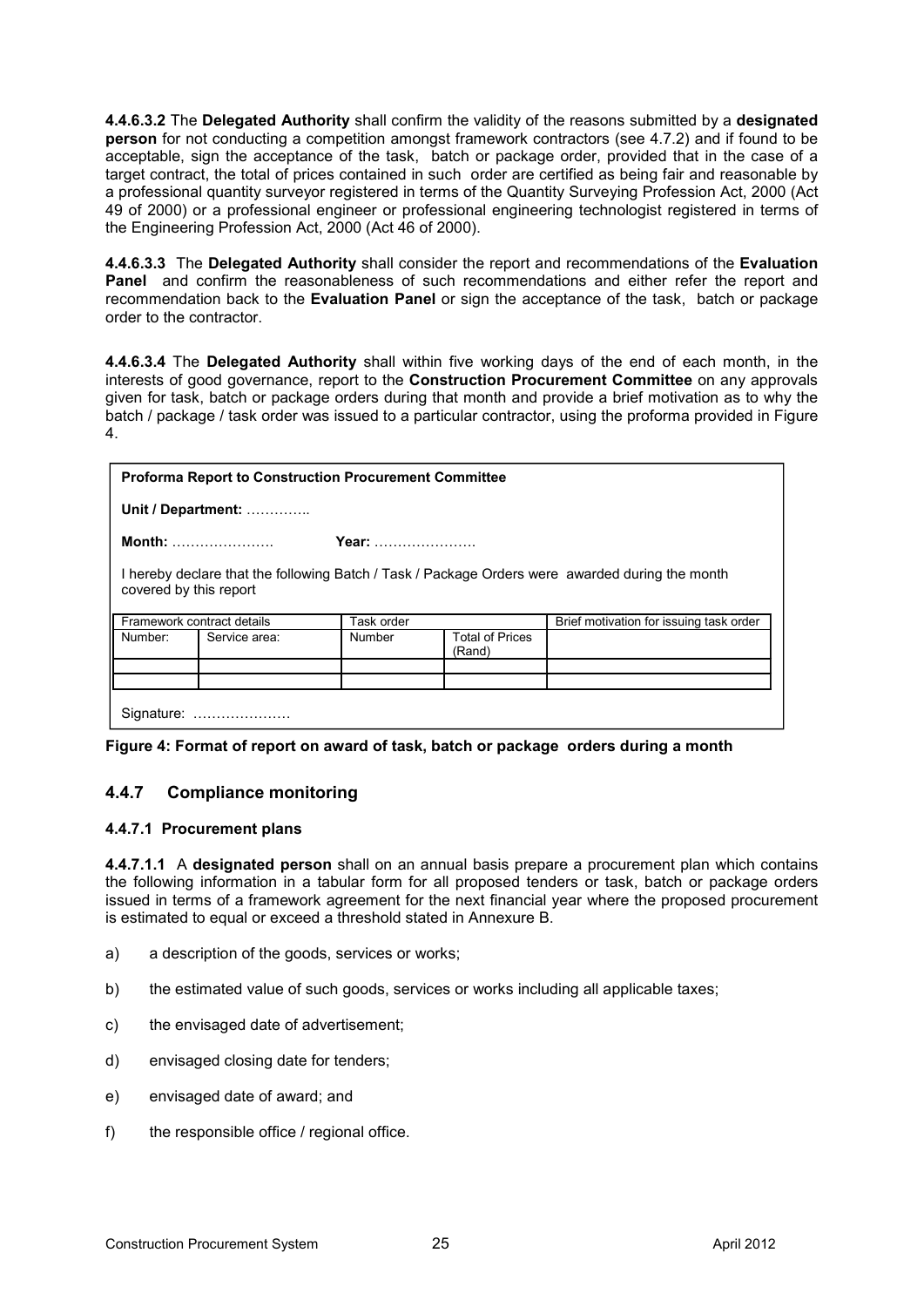**4.4.7.1.2** The procurement plan shall be approved by a **designated person** and forwarded by those responsible for preparing such plan to the relevant Provincial Treasury before 30 April of each year.

#### **4.4.7.2 Tenders or task, batch or package orders having a value in excess of a threshold**

**4.4.7.2.1** The **designated person** shall submit to the SCM unit for onward transmission to the Provincial Treasury the following information in respect of a tender having an estimated tender value equal to or in excess of the threshold stated in Annexure B prior to the advertisement of such tenders in the Government Tender Bulletin:

- a) proof that budgetary provision exists;
- b) any ancillary budget implications; and
- c) any multi-year budgetary implications i.e. the expenditure per year where the expenditure straddles more than one year.

NOTE: Ancillary budget implications include, for example, in the case of a school the remuneration of teachers, the transport of children and municipal taxes and services.

**4.4.7.2.2** A **designated person** shall audit the procurement process of all contracts having a tender value equal to or in excess of the threshold stated in Annexure B for compliance with the following prior to the award of the contract and issue a certificate to the effect that:

- a) the proposed contract is listed on the procurement plan submitted to Provincial Treasury;
- b) advertisements have been made in accordance with requirements and the Provincial Treasury has responded to the submission made;
- c) the procurement documents (tender documents and, where applicable, calls for expressions of interest) were reviewed by a **Documentation Review Team** and found to comply with requirements;
- d) the evaluation reports (for the soliciting of tender offers and, where applicable, calls for expressions of interest) was prepared by an **Evaluation Panel** in accordance with requirements and are comprehensive and complete; and
- e) the minutes of the **Construction Procurement Committee** regarding the recommendations for award reflect that consensus was reached in arriving at the recommendation.

**4.4.7.2.3** A **designated person** shall audit the issuing of all task, batch or package orders issued in terms of a framework agreement having an estimated value equal to or in excess of the threshold stated in Annexure B for compliance with the following prior to it being issued and issue a certificate to the effect that:

- a) the task, batch or package order is listed on the procurement plan submitted to the Provincial Treasury;
- c) the task, batch or package orders were reviewed by a **Documentation Review Team** and found to comply with requirements;
- d) the evaluation reports, where applicable, was prepared by an **Evaluation Panel** in accordance with requirements and are comprehensive and complete; and
- e) the justification for issuing a task, batch or package order to a particular framework contractor is reasonable.

**4.4.7.2.4** The **designated person** shall provide the **delegated authority** with a copy of the certificate and forward a copy to the SCM Unit for record keeping.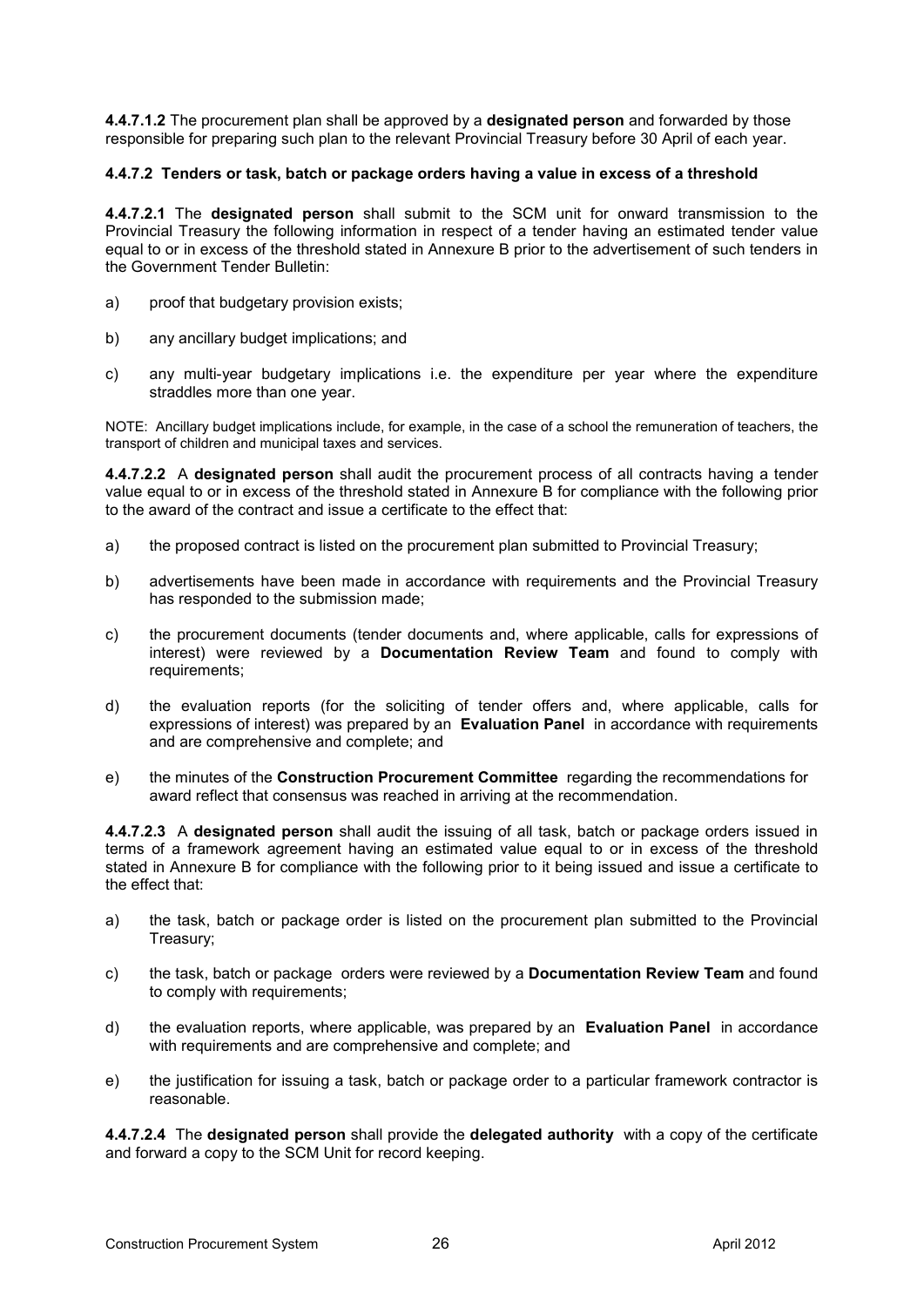#### **4.4.7.3 Increases in the total of prices**

**4.4.7.3.1** Prior written approval shall be obtained from the Provincial Treasury to increase the total of prices exclusive of price adjustment for inflation for a contract or task, batch or package order from the total of prices excluding contingencies upon award the contract or issue of such order equals or exceeds the amounts stated in Annexure B.

**4.4.7.3.2** A **designated person** shall prepare a motivation and submit such motivation to the Provincial Treasury.

## **4.5 Complaints and challenges**

**4.5.1** All complaints regarding the construction procurement system shall be addressed to the **designated person**.

**4.5.2** The **designated person** shall investigate all complaints regarding the procurement system in accordance with the institution's complaints procedures.

**4.5.3** Tenderers may, where an institution has established a panel of tender dispute adjudicators in accordance with the provisions of 4.5.5, dispute the evaluation of their tender offers after the award of the contract, within 10 working days of receipt of an unsuccessful tenderer notification, by requesting in writing that the **designated person** appoint a tender dispute adjudicator from the panel of tender dispute adjudicators established by the institution to adjudicate on the matter, subject to:

- a) the tender dispute adjudicator being appointed in terms of the agreement contained in Annexure C;
- b) the tenderer agreeing to pay half the tender dispute adjudicator's fee and lodging a deposit equal to half the estimated fee amount with the **designated person**;
- c) the tenderer accepting the standard terms and conditions for tender dispute adjudication (see Annexure C); and
- d) the tenderer disputing the evaluation waiving all rights to overturn the award of the tender to another party and to claim damages, and agreeing to limit any compensation to the greater of R 75 000 and 0,75 % of the price of the contract at the time of award or the estimated value of contract or task, batch or package orders which are likely to be awarded during the term of the contract, subject to a maximum amount of R5,0 million.

**4.5.4** The tenderer disputing the evaluation shall be entitled to nominate a tender dispute adjudicator from the institution's panel of tender dispute adjudicators, provided that such an adjudicator confirms that he has no conflict of interest in adjudicating the dispute.

**4.5.5** The panel of tender dispute adjudicators shall comprise suitably qualified persons who have at least 10 years of experience in the evaluation of tenders within the construction industry and have a suitable built environment qualification.

NOTE: The waiving of rights to overturn an award prevents this system from being used to inexpensively test whether or not there is a case for a court of law to overturn a decision or offer compensation. Aggrieved tenderers should make a choice at the outset to obtain relief through the courts or through a tender dispute adjudicator.

## **4.6 Secondary procurement policy**

#### **4.6.1 General**

**4.6.1.1** The institution shall utilise its procurement to promote Broad Based Black Economic Empowerment in accordance with the provisions of the Broad Based Black Economic Empowerment Act, (Act 53 of 2003) and, where appropriate, to promote:

a) work and development opportunities for CIDB registered contractors in grades 4 to 7;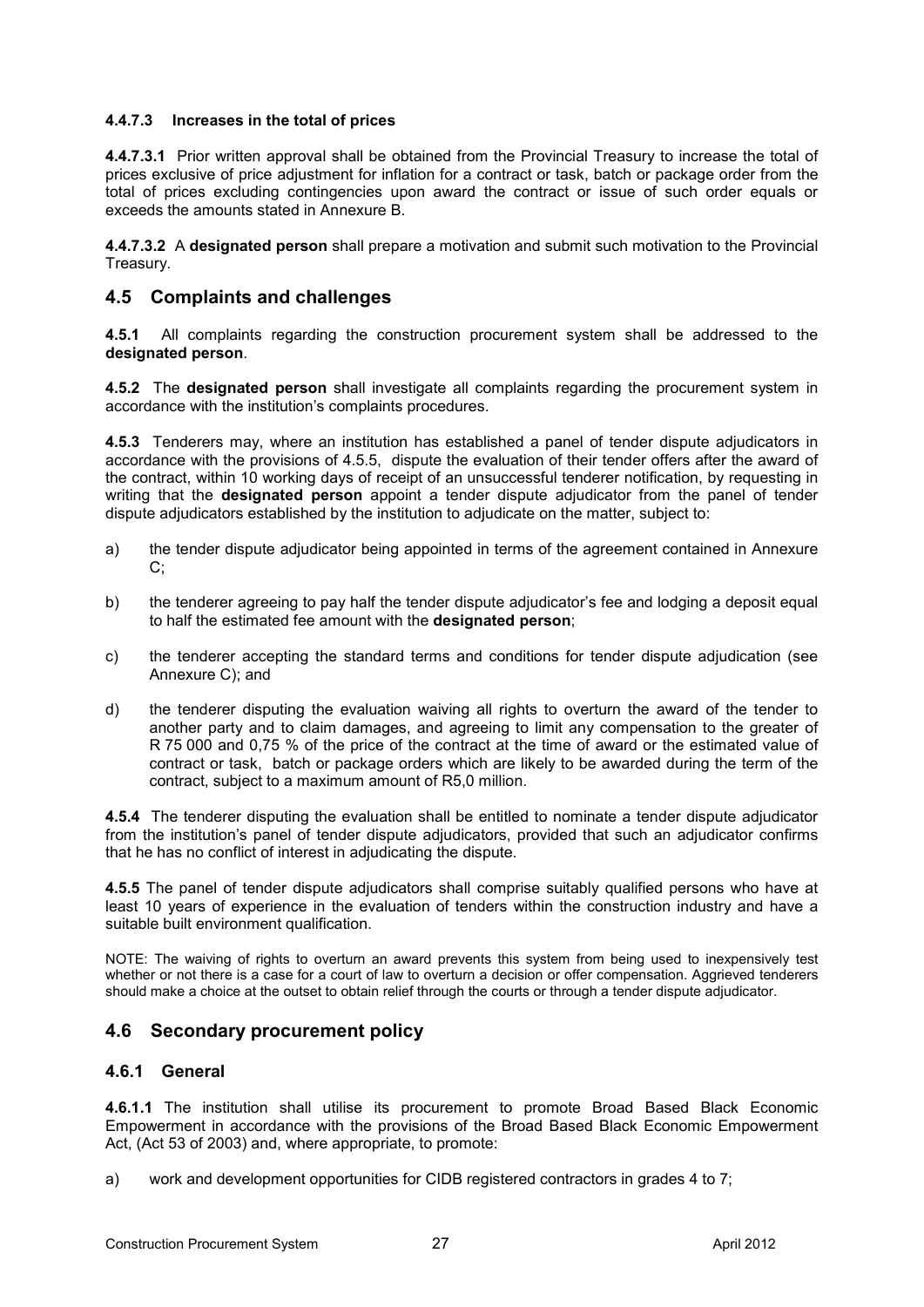- b) work opportunities for CIDB registered contractors in grades 1 to 3;
- c) work opportunities for temporary workers in support of government's Expanded Public Works Programme or poverty alleviation objectives,
- d) the development of black owned consulting firms where skills shortages exist;
- e) experiential work opportunities towards a technical qualification or professional registration; and
- f) specific goals provided for in any Service Delivery Agreement entered into..

NOTE: Section 2(1) The Preferential Procurement Policy Framework Act, 2000 (Act No 5 of 2000) requires an organ of state to determine its preferential procurement policy and to implement it in accordance with the framework provided in the Act. Section 10 of the Broad Based Black Economic Empowerment Act of 2003 (Act 53 of 2003) requires that account of any relevant code of good practice issued in terms of this Act be taken when developing and implementing a preferential procurement policy. These requirements are in accordance with these Acts and standardise the specific goals which can be pursued in terms of a preferential procurement policy.

**4.6.1.2** Not less than 50% of the points allocated to preference in a points scoring system in the evaluation of tenders shall be allocated to broad-based black economic empowerment contributors.

**4.6.1.3** An institution may put in place a targeted development programme to support potentially emerging contractors. The criteria for determining who is capable of being developed shall be as stated in the CIDB *Specification for social and economic deliverables in construction works* contracts. The measures for ensuring that financial, management or other support is provided to those contractors who qualify for development to enable them to successfully execute contracts shall be documented and made available to Provincial Treasury.

NOTE: The Construction Industry Development Regulations issued in terms of the Construction Industry Development Board Act permits an employer to accept for evaluation tender offers or expressions of interest by a contractor who is registered with the CIDB as a potentially emerging enterprise at a contractor grading designation, one level higher than the contractor's registered grading designation, within the framework of a targeted development programme (See Regulation 25(8)).

**4.6.1.4** Minimum local content shall be included in contracts in accordance with the Preferential Procurement Regulations 2011 where required or deemed by the **Construction Procurement Committee** to be appropriate.

**4.6.1.5** Work opportunities shall be provided to temporary workers in accordance with the provisions of the *Guidelines for the Implementation of Labour-Intensive Infrastructure Projects under the Expanded Public Works Programme (EPWP).*

**4.6.1.6** Management contracts may be entered into in accordance with the provisions of 4.6.4 to employ members of the communities to undertake simple works which do not require high levels of skill or sophisticated materials and equipment to construct where it is desirable to do.

#### **4.6.2 Permitted targeted procurement procedures**

The targeted procurement procedures that may be used to promote secondary policies shall include one or more of the following:

- a) the granting of preferences, using standard Preferencing Schedules;
- b) accelerated rotations on electronic data bases, where appropriate;
- c) the granting of up to 10% of the total number of evaluation points used to short listed tenderers following a call for expressions of interest using a standard Preferencing Schedule;
- d) financial incentives for the attainment of Key Performance Indicators in the performance of the contract; and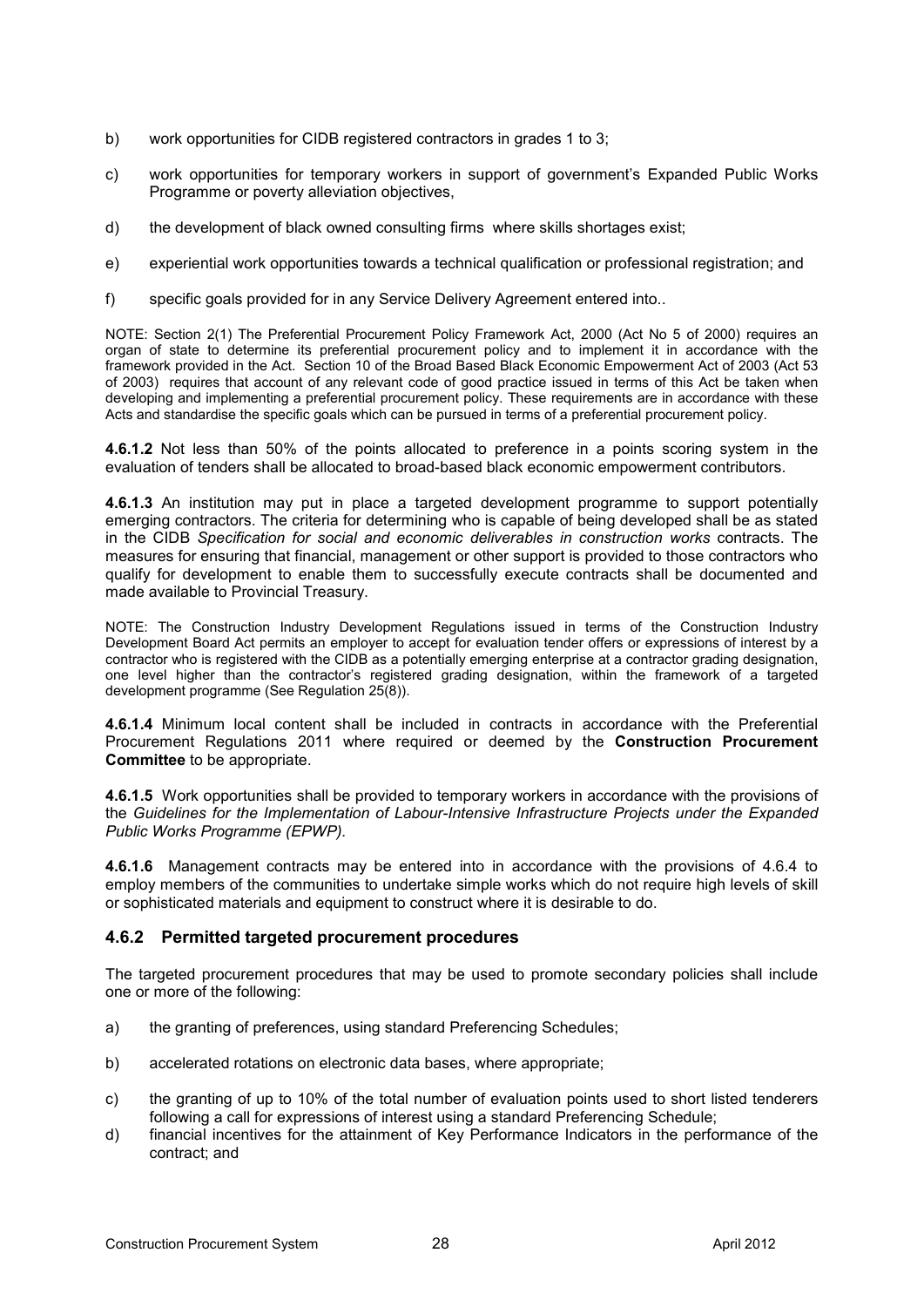e) the creation of contractual obligations to engage target groups in the performance of the contract using either the procedures for subcontracting contained in Annex I of the CIDB Standard for Uniformity in Construction Procurement or establishing obligations to attain contract participation goals in accordance with the relevant provisions of ISO 10845 or the equivalent South African national standards.

NOTE: The CIDB *Specification for Social and Economic Deliverables in Construction Works* Contracts provides guidance on the application of a range of targeted procurement procedures in the performance of a contract.

#### **4.6.3 Broad Based Black Economic Empowerment**

**4.6.3.1** Preferences shall be offered for Broad Based Black Economic Empowerment on all tenders and quotations that exceed a value stated in the Preferential Procurement Regulations using, as applicable:

- a) the Construction Sector Code as published in Government Gazette No 32305 of 5 June 2009;
- b) the generic Broad-Based Black Economic Empowerment Codes of Good Practice as published in Government Gazette No 29617 of 9 February 2007; or
- c) any other Code of Good Practice published in terms of section 9 of the Broad Based Black Economic Empowerment Act of 2003 (Act No 53 of 2003).

**4.6.3.2** Preferences may only be granted if sufficient evidence of qualification as a contributor is submitted in support of claims in the form required in the applicable standard Preferencing Schedules for Broad Based Black Economic Empowerment.

**4.6.3.3** Preferences awarded to joint ventures shall, as applicable, be based on:

- a) the B-BBEE status of the joint venture as a group structure, established by a verification agency, in accordance with the *Guidelines on Complex Structures & Transactions, and Fronting (Previously Statement 002)* issued by the Department of Trade and Industry; or
- b) the B-BBEE status based on a weighting of the shareholder agreement relevant to the specific joint venture in accordance with section 8 of the Construction Sector Code; or
- c) the B-BBEE status of the joint venture partner with the lowest B-BBEE status.

**4.6.3.4** The B-BBEE status of a framework contractor shall be confirmed, and where necessary updated, whenever a task, batch or package order is issued.

#### **4.6.4 Engaging members of the community in construction works**

**4.6.4.1** Management contractors may, as necessary, be contracted to provide materials and construction management support to members of the communities or micro enterprises within close proximity to works as an alternative to requiring a contractor to engage unemployed persons in terms of the *Guidelines for the Implementation of Labour-Intensive Infrastructure Projects under the Expanded Public Works Programme (EPWP).* 

**4.6.4.2** A management contractor may as an obligation of contract be required to employ members from the community and micro enterprises identified by project structures at open market or competitively tendered rates.

#### **4.7 Usage of standard procurement procedures**

#### **4.7.1 General**

**4.7.1.1** Goods, services and works should generally be procured from the open market. Tenders may, however, be solicited from a confined market where it is established with reasonable certainty that: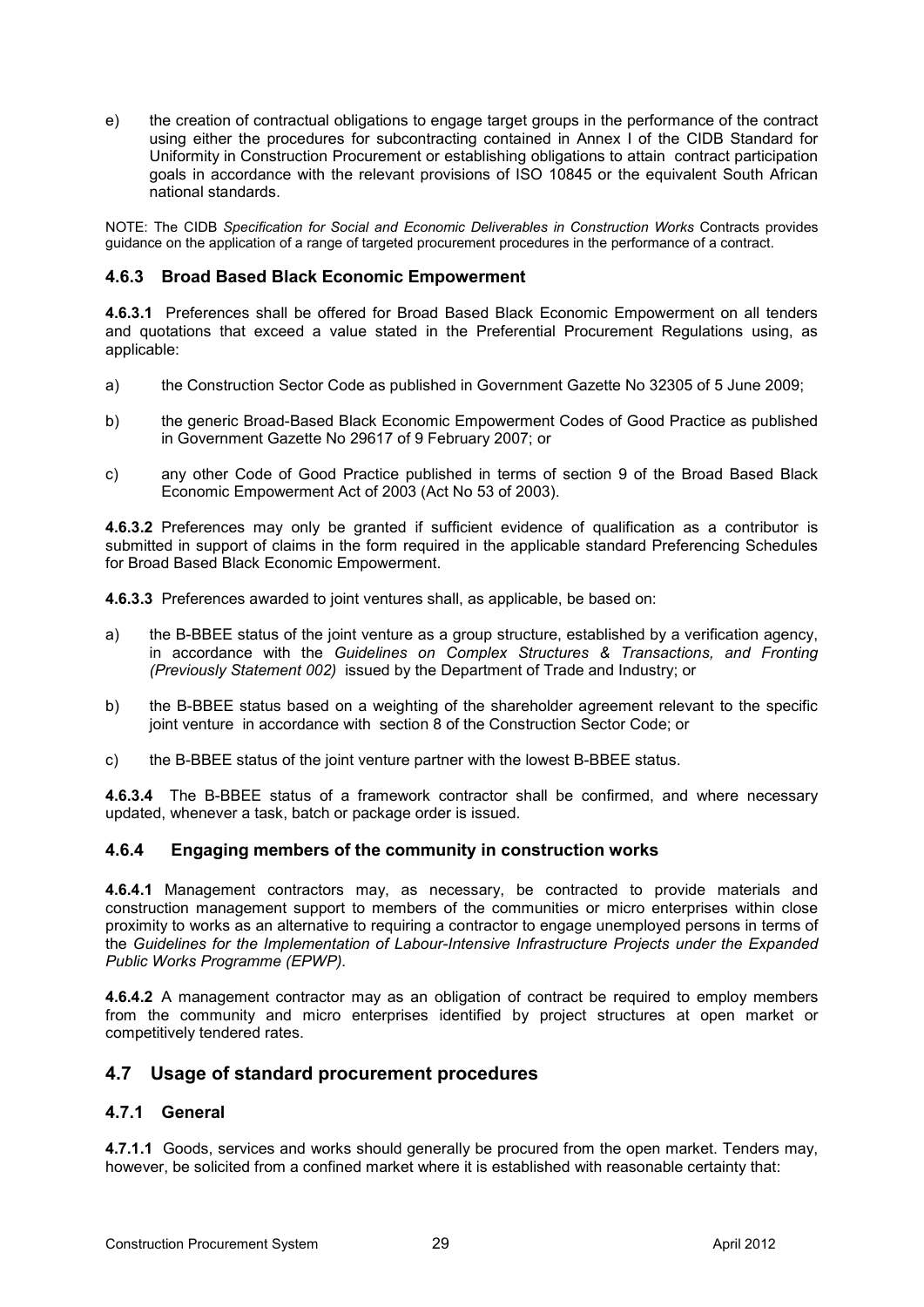- a) only a sole contractor is able to provide the goods, services or works; r
- b) only a very limited number of contractors are able to provide goods, services or works which are not freely available in the market, or which are provided solely for the institution in accordance with unique requirements; or
- c) there is a case for standardising goods or making use of manufacturer accredited service providers.

in which case, tender offers will only be solicited only from the identified confined market, irrespective of the estimated value of the contract.

NOTE The confined market procedure can be used to procure components for the maintenance of items where a change in product or manufacturer requires modifications to plan and equipment e.g. a replacement pump requires costly changes to mountings, pipework or electrical connections, the replacement of circuit breakers requires costly changes to mounting frames, face panels, busbars, wiring etc or a a replacement model requires the holding of additional spares and / or maintenance personnel. Legislative, technological or safety requirements can also confine the market.

**4.7.1.2** The standard procurement procedures identified in Table 6 shall be implemented under the stated conditions in that table in accordance with the provisions of ISO 10845-1.

**4.7.1.3** Projects shall not be subdivided to reduce the estimated tender value to fall within a threshold applicable to a specific procurement procedure.

**4.7.1.4** A **designated person** shall, except where a rapid response is required in the presence of, or the imminent risk of, an extreme or emergency situation arising from the conditions set out in Table 6 and which can be dealt with or the risks relating thereto arrested within 48 hour or such a procedure is included in the portfolio procurement strategy, fully motivate the reasons for pursuing the negotiation procedure or for approaching a confined market and submit an application to the **Construction Procurement Committee** for prior approval. The negotiation process or the soliciting of tender offers from a confined market in such circumstances may not commence until such time that the **Construction Procurement Committee's** approval is obtained. Approval for the use of a confined market shall only be valid for a period not exceeding 18 month.

**4.7.1.5** Where a rapid response is required in the presence of, or the imminent risk of, an extreme or emergency situation arising from the conditions set out in Table 6 and the negotiation procedure is used, a **designated person** may pursue a negotiated procedure without prior approval. Such persons shall, however, fully describe the circumstances surrounding the extreme or emergency situation that gave rise to the use of the negotiation procedure and submit together with this report an explanation for acceptance by the **Construction Procurement Committee** within 10 working days of the finalisation of the procurement transaction.

NOTE: A rapid response required to address shortcomings in planning e.g. a failure to timeously initiate and conclude a procurement processes, is not sufficient on its own to warrant the use of the negotiated procedure.

**4.7.1.6** The **designated person** shall, unless such a procedure is included in the portfolio procurement strategy or a procurement strategy associated with a Service Level Agreement, fully motivate the reasons for pursuing the proposal procedure using the two-envelope system or the proposal procedure using the two-stage system to the relevant procurement tender committee for prior approval. The procurement processes associated with such procedures may not commence until such time that the **Construction Procurement Committee** approval is obtained.

**4.7.1.7** The qualified procedure shall be used to establish the CIDB contractor grading designation requirements where works or services require the application of the CIDB register of contractors and either tenderers are required to only tender cost parameters or framework contracts using a cost based contracting strategy are entered into. The estimated annual value of such work shall be used to establish the minimum contractor grading designation that is required.

**4.7.1.8** Quotations should be invited from persons registered on the Western Cape Supplier Data base**.**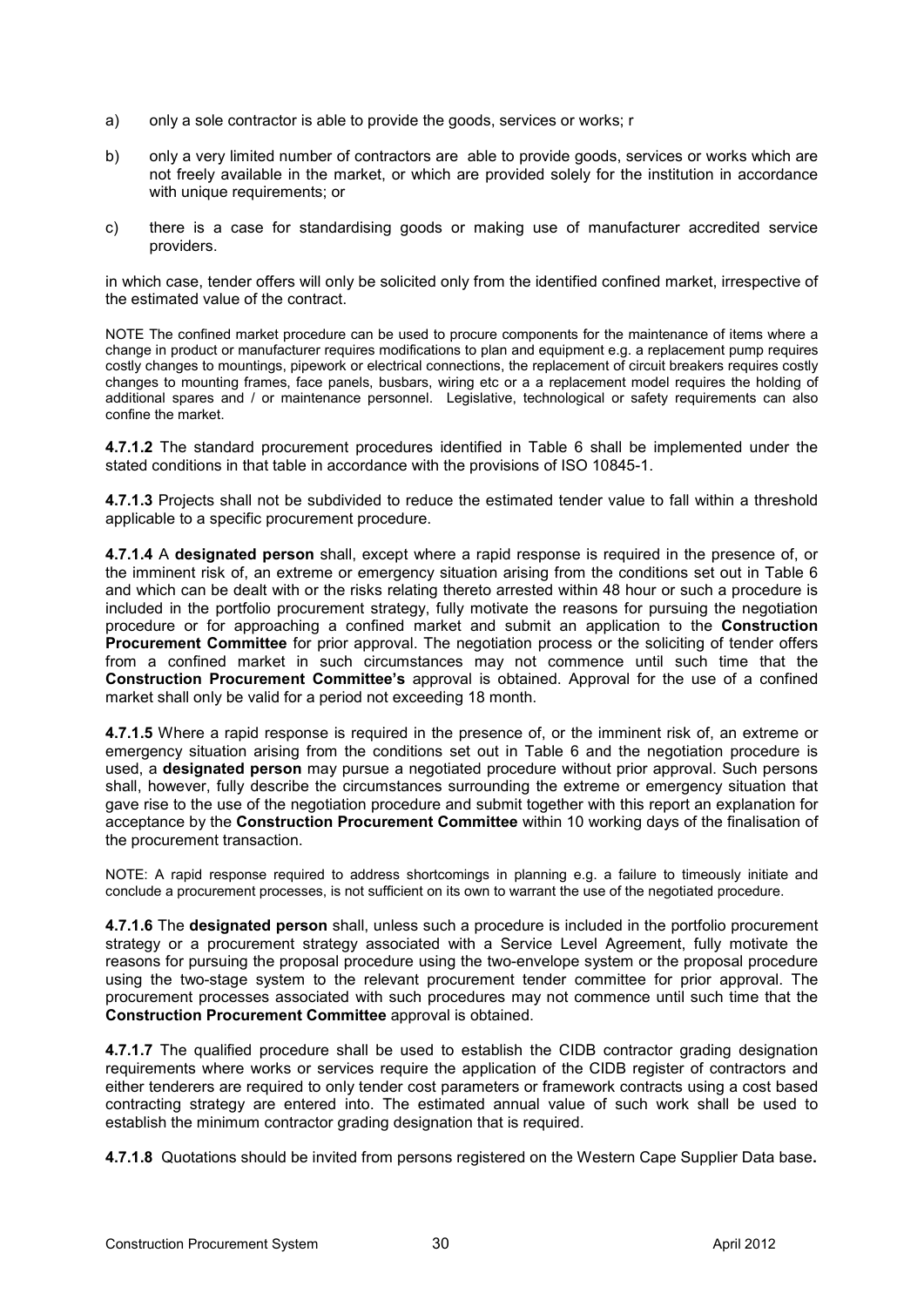| <b>Procedure</b>                                        | Conditions which need to be satisfied in order to utilise the procedure                                                                                                                                                                                                                                                                                                                                                                                                                                                                                                                                                                                                                                                                                                                                                                                                                                                                                                                                                                                                                                                                                                                                                                                                                                                                                                                                                                                                                                        |                                                               |  |  |
|---------------------------------------------------------|----------------------------------------------------------------------------------------------------------------------------------------------------------------------------------------------------------------------------------------------------------------------------------------------------------------------------------------------------------------------------------------------------------------------------------------------------------------------------------------------------------------------------------------------------------------------------------------------------------------------------------------------------------------------------------------------------------------------------------------------------------------------------------------------------------------------------------------------------------------------------------------------------------------------------------------------------------------------------------------------------------------------------------------------------------------------------------------------------------------------------------------------------------------------------------------------------------------------------------------------------------------------------------------------------------------------------------------------------------------------------------------------------------------------------------------------------------------------------------------------------------------|---------------------------------------------------------------|--|--|
| <b>Negotiated procedure</b>                             |                                                                                                                                                                                                                                                                                                                                                                                                                                                                                                                                                                                                                                                                                                                                                                                                                                                                                                                                                                                                                                                                                                                                                                                                                                                                                                                                                                                                                                                                                                                |                                                               |  |  |
|                                                         | Any procurement where:<br>1) a rapid response is required due to the presence of, or the imminent risk of, an extreme or<br>emergency situation arising from:<br>a) human injury or death,<br>b) human suffering or deprivation of human rights,<br>c) serious damage to property or financial loss,<br>d) livestock or animal injury, suffering or death,<br>e) serious environmental damage or degradation, or<br>interruption of essential services.<br>$f$ )<br>the required goods, services or construction works cannot technically or economically be<br>2)<br>separated from another contract previously performed by a specific contractor,<br>only one contractor has been identified as possessing the necessary experience and<br>3)<br>qualifications or product for providing the required service, goods or construction works,<br>the services, goods or works does not exceed the value stated in Annexure B,<br>4)<br>the service or construction works being procured are largely identical to works<br>5)<br>previously executed by that contractor and it is not in the interest of the public or the<br>institution to solicit other tender offers,<br>a professional service contract does not exceed the value stated in Annexure B, which<br>6)<br>can be based on time and proven cost,<br>the nature of the construction works, goods, or services or the risks attaching thereto do<br>7)<br>not permit prior overall pricing, or<br>only one responsive tender is received.<br>8) |                                                               |  |  |
| <b>Competitive selection procedure</b>                  |                                                                                                                                                                                                                                                                                                                                                                                                                                                                                                                                                                                                                                                                                                                                                                                                                                                                                                                                                                                                                                                                                                                                                                                                                                                                                                                                                                                                                                                                                                                |                                                               |  |  |
| Nominated procedure                                     |                                                                                                                                                                                                                                                                                                                                                                                                                                                                                                                                                                                                                                                                                                                                                                                                                                                                                                                                                                                                                                                                                                                                                                                                                                                                                                                                                                                                                                                                                                                | Any procurement not exceeding the value stated in Annexure B. |  |  |
| Open procedure                                          | Any procurement except where the cost of advertising or the evaluation of a large number of<br>tender submissions is disproportionate to the value of the work.                                                                                                                                                                                                                                                                                                                                                                                                                                                                                                                                                                                                                                                                                                                                                                                                                                                                                                                                                                                                                                                                                                                                                                                                                                                                                                                                                |                                                               |  |  |
| Qualified procedure                                     | Any procurement where:<br>a contractor requires a high degree of specialised input or requires skills and expertise<br>1)<br>that is not readily available,<br>a contractor requires exceptional management skills or quality,<br>2)<br>a contractor requires significant tenderer inputs in order to respond appropriately to<br>3)<br>requirements so that a financial offer may be determined,<br>it is desirable, in a large programme, to link packages of work to tenderers who have the<br>4)<br>appropriate capacity and capability to compete against each other,<br>the time and cost required to examine and evaluate a large number of tender offers<br>5)<br>would be disproportionate to the procurement,<br>for practical reasons, it is necessary to limit the number of tender submissions that are<br>6)<br>received, or<br>7) the goods or services are not freely available in the market or which are manufactured<br>solely for the institution in accordance with the institution's own specification.                                                                                                                                                                                                                                                                                                                                                                                                                                                                                  |                                                               |  |  |
| Quotation procedure                                     | Any procurement where the estimated value does not exceed the value stated in Annexure<br>В.                                                                                                                                                                                                                                                                                                                                                                                                                                                                                                                                                                                                                                                                                                                                                                                                                                                                                                                                                                                                                                                                                                                                                                                                                                                                                                                                                                                                                   |                                                               |  |  |
| Proposal procedure<br>using the two-<br>envelope system | Professional services where tenderers are required to develop and price proposals to satisfy<br>a broad scope of work.                                                                                                                                                                                                                                                                                                                                                                                                                                                                                                                                                                                                                                                                                                                                                                                                                                                                                                                                                                                                                                                                                                                                                                                                                                                                                                                                                                                         |                                                               |  |  |
| Proposal procedure<br>using the two-stage<br>system     | Option 1<br>Any procurement in which tenders are required to submit technical proposals and,<br>if required, cost parameters around which a contract may be negotiated.<br>Professional services where the award of the contract is made to the winner of a<br>design competition.<br>Option 2<br>Any procurement in which tenderers are invited to submit technical proposals in the<br>first stage and to submit tender offers based on procurement documents issued                                                                                                                                                                                                                                                                                                                                                                                                                                                                                                                                                                                                                                                                                                                                                                                                                                                                                                                                                                                                                                         |                                                               |  |  |
| Shopping procedure                                      | during the second stage.<br>Supplies contract which involves readily available goods does not exceed the value stated in<br>Annexure B or less.                                                                                                                                                                                                                                                                                                                                                                                                                                                                                                                                                                                                                                                                                                                                                                                                                                                                                                                                                                                                                                                                                                                                                                                                                                                                                                                                                                |                                                               |  |  |

## **Table 6: Conditions under which procurement procedures may be utilised**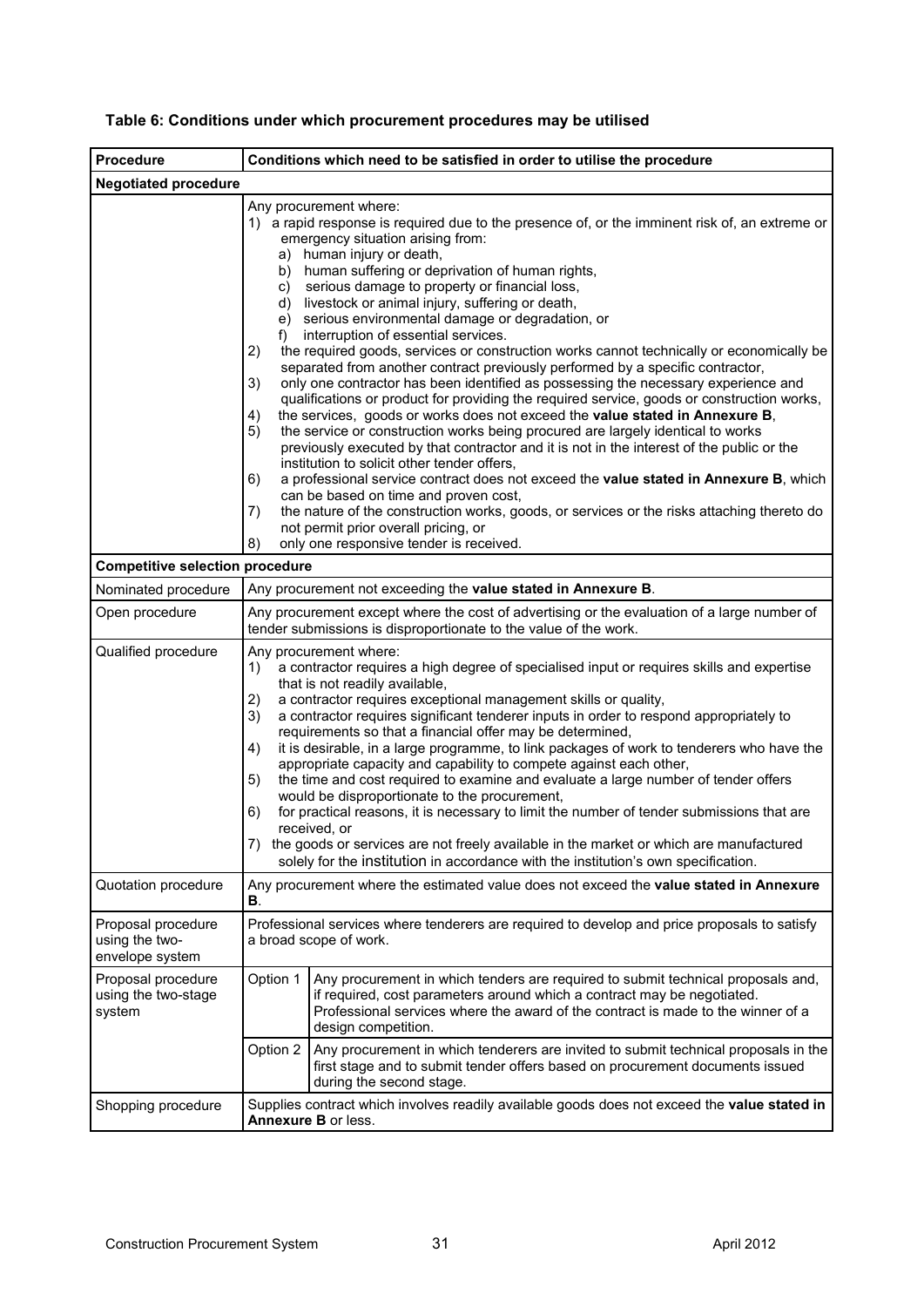| <b>Procedure</b>                         | Conditions which need to be satisfied in order to utilise the procedure                                                                                                                                                                                                                                                                                                                                                                                                                                                                                                                                                                                                                     |  |  |
|------------------------------------------|---------------------------------------------------------------------------------------------------------------------------------------------------------------------------------------------------------------------------------------------------------------------------------------------------------------------------------------------------------------------------------------------------------------------------------------------------------------------------------------------------------------------------------------------------------------------------------------------------------------------------------------------------------------------------------------------|--|--|
| <b>Competitive negotiation procedure</b> |                                                                                                                                                                                                                                                                                                                                                                                                                                                                                                                                                                                                                                                                                             |  |  |
| Restricted competitive<br>negotiations   | As for open competitive negotiations but where:<br>a contractor requires a high degree of specialised input or requires skills and expertise<br>1)<br>that is not readily available,<br>a contractor requires exceptional management skills or quality,<br>2)<br>3)<br>a contractor requires significant tenderer inputs in order to respond appropriately to<br>requirements so that a financial offer may be determined,<br>the time and cost required to examine and evaluate a large number of tender offers<br>4)<br>would be disproportionate to the procurement,<br>for practical reasons, it is necessary to limit the number of tender submissions that are<br>5)<br>received; and |  |  |
|                                          | a target cost is tendered and finalised prior to the award of the contract;<br>6)                                                                                                                                                                                                                                                                                                                                                                                                                                                                                                                                                                                                           |  |  |
| Open competitive<br>negotiations         | Any procurement where:<br>it is not feasible to formulate detailed specifications for the work or to identify the<br>1)<br>characteristics of goods or construction works to obtain the most satisfactory solution to<br>procurement needs.<br>there are various possible means of satisfying procurement needs,<br>2)<br>3)<br>the technical character of the goods or construction works or nature of the services<br>warrants the use of competitive negotiations to realise the most satisfactory solution to<br>procurement needs.<br>the purpose of the contract is research, experiment, study or development; or<br>4)                                                              |  |  |
|                                          | all the tenders received in a competitive selection procedure are non-responsive and the<br>5)<br>calling for fresh tenders is likely to result in a similar outcome.                                                                                                                                                                                                                                                                                                                                                                                                                                                                                                                       |  |  |

NOTE: The electronic auction procedure is not to be used by the institution.

**4.7.1.8** Where quality forms part of the tender evaluation criteria, the financial offer and preference shall be scored out of 100 points in accordance with the provisions of the Preferential Policy Framework Act, 2000 (Act No 5 of 2000) and points for quality scored out of maximum of 100 points . The points for the preference points system shall be added to the points for quality in terms of the weightings stipulated in the procurement documents.

NOTE: Section 2(1)f of the Preferential Procurement Policy Framework Act, 2000, permits an award to be made on the grounds of other objective criteria.

## **4.7.2 Framework agreements**

**4.7.2.1** Framework agreements may be entered into with contractors for a term not exceeding 4 years by:

- a) inviting tender offers to enter into a suitable contract for the term, using stringent eligibility and evaluation criteria to ensure that contracts are entered into with only those contractors who have the capability and capacity to provide the required services; and
- b) entering into a limited number of contracts based on the projected demand and geographic location for such services.

**4.7.2.2** Framework agreements that are entered into shall not commit the institution to any quantum of work beyond the first task, batch or package order or bind the institution to make use of such agreements to meet its needs. The institution shall approach the market for goods, services and works whenever it considers that better value in terms of time, cost and quality may be obtained.

**4.7.2.3** The cumulative value of batch orders, task orders and package orders shall not exceed in any one year following the start of contract a value stipulated in the contract by more than 10% unless prior approval has been obtained from the **designated person**.

**4.7.2.5** The **Documentation Review Team**, **Evaluation Panel** and **Construction Procurement Committee** shall be informed of the likely annual value of work which may form part of the framework agreement prior to the commencement of any assigned activities.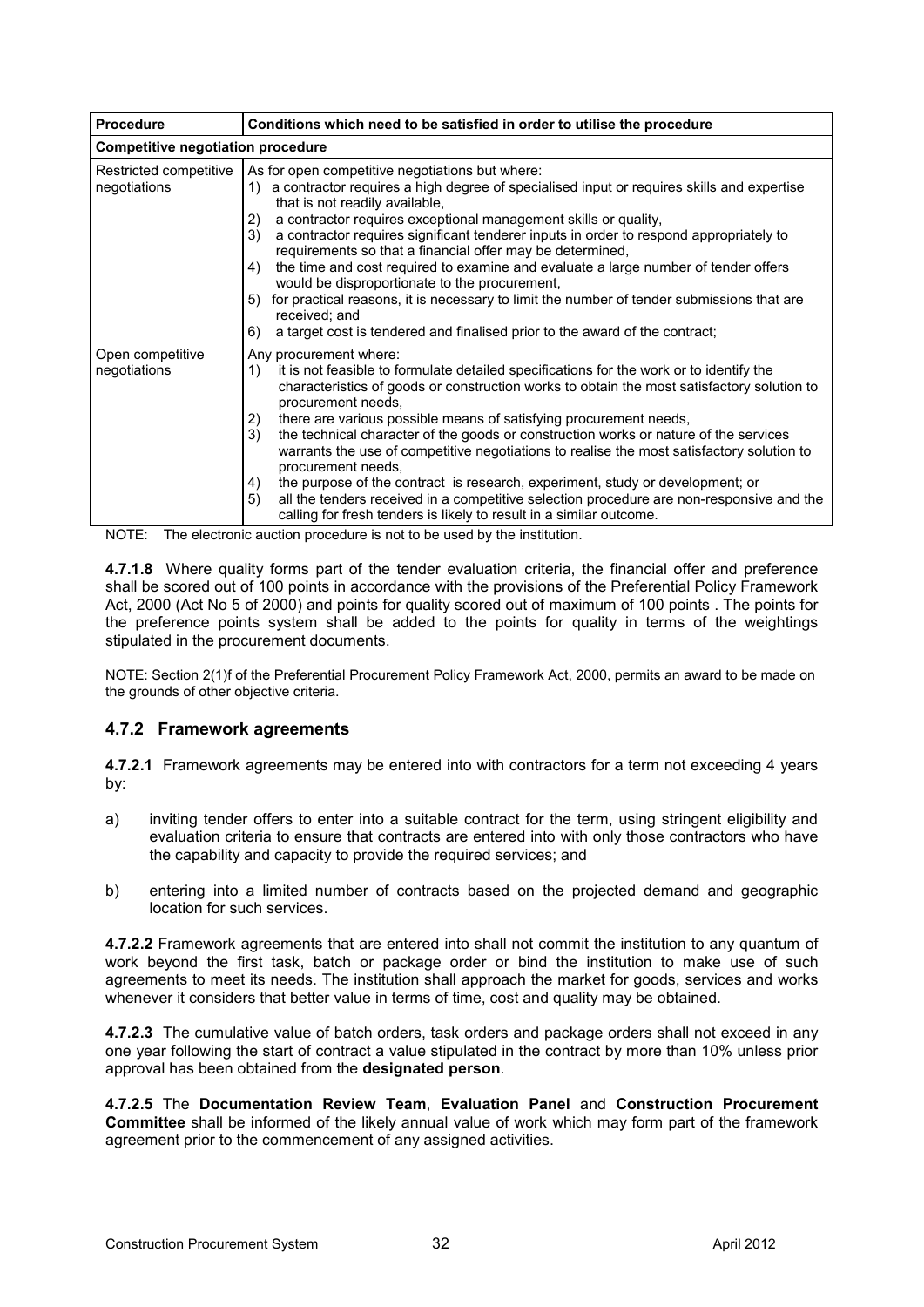**4.7.2.6** Call-offs from framework agreements (issuing of task, batch or package orders) with a number of framework contractors covering the same scope of work may be made with or without requiring competition. Where competition is required amongst framework contractors, it shall be conducted in a non-discriminatory manner such that competition is not distorted.

**4.7.2.7** Competition between framework contractors for call-offs shall take place where:

- a) there is no justifiable reason for issuing a task, batch or package order to a particular framework contractor;
- b) the terms in the framework agreement are insufficiently precise or complete to cover the particular requirement e.g. delivery time scales or time estimates to complete the task, batch or package order (productivity);
- c) a better quality of service can be obtained through a competitive process

NOTE: Justifiable reasons for issuing a task, batch or package order to a particular framework contractor include

- the framework contractor provided the most economically transaction when the financial parameters included in the contract are applied and has the capacity to deliver;
- the required goods, services or construction works cannot technically or economically be separated from another contract or task, batch, package order previously performed by a specific contractor;
- the service or construction works being instructed are largely identical to work previously executed by that contractor;
- the value of the task, batch or package order is less than the threshold for the quotation procedure (see Annexure B);
- the schedule for delivery necessitates that each of the framework contractors be issued with batch, task or package orders on a continuous basis; and
- capacity to execute the task, batch or package order.

**4.7.2.8** The task, batch or package orders shall indicate who the **contract manager** is. The **contract manager** shall be fully empowered to act on behalf of the institution for the services covered by the task, batch or package order. The **contract manager** will accept, or not accept, the contractor's assessment of the amount due in terms of the contract and enter the particulars relating to the task, batch or package order and amounts due, using suitable software developed to track all task, batch or package orders issued.

**4.7.2.9** Another organ of state may request to make use of one or more of the institution's framework contracts. Such a request shall be accompanied by an outline of the:

- a) the scope and anticipated quantum of work associated with the services and where such services are required;
- b) whether or not the services of only one framework contractor will be required, and if so, the motivation for requiring the services of such contractor; and
- c) the benefit to be derived from making use of the framework contract.

**4.7.2.10** The **designated person** may approve a request from the accounting officer or accounting authority of an organ of state to make use of a framework contract entered into with the institution, conditionally or unconditionally, if:

- a) the framework agreement was put in place following a competitive tender process;
- b) confirmation is obtained that the framework contract is suitable for the intended use and the required goods, services and works fall within the scope of such contract;
- c) the framework contractor agrees in writing to accept a task, batch or package order from that organ of state; and
- d) the issuing of task, batch or package order by that organ of state will not compromise the performance of the contractor in executing work for the institution.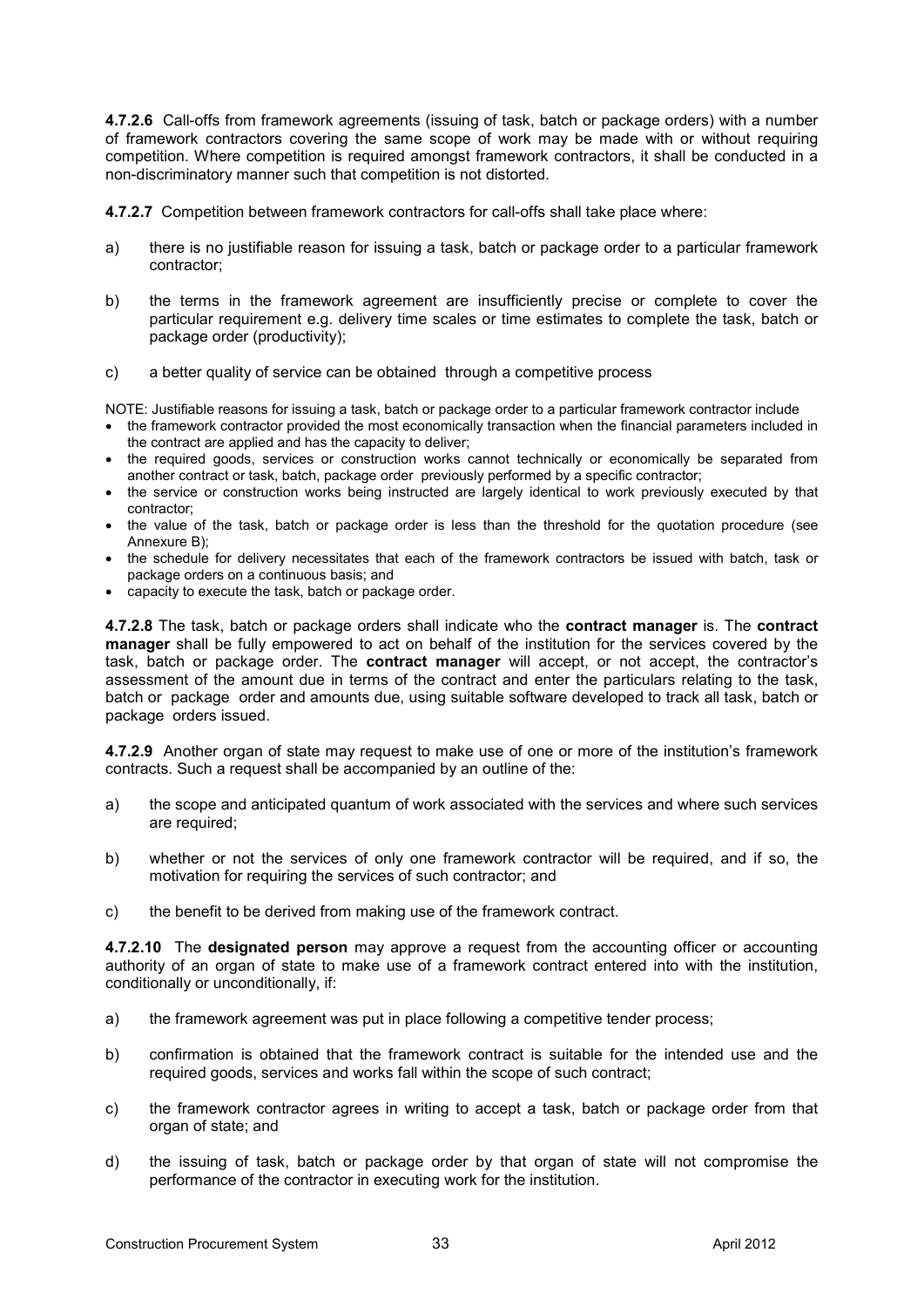**4.7.2.11** The approval granted in terms of 4.7.2.10 shall be conditional upon the organ of state notifying a **designated person** of the award and completion of task, batch or package orders together with the total of prices at the start and end of such orders.

**4.7.2.12** A **designated person** shall provide any organ of state that is granted permission to make use of a institution framework contract with a copy of the contract and any templates for the issuing of quotations or task, batch or package order and any other relevant information pertaining to the use of the framework contract that may be required.

#### **4.7.3 Lists of pre-approved contractors**

#### **4.7.3.1 Rotating electronic data bases**

**4.7.3.1.1** A call for an expression of interest for admission to the database of contractors who have the required capacity and capability in specified fields of services and goods shall be made at least once a year in a suitable newspaper that enables a wide spectrum of suitably qualified and eligible tenderers to access the opportunities that are presented.

**4.7.3.1.2** Only those respondents who:

- a) are in possession of an original valid Tax Clearance Certificate issued by the South African Revenue Services or have made arrangements to meet outstanding tax obligations and are VAT registered;
- b) can demonstrate their capability and capacity to provide the services or manufacture or supply the goods in the specified fields in terms of the criteria stated in the submission data;
- c) have, if so required, submitted samples or delivered goods which have satisfactorily passed the institution's tests;
- d) are not subject to restrictions to do business with the public sector; and
- e) complete the standard Preferencing Schedule for Broad Based Black Economic Empowerment

may be admitted to an electronic data base for a period of three years, after which they may reapply for admission to the data base.

**4.7.3.1.3** The electronic data base shall be in accordance with the provisions of ISO 10845-1. Accelerated tender opportunities will be provided to level 4 and level 3 and higher B-BBEE contributors.

**4.7.3.1.4** New applicants for admission to the data base shall be admitted to the data base as soon as possible after their application has been evaluated and found to satisfy the required admission criteria.

**4.7.3.1.5** The contractor's information on the data base including the level of B-BBEE contribution, shall be updated whenever a tender offer is evaluated.

#### **4.7.3.2 Approved list**

**4.7.3.2.1** A list of pre-approved contractors may be established for a period of 18 months, for the supply of goods or services, irrespective of their value, which are in constant demand, following a call for expressions of interest advertised in the Government Tender Bulletin and where appropriate in a suitable national newspaper, subject to the approval of **Construction Procurement Committee.** 

**4.7.3.2.2** Contractors may only be admitted to the approved list should they satisfy the requirements of 4.7.3.1.2.

**4.7.3.2.3** All contractors who are capable of supplying the required goods or providing the required services on the approved list shall be invited to submit tender offers.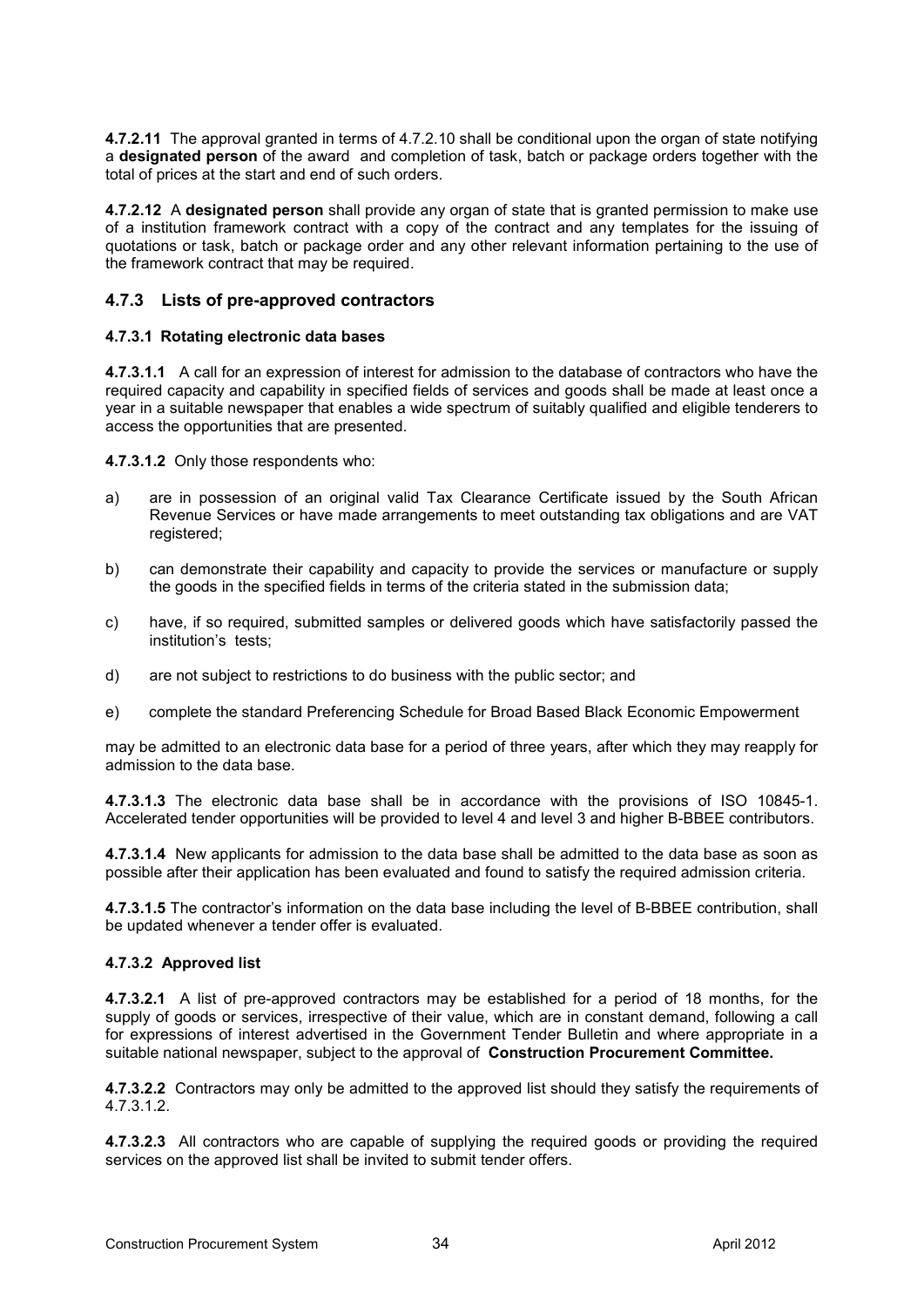#### **4.7.3.3 Removal of a contractor from a pre-approved list or data base**

**4.7.3.3.1** The name of a contractor may be removed from an approved list or data base at any time if the contractor:

- a) is no longer in possession of a required registration or licence which is essential to the performance of a contract;
- b) is under restrictions preventing participating in public sector procurement;
- c) fails to discharge all contractual obligations timeously and in accordance with the provisions of the contract;
- d) ceases to continue to carry on business under that name or form of company the contractor was registered under on the list;
- e) repeatedly fails to submit tender offers; or
- f) fails to enter into a contract or execute a task, batch or package order when requested to do so.

**4.7.3.3.2** The contractor shall, prior to being removed from a pre-approved list or data base, be notified of the reason for the institution's intention of removing his name from such list unless the contractor can provide sufficient reasons why the institution should not do so.

**4.7.3.3.3** A contractor's name may only be removed from the list with the approval of the **Construction Procurement Committee.** 

#### **4.7.4 Disposals**

Disposals shall be undertaken using one of the following disposal procedures in accordance with the provisions of ISO 10845:

- a) the negotiated procedure,
- b) the open procedure,
- c) the qualified procedure, or
- d) public auction.

#### **4.7.5 Unsolicited proposals**

**4.7.5.1** Unsolicited proposals shall be handled in accordance with the provisions of ISO 10845-1. The official who receives an unsolicited proposals shall forward such proposal to the **designated person** who in turn shall forward such a proposal together with comments regarding the merits of the proposal or a motivation to implement such a proposal to the **Construction Procurement Committee**.

**4.7.5.2** The **Construction Procurement Committee** shall review the submission for unsolicited proposal and make a report on or a recommendation to the **designated person** regarding such proposal.

#### **4.8 Procurement documents**

#### **4.8.1 General**

**4.8.1.1** Procurement documents shall be developed in accordance with the provisions of ISO 10845-2 and the CIDB Standard for Uniformity in Construction Procurement.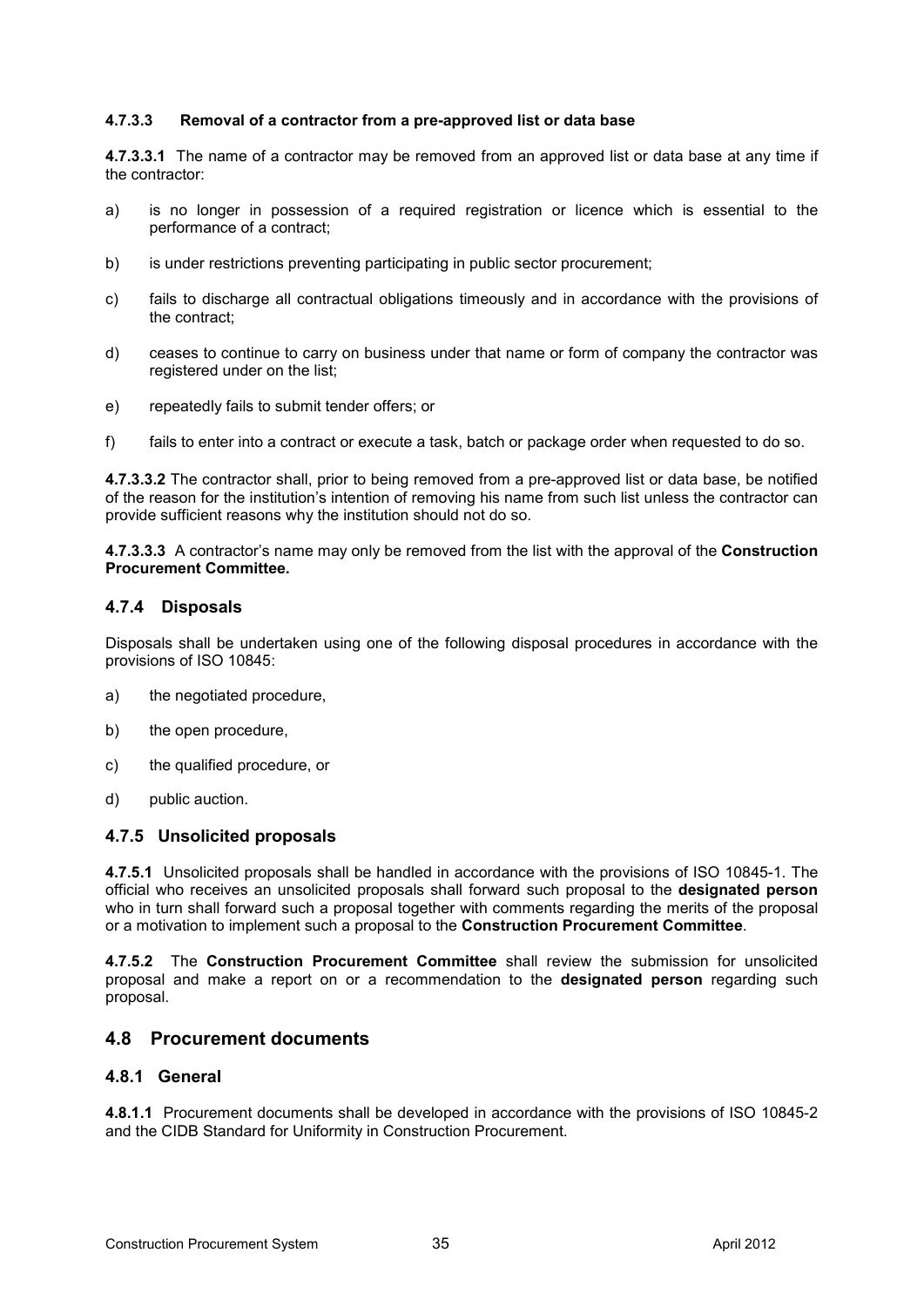**4.8.1.2** The formation of a contract in the single volume approach (see ISO 10845-2) shall occur once the schedule of deviations has been completed to reflect each and every amendment to the tender documents:

- a) made in terms of addenda issued prior to the close of tenders; and
- b) permitted in terms of the conditions of tender and agreed to in the process of offer and acceptance; and

the acceptance portion of the Form of Offer and Acceptance has been signed by the person authorised to do so.

**4.8.1.3** The formation of the contract in the three volume approach (see ISO 10845-2) shall take place after:

- a) each and every amendment to the tender documents made in terms of addenda issued prior to the close of tenders and those permitted in terms of the conditions of tender and agreed to in the process of offer and acceptance have been incorporated into the final contract; and
- b) a brief summary of the changes made in the final contract document is included in the schedule of deviations so as to allow the reader to understand the nature and extent of the changes; and
- c) the acceptance portion of the Form of Offer and Acceptance has been signed by the person authorised to do so.

NOTE 1: It is not necessary to provide the detail of the changes in the schedule of deviations as these are incorporated in the final contract documents.

NOTE 2: In the event that extensive deviations are made, it is preferable to use the three volume approach and to incorporate the changes in the final contract documents.

**4.8.1.4** A tenderer's covering letter shall not be included in the final contract document or referenced in the schedule of deviations.

**4.8.1.5** A contract that has been entered into may be amended by the parties only with the approval of the **designated person** upon the recommendation of the Construction Procurement Committee.

#### **4.8.2 Standard forms of contract**

**4.8.2.1** The standard forms of contract shall be selected from and be suitable for use under the conditions described in Table 7. In the case of very low value contracts, the following contracts may be used under the stated conditions if deemed to be appropriate:

- a) goods without any incidental work or services on or before a specified date are required CIDB General Conditions of Purchase; and
- b) low value services on or before a specified date are required CIDB General Conditions of Service.

**4.8.2.2** The standard forms of contract shall be used with minimal contract amendments which do not change their intended usage and shall only be amended when absolutely necessary to accommodate special needs.

**4.8.2.3** Professional service providers shall as a general rule not be paid on the basis of a percentage of the cost of the construction works.

NOTE: It is better practice to require professional service providers to design works for a stated budget and to fix the fees on this amount. Should the budget change, the fees can then be adjusted in terms of the provisions of the contract.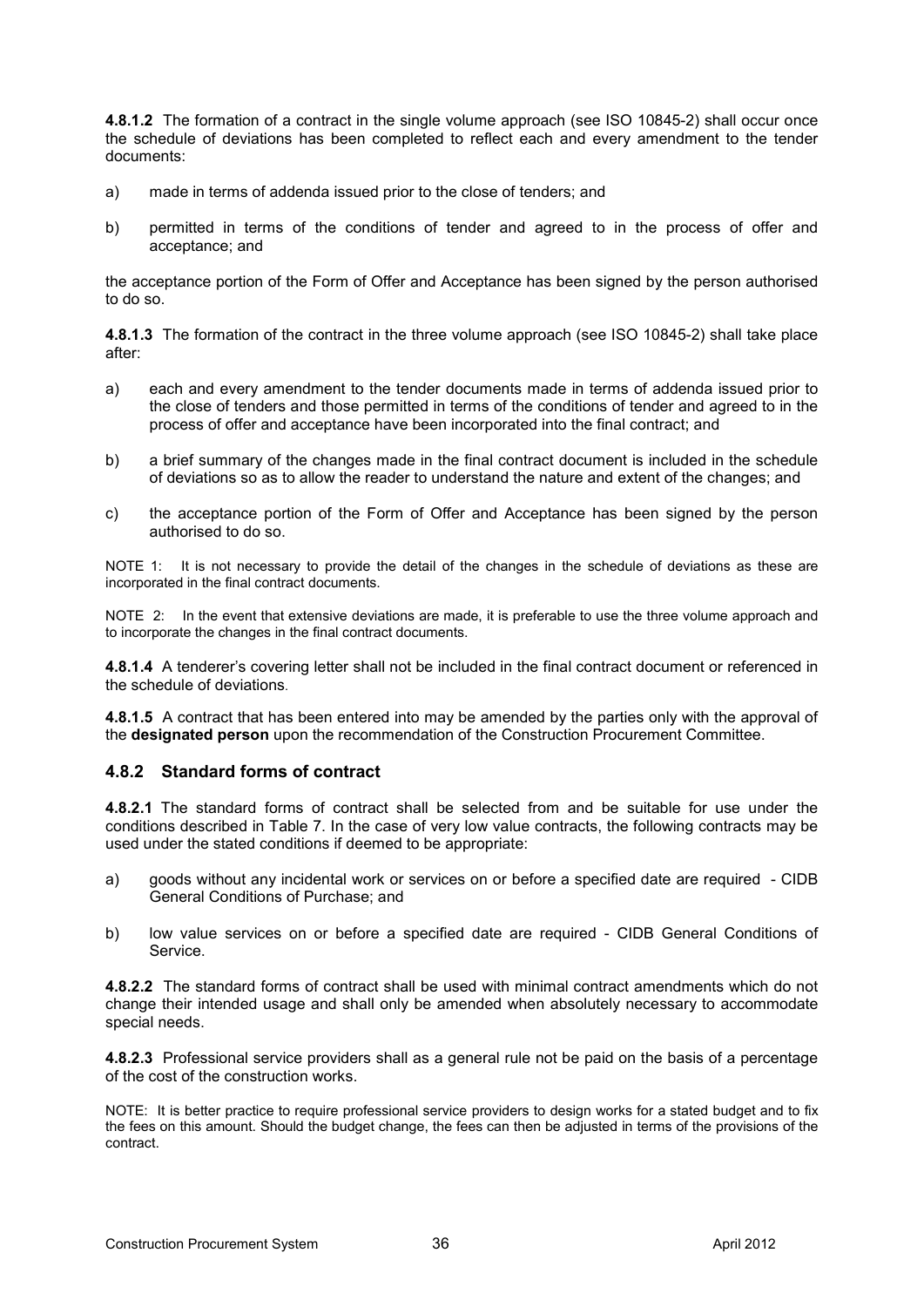#### **Table 7: Approved forms of contract**

| Form of contract                                                                                                                                                               | Code                  | <b>Usage</b>                                                                                                                                                                                                                                                           |  |  |
|--------------------------------------------------------------------------------------------------------------------------------------------------------------------------------|-----------------------|------------------------------------------------------------------------------------------------------------------------------------------------------------------------------------------------------------------------------------------------------------------------|--|--|
| <b>CIDB</b>                                                                                                                                                                    |                       |                                                                                                                                                                                                                                                                        |  |  |
| Standard professional service<br>contract                                                                                                                                      | <b>SPSC</b>           | Professional services                                                                                                                                                                                                                                                  |  |  |
| <b>FIDIC</b>                                                                                                                                                                   |                       |                                                                                                                                                                                                                                                                        |  |  |
| Short Form of Contract                                                                                                                                                         | Green<br><b>Book</b>  | Building or engineering works of relatively small capital value or for<br>relatively simple or repetitive work or work of short duration. Use for<br>design by employer or contractor designed works.                                                                  |  |  |
| Conditions of Contract for<br>Construction for Building and<br>Engineering Works designed<br>by the Employer                                                                   | Red<br><b>Book</b>    | Building or engineering works designed by the employer. (The works<br>may include some elements of contractor designed works)                                                                                                                                          |  |  |
| Conditions of Contract for<br>Plant and Design-Build for<br><b>Electrical and Mechanical</b><br>Plant and for Building and<br>Engineering Works, designed<br>by the Contractor | Yellow<br><b>Book</b> | The provision of electrical or mechanical plant and the design and<br>construction of building or engineering works.                                                                                                                                                   |  |  |
| GCC                                                                                                                                                                            |                       |                                                                                                                                                                                                                                                                        |  |  |
| General conditions of contract<br>for construction contracts<br>(2010)                                                                                                         | GCC                   | Engineering and construction works, including any level of design<br>responsibility.                                                                                                                                                                                   |  |  |
| <b>JBCC Series 2000</b>                                                                                                                                                        |                       |                                                                                                                                                                                                                                                                        |  |  |
| <b>JBCC Principal Building</b><br>Agreement (Edition 5)                                                                                                                        | <b>PBA</b>            | Buildings and related site works designed by the employer                                                                                                                                                                                                              |  |  |
| <b>JBCC Minor Works Agreement</b><br>(Edition 4)                                                                                                                               | <b>MWA</b>            | Buildings and related site works of simple content designed by the<br>employer                                                                                                                                                                                         |  |  |
| NEC <sub>3</sub>                                                                                                                                                               |                       |                                                                                                                                                                                                                                                                        |  |  |
| NEC3 Engineering and<br><b>Construction Contract</b>                                                                                                                           | ECC                   | Engineering and construction works, including any level of design<br>responsibility.                                                                                                                                                                                   |  |  |
| NEC3 Engineering and<br><b>Construction Short Contract</b>                                                                                                                     | <b>ECSC</b>           | Engineering and construction works which do not require<br>sophisticated management techniques, comprise straightforward<br>work and impose only low risks on both the employer and contractor.                                                                        |  |  |
| <b>NEC3 Professional Services</b><br>Contract                                                                                                                                  | PSC                   | Professional services, such as engineering, design or consultancy<br>advice                                                                                                                                                                                            |  |  |
| NEC3 Term Service Contract                                                                                                                                                     | <b>TSC</b>            | Manage and provide a service over a period of time                                                                                                                                                                                                                     |  |  |
| NEC3 Term Service Short<br>Contract                                                                                                                                            | <b>TSSC</b>           | Manage and provide a service over a period of time or provide a<br>service, which does not require sophisticated management<br>techniques, comprises straightforward work and imposes only low<br>risks on both the employer and contractor                            |  |  |
| <b>NEC3 Supply Contract</b>                                                                                                                                                    | SC                    | Local and international procurement of high value goods and related<br>services including design                                                                                                                                                                       |  |  |
| <b>NEC3 Supply Short Contract</b>                                                                                                                                              | <b>SSC</b>            | Local and international procurement of goods under a single order or<br>on a batch order basis and is suitable for use with contracts which do<br>not require sophisticated management techniques and impose only<br>low risks on both the Purchaser and the Supplier. |  |  |

**4.8.2.4** Approval from the **designated person** shall be obtained for the inclusion of additional clauses or variations to the standard clauses in the contract data other than the standard clauses provided in the approved standardised documents.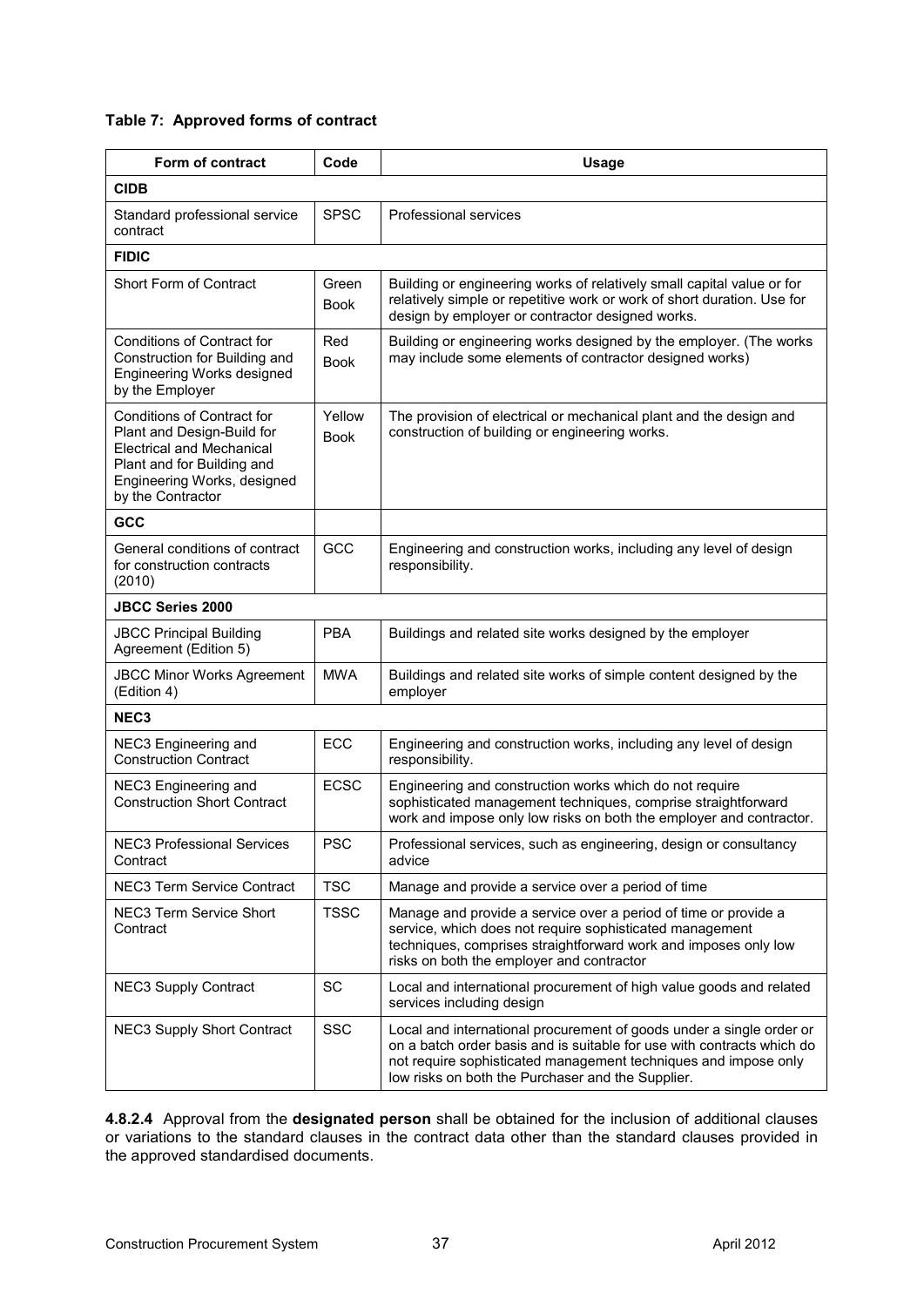## **4.8.3 Auction data**

Auction data shall be based on the auction data contained in ISO 10845-1.

#### **4.8.4 Standardised documents**

All procurement documents including calls for expressions of interest shall be based on the standard institution approved templates which comply with the requirements of the CIDB Standard for Uniformity in Construction Procurement.

#### **4.8.5 Tender assessment schedules**

Tender assessment schedules shall be used to take account of the tendered financial parameters relating adjustments in prices for events for which the contractor is not at risk or defined cost in target cost contracts in the evaluation of tenders using standard templates.

#### **4.8.6 Guarantees**

**4.8.6.1** Performance guarantees shall be provided by a recognised banking institution or a financial institution with insurance long term credit of "AAA" on all engineering and construction works contracts. Such guarantees shall be between 5 and 12,5 % of the contract or package order value, excluding VAT, and may be either a fixed or variable guarantee.

**4.8.6.2** Guarantees, which guarantee performance with a stated financial benefit in the event of nonperformance, should as a general rule not be required in service, professional service and supply contracts.

**4.8.6.3** As a general rule, no advance payments shall be made to contractors. Where such payment is required, it shall be against the lodging of an advance payment guarantee of a recognised banking institution or a financial institution with insurance long term credit of "AAA". Permission to provide an advance guarantee shall be obtained from the **designated person** prior to agreeing to such provisions in terms of a contract.

#### **4.8.7 Retention**

Retention monies that are held shall not exceed 10,0% of any amount due to a contractor. The total amount of retention monies held shall not exceed 5% of the contract or package order price.

#### **4.8.8 Delay damages**

Delay damages shall not exceed a genuine and reasonable pre-estimate of the damage or harm which the institution or its client might suffer as a result of the contractor's failure to complete the works or services by the completion date or to deliver goods by the agreed date.

NOTE 1: Delay damages are a form of liquidated damages. The estimate of the damage should be based on losses sustained as a result of delayed completion, including increased finance changes, additional supervision costs, etc. The amount of the liquidated damages should not be unrealistic, punitive or excessive as this will expose the institution to the legal risk of non-enforcement of such damages

NOTE 2: The Penalties Act of 1962 (Act No 15 of 1962) provides for the enforceability of penalty stipulations, including stipulations based on pre-estimates of damage, and of forfeiture clauses. This Act empowers a court of law to reduce penalties where they are out of proportion to the prejudice suffered to make them equitable in the circumstances.

#### **4.8.9 Price escalation**

**4.8.9.1** Price escalation shall as a general rule be based on appropriate indices published by Statistics South Africa or the contract price adjustment provisions contained in the JBCC form of contract.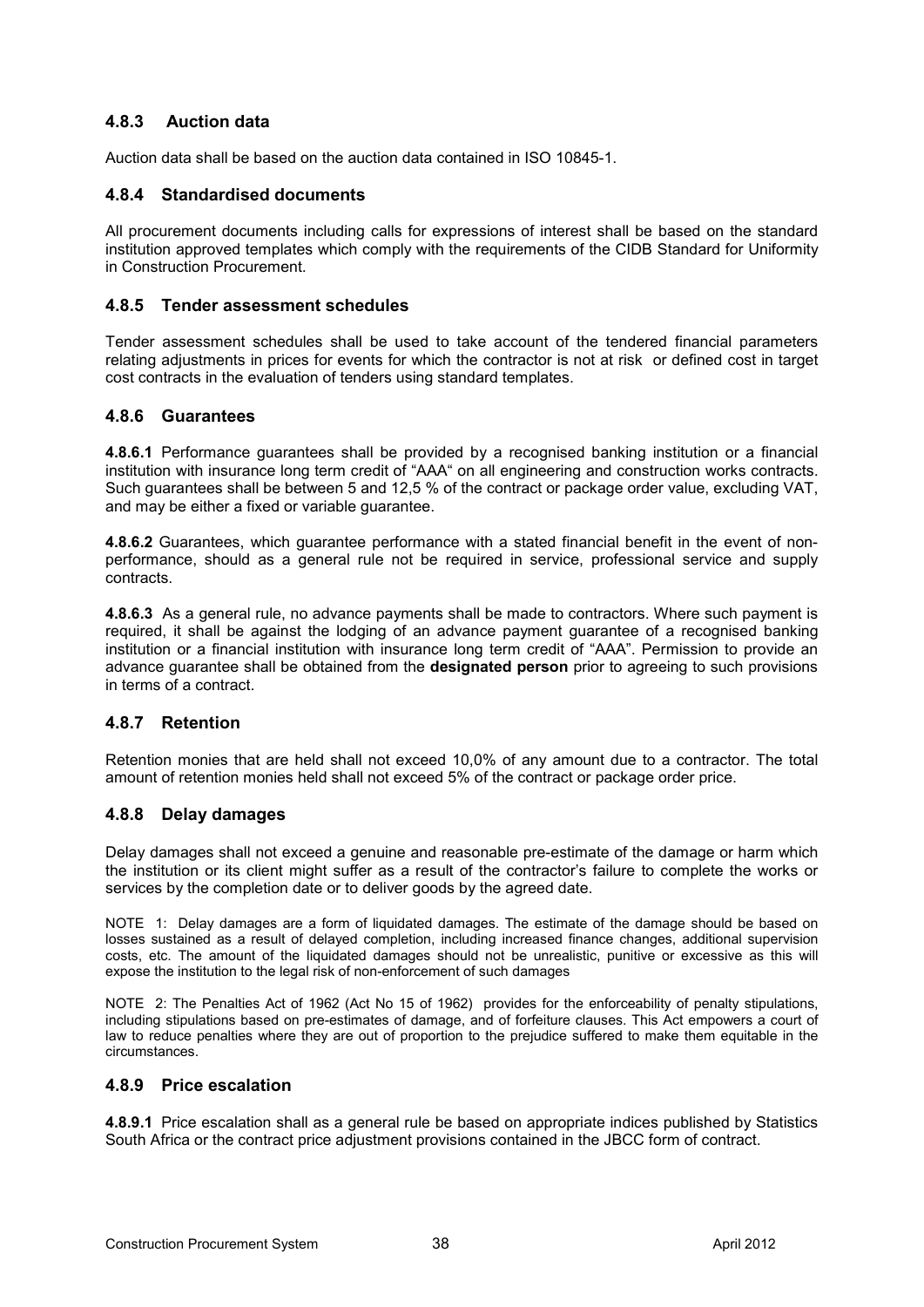**4.8.9.2** Major material components in an engineering and construction contract may be increased or decreased by the net amount of any documented variation incurred after the base date on the basis set out in the contract data provided by the contractor.

**4.8.9.3** The base date for indices shall be the month during which the closing date for tenders falls.

#### **4.8.10 Insurances**

**4.8.10.1** Insurances for large, long term programmes of works involving the construction, rehabilitation, alteration or extension of construction works shall preferably be principal or employer controlled.

NOTE: Principal or employer controlled insurances for programmes of projects enables risks to insured on a more, systematic, scientific and cost-effective basis than is the case where insurances are effected on a piecemeal basis by contractors executing projects within a programme. It also removes duplication of cover, minimises delays in receiving compensation for claims and facilitates better control over claims and more effective administration of policies.

**4.8.10.2** The insurances cover in engineering and construction contracts for loss of or damage to property (except the works, Plant and Materials and Equipment) and liability for bodily injury to or death of a person (not an employee of the Contractor) caused by activity in connection with a contract shall in general not be less than the value stated in Annexure B, unless otherwise directed by the **designated person**. Lateral earth support insurance in addition to such insurance shall be take out on a case by case basis.

**4.8.10.3** The insurances cover in professional services and service contracts for damage to property or death of or bodily injury to employees of the Contractor arising out of and in the course of their employment in connection with a contract shall not be less than the value stated in Annexure B for any one event unless otherwise directed by the **designated person**.

**4.8.10.4** SASRIA Special Risk Insurance in respect of riot and associated risk of damage to the works, Plant and Materials shall be taken out on all engineering and construction works.

**4.8.10.5** Professional service appointments shall as a general rule be subject to proof of current professional indemnity insurance being submitted by the contractor in an amount not less than the value stated in Annexure B in respect of each claim, without limit to the number of claims, unless otherwise directed by the **designated person** in relation to the nature of the service that they provide.

. **4.8.10.6** The institution shall take out professional indemnity insurance cover where it is deemed necessary to have such insurance at a level higher than the levels of insurance commonly carried by contractors.

**4.8.10.7** Where payment is to be made in multiple currencies, either the contractor or institution should be required to take out forward cover.

#### **4.8.11 Communications**

All procurement documents and communications shall be in English.

#### **4.8.12 Intellectual property rights**

The institution shall as a general rule own the rights over the materials prepared by a contractor in relation to a contract. Approval of the **designated person** shall be obtained to allow the contractor to own such rights.

#### **4.8.13 Disputes arising during the performance of a contract**

**4.8.13.1** Disputes arising during the performance of a contract may be referred to an adjudicator appointed in terms of the contract data associated with a contract only after consultation with and the permission of the **designated person** has been obtained, taking into account the time bar provided for in the contract.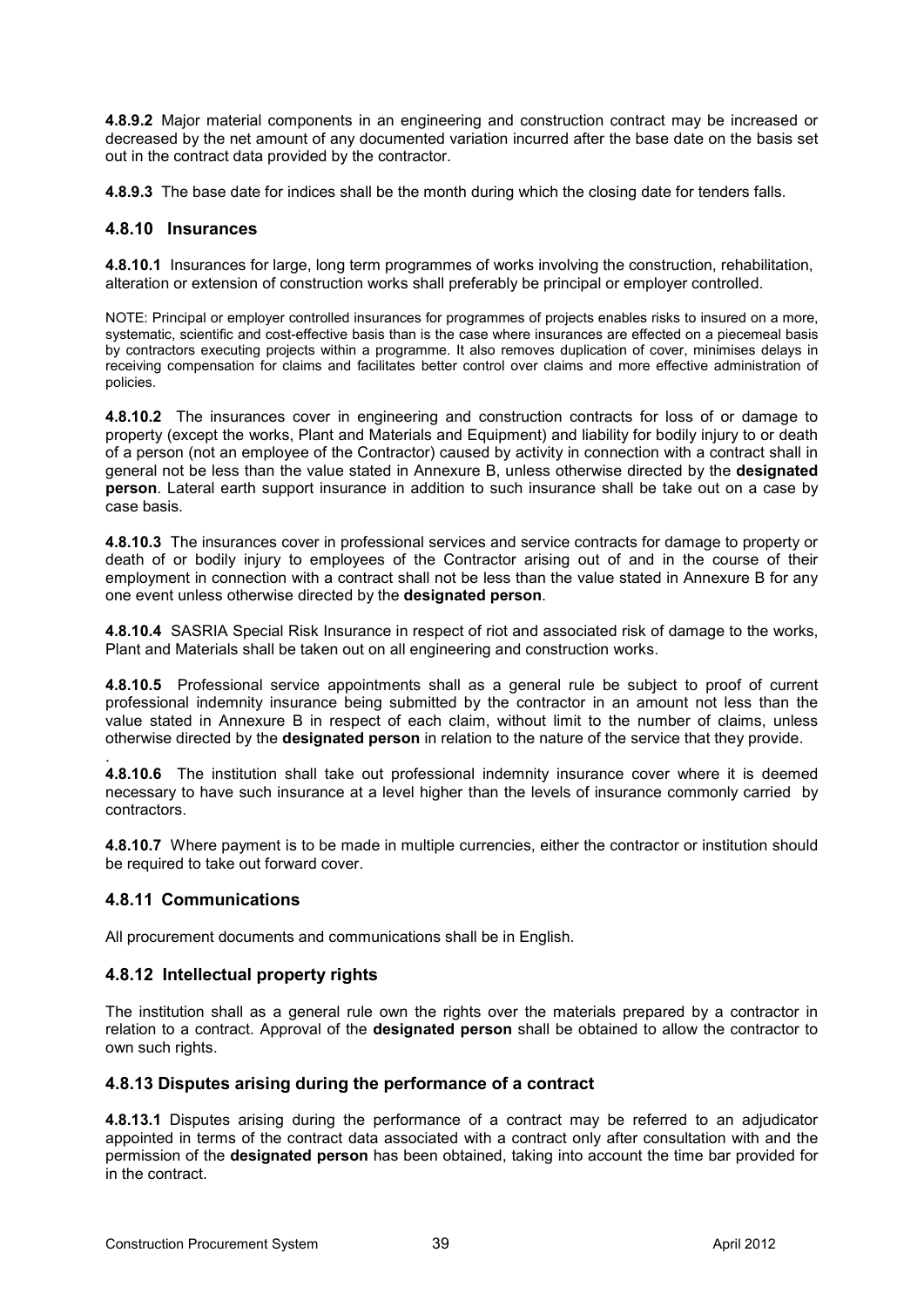**4.8.13.2** Disputes raised by a contractor shall be referred to the institution's **designated person** to obtain advice on how to respond within the time period provided for in the contract.

**4.8.13.3** Disputes may finally be resolved by arbitration on advice from the institution's **designated person**.

#### **4.8.14 Quality standards**

Those responsible for drafting or providing inputs to the scope of work of engineering and construction and service contracts shall:

- a) consider the inclusion of requirements for:
	- 1) a quality management system or a quality management plan; and
	- 2) a completion strategy which beaks the works down into subsystems, establishes the interdependencies between the various subsystems and maps out what needs to be done, inspected and tested to achieve satisfactory completion of each subsystem and the works as a whole.
- b) state the following, as necessary:
	- 1) the nature of the tests and inspections that are to be conducted;
	- 2) the timing of specified tests / inspections;
	- 3) where the tests are to be performed;
	- 4) who is responsible for performing the tests e.g. the contractor, an agent or an accredited organization;
	- 5) who is responsible for providing materials, facilities and samples for tests / inspections;
	- 6) the objectives of the tests / inspections, the testing procedures to be applied and the standards to be satisfied; and
- c) express quality standards in such a manner that compliance is capable of being objectively assessed.

#### **4.8.15 Budgetary items**

**4.8.15.1** Budgetary items shall as far as possible be avoided. Assumptions should rather be stated in the pricing data and adjusted in terms of the contract should these assumptions be incorrect. Where unavoidable, estimates of the likely costs may be included in the contract to cover work or services to be performed by a subcontractor appointed in terms of the contract.

**4.8.15.2** No provision for contingencies or price adjustment for inflation shall be made in the pricing data. The contract price shall be changed in accordance with the provisions of the contract where:

- a) quantities are different to that scheduled;
- b) the scope of work is changed;
- b) events occur which are not the contractor's risk; and
- c) price inflation occurs.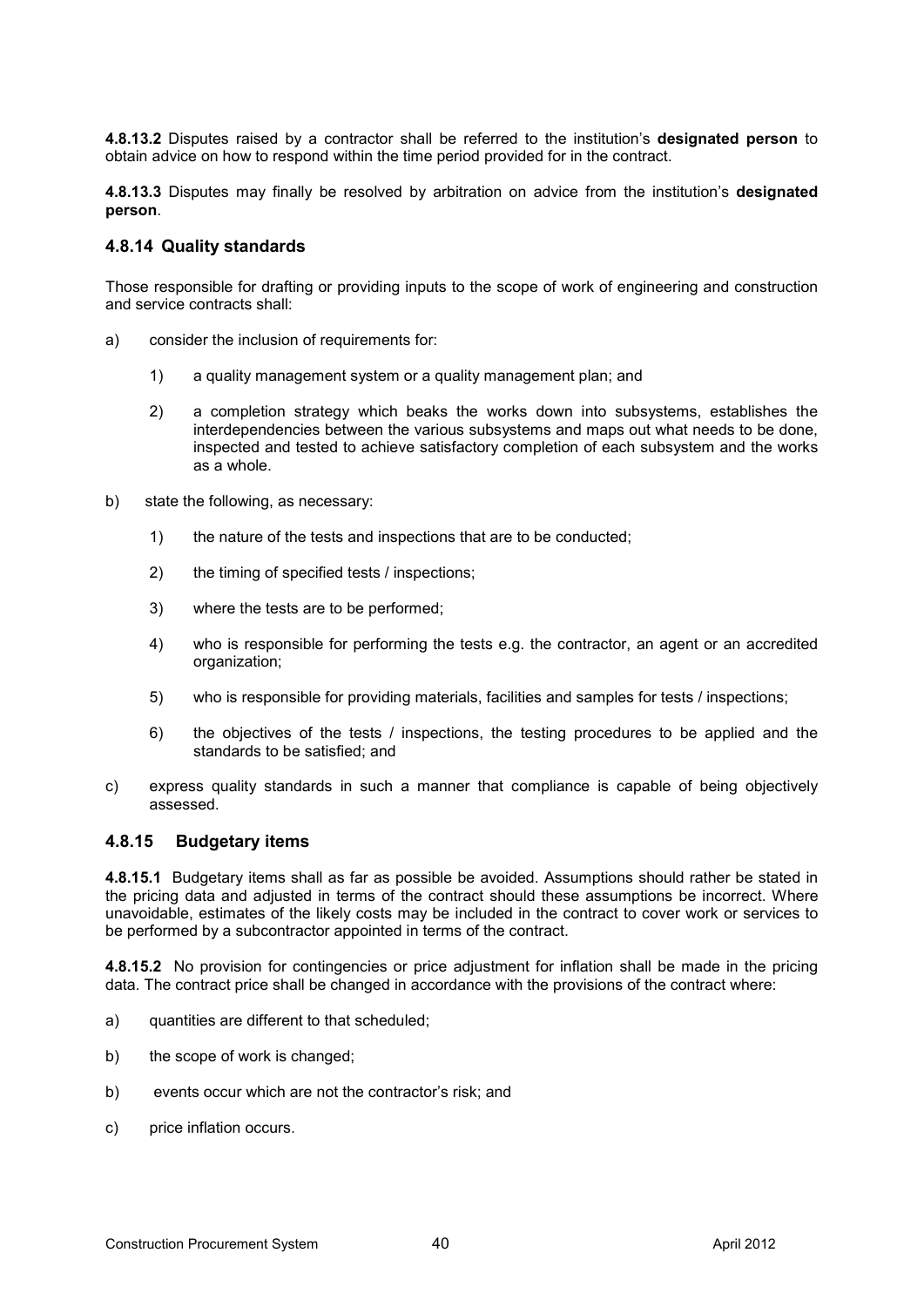## **4.9 Calls for expressions of interest and invitations to submit tender offers**

#### **4.9.1 General**

Calls for expressions of interest and the invitation to submit tender offers shall be conducted strictly in accordance with the provisions of the CIDB Standard Conditions for the Calling for Expressions of Interest and the Submission Data associated with a particular call or the CIDB Standard Conditions of Tender and the Tender Data associated with a particular tender, as relevant.

#### **4.9.2 Advertising**

**4.9.2.1** Advertisements, where required, shall be published in English in the *Government Tender Bulletin* and where appropriate in a suitable newspaper. Advertisements in the *Government Tender Bulletin* shall appear for a minimum period of 21 days before closure, except in urgent cases when tenders may be advertised for such shorter period as the **delegated authority** may determine.

**4.9.2.2** All engineering and construction works contracts shall be advertised on the CIDB website and where deemed appropriate in suitable media.

**4.9.2.3** Copies of all advertisements placed on the CIDB website and Government Tender Bulletin shall be placed on file for record purposes.

#### **4.9.3 Issuing of procurement documents**

**4.9.3.1** Procurement documents should be issued free of charge to tenderers and respondents, preferably via the institution's website.

**4.9.3.2** Where tenderers are required to pay a non-refundable amount for procurement documents, all monies received for the sale of such documents shall be paid into the Provincial Revenue Fund in terms of the Public Finance Management Act 1, 1999 (Act No 1 of 1999).

**4.9.3.2** A register shall be kept by either a **designated person** or the website from which procurement documents are downloaded which records the names and contact particulars (telephone, fax and email) of all those who obtained or were sent procurement documents.

#### **4.9.4 Clarification meetings and issuing of addenda**

**4.9.4.1** Compulsory clarification meetings shall as a general rule be held in respect of all engineering and construction works contracts.

**4.9.4.2** Attendance registers shall be taken at all clarification meetings. Such registers shall reflect the name of the respondent or tenderer, the name of the respondent's or tenderer's representative, and the contact particulars of such representative.

**4.9.4.3** Clarification meetings should, as relevant, be structured such that they provide:

- a) an opportunity to respondents and tenderers to become fully aware of and to understand what is required in the procurement processes and in the execution of the proposed contract;
- b) an opportunity for respondents and tenderers to raise any specific queries they might have concerning incomplete information or ambiguities in the information;
- c) an opportunity for respondents and tenderers to raise questions about potential qualifications or alternative tenders; and
- d) an opportunity for the institution to issue any further information or addenda.

**4.9.4.4** All requests for information provided in writing shall be consolidated and all answers provided to all respondents and tenderers via fax or email to ensure consistent and fair dealing. Where the question or request for clarification is considered to be of material significance, both the query and the response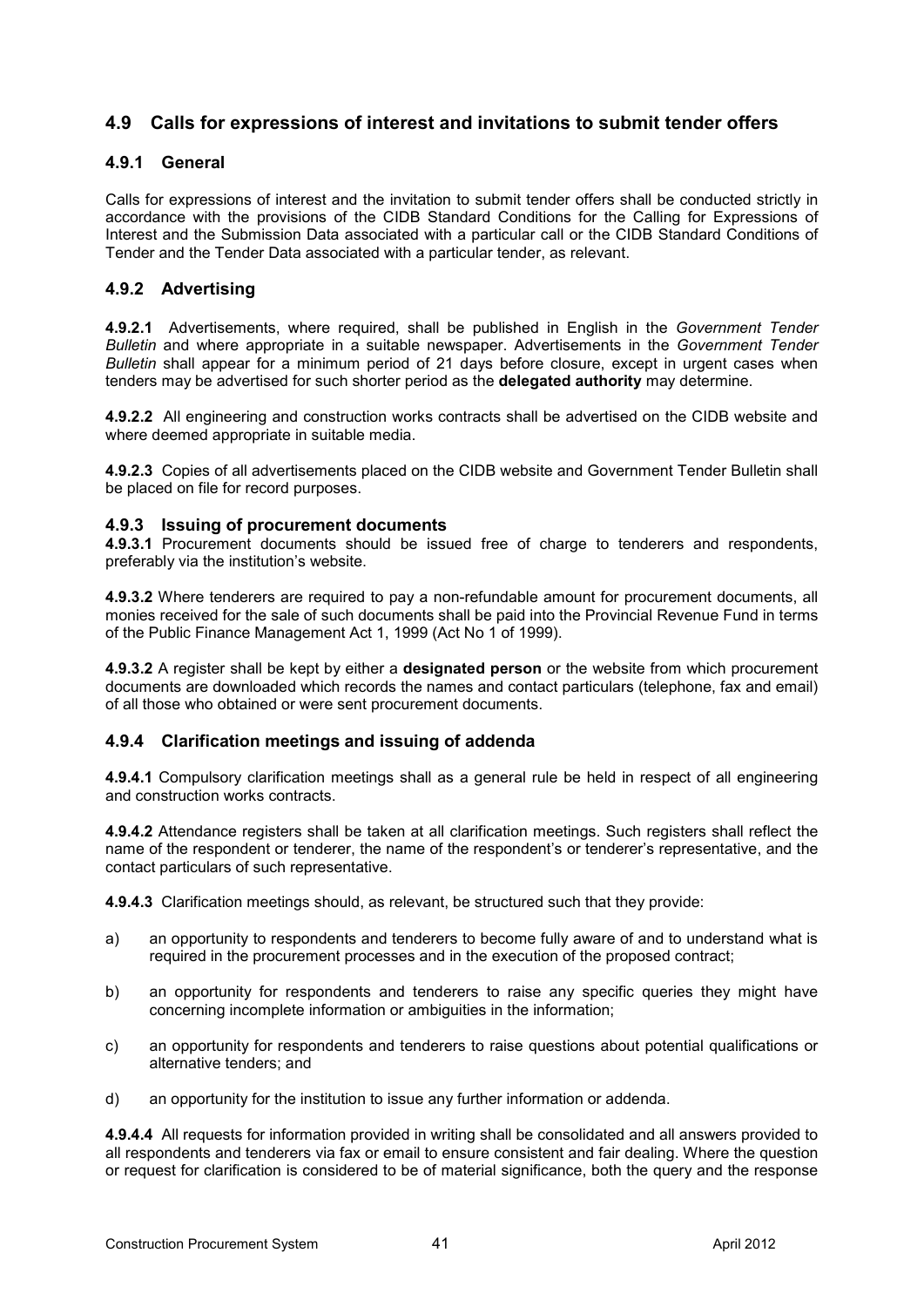shall be communicated, in a suitably anonymous form. Where queries result in the issuing of an addendum that makes significant changes to the documentation e.g. the amending of clauses, the issuing of additional drawings and information not included in the documentation or amendments to the pricing data, an extension of the tender period should be considered.

**4.9.4.5** All respondents and tenderers shall be dealt with equitably and fairly. Additional information shall be provided in writing simultaneously to all respondents and tenderers.

#### **4.9.5 Receipt and safeguarding of submissions**

**4.9.5.1** A dedicated and clearly marked tender box shall be made available to receive all submissions made in terms of this document.

**4.9.5.2** A **designated persons** shall ensure that the procurement documents state the closing date and time for submissions and the physical location of the tender box.

**4.9.5.3** A **designated persons** shall ensure that all tenderers and respondents who obtained procurement documents are timeously advised of any change in the closing time and date in accordance with the requirements of the CIDB Standard for Uniformity in Construction Procurement.

**4.9.5.4** Any submission that is received by a means other than that required in terms of the procurement documents after the closing date and time for submissions shall be treated as a late submission and endorsed as such regardless of the date and time of posting, delivery to or by couriers, or transmission from the senders' fax or email.

**4.9.5.5** The tender box shall be fitted with 2 (two) locks and the keys kept separately by two **designated persons**. Such personnel shall be present when the box is opened on the stipulated closing date for submissions.

**4.9.5.6** Faxed or emailed tender offers or submissions, where permitted in terms of the submission data or tender data in terms of a quotation procedure, shall be received by a person who has not been involved in the development of the procurement documents or will be involved in the evaluation of submissions. The recipient of such submissions shall, in respect of each submission received or which was in the process of being transmitted before the closing time for submissions:

- a) place each submission in a separate envelope;
- b) seal the envelope;
- c) write on the envelope the name of the tenderer or respondent, the closing date and time for submission, the reference number, the title of the tender of call for expressions of interest, the name and contact particulars of the recipient, and the time of receipt; and
- d) place the envelope in the tender box as soon as possible.

#### **4.9.6 Opening of submissions**

**4.9.6.1** An **Opening Panel** shall comprise the persons identified in Annexure B appointed by a **designated person** who have declared their interest or confirmed that they have no interest in the tenders that are to be opened.

**4.9.6.2** The **Opening Panel** shall open the tender box at the stipulated closing time and:

- a) sort through the submissions and return those submissions to the box that are not yet due to be opened including those whose closing date has been extended;
- b) return submissions unopened and suitably annotated that were:
	- 1) received late, unless otherwise permitted in terms of the submission data;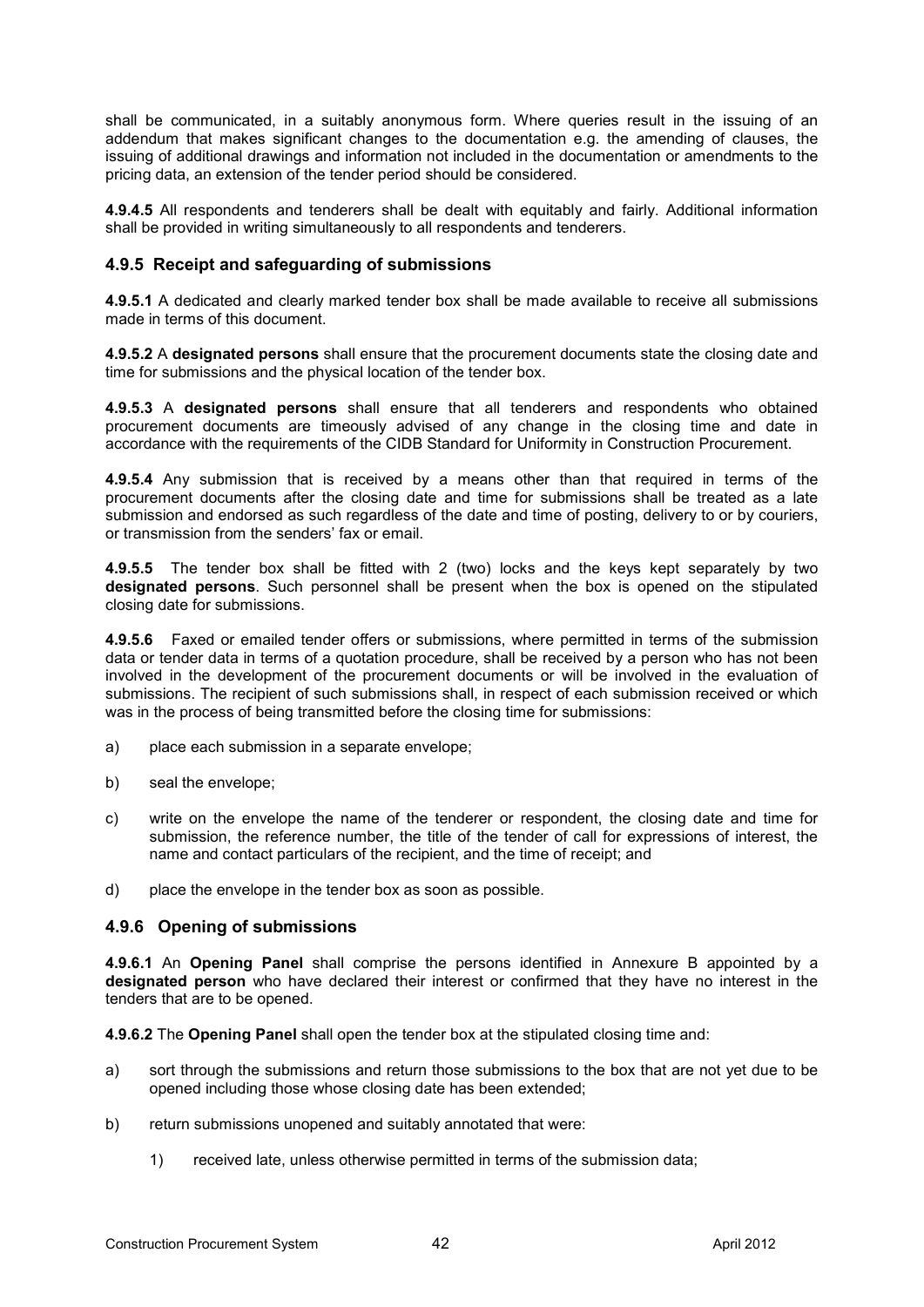- 2) submitted by a method other than the prescribed method;
- 3) withdrawn in accordance with the procedures provided for in the CIDB Standard for Uniformity in Construction Procurement; and.
- 4) where only one tender submission is received and it is decided not to open it and to call for fresh tender submissions;
- c) record in the register submissions that were returned unopened;
- d) open submissions if received in sealed envelopes and annotated with the required particulars and read out the name of and record in the register the name of the tenderer or respondent and, if relevant, the total of Prices excluding VAT where this is possible;
- e) record in the register the name of any submissions that is returned with the reasons for doing so;
- f) record the names of the tenderer's representatives that attend the public opening;
- g) sign the entries into the register; and
- h) stamp each returnable document in each tender submission.

**4.9.6.3** Each member of the **Opening Panel** shall initial the front cover of submission and all pages that are stamped in accordance with the requirements of 4.9.6.2h).

**4.9.6.4** Respondents and tenderers whose submissions are to be returned shall be afforded the opportunity to collect their submissions.

**4.9.6.5** The names of the respondents who made a submission in response to a call for an expression of interest shall be published on the institution's website within ten working days of the closing date for submissions and shall remain on the website for at least thirty days.

**4.9.6.6** The names of all tenderers who submitted tender offers in terms of an open or proposal procedure where the value of such tenders exceeds R500 000 including VAT, shall be published on the institution's website within ten working days of the closing date for submissions and shall remain on the website for at least thirty days. Where practical or relevant, the total price and preference claimed shall, except in the case of a competitive negotiation procedure, be published together with the names on the website.

#### **4.9.7 Evaluation of submissions**

**4.9.7.1** Submissions made following the calling for an expressions of interest and the invitation to tender shall be evaluated in accordance with the CIDB Standard Conditions for the Calling for Expressions of Interest and the CIDB Standard Conditions of Tender, respectively.

**4.9.7.2** The CIDB register of contractors shall be applied in all construction works contracts.

**4.9.7.3** All submissions and any information provided with a submission shall be kept confidential at all times and shall not be copied unless such copies are required for evaluation purposes. Copies shall be kept to the minimum required to effectively evaluate the submissions.

#### **4.9.8 Notice to unsuccessful tenderers and respondents**

**4.9.8.1** After the award of a contract to a contractor, a written communication shall be made to all of the participants to the competition, thanking them for their interest and notifying them of the outcome. (See Annexure D).

**4.9.8.2** Unsuccessful tenderers where the contract price excluding VAT shall, upon request, be promptly notified of the outcome of their submissions after the award of the contract.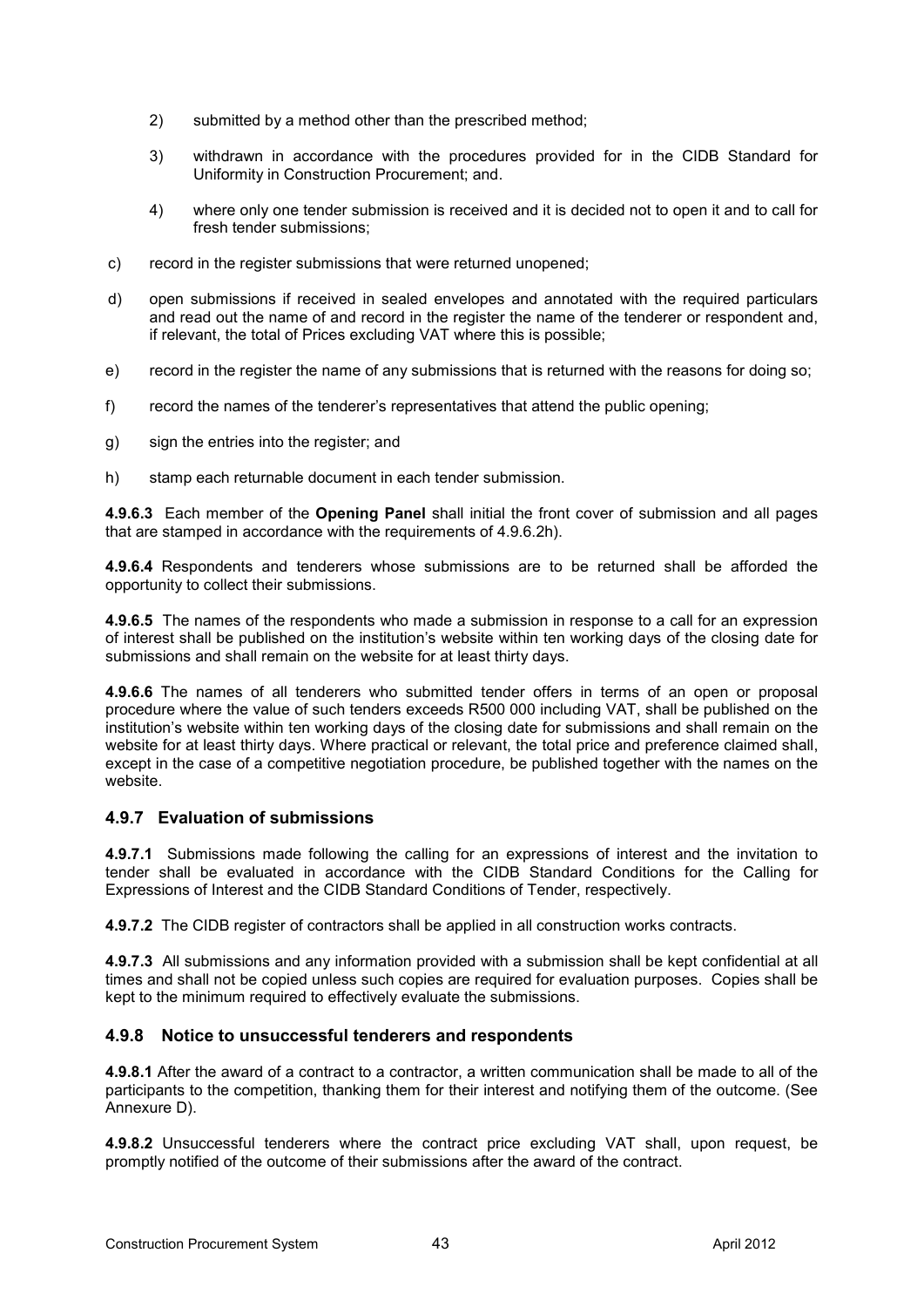**4.9.8.3** Unsuccessful respondents to a call for an expression of interest shall be promptly notified that their submission is unsuccessful after the **Construction Procurement Committee** has approved the evaluation report.

**4.9.8.4** The name of the successful tenderer shall be published on the institution's website together with the total price, where possible, and the preference claimed.

#### **4.9.9 Debriefing of respondents and tenderers**

**4.9.9.1** Respondents, following the evaluation of submissions in terms of a call for expressions of interest, or tenderers, and tenderers following the award of a contract, may be debriefed should they request a debriefing in writing. All debrief requests shall be recorded on the contract file.

**4.9.9.2** A prompt response should be made to such requests including information on the timing, venue and if possible those who will be representing the institution.

**4.9.9.3** In some circumstances debriefing may occur by telephone, videoconference, or in writing. In the other cases debriefing sessions will be held at the premises of the institution. Where a participant is based at a distant location and requests a face-to face debriefing, consideration should be given to meeting in a mutually convenient neutral venue.

**4.9.9.4** Face-to-face meetings should strike a balance between informality and practicality as it is not a formal interview. At the beginning of the session the officials and agents of the institution should make it clear that:

- a) no formal record will be kept of the meeting, but parties may take informal notes for their own records;
- b) the process will not be used to change the selection decision or to reopen the award procedure;
- c) the participants are only present to discuss the details of their submission and not the performance of others; and
- d) the submission was evaluated against evaluation criteria which included weighting and scoring agreed before the submissions were opened.

**4.9.9.5** The participants should, as relevant, be provided with:

- a) a tabulation which lists in respect of each of the quality criteria, the financial offer and the preference claimed, as relevant, the weighting, maximum score possible, the score obtained, the average score for all respondents or tenderers and the score of the successful tenderer (see Annexure D); and
- b) the reason for the tenderer or respondent being overlooked in the evaluation process.

**4.9.9.6** Where the discussion relates to the scoring of quality, the background to the evaluation criteria, the evaluation approach and in broad terms the methodology used should be explained. Brief comments on the evaluation of each of the criteria should be made. The main criteria can then be taken in turn with the marks attributable to each, explaining how their submission was scored, giving a balanced view of their strengths and weakness. The average score will assist the participant and give a better understanding on how they have performed in each of the criteria. The aim is to assist participants to understand their scores and the weightings and how they can improve in future competitions.

**4.9.9.7** In the cases of successful participants who have requested debriefing, it will also be to explain their strengths and weaknesses and how they may improve in future competitions.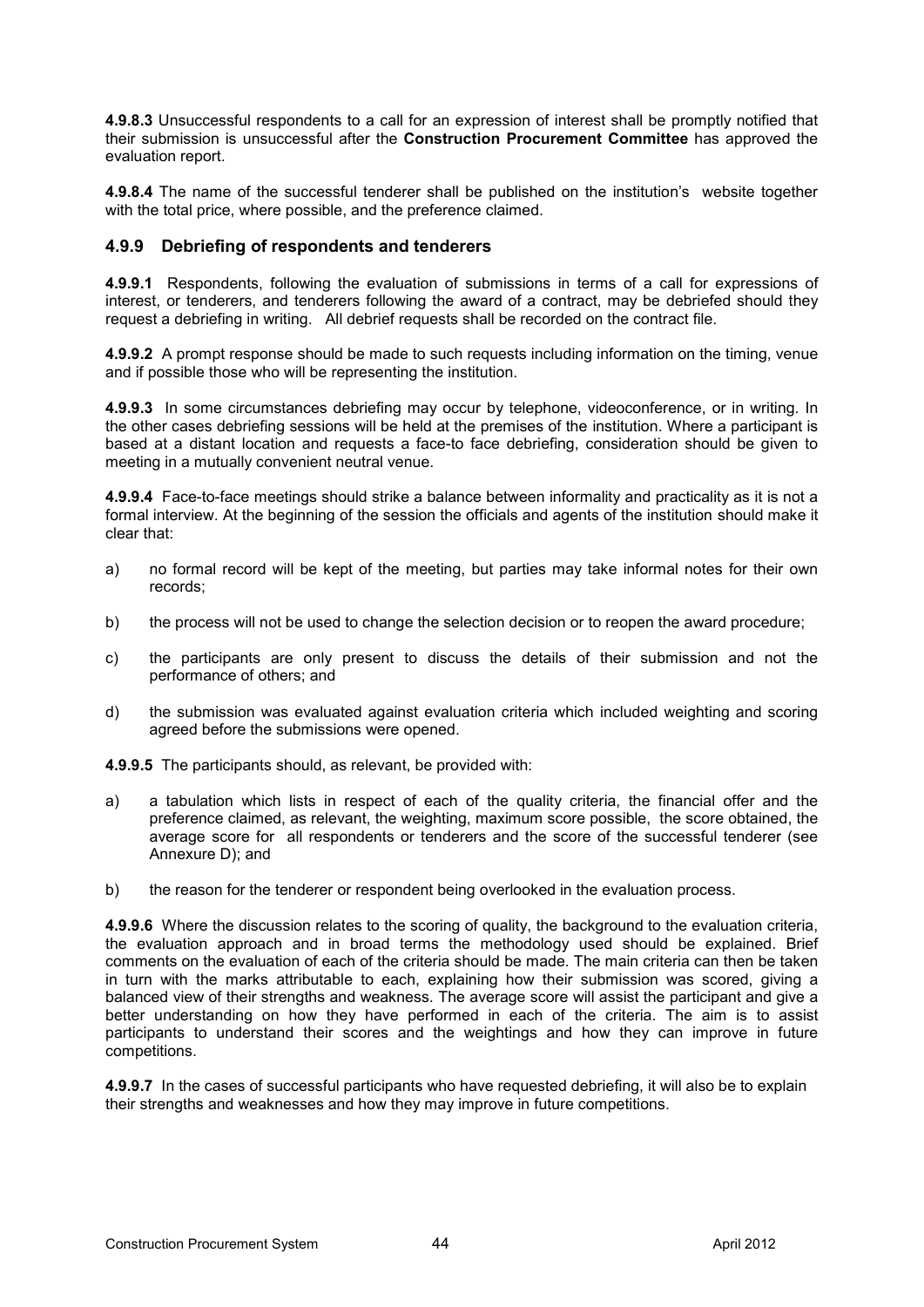#### **4.9.10 Written reasons for actions taken**

**4.9.10.1** Written reasons for actions taken shall be provided by a **designated person**.

**4.9.10.2** The written reasons for actions taken shall be as brief as possible and shall as far as is possible be framed around the clauses in the:

- a) the CIDB Standard Conditions for the Calling for Expressions of Interest giving rise to the reason why a respondent was not short listed, prequalified or admitted to a data base; or
- b) the CIDB Standard Conditions of Tender as to why a tenderer was not considered for the award of a contract or not awarded a contract.

NOTE: Tenderers and respondents have a constitutional right to request written reasons for any action taken during the processes associated with the calling for expressions of interest and the invitation of tenders. The Promotion of Administrative Justice Act, 2000 (Act 3 of 2000) permits any person to institute proceedings in a court or a tribunal for the judicial review of such action taken.

**4.9.10.3** Requests for written reasons for actions taken need to be brief and to the point and may not divulge information which is not in the public interest or any information which is considered to prejudice the legitimate commercial interests of others or might prejudice fair competition between tenderers.

#### **4.9.11 Request for access to information**

**4.9.11.1** Should an application be received in terms of Promotion of Access to Information Act of 2000 (Act 2 of 2000), the "requestor" should be referred to the institution's Information Manual which establishes the procedures to be followed and the criteria that have to be met for the "requester" to request access to records in the possession or under the control of the institution.

**4.9.11.2** Access to technical and commercial information such as a comprehensive programme which links resources and prices to such programme should be refused as such information provides the order and timing of operations, provisions for time risk allowances and statements as to how the contractor plans to do the work which identifies principal equipment and other resources which he plans to use. Access to a bill of quantities and rates should be provided in terms of the Act.

NOTE 1: It is important to note that all requests received in terms of this Act must be dealt with immediately as there are deadlines within which to respond to the requestor.

NOTE 2: Section 36 of the Promotion of Access to Information Act states the following:

- *(36) A public body must refuse a request for access to a record of the body if the record contains—*
- *(a) trade secrets of a third party;*
- *(b) financial, commercial, scientific or technical information, other than trade secrets, of a third party, the disclosure of which would be likely to cause harm to the commercial or financial interests of that third party; or*
- *(c) information supplied in confidence by a third party the disclosure of which could reasonably be expected—* 
	- *(i) to put that third party at a disadvantage in contractual or other negotiations; or*
	- *(ii) to prejudice that third party in commercial competition*

In the Supreme court of appeal (Transnet versus Interwaste) the court ruled that "*. . . .once a requester has complied with the procedural requirements for access and overcome the refusal grounds in chapter 4, he or she must be given access".* 

#### **4.10 Award of contracts**

#### **4.10.1 General**

**4.10.1.1** The **Delegated Authority** shall not enter into a contract where the tenderer:

- a) is not in possession of an original tax clearance certificate;
- b) does not have the required CIDB contractor grading designation where the CIDB Register of Contractor applies;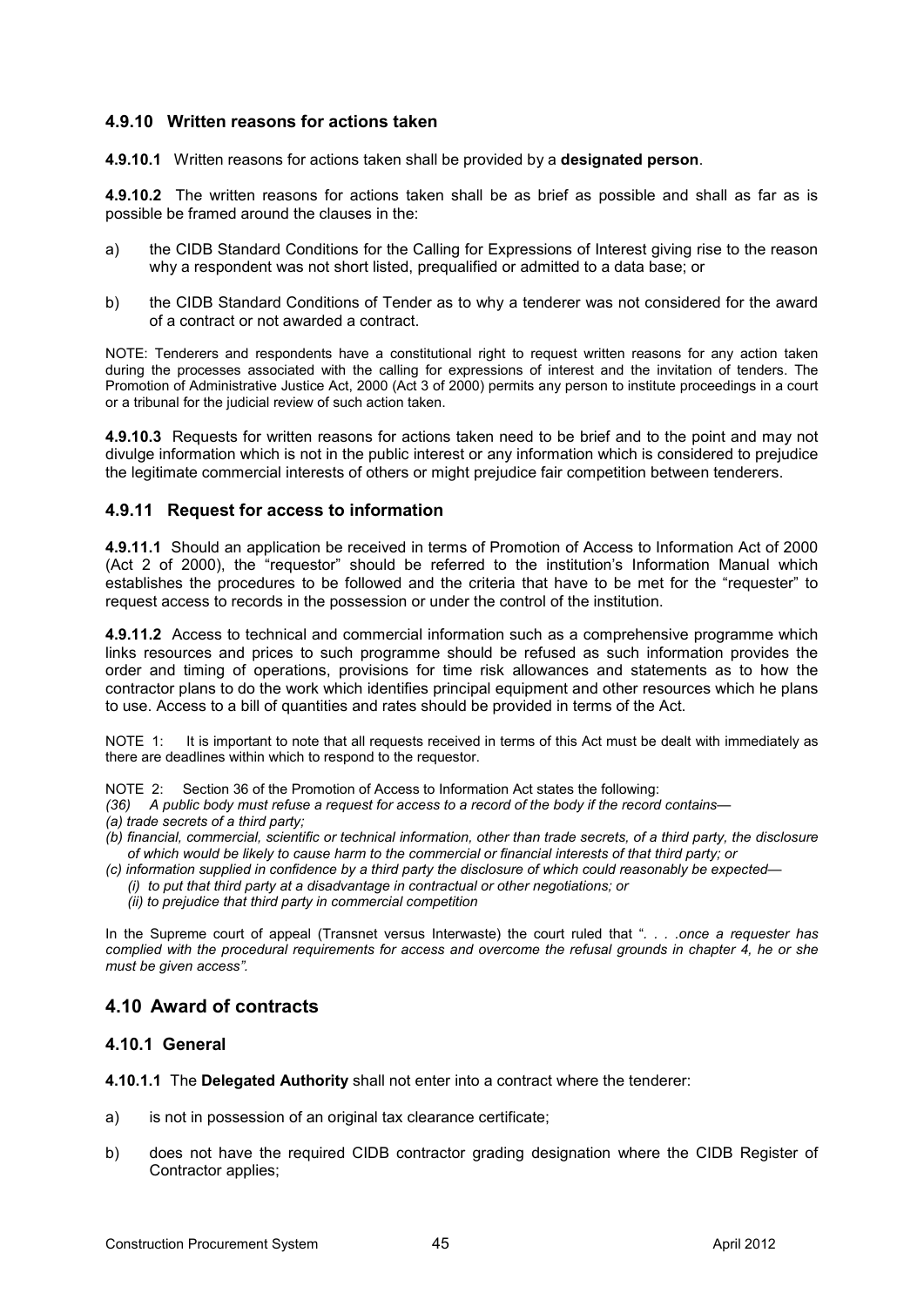- c) is under restrictions to do business with the institution or the public sector; or
- d) is not registered on the Western cape Supplier Database.

**4.10.1.2** The **Delegated Authority** who may award the contract shall:

- a) ensure that all approval processes have been followed, and
- b) sign the Form of Offer and Acceptance.

**4.10.1.3** The authority to award contracts shall be based on the Forecasted Final Cost developed in terms of 4.4 2.9.

**4.10.1.4** The award of all engineering and construction works contracts and associated package orders where the total of prices exceeds the amount stated in the Construction Industry Development Regulations shall be notified on the CIDB website, based on the Contract Price contained in the Form of Offer and Acceptance i.e. the total of prices at the time of the award of the contractt.

NOTE: In the case of a framework contract, each package order above the threshold of R 200 000 including VAT is notified on the website.

**4.10.1.5** If a tenderer repudiates in any way the agreement entered into following the signing of the acceptance portion of the form of offer and acceptance, the **Delegated Authority** may either require the tender process to be restarted or enter into a contract with the next most competitive tenderer.

#### **4.10.2 Registration on the Western Cape Supplier database**

**4.10.2.1** A successful tenderer shall be required to become registered on the Western Cape Supplier Data base at the time that an award is made by completing the relevant forms and submitting the relevant documentation.

**4.10.2.2** The **designated person** shall ensure that these forms are fully completed as soon as possible and lodged with the service provider.

## **4.11 Administration of contracts**

#### **4.11.1 General**

**4.11.1.1** Routine communication between the institution and a contractor shall be in accordance with requirements established in contract or the scope of work of a contract.

**4.11.1.2** The **contract manager** responsible for managing and administering the contract shall interact with the **designated persons** (see Activity 6 in Table 1) to obtain as necessary, approval to waive penalties, approval for events which increase the total of prices or the time for completion in terms of the contract and to terminate or cancel a contract and to communicate decisions to the relevant contractors within the contractual time limits.

**4.11.1.3 Designated persons** shall obtain in accordance with the requirements of the contract, all performance bonds, insurance certificates and the like, log and monitor the expiry date of each document and arrange for the originals to be stored in a fire proof safe.

## **4.11.2 Records and reporting**

#### **4.11.2.1 General**

**4.11.2.1.1** All original documents generated during the life of the contract shall be retained in hard copy format on the contract file.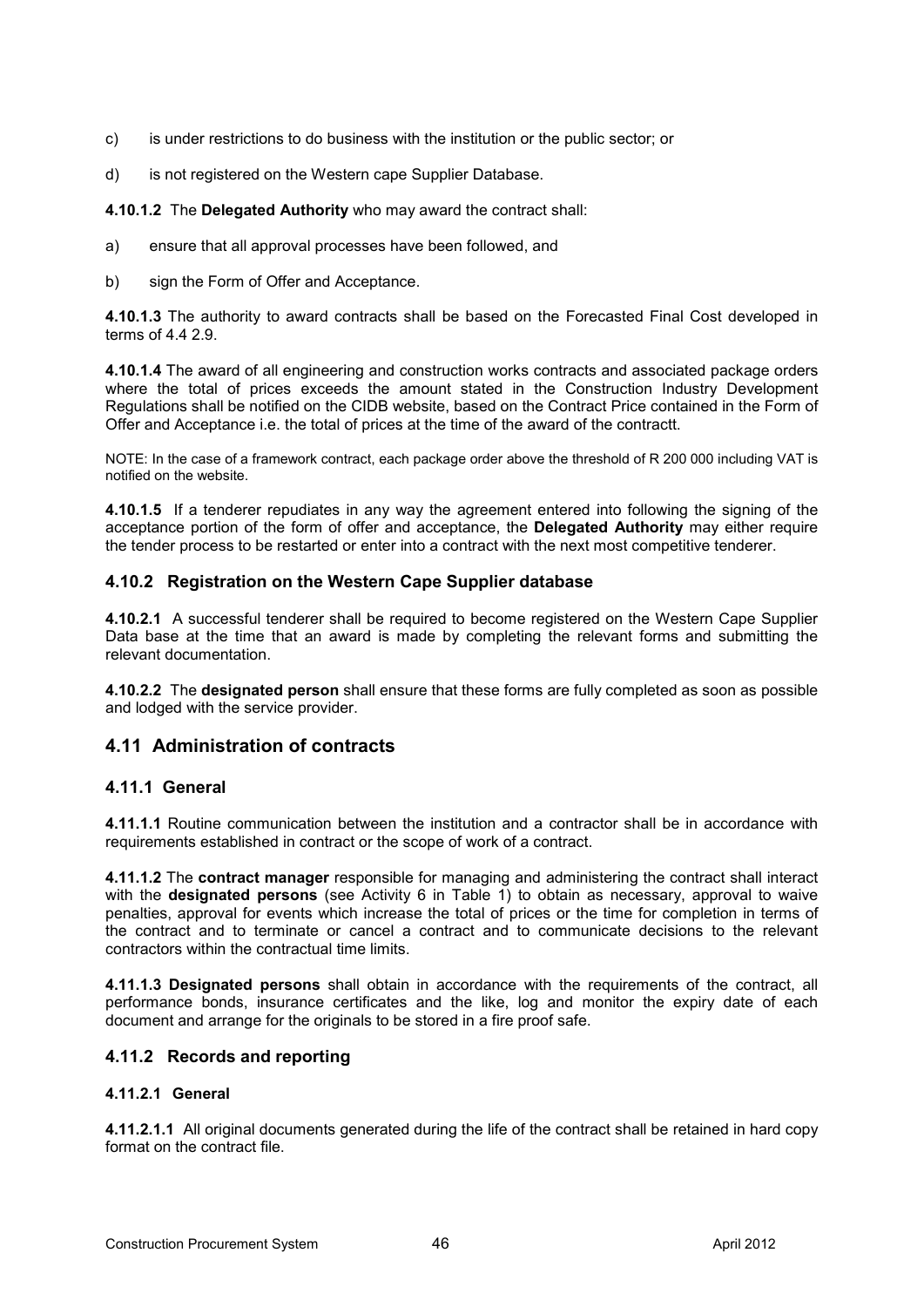**4.11.2.1.2** Filing, comprising electronic filing and hard copy filing, shall be in accordance with the institution's document management procedures.

#### **4.11.2.2 Performance evaluation reports**

**4.11.2.2.1** Performance evaluation reports, unless otherwise directed by a **designated person** shall be completed in respect of contracts having a value equal to or exceeding a threshold contained in Annexure B.

**4.11.2.2.2** A **designated person** shall develop a performance report along the lines of the example provided in Annexure E. Only those areas within a contractor's control may be evaluated.

**4.11.2.2.3** A **designated person** shall issue a contractor within one month of the award of a contract with the performance criteria, weightings and scores which will form the basis of an assessment of performance.

**4.11.2.2.4** A **designated person** responsible for a contract shall evaluate a contractor's performance by completing the evaluation form. The score derived for the evaluation form shall be used to categorise performance as follows:

| poor      | $\leq -0.5$    |
|-----------|----------------|
| adequate  | $> 0.5$ to 0.5 |
| qood      | $> 0.5$ to 1.5 |
| excellent | > 1.5          |

Reporting of performance against each contract shall be made using these performance descriptors.

**4.11.2.2.5** In reviewing the contractor's performance consideration shall be given as to whether or not satisfactory progress was affected by matters outside or within the contractor's control. The assessment shall be made, after taking into account matters beyond the contractor's control.

**4.11.2.2.6** A performance report must be completed by the relevant **designated person** within 10 working days of the submission of

- a) the final invoice for services associated with a service or task order the invoice; or
- b) the invoice immediately following the completion of the works and the commencement of the defects liability period associated with a contract or package order.

**4.11.2.2.7** The contractor shall be given a copy of the performance report and be given 10 working days to respond to its content, if necessary. The designated person who evaluated the contractor's performance shall address any issues raised by the contractor and respond in writing within 10 working days of receipt of such response. The contractor may thereafter appeal the scoring to a **designated person** who shall delegate an independent official to review the score and correspondence and, if necessary communicate with the contractor and the person who undertook the evaluation, individually or separately. The score allocated by such an official shall be final and no further representations shall be entertained.

**4.11.2.2.8** Performance reports shall be filed for record purposes and may be used to inform decisions made regarding task or package orders issued in terms of a framework contract.

## **4.11.3 Authorised increase in the final contract amount**

**4.11.3.1** A **designated person** shall prepare a motivation to authorise expenditure to exceed the total of prices excluding price adjustment for inflation by an amount inexcess of that stated in Annexure B.. Such a motivation shall clearly indicate the reasons for cost overruns and the risk mitigation measures that have been applied and a detailed estimate of the final projected cost.

**4.11.3.2** The **Delegated Authority** who awarded the contract shall approve any increase in the contract amount in excess of that described in 4.11.3.3 subject to the provisions of 4.4.7.3.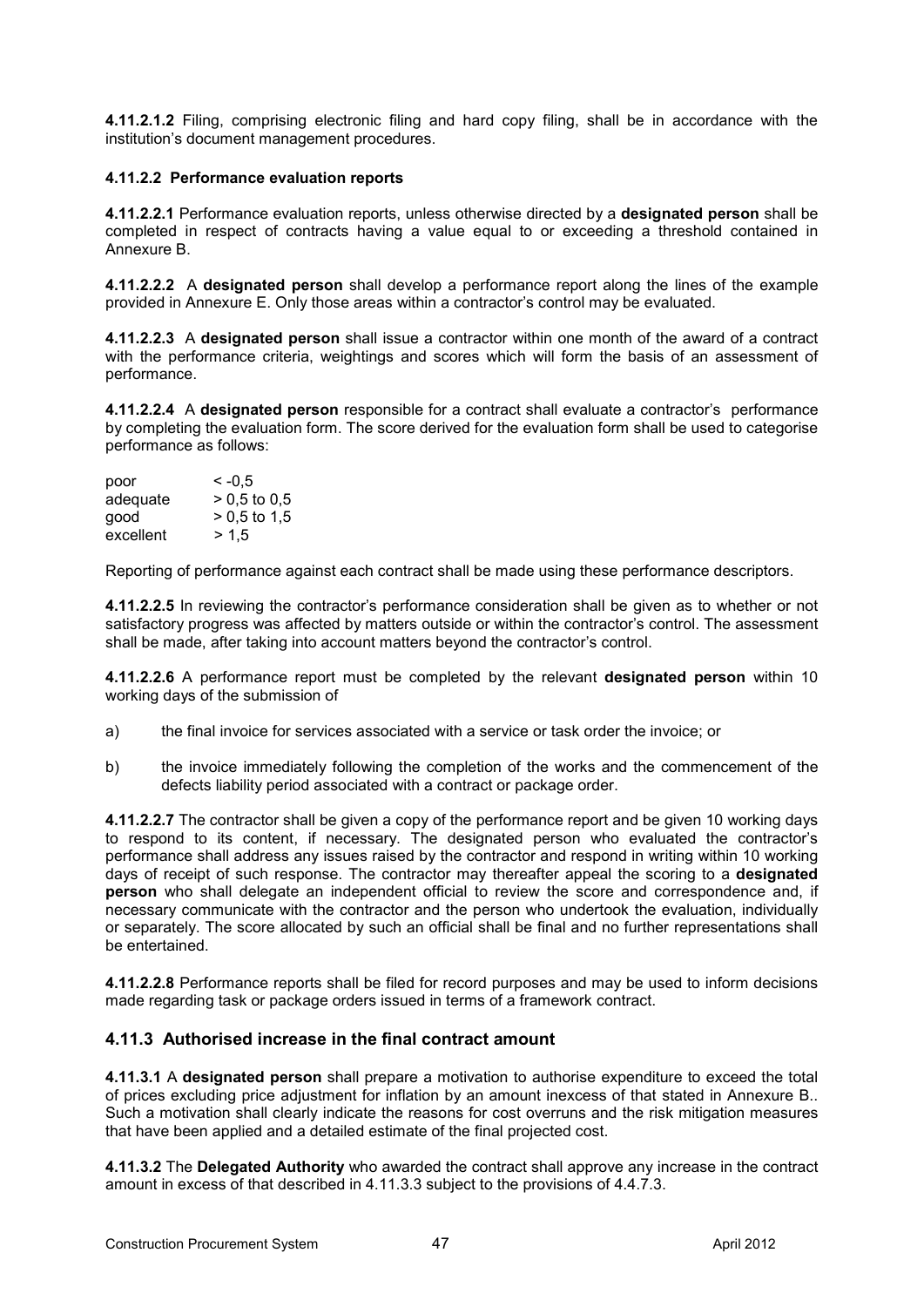## **4.11.4 Invoicing**

Invoicing shall be in accordance with the requirements of the contract and the procedures established within the institution.

## **4.12 Occupational health and safety**

**4.12.1** The institution shall not appoint a contractor to provide engineering and construction works contracts or service contracts who cannot demonstrate an ability to manage the occupational health and safety risks in accordance with the provisions as relevant of the Occupational Health and Safety Act, 1993 (Act No. 85 of 1993).

**4.12.2** The scope of work shall specify the overarching framework within which contractors are required to demonstrate compliance with certain requirements for occupational health and safety in the Act identified in 4.12.1, manage the risk of health and safety incidents and interact with any institution health and safety agent.

**4.12.3** The scope of work of contractors who provide design services shall specify their health and safety responsibilities and inputs into the scope of work of engineering and construction works and services contracts associated with their designs.

## **4.13 Departures from procedures**

The Provincial Treasury shall approve all departures from the procedures contained in this standards.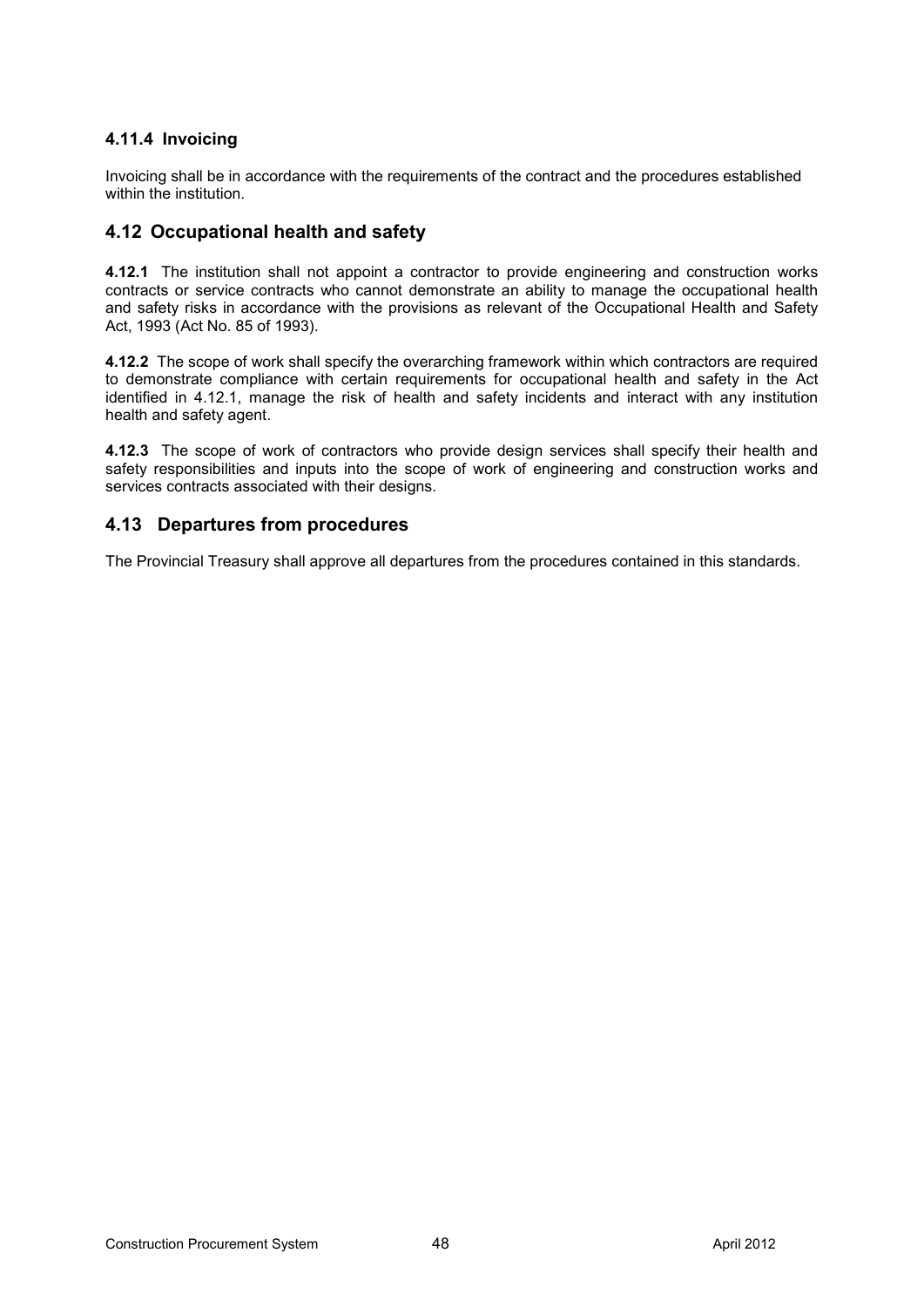# **Annexure A: Overview of applicable legislation**

## **A1 Constitutional imperatives for procurement**

The Constitution of the Republic of South Africa (Act 108 of 1996) requires that the public procurement system be fair, equitable, transparent, competitive and cost effective. These requirements establish societal goals or outcomes for the construction procurement system.

## **A2 Applicable pieces of legislation**

The primary pieces of legislation that govern the institution's procurement system are outlined in Table A1. Other pieces of legislation that have an impact on procurement are outlined in Table A2.

| Act                                                                                                      | What it does in respect of procurement                                                                                                                                                                                                                                                                                                                                                                                                                                                                                                                                                                                                                                                                                                                                                                                     |
|----------------------------------------------------------------------------------------------------------|----------------------------------------------------------------------------------------------------------------------------------------------------------------------------------------------------------------------------------------------------------------------------------------------------------------------------------------------------------------------------------------------------------------------------------------------------------------------------------------------------------------------------------------------------------------------------------------------------------------------------------------------------------------------------------------------------------------------------------------------------------------------------------------------------------------------------|
| Constitution of the Republic<br>of South Africa, 1996 (Act No<br>108 of 1996)                            | Provides procurement objectives and establishes government's policy for<br>preferencing.<br>Establishes requirements for the award of contracts to be lawful, reasonable and<br>procedurally fair.                                                                                                                                                                                                                                                                                                                                                                                                                                                                                                                                                                                                                         |
| The Promotion of Equality<br>and the Prevention of Unfair<br>Discrimination Act, 2000 (Act<br>4 of 2000) | Prohibits the state or any person from discriminating unfairly against any person<br>on the grounds of race or gender through the denial of access to contractual<br>opportunities for rendering services or by failing to take steps to reasonably<br>accommodate the needs of such persons.                                                                                                                                                                                                                                                                                                                                                                                                                                                                                                                              |
| <b>Preferential Procurement</b><br>Policy Framework Act, 2000<br>(Act No 5 of 2000)                      | Establishes the manner in which preferential procurement policies are to be<br>implemented                                                                                                                                                                                                                                                                                                                                                                                                                                                                                                                                                                                                                                                                                                                                 |
| <b>Public Finance Management</b><br>Act (Act 1 of 1999)                                                  | Establishes a regulatory framework for supply chain management which includes<br>procurement within national and provincial departments and state owned<br>enterprises.                                                                                                                                                                                                                                                                                                                                                                                                                                                                                                                                                                                                                                                    |
| <b>MFMA</b>                                                                                              |                                                                                                                                                                                                                                                                                                                                                                                                                                                                                                                                                                                                                                                                                                                                                                                                                            |
| <b>Construction Industry</b><br>Development Board Act,<br>2000 (Act 38 of 2000)                          | Establishes the means by which the Board can promote and implement policies,<br>programmes and projects, including those aimed at procurement reform,<br>standardisation and uniformity in procurement documentation, practices and<br>procedures within the framework of the procurement policy of government, through<br>the establishment of:<br>a national register of contractors (and if required, consultants and suppliers) to<br>manage public sector procurement risk and facilitate public procurement;<br>a register of projects above a financial value with data relating to contracts<br>$\bullet$<br>awarded and completed and a best practice project assessment scheme;<br>best practices and uniform standards<br>Establishes a code of conduct for the parties engaged in construction<br>procurement. |
| <b>Broad-Based Black</b><br><b>Economic Empowerment</b><br>Act, 2003 (Act No. 53 of<br>2003)             | Establishes a code of good practice to inform the:<br>• development of qualification criteria for the issuing of licenses or concessions,<br>the sale of state owned enterprises and for entering into partnerships with the<br>private sector; and<br>• development and implementation of a preferential procurement policy.                                                                                                                                                                                                                                                                                                                                                                                                                                                                                              |
| Prevention and Combating of<br>Corrupt Activities Act, 2004.<br>(Act No. 12 of 2004).                    | Makes corruption and related activities an offence, establishes a Register in order<br>to place certain restrictions on persons and enterprises convicted of corrupt<br>activities relating to tenders and contracts; and places a duty on certain persons<br>holding a position of authority to report certain corrupt transactions.                                                                                                                                                                                                                                                                                                                                                                                                                                                                                      |

**Table A1: Primary pieces of legislation that regulate procurement**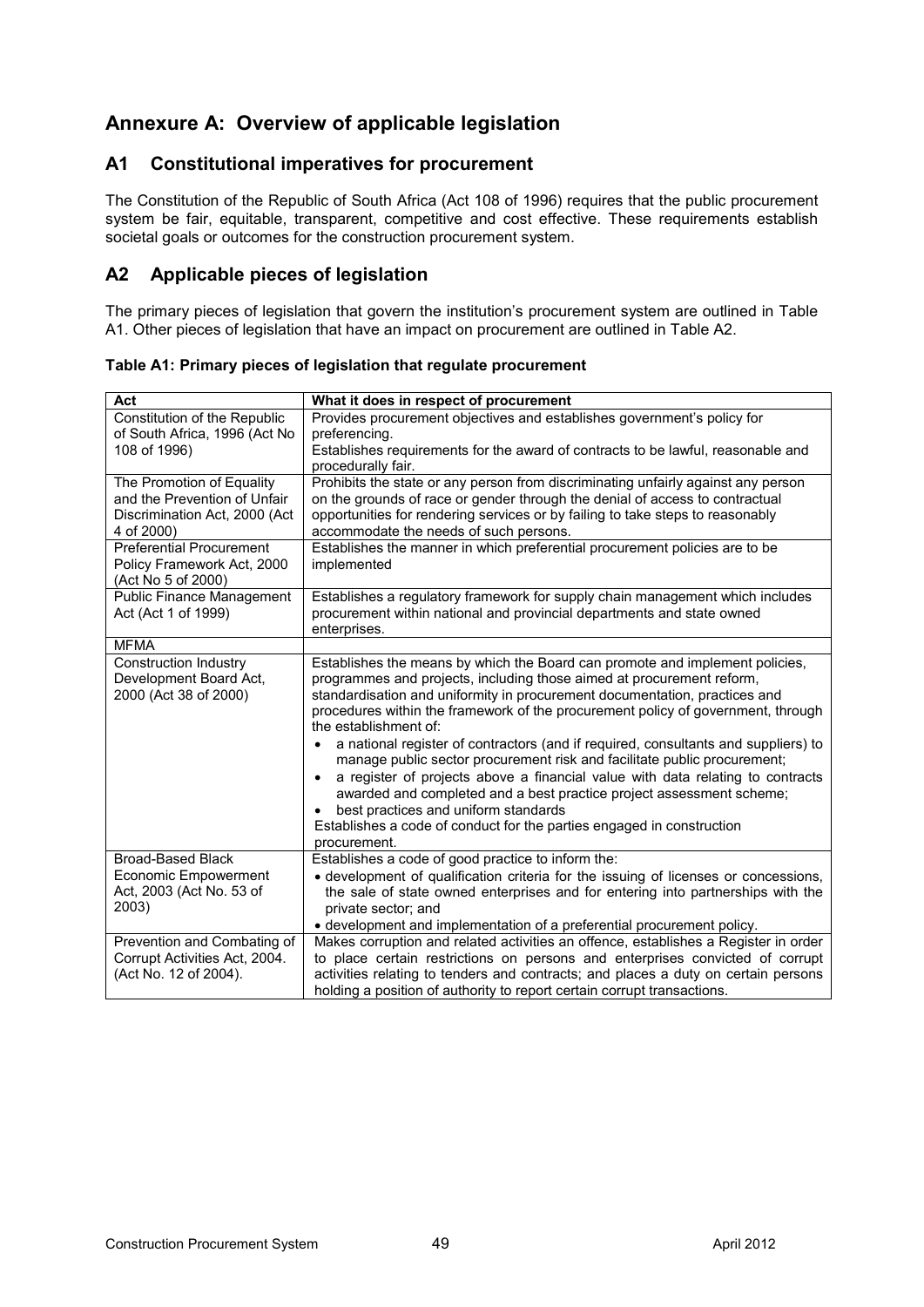| Table A2 | Pieces of legislation that have an impact on procurement |
|----------|----------------------------------------------------------|
|          |                                                          |

| Act                          | What it does in respect of procurement / supply chain management                                                                                                                        |
|------------------------------|-----------------------------------------------------------------------------------------------------------------------------------------------------------------------------------------|
| The Conventional             | Provides for the enforceability of penalty stipulations, including stipulations based on pre-                                                                                           |
| Penalties Act (Act 15        | estimates of damage.                                                                                                                                                                    |
| of 1962)                     |                                                                                                                                                                                         |
| Arbitration Act (Act         | Provides for the settlement of disputes by arbitration tribunals in terms of written                                                                                                    |
| 42 of 1965)                  | arbitration agreements and for the reinforcement of the awards of such tribunals                                                                                                        |
| Auditor - General Act        | Requires that the Auditor General reasonably satisfy himself or herself that satisfactory                                                                                               |
| (Act 12 of 1995)             | management measures have been taken to ensure that resources are procured                                                                                                               |
|                              | economically and utilised efficiently and effectively. (The Auditor General has wide                                                                                                    |
|                              | powers to investigate and enquire into procurement matters and related control. He is                                                                                                   |
|                              | furthermore obligated to report his findings either to parliament or a provincial legislative,                                                                                          |
|                              | as relevant.)                                                                                                                                                                           |
| <b>Public Protector Act</b>  | Permits the public to raise issues and empowers the Public Protector, acting as an                                                                                                      |
| (Act 23 of 1994)             | ombudsman, to investigate, report on and take the necessary remedial action on any                                                                                                      |
|                              | conduct in state affairs or in the public administration, that is alleged, or suspected to be                                                                                           |
|                              | improper or to result in any impropriety or prejudice. Information or evidence that                                                                                                     |
|                              | suggests criminal activity is referred to the South African Police Services and the Director                                                                                            |
|                              | of Public Prosecutions. Non-compliance with tender procedures that render expenditure                                                                                                   |
|                              | irregular or unauthorised is referred to the Auditor General.                                                                                                                           |
| <b>Competitions Act (Act</b> | Prohibits the following between parties:                                                                                                                                                |
| 89 of 1998)                  | a) restrictive horizontal practices which have the effect of substantially preventing or                                                                                                |
|                              | lessening competition in a market or involves directly or indirectly fixing a purchase or                                                                                               |
|                              | selling price or any other trading condition; dividing markets by allocating customers,<br>suppliers, territories, or specific types of goods or services; or collusive tendering.      |
|                              | b) restrictive vertical practices which have the effect of substantially preventing or                                                                                                  |
|                              | lessening competition in a market or establish a minimum resale price.                                                                                                                  |
| <b>Protected Disclosure</b>  | Makes provision for the protection of employees in both the public and private sector who                                                                                               |
| Act (Act 26 of 2000)         | disclose information in good faith regarding unlawful or irregular conduct to the Public                                                                                                |
|                              | Protector, Auditor General or a person or body established for this purpose in terms of                                                                                                 |
|                              | the Act. Protects those employees who "blow the whistle" on corrupt practices                                                                                                           |
| Promotion of Access          | Gives effect to the rights provided for in the Bill of Rights in Section 32 of the Constitution                                                                                         |
| to Information Act,          | (Act 108 of 1996), namely that everyone has the right of access to information held by                                                                                                  |
| (Act 2 of 2000)              | the state and any information that is held by another person that is required for the                                                                                                   |
|                              | exercise or protection of any rights.                                                                                                                                                   |
|                              | Sets out the procedures pertaining to the obtaining of records in both the public and                                                                                                   |
|                              | private sector, the grounds for refusal of access to information, mandatory disclosures in                                                                                              |
|                              | the public interest, and appeals against decisions of information officers of certain public                                                                                            |
| Promotion of                 | bodies.                                                                                                                                                                                 |
| Administrative               | Establishes fair administrative procedures, permits those affected by unfair administrative<br>action to request reasons for such administrative action within 90 days of, or when they |
| Justice Act (Act 3 of        | became aware of, such actions and requires administrators to respond within 90 days of                                                                                                  |
| 2000)                        | receipt of such requests. (Administrative actions are presumed to have been taken                                                                                                       |
|                              | without good cause where an administrator fails to respond within the prescribed period).                                                                                               |
|                              | Provides for procedures for the judicial review of administrative actions and remedies in                                                                                               |
|                              | proceedings for judicial review including the prohibition of an administrator from acting in                                                                                            |
|                              | a particular manner, setting aside the administrative action, correcting the defective                                                                                                  |
|                              | action and the ordering of the administrator to pay compensation.                                                                                                                       |
| Electronic                   | Establish legal requirements for data messages and the communication of data                                                                                                            |
| Communications and           | messages.                                                                                                                                                                               |
| <b>Transactions Act (Act</b> |                                                                                                                                                                                         |
| No. 25 of 2002)              |                                                                                                                                                                                         |

## **A3 Public Finance Management Act**

The Public Finance Management Act requires the accounting officer to:

- 1) ensure that *the public entity has and maintains an appropriate procurement and provisioning system which is fair, equitable, transparent, competitive and cost effective* (Section 51(1)  $(a)(iii))$ ;
- 2) ensure that *the public entity has and maintains a system for properly evaluating all major capital projects prior to a final decision for a project* (Section 51 (1) (a)(iv))*,* and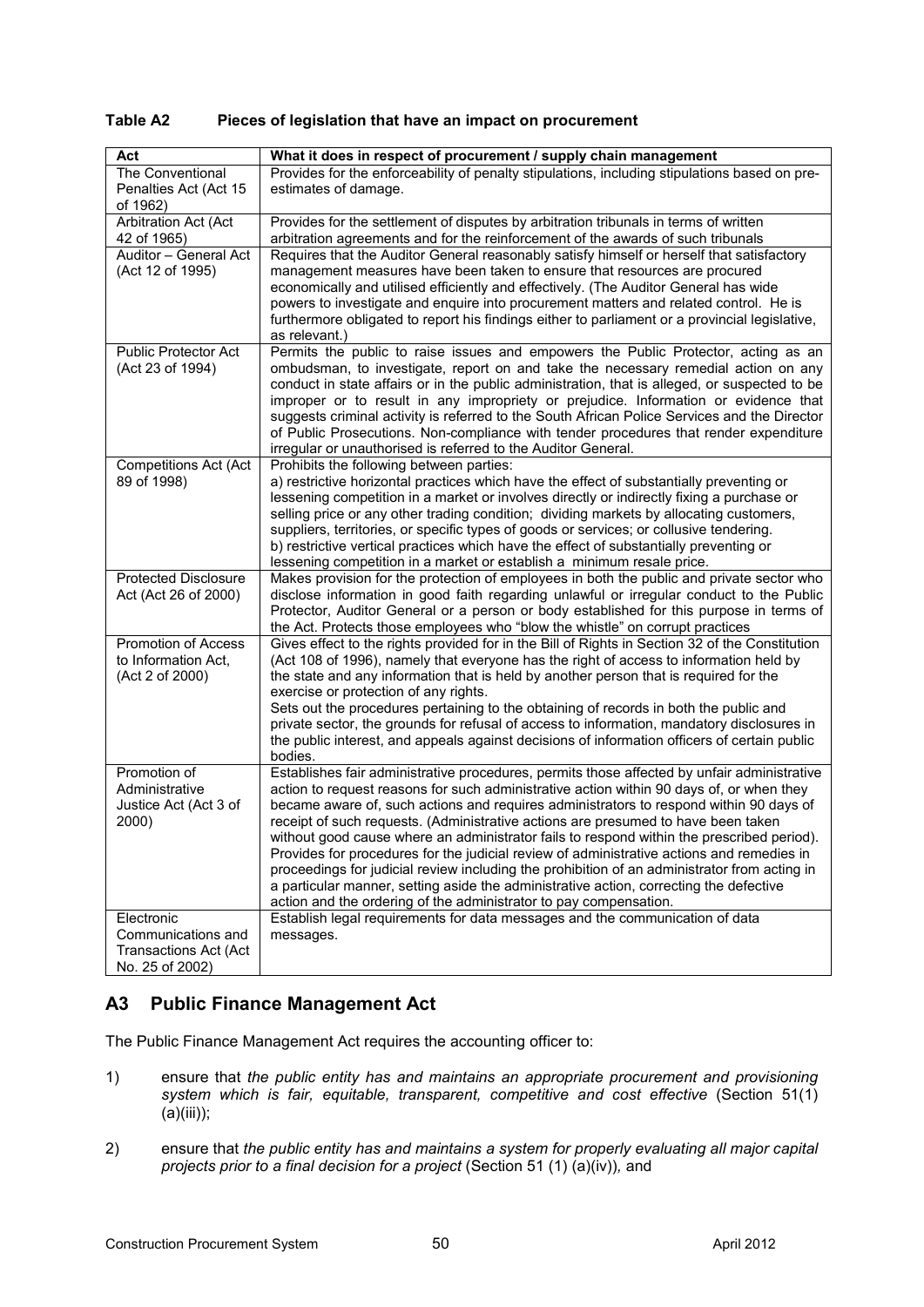3) take *effective and appropriate steps to avoid fruitless and wasteful expenditure and irregular expenditure* (Section 51(1)(b)(iii)).

Section 76 (4) (c) permits National Treasury to issue instructions concerning *the determination of a framework for an appropriate procurement and provisioning system which is fair, equitable, transparent, competitive and cost effective.* 

The institution is an organ of state to which the Supply Chain Management Regulations of the Treasury Regulations for Departments, Trading Entities, Constitutional Institutions and Public Entities issued in terms of the Public Finance Management Act, 1999, applies.

## **A4 Construction Industry Development Board Act**

The Construction Industry Development Board Act, 2000 (Act 38 of 2000) defines the construction industry as *the broad conglomeration of industries and sectors which add value in the creation and maintenance of fixed assets within the built environment*. The Construction Industry Development Regulations issued in terms of this Act defines construction procurement as *procurement in the construction industry, including the invitation, award and management of contracts.* 

Accordingly, construction procurement involves not only engineering and construction works contracts, but also supplies contracts that involve the purchase of construction materials and equipment, services relating to any aspect of construction including professional services, disposals of surplus materials and equipment and demolitions.

The Act establishes a means by which the Board can promote and implement policies, programmes and projects aimed at procurement reform, standardisation and uniformity in procurement documentation, practices and procedures within the framework of the procurement policy of government through the:

- establishment of a national register of contractors (and if required, consultants and suppliers);
- establishment of a register of projects;
- publication of a Code of Conduct for the Parties engaged in Construction Procurement;
- issuing of a Standard for Uniformity in Construction Procurement; and
- establishment and determination of best practice.

The Construction Industry Development Regulations issued in terms of the Construction Industry Development Board Act of 2000 require that all organs of state including public entities:

- 1) only award construction works contracts to contractors who are appropriately registered with the CIDB;
- 2) all competitively tendered construction works contracts are advertised on the CIDB's web based i-tender service which notifies registered contractors of tender opportunities via cell phones or emails and provides a searchable data base of tender opportunities; and
- 3) record the award of contracts and any cancellation or termination of a contract in the register of projects on the CIDB website.

The Board has issued the following prescripts in terms of the Construction Industry Development Board Act, 2000 (Act no. 38 of 2000)):

- CIDB Code of Conduct for the Parties engaged in Construction Procurement; and
- CIDB Standard for Uniformity in Construction Procurement.

The institution needs to take account of these prescripts in the development of their supply chain management systems and procurement documentation.

NOTE 1 The Standard for Uniformity in Construction Procurement is published in terms of sections 4(c) and 5(4)(b) of the Construction Industry Development Board Act, 2000 (Act no. 38 of 2000) read with Regulation 24 of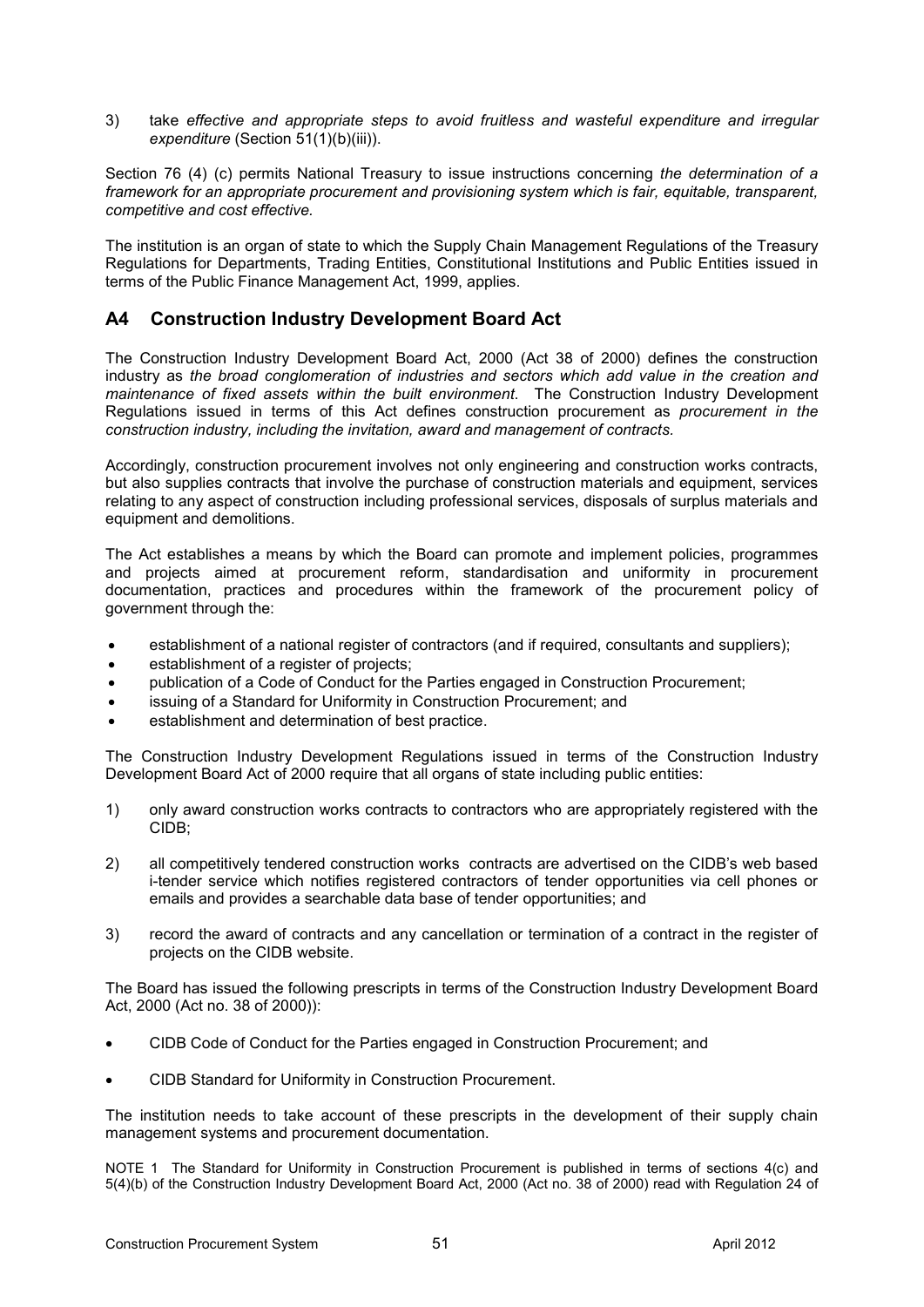the Construction Industry Development Regulations, issued in terms of section 33 of this Act. Regulation 24(b) of the Construction Industry Regulations issued in terms of the Construction Industry Development Board Act of 2000 states that "Every client or employer (organ of state) who is soliciting tenders in the construction industry must do so in accordance with the Standard for Uniformity in Construction Procurement, published by the Board in the Gazette."

NOTE 2 Section 5(4) of the Construction Industry Development Board Act of 2000 requires the Board to publish a code of conduct for all construction-related procurement and all participants involved in the procurement process. Section 29 enables the Board to enforce this code of conduct.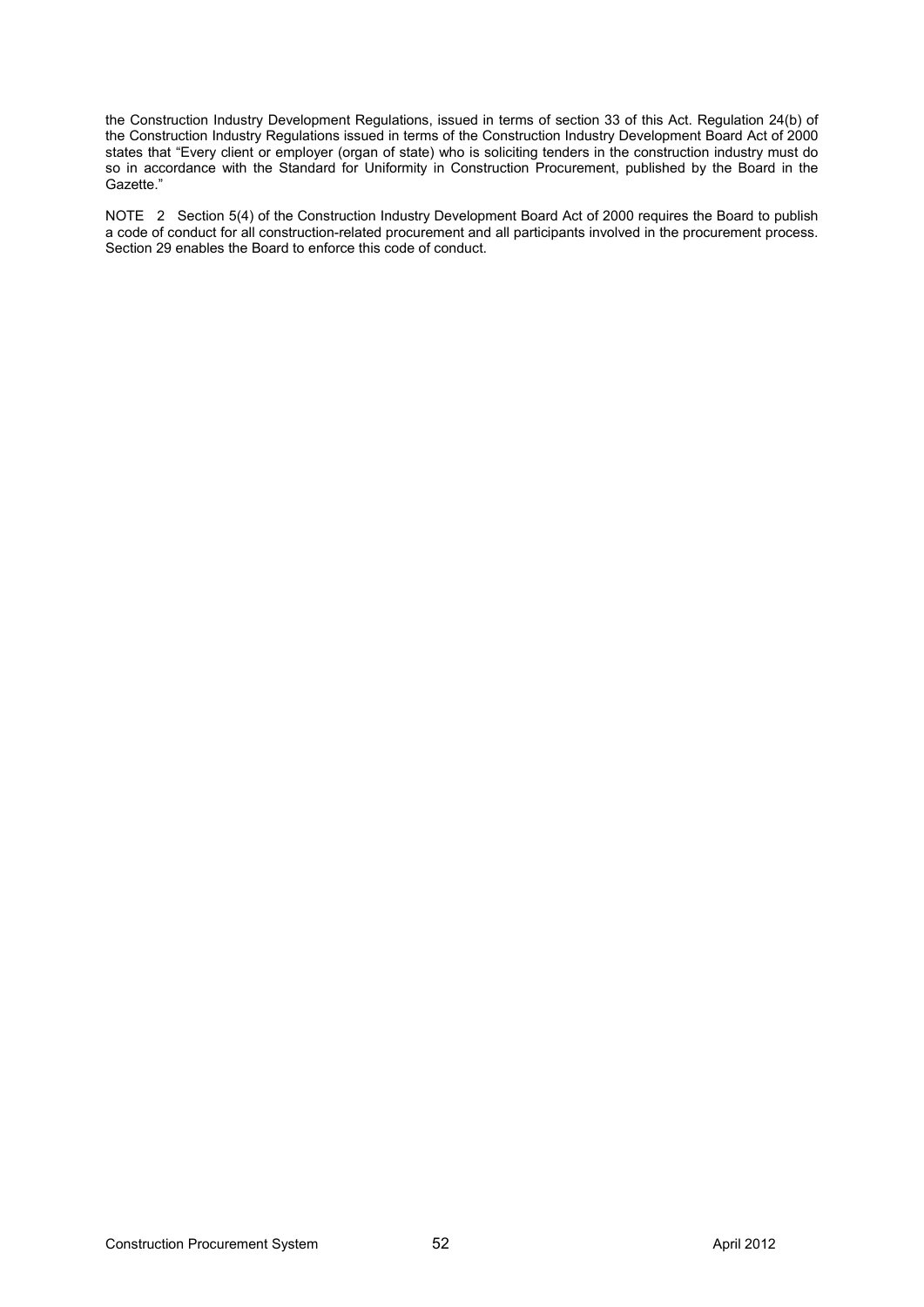## **Annexure B: Designated persons, delegated authorities, the composition of teams, panels and committees and thresholds associated with procurement procedures**

## **B1 Designated persons**

The persons designated to take specific actions in terms of this standard are identified in Table B1.

| Table B1: Identification of designated persons to undertake specific actions |  |
|------------------------------------------------------------------------------|--|
|------------------------------------------------------------------------------|--|

| <b>Clause</b>                     | Action required of designated person                                                                                                                                                                                                           | <b>Designated person</b>                                                       |  |  |
|-----------------------------------|------------------------------------------------------------------------------------------------------------------------------------------------------------------------------------------------------------------------------------------------|--------------------------------------------------------------------------------|--|--|
| 4.1 General requirements          |                                                                                                                                                                                                                                                |                                                                                |  |  |
| 4.1.3                             | Receive reports on irregular expenditure and fruitless and<br>wasteful expenditure                                                                                                                                                             | <b>Chief Financial Officer</b>                                                 |  |  |
|                                   | 4.2 Conduct of those engaged in construction procurement processes or procedures                                                                                                                                                               |                                                                                |  |  |
| 4.2.2.1                           | Receive disclosure of interest in any contract that is to be<br>awarded                                                                                                                                                                        | To be determined by institution                                                |  |  |
| 4.2.2.4c)                         | Grant permission for a person who prepares a procurement<br>document or part thereof to submit a tender for work associated<br>with such documents                                                                                             | <b>Construction Procurement Committee</b>                                      |  |  |
| 4.2.5.6                           | Receive reports of any incidences of a person who directly or<br>indirectly offers a gratification to improperly influence in any way a<br>procurement process, procedure or decision                                                          | To be determined by institution                                                |  |  |
| 4.2.6.1                           | Receive reports on any alleged irregular conduct including any<br>alleged fraud or corruption.                                                                                                                                                 | To be determined by institution                                                |  |  |
| 4.2.6.2                           | Report breaches of the CIDB code of conduct or alleged irregular<br>conduct to the appropriate authority                                                                                                                                       | To be determined by institution                                                |  |  |
| 4.2.7                             | Preparation of report for placing a contractor under restrictions                                                                                                                                                                              | To be determined by institution                                                |  |  |
| 4.3.3a)                           | Preparation of documents which have a value below the threshold<br>for quotations                                                                                                                                                              | To be determined by institution                                                |  |  |
| 4.3.3c)                           | Invitation of quotations                                                                                                                                                                                                                       | To be determined by institution                                                |  |  |
| 4.3.3d)                           | Evaluation of quotations and the preparation of recommendations<br>for award                                                                                                                                                                   | To be determined by institution                                                |  |  |
|                                   | 4.3 Procurement activities, key actions, responsibilities and gates                                                                                                                                                                            |                                                                                |  |  |
| Table 1                           | See Table B2                                                                                                                                                                                                                                   | See Table B2                                                                   |  |  |
| Table 2                           | See Table B3                                                                                                                                                                                                                                   | See Table B3                                                                   |  |  |
|                                   | 4.4 Roles and responsibilities in relation to the procurement processes, activities and controls                                                                                                                                               |                                                                                |  |  |
| 4.4.2.1                           | Appoint a Documentation Review Team                                                                                                                                                                                                            | To be determined by institution                                                |  |  |
| 4.4.2.2d)<br>4.4.2.3 <sub>b</sub> | Approve additional clauses or variations to the standard clauses in<br>the conditions of contract, conditions of tender or conditions for<br>the calling for expressions of interest not provided for in the<br>Institution approved templates | To be determined by institution                                                |  |  |
| 4.4.2.6                           | Receive documentation from Documentation Review Panel for<br>archiving                                                                                                                                                                         | To be determined by institution                                                |  |  |
| 4431                              | Appoint an Evaluation Panel                                                                                                                                                                                                                    | To be determined by institution                                                |  |  |
| 4.4.3.3                           | Communicate with tenderers and respondents during the<br>procurement process.                                                                                                                                                                  | Agent identified in submission data or<br>tender data of procurement documents |  |  |
| 4.4.4.6                           | Receive from the Construction Procurement Committee a copy of<br>the Construction Procurement Committee's decisions                                                                                                                            | To be determined by institution                                                |  |  |
| 4.4.4.7                           | Receive from the Construction Procurement Committee a decision<br>for the use of the negotiated procedure in an emergency.                                                                                                                     | To be determined by institution                                                |  |  |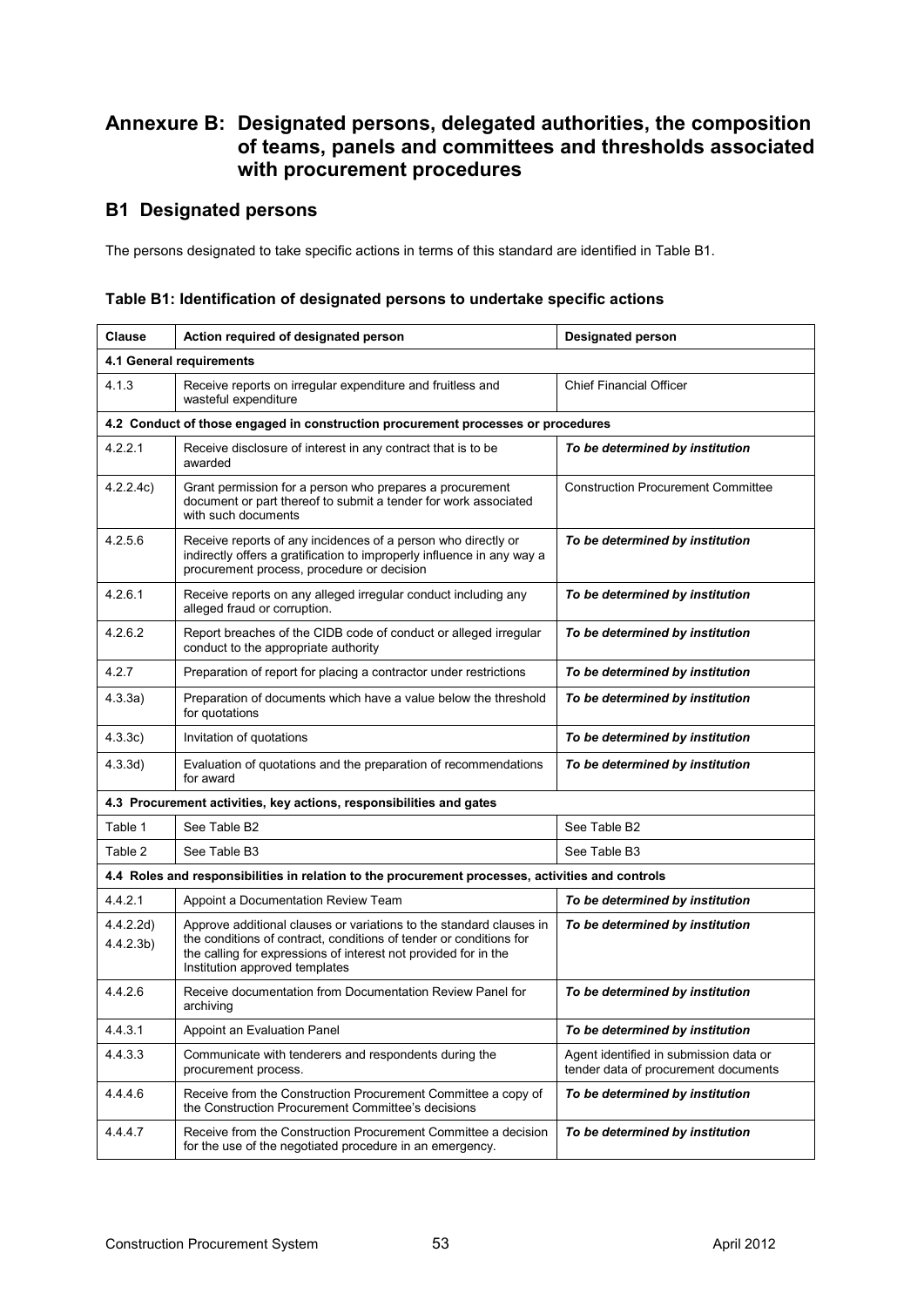| <b>Clause</b>             | Action required of designated person                                                                                                                                                                                                                                                                                  | <b>Designated person</b>                                                                          |  |  |
|---------------------------|-----------------------------------------------------------------------------------------------------------------------------------------------------------------------------------------------------------------------------------------------------------------------------------------------------------------------|---------------------------------------------------------------------------------------------------|--|--|
| 4.4.4.8                   | Submit a motivation for an urgent decision from the Construction<br>Procurement Committee which cannot be held over to the next<br>meeting.                                                                                                                                                                           | To be determined by institution                                                                   |  |  |
| 4.4.6.3.2                 | Submit a motivation for not conducting a competition amongst<br>framework contractors                                                                                                                                                                                                                                 | To be determined by institution                                                                   |  |  |
| 4.4.6.3                   | Receive notification of an award of a contract through a<br>negotiated procedure                                                                                                                                                                                                                                      | To be determined by institution                                                                   |  |  |
| 4.4.7.1.1                 | Prepare a procurement plan for submission to the Provincial<br>Treasury                                                                                                                                                                                                                                               | To be determined by institution                                                                   |  |  |
| 4.4.7.1.2                 | Approval of procurement plan                                                                                                                                                                                                                                                                                          | Accounting officer                                                                                |  |  |
| 4.4.7.2.1                 | Preparation of submission to the Provincial Treasury of particulars<br>before advertising a tender above a threshold                                                                                                                                                                                                  | To be determined by institution                                                                   |  |  |
| 4.4.7.2.2                 | Audit tenders above a threshold                                                                                                                                                                                                                                                                                       | Official from internal audit                                                                      |  |  |
| 4.4.7.2.3                 | Audit task, batch or package orders above a threshold                                                                                                                                                                                                                                                                 | Official from internal audit                                                                      |  |  |
| 4.4.7.2.4                 | Issue audit certificates                                                                                                                                                                                                                                                                                              | Official from internal audit                                                                      |  |  |
| 4.4.7.3.2                 | Prepare and submit motivation to the Provincial Treasury for<br>increase in contract or task, batch or package order value above a<br>threshold.                                                                                                                                                                      | To be determined by institution                                                                   |  |  |
|                           | 4.5 Complaints and challenges                                                                                                                                                                                                                                                                                         |                                                                                                   |  |  |
| 4.5.1                     | Receive complaints regarding the construction procurement<br>system                                                                                                                                                                                                                                                   | To be determined by institution                                                                   |  |  |
| 4.5.2                     | Investigate all complaints regarding the procurement system                                                                                                                                                                                                                                                           | To be determined by institution                                                                   |  |  |
| 4.5.3                     | Receive request to appoint a tender dispute adjudicator                                                                                                                                                                                                                                                               | To be determined by institution                                                                   |  |  |
| $4.5.3b$ )                | Receive deposit for tender adjudicator's fee                                                                                                                                                                                                                                                                          | To be determined by institution                                                                   |  |  |
|                           | 4.7 Usage of standard procurement procedures                                                                                                                                                                                                                                                                          |                                                                                                   |  |  |
| 4.7.1.4                   | Motivate the reasons for pursuing the negotiation procedure or for<br>approaching a confined market                                                                                                                                                                                                                   | To be determined by institution                                                                   |  |  |
| 4.7.1.5                   | Pursue a negotiated procedure in an emergency without prior<br>approval                                                                                                                                                                                                                                               | To be determined by institution                                                                   |  |  |
| 4.7.1.5                   | Describe the circumstances surrounding the extreme or<br>emergency situation that gave rise to the use of the negotiation<br>procedure and submit together with this report an explanation for<br>acceptance by the Construction Procurement Committee                                                                | To be determined by institution                                                                   |  |  |
| 4.7.1.6                   | Motivate the reasons for pursuing the proposal procedure using<br>the two-envelope system or the proposal procedure using the two-<br>stage system for prior approval.                                                                                                                                                | To be determined by institution                                                                   |  |  |
| 4.7.2.10                  | Approve conditionally or unconditionally a request from the<br>accounting officer or accounting authority of an organ of state to<br>make use of a framework contract entered into with the institution                                                                                                               | Accounting officer upon the<br>recommendation of the Construction<br><b>Procurement Committee</b> |  |  |
| 4.7.2.11                  | Receive notification of the issuing by an organ of state of the<br>award and completion of task, batch or package orders together<br>with the total of prices at the start and end of such orders.                                                                                                                    | To be determined by institution                                                                   |  |  |
| 4.7.2.12                  | Provide any organ of state that is granted permission to make use<br>of the institution's framework contract with a copy of the contract<br>and any templates for the issuing of quotations or task, batch, or<br>package order and any other relevant information pertaining to the<br>use of the framework contract | To be determined by institution                                                                   |  |  |
| 4.7.5.1                   | Receive unsolicited proposals                                                                                                                                                                                                                                                                                         | To be determined by institution                                                                   |  |  |
| 4.7.5.2                   | Receive report or recommendations on unsolicited proposals                                                                                                                                                                                                                                                            | Accounting officer / authority                                                                    |  |  |
| 4.8 Procurement documents |                                                                                                                                                                                                                                                                                                                       |                                                                                                   |  |  |
| 4.8.1.5                   | Approve the amendment to a contract                                                                                                                                                                                                                                                                                   | Accounting officer / authority                                                                    |  |  |
| 4.8.2.4                   | Approve the inclusion of additional clauses or variations to the<br>standard clauses in the contract data other than the standard<br>clauses provided in the approved standardised documents.                                                                                                                         | To be determined by institution                                                                   |  |  |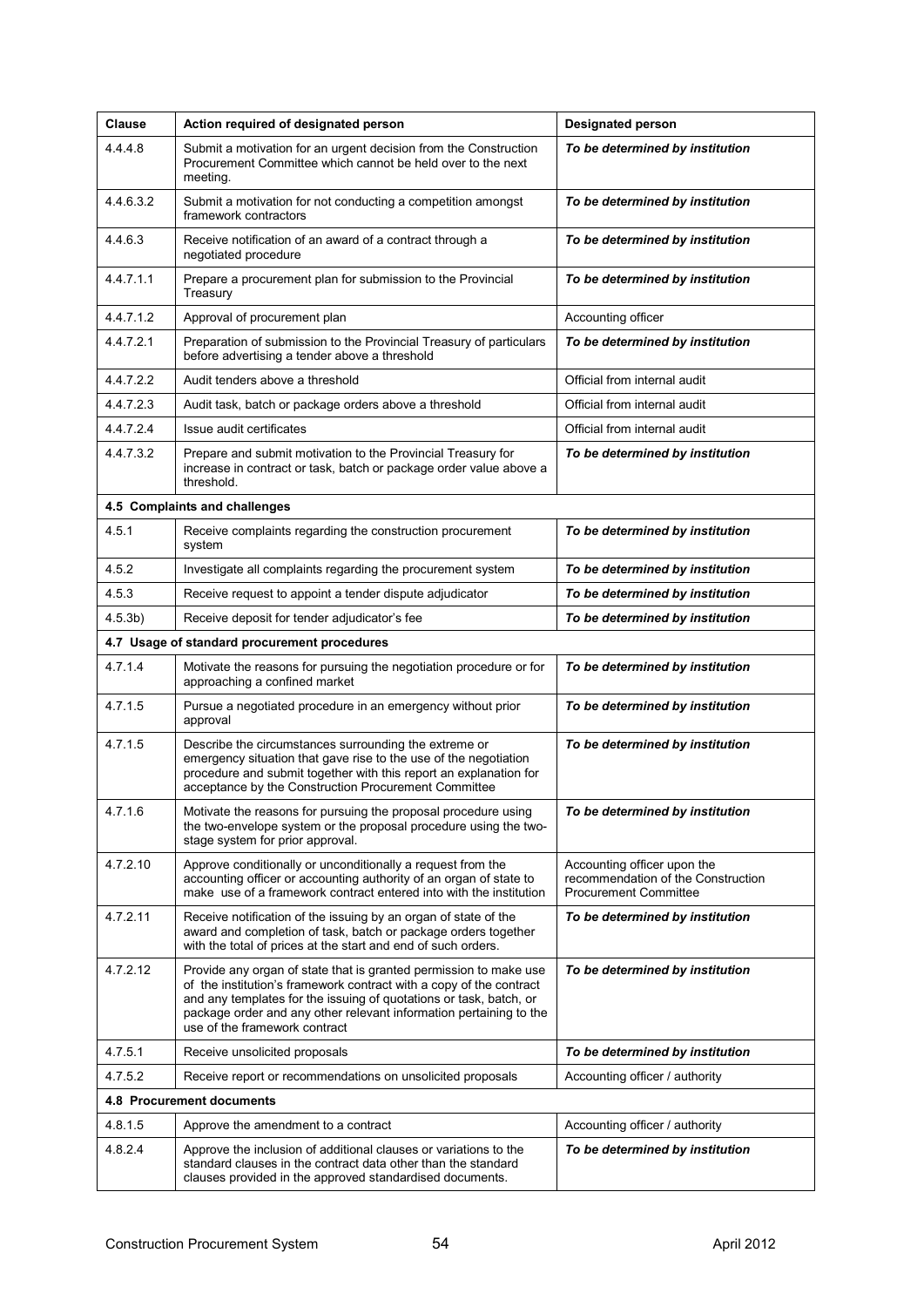| <b>Clause</b>                    | Action required of designated person                                                                                                                                                                                                               | <b>Designated person</b>                                                       |  |  |
|----------------------------------|----------------------------------------------------------------------------------------------------------------------------------------------------------------------------------------------------------------------------------------------------|--------------------------------------------------------------------------------|--|--|
| 4.8.6.3                          | Grant permission for the provision of advanced payments to<br>contractors.                                                                                                                                                                         | <b>Chief Financial Officer</b>                                                 |  |  |
| 4.8.10.2<br>4.8.10.3<br>4.8.10.5 | Determine minimum levels of insurance if the default values are<br>insufficient                                                                                                                                                                    | <b>Chief Financial Officer</b>                                                 |  |  |
| 4.8.12                           | Waiving of the institution's intellectual property rights                                                                                                                                                                                          | To be determined by institution                                                |  |  |
| 4.8.13.1                         | Grant permission for the referral of a dispute to an adjudicator                                                                                                                                                                                   | To be determined by institution                                                |  |  |
| 4.8.13.2                         | Provide advice on how to respond to a dispute raised by a<br>contractor                                                                                                                                                                            | To be determined by institution                                                |  |  |
| 4.8.13.3                         | Provide advice on resolving a matter by arbitration                                                                                                                                                                                                | To be determined by institution                                                |  |  |
|                                  | 4.9 Calls for expressions of interest and invitations to submit tender offers                                                                                                                                                                      |                                                                                |  |  |
| 4.9.2.1                          | Determine that a shorter period for advertising in the Government<br>Tender Bulletin is warranted                                                                                                                                                  | Accounting officer                                                             |  |  |
| 4.9.3.2                          | Maintain a register of procurement documents not issued via a<br>website                                                                                                                                                                           | To be determined by institution                                                |  |  |
| 4.9.5.2                          | Ensure that the procurement documents state the closing date<br>and time for submissions and the physical location of the tender<br>box.                                                                                                           | To be determined by institution                                                |  |  |
| 4.9.5.3                          | Ensure that all tenderers and respondents who obtained<br>procurement documents are timeously advised of any change in<br>the closing time and date                                                                                                | Agent identified in submission data or<br>tender data of procurement documents |  |  |
| 4.9.5.5                          | Keep key for tender box and open box on stipulated closing date.                                                                                                                                                                                   | To be determined by institution                                                |  |  |
| 4.9.6.1                          | Appoint an Opening Panel                                                                                                                                                                                                                           | To be determined by institution                                                |  |  |
| 4.9.10.1                         | Provide written reasons for actions taken                                                                                                                                                                                                          | To be determined by institution                                                |  |  |
| 4.10.2.2                         | Ensure that supplier database forms are fully completed as soon<br>as possible                                                                                                                                                                     | To be determined by institution                                                |  |  |
| 4.11 Administration of contracts |                                                                                                                                                                                                                                                    |                                                                                |  |  |
| 4.11.1.3                         | Obtain in accordance with the requirements of the contract, all<br>performance bonds, insurance certificates and the like, log and<br>monitor the expiry date of each document and arrange for the<br>originals to be stored in a fire proof safe. | To be determined by institution                                                |  |  |
| 4.11.2.2.1                       | Directing that performance reports are required where contract<br>values are different to the standard values.                                                                                                                                     | To be determined by institution                                                |  |  |
| 4.11.2.2.2                       | Develop a performance report                                                                                                                                                                                                                       | To be determined by institution                                                |  |  |
| 4.11.2.2.3                       | Issue the contractor with the performance criteria, weightings and<br>scores                                                                                                                                                                       | Assigned contract manager                                                      |  |  |
| 4.11.2.2.4                       | Evaluate a contractor's performance                                                                                                                                                                                                                | Assigned contract manager                                                      |  |  |
| 4.11.2.2.6                       | Completion of an evaluation report                                                                                                                                                                                                                 | Assigned contract manager                                                      |  |  |
| 4.11.2.2.7                       | Delegate an independent official to review a contractor's score                                                                                                                                                                                    | To be determined by institution                                                |  |  |
| 4.11.3.1                         | Prepare a motivation to authorise increases in the total of prices<br>excluding price adjustment for inflation in excess of the amount<br>stated in Annexure B.                                                                                    | To be determined by institution                                                |  |  |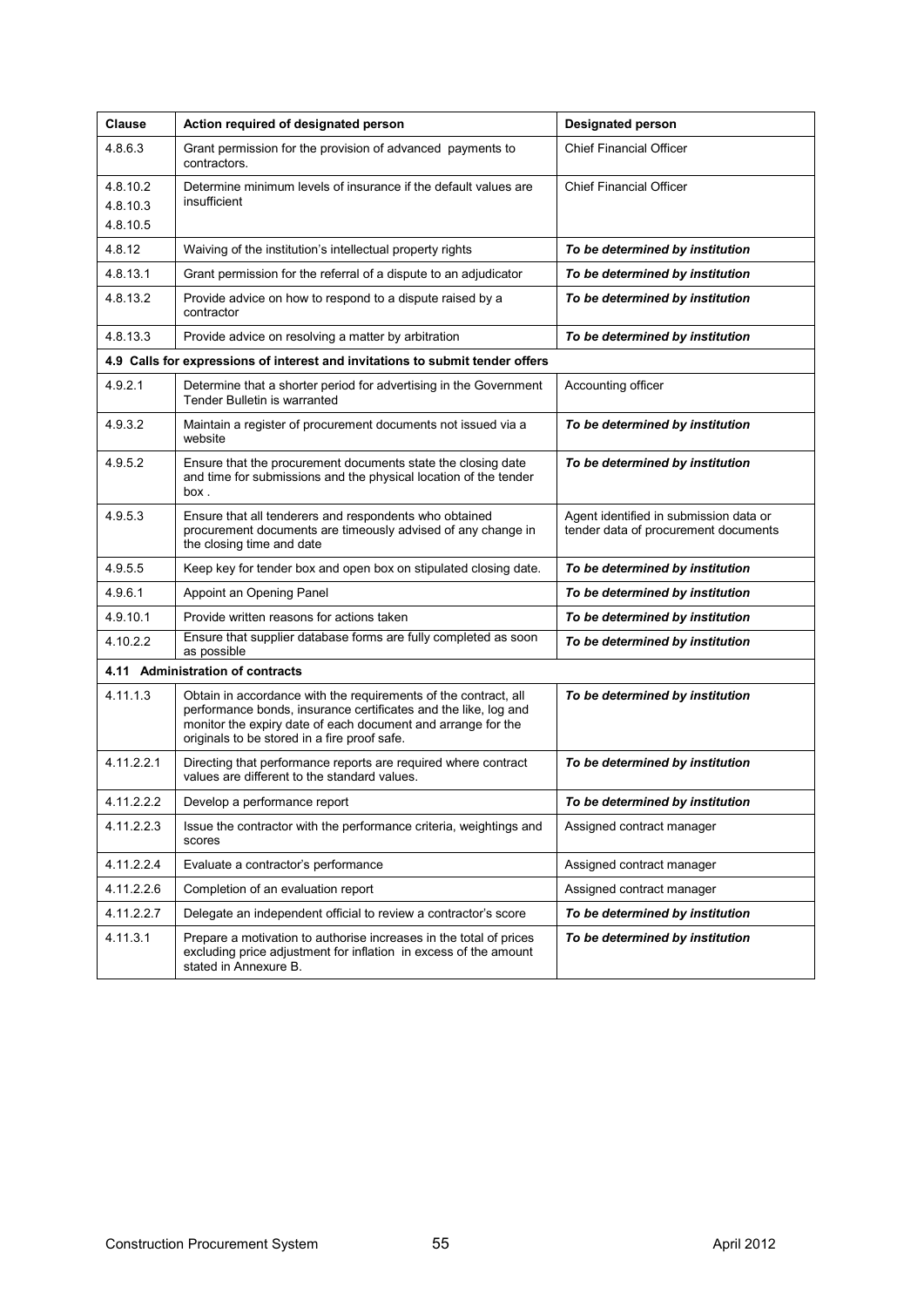#### **Table B2: Identification of designated persons in procurement activities associated with the formation and conclusion of contracts**

NOTE – see Table 1 for key actions

| #       | <b>Sub-Activity</b>                                                                                                                       |           |                                                                                                                                     | <b>Designated person</b>                                                       |  |
|---------|-------------------------------------------------------------------------------------------------------------------------------------------|-----------|-------------------------------------------------------------------------------------------------------------------------------------|--------------------------------------------------------------------------------|--|
|         | Activity 1: Establish what is to be procured (Applies only to goods and services not addressed in a construction<br>procurement strategy) |           |                                                                                                                                     |                                                                                |  |
| 1.1     | Prepare broad scope of work for procurement                                                                                               |           |                                                                                                                                     | Assigned procurement leader                                                    |  |
| 1.2     |                                                                                                                                           |           | Estimate financial value of proposed procurement                                                                                    | Assigned procurement leader                                                    |  |
| 1.3 PG1 |                                                                                                                                           |           | Obtain permission to start with the procurement process                                                                             | To be determined by institution                                                |  |
|         |                                                                                                                                           |           | Activity 2A: Decide on procurement strategy (Applies only to goods or services not included in a construction                       |                                                                                |  |
|         | procurement strategy)                                                                                                                     |           |                                                                                                                                     |                                                                                |  |
| 2.1     | policies, if any                                                                                                                          |           | Establish opportunities for promoting secondary procurement                                                                         | Assigned procurement leader                                                    |  |
| 2.2     | Establish contracting and pricing strategy                                                                                                |           |                                                                                                                                     | Assigned procurement leader                                                    |  |
| 2.3     | Establish targeting strategy                                                                                                              |           |                                                                                                                                     | Assigned procurement leader                                                    |  |
| 2.4     | Establish procurement procedure                                                                                                           |           |                                                                                                                                     | Assigned procurement leader                                                    |  |
| 2.5 PG2 |                                                                                                                                           |           | Obtain approval for procurement strategies that are to be adopted                                                                   | To be determined by institution                                                |  |
|         | <b>Activity 3: Solicit tender offers</b>                                                                                                  |           |                                                                                                                                     |                                                                                |  |
| 3.1     | Prepare procurement documents                                                                                                             |           |                                                                                                                                     | Assigned procurement leader                                                    |  |
| 3.2 PG3 | Obtain approval for procurement documents                                                                                                 |           |                                                                                                                                     | Documentation Review Team                                                      |  |
| 3.3 PG4 | Confirm that budgets are in place                                                                                                         |           |                                                                                                                                     | To be determined by institution                                                |  |
| 3.4     | Invite tenderers or<br>respondents to<br>submit tender<br>offers or<br>expressions of<br>interest                                         | documents | Advertise tenders or calls for expressions of<br>interest in media/ invite contractors to make<br>submissions and issue procurement | To be determined by institution                                                |  |
|         |                                                                                                                                           | addenda   | Conduct clarification meetings and develop                                                                                          | Assigned procurement leader                                                    |  |
|         |                                                                                                                                           |           | Communicate with tenderers or respondents<br>up until closing time for submissions                                                  | Agent identified in submission data or<br>tender data of procurement documents |  |
|         |                                                                                                                                           |           | Advertise tenders or calls for expressions of<br>interest on CIDB website                                                           | To be determined by institution                                                |  |
| 3.5     | Receive tender offers or expressions of interest                                                                                          |           |                                                                                                                                     | To be determined by institution                                                |  |
| 3.6     |                                                                                                                                           |           | Open and record expressions of interest received                                                                                    | <b>Opening Panel</b>                                                           |  |
| 3.7     | Evaluate expressions of interest                                                                                                          |           |                                                                                                                                     | <b>Evaluation Panel</b>                                                        |  |
| 3.8     |                                                                                                                                           |           | Prepare evaluation report on short-listing process                                                                                  | <b>Evaluation Panel</b>                                                        |  |
| 3.9 PG5 | Confirm shortlist                                                                                                                         |           |                                                                                                                                     | <b>Construction Procurement Committee</b>                                      |  |
| 3.10    | Invite tender offers from<br>short-listed tenderers                                                                                       |           | Invite tender offers from shortlisted<br>tenderers                                                                                  | To be determined by institution                                                |  |
|         |                                                                                                                                           |           | Communicate with tenderers up until<br>closing time for submissions                                                                 | Agent identified in submission data or<br>tender data of procurement documents |  |
|         | Activity 4: Evaluate tender offers                                                                                                        |           |                                                                                                                                     |                                                                                |  |
| 4.1     | Open and record tender offers received                                                                                                    |           |                                                                                                                                     | <b>Opening Panel</b>                                                           |  |
| 4.2     | Determine whether or not tender offers are complete                                                                                       |           |                                                                                                                                     | <b>Evaluation Panel</b>                                                        |  |
| 4.3     | Determine whether or not tender offers are responsive                                                                                     |           |                                                                                                                                     | <b>Evaluation Panel</b>                                                        |  |
| 4.4     | Evaluate tender submissions                                                                                                               |           |                                                                                                                                     | <b>Evaluation Panel</b>                                                        |  |
| 4.5     | Perform a risk analysis                                                                                                                   |           |                                                                                                                                     | <b>Evaluation Panel</b>                                                        |  |
| 4.6     | Prepare a tender evaluation report                                                                                                        |           |                                                                                                                                     | <b>Evaluation Panel</b>                                                        |  |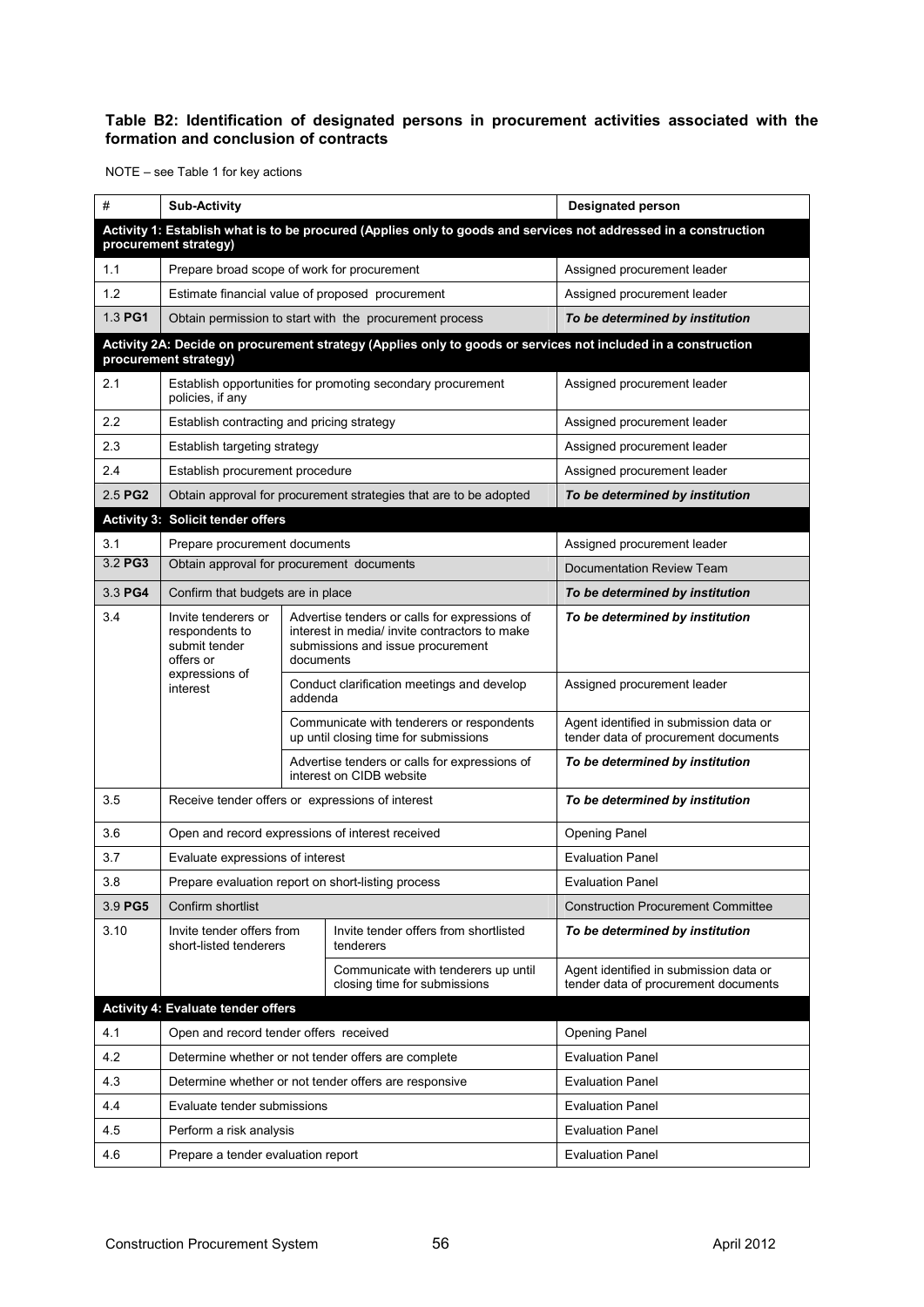| #           | <b>Sub-Activity</b>                                                                                                                                                           | <b>Designated person</b>                                                                                                                                                                                                                                                       |                                           |
|-------------|-------------------------------------------------------------------------------------------------------------------------------------------------------------------------------|--------------------------------------------------------------------------------------------------------------------------------------------------------------------------------------------------------------------------------------------------------------------------------|-------------------------------------------|
| 4.7 PG 6    | Confirm recommendation contained in the tender evaluation report<br>where the transaction for a particular procedure is greater than the<br>thresholds contained in Table B4. | <b>Construction Procurement Committee</b>                                                                                                                                                                                                                                      |                                           |
|             | <b>Activity 5: Award contract</b>                                                                                                                                             |                                                                                                                                                                                                                                                                                |                                           |
| 5.1         |                                                                                                                                                                               | Notify successful tenderer and unsuccessful tenderers of outcome                                                                                                                                                                                                               | To be determined by institution           |
| 5.2         | Compile contract document                                                                                                                                                     |                                                                                                                                                                                                                                                                                | To be determined by institution           |
| 5.3         | Audit tender process                                                                                                                                                          |                                                                                                                                                                                                                                                                                | Internal audit                            |
| 5.4 PG7     | Formally accept tender offer                                                                                                                                                  |                                                                                                                                                                                                                                                                                | <b>Delegated Authority</b>                |
| 5.5         | Capture contract award data                                                                                                                                                   |                                                                                                                                                                                                                                                                                | To be determined by institution           |
| 5.6         | Register on supplier database                                                                                                                                                 |                                                                                                                                                                                                                                                                                | Assigned contract manager                 |
|             |                                                                                                                                                                               | Activity 6: Administer contracts and confirm compliance with requirements                                                                                                                                                                                                      |                                           |
| 6.1         | the contract                                                                                                                                                                  | Administer contract in accordance with the terms and provisions of                                                                                                                                                                                                             | Assigned contract manager                 |
| 6.2         | Ensure compliance with requirements                                                                                                                                           |                                                                                                                                                                                                                                                                                | Assigned contract manager                 |
| 6.3         | Capture contract completion/ termination data                                                                                                                                 |                                                                                                                                                                                                                                                                                | Assigned contract manager                 |
| 6.4<br>PG8A | Obtain approval to waive<br>penalties or low performance<br>damages.                                                                                                          | Prepare motivation for waiving of<br>penalties and low performance<br>damages.                                                                                                                                                                                                 | To be determined by institution           |
|             |                                                                                                                                                                               | Approve waiver of penalties or<br>low performance damages.                                                                                                                                                                                                                     | <b>Construction Procurement Committee</b> |
| 6.5<br>PG8B | Obtain approval to notify and<br>refer a dispute to an adjudicator                                                                                                            | Outline the essence of the<br>dispute and the reasons for<br>wishing to refer the dispute to an<br>adjudicator.                                                                                                                                                                | Assigned contract manager                 |
|             |                                                                                                                                                                               | Approve referral for a dispute to<br>an adjudicator.                                                                                                                                                                                                                           | To be determined by institution           |
| 6.6<br>PG8C | Obtain approval for events<br>which in terms of the contract<br>increase the total of prices or<br>the time for Completion by                                                 | Finalise submission for<br>increases in the total of prices or<br>time for completion in terms of<br>the contract                                                                                                                                                              | Assigned contract manager                 |
|             | more than 1%.<br>(NOTE: Designated person<br>may increase values in terms of<br>the contract up to 1% but not<br>beyond this value)                                           | Grant permission to approve an<br>increase in prices or time in terms<br>of the contract if the total of prices<br>does not exceed the total of<br>prices at award by more than the<br>amounts stated in Table B8 or the<br>time for completion at award by<br>more than 20%.  | To be determined by institution           |
| 6.7<br>PG8D | Obtain approval to exceed the<br>total of prices at award by the<br>amounts stated in Annexure B<br>or the time for completion at<br>award by more than 20%                   | Prepare motivation for exceeding<br>the total of prices at award by<br>more than the amounts stated in<br>Table B8 or the time for<br>completion at award by more<br>than 20%, setting out the precise<br>reasons for the increase in the<br>cost of goods, services or works. | To be determined by institution           |
|             |                                                                                                                                                                               | Approve amount or time<br>overruns.                                                                                                                                                                                                                                            | Delegated Authority                       |
| 6.8<br>PG8E | Obtain approval to cancel or<br>terminate a contract                                                                                                                          | Prepare motivation to terminate<br>or cancel a contract and obtain<br>advice as necessary from the<br>Legal Advisor (National<br>Mandates)                                                                                                                                     | To be determined by institution           |
|             |                                                                                                                                                                               | Approve termination or<br>cancellation of contract                                                                                                                                                                                                                             | To be determined by institution           |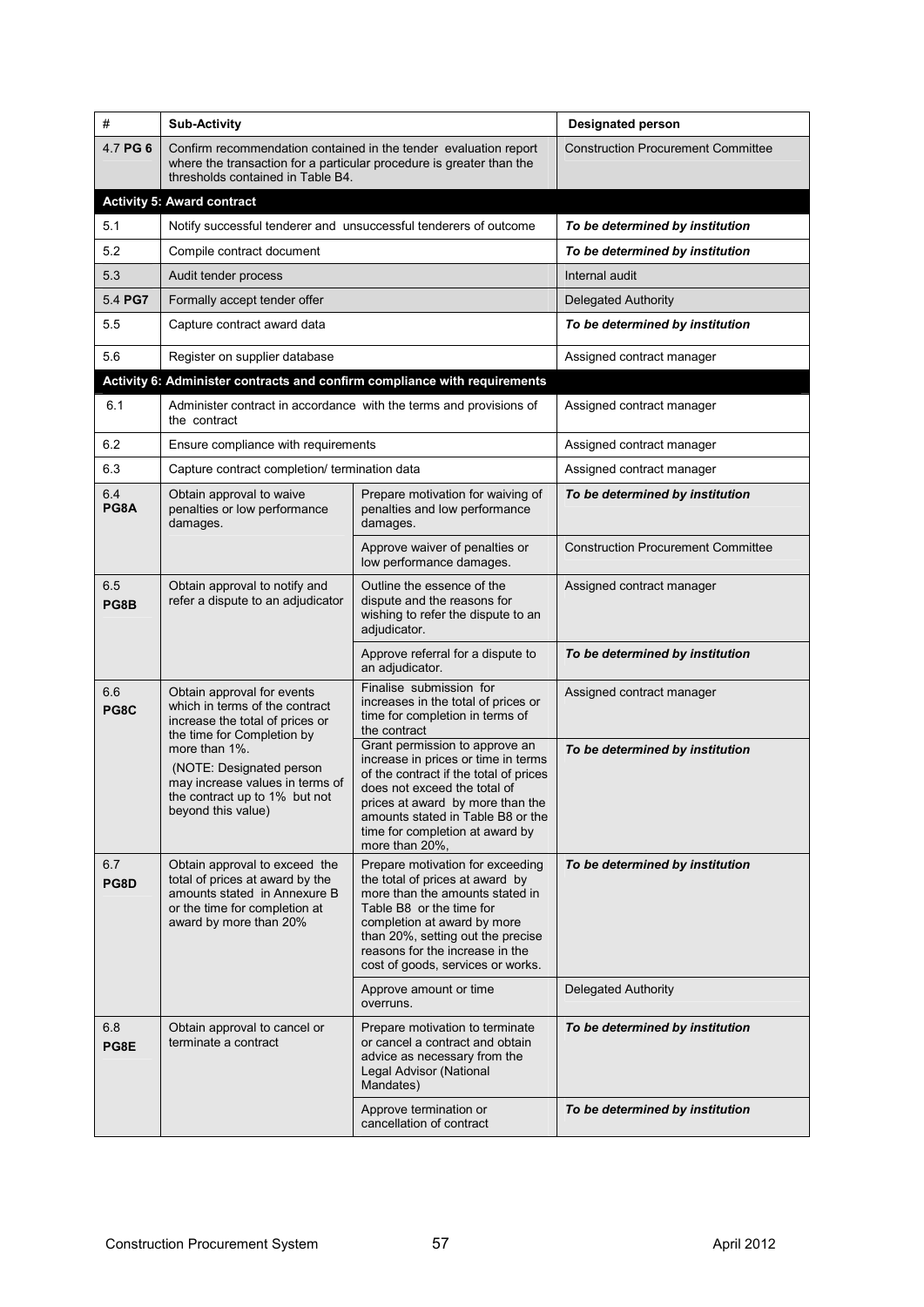| #           | Sub-Activity                                                                        |                                                                                        | <b>Designated person</b>        |  |
|-------------|-------------------------------------------------------------------------------------|----------------------------------------------------------------------------------------|---------------------------------|--|
| 6.9<br>PG8F | Obtain approval to amend a<br>contract                                              | Formulate proposed amendment<br>to the contract and formulate a<br>motivation to do so | To be determined by institution |  |
|             |                                                                                     | Approve proposed amendment to<br>the contract                                          | Accounting officer / authority  |  |
| 6.9         | Finalise contract                                                                   |                                                                                        | Assigned contract manager       |  |
| 6.10        | Capture contract completion / termination data for construction works<br>contracts. |                                                                                        | To be determined by institution |  |

#### **Table B3: Identification of designated persons in procurement activities associated with the issuing of task, batch or package orders**

NOTE – see Table 2 for key actions

| #   | Activity                                                                                                                                                            | <b>Designated person</b>                            |                                                                                 |
|-----|---------------------------------------------------------------------------------------------------------------------------------------------------------------------|-----------------------------------------------------|---------------------------------------------------------------------------------|
|     | Prepare procurement documents                                                                                                                                       | Assigned Project Manager                            |                                                                                 |
| 2PG | Obtain approval for procurement documents                                                                                                                           |                                                     | Documentation Review Team                                                       |
| 3PG | Confirm that budgets are in place                                                                                                                                   |                                                     | To be determined by institution                                                 |
| 4   | Issue draft task or package order<br>Issue draft task or package k<br>to and consult with contractor<br>order documentation<br>where competition is not<br>reopened |                                                     | Assigned Contract Manager                                                       |
|     |                                                                                                                                                                     | Invite quotations from all<br>framework contractors | To be determined by institution                                                 |
|     | Receive and open submissions                                                                                                                                        |                                                     | To be determined by institution                                                 |
| 5   | Evaluate quotations where competition occurs                                                                                                                        |                                                     | <b>Evaluation Panel</b>                                                         |
| 6PG | Confirm recommendations and authorise the issuing of the task, batch<br>or package order                                                                            |                                                     | <b>Delegated Authority</b>                                                      |
| 7   | Log task, batch or package order onto management system                                                                                                             |                                                     | To be determined by institution                                                 |
| 8   | Issue task, batch or package order to contractor                                                                                                                    |                                                     | Assigned Contract Manager                                                       |
| 9   | Notify issuing of task, batch or package order to oversight committee                                                                                               | Delegated Authority                                 |                                                                                 |
| 10  | Administer orders in accordance with contract and confirm compliance<br>with requirements                                                                           |                                                     | See sub-activities and key actions<br>associated with a Activity 6 in Table B2. |

## **B2 Delegated authority to award a contract**

The Delegated Authority who is empowered to award a contract or issue a task, batch, package order is as stated in Tables B4 and B5.

NOTE: Tables B4 and B5 need to be customised for use by an institution based on the principles embedded in the tabulations and this standard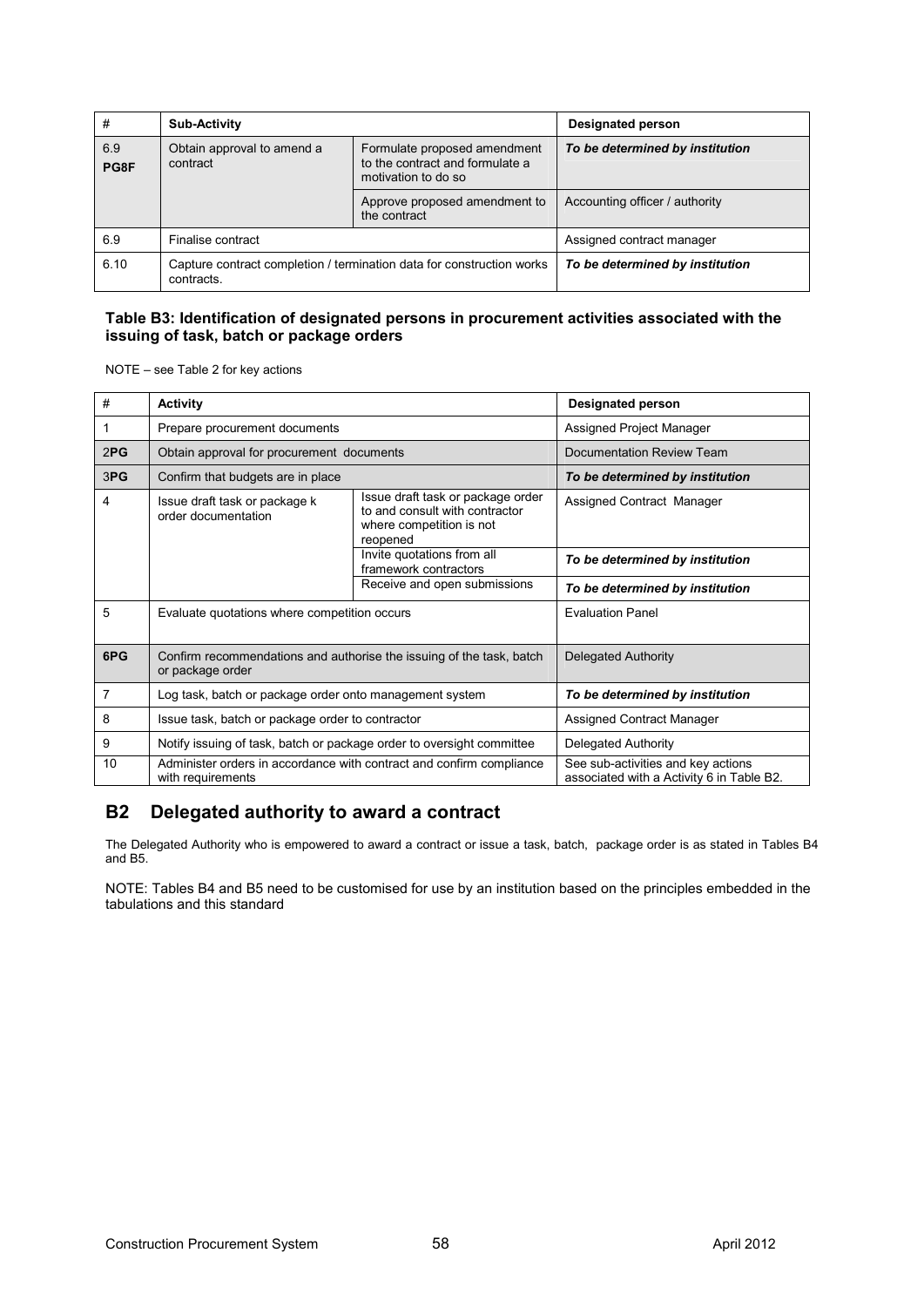| Category                   | <b>Delegated authority</b> |                                                             |    | Total of prices at the time that a contract is awarded (including<br>VAT) |  |  |
|----------------------------|----------------------------|-------------------------------------------------------------|----|---------------------------------------------------------------------------|--|--|
| <b>Shopping procedure</b>  |                            |                                                             |    |                                                                           |  |  |
|                            | be<br>Τo<br>institution    | determined                                                  | by | Below the limits set in Table B7                                          |  |  |
|                            |                            | Negotiation procedure below a threshold set out in Table B7 |    |                                                                           |  |  |
| 11A                        | be<br>Tο<br>institution    | determined                                                  | bv | Goods and services below the limits set in Table B7                       |  |  |
| <b>IIB</b>                 | be<br>Τo<br>institution    | determined                                                  | by | Works below the limits set in Table B7                                    |  |  |
| <b>IIC</b>                 | be<br>Tο<br>institution    | determined                                                  | by | Professional services below the limits set in Table B7                    |  |  |
| <b>Quotation procedure</b> |                            |                                                             |    |                                                                           |  |  |
| Ш                          | be<br>Τo<br>institution    | determined                                                  | by | Below the limits set in Table B7                                          |  |  |
|                            |                            |                                                             |    | Value of contract above the threshold for the quotation procedure         |  |  |
| <b>IVA</b>                 | be<br>Τo<br>institution    | determined                                                  | by | Above a value of R                                                        |  |  |
| IVB                        | be<br>Tο<br>institution    | determined                                                  | by | Up to a value of $R$                                                      |  |  |
| <b>IVC</b>                 | be<br>Тο<br>institution    | determined                                                  | by | Up to a value of $R$                                                      |  |  |

#### **Table B4: Delegations for the award of contracts**

#### **Table B5: Delegations for the issuing of a task, batch or package order**

IVD *To be determined by institution*

| Category | Delegated<br>authority             | Total of prices at the time that an order is instructed (including VAT)                                |
|----------|------------------------------------|--------------------------------------------------------------------------------------------------------|
| Α        | To be determined<br>by institution | Package orders having a value greater than R.<br>Batch and task orders having a value greater than $R$ |
| в        | To be determined<br>by institution | Package orders having a value up to R<br>Batch and task orders having a value of up to R               |
| C        | To be determined<br>by institution | Package orders having a value up to R<br>Batch and task orders having a value of up to R               |

Up to a value of R........

## **B3 Composition of control and governance committees**

The composition of the control and governance committees shall be as stated in Table B6.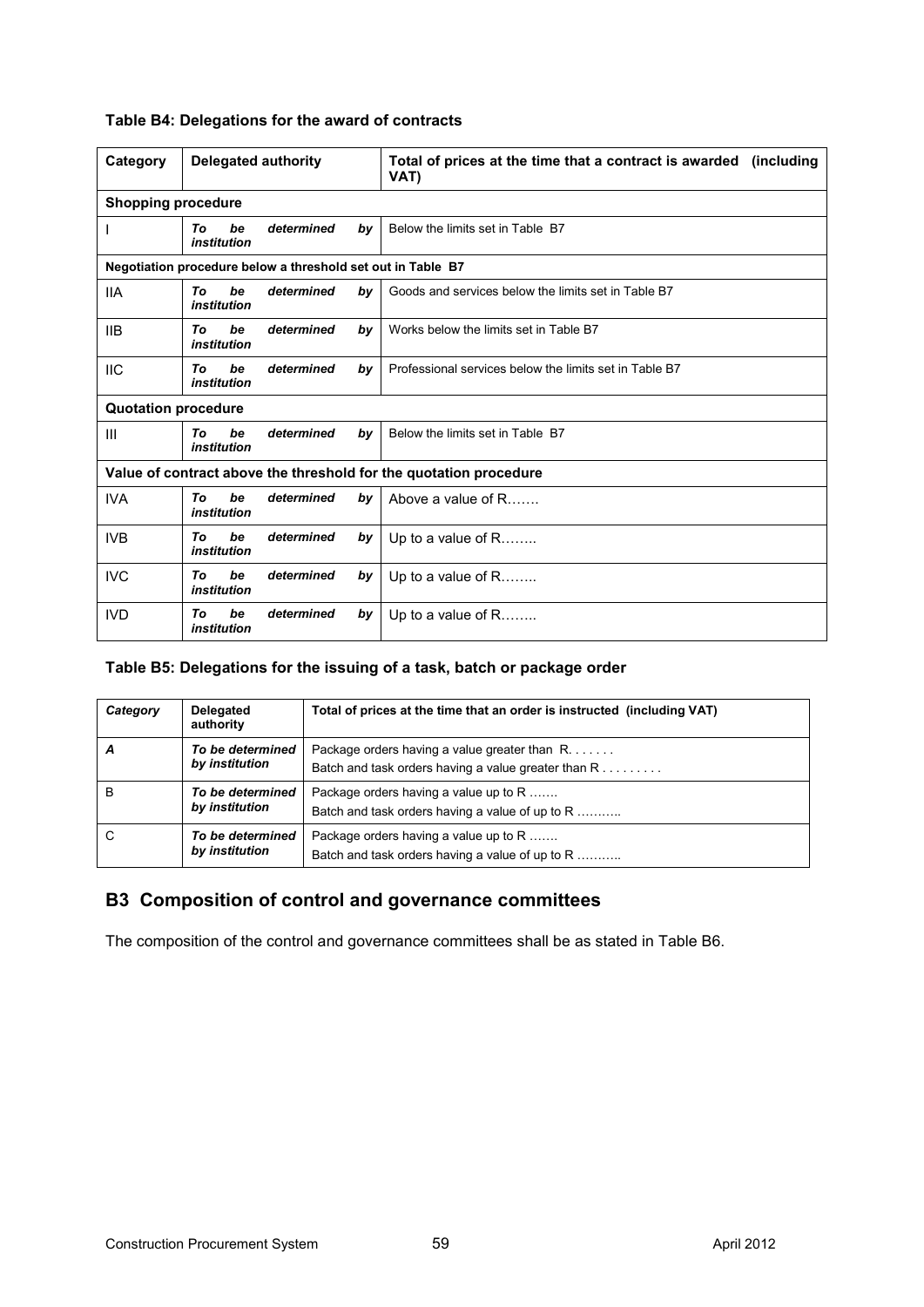|  |  |  | Table B6: Composition of control and governance committees |
|--|--|--|------------------------------------------------------------|
|--|--|--|------------------------------------------------------------|

| <b>Committee</b>                | <b>Composition</b>                                                                                                                                                                                                                                       |
|---------------------------------|----------------------------------------------------------------------------------------------------------------------------------------------------------------------------------------------------------------------------------------------------------|
| Documentation Review Team       | The composition shall be as follows:                                                                                                                                                                                                                     |
|                                 | Two or more suitably qualified persons in respect of each procurement or<br>task, batch or package order; and<br>Where required, the client's representative                                                                                             |
| <b>Evaluation Panel</b>         | The composition shall be as follows:                                                                                                                                                                                                                     |
|                                 | Two or more suitably qualified persons, provided that the evaluation of<br>quality is undertaken by at least three persons who are fully conversant<br>with the technical aspects of the procurement; and<br>Where required, the client's representative |
| <b>Construction Procurement</b> | The composition of the committee shall be as follows:                                                                                                                                                                                                    |
| Committee                       | A minimum of two suitably qualified senior persons<br>Where required, the client's representative<br>Observers nominated by the SCM Unit                                                                                                                 |
| Opening panel                   | Two persons who have no interest in the tenders that are opened                                                                                                                                                                                          |

## **B4 Thresholds relating to various procurement procedures**

**B4.1** The thresholds relating to various procurement procedures are as stated in Table B7

| Procedure (see Table 6<br>and ISO 10845-1) | Conditions which need to be satisfied in order to utilise<br>the procedure            | <b>Threshold (Rand</b><br>including VAT) or<br>lower value set by<br>institution |
|--------------------------------------------|---------------------------------------------------------------------------------------|----------------------------------------------------------------------------------|
| Negotiated                                 | The services, goods or works have a value not exceeding a<br>threshold                | R75 000-00                                                                       |
|                                            | A professional service contract has a value not exceeding a<br>threshold              | R250 000-00                                                                      |
| Nominated procedure                        | Any procurement not exceeding a threshold                                             | R 1 500 000-00                                                                   |
| Quotation procedure                        | Any procurement where the estimated value does not<br>exceed a threshold              | R500 000-00                                                                      |
| Shopping procedure                         | Supplies contract which involves readily available goods<br>not exceeding a threshold | R 10 000-00                                                                      |

**Table B7: Thresholds relating to various procedures**

**B4.2** The thresholds relating to compliance monitoring are as stated in Table B8.

**B4.3** The thresholds relating to the negotiated procedure are as stated in Table B9.

## **B5 Insurance values**

The insurance values stated in Table B10 apply.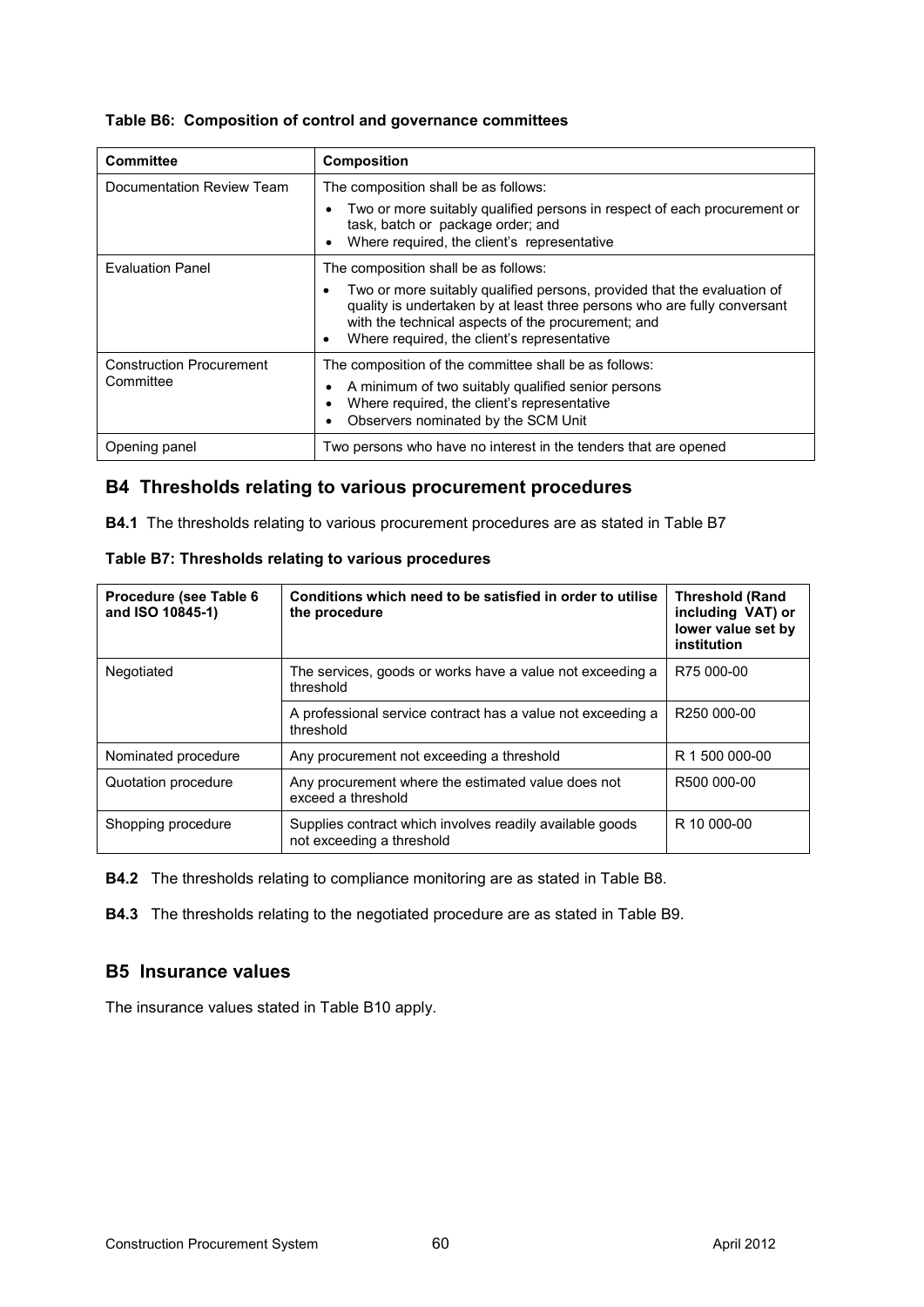## **Table B8: Thresholds relating to various procedures**

| <b>Item</b>                                        | <b>Reference</b>                       | <b>Threshold</b>                                                                                                                                                                                                                  |  |  |
|----------------------------------------------------|----------------------------------------|-----------------------------------------------------------------------------------------------------------------------------------------------------------------------------------------------------------------------------------|--|--|
| Submissions to Provincial                          | Procurement plans (4.4.7.1)            |                                                                                                                                                                                                                                   |  |  |
| Treasury                                           | (Permission to advertise)<br>(4.4.7.2) |                                                                                                                                                                                                                                   |  |  |
| Audit of procurement<br>process                    | 4.4.7.2.2                              | R <sub>10</sub> million including VAT                                                                                                                                                                                             |  |  |
| Increases in the total of                          | 4.4.7.3                                | <b>Goods and services</b>                                                                                                                                                                                                         |  |  |
| prices excluding price<br>adjustment for inflation |                                        | 15% or R15 million including VAT, whichever is<br>the lesser                                                                                                                                                                      |  |  |
|                                                    |                                        | <b>Engineering and construction works</b>                                                                                                                                                                                         |  |  |
|                                                    |                                        | 20% or R20 million including VAT, whichever is<br>the lesser                                                                                                                                                                      |  |  |
| Performance evaluation<br>reports                  | 4.11.2.2.1                             | works<br>construction<br>engineering<br>and<br>contracts or package orders having a value in<br>excess of R 40 000 000 including VAT<br>service contracts or task orders having a<br>value in excess of R 4 000 000 including VAT |  |  |

## **Table B9: Thresholds associated with the negotiated process**

| <b>Action</b>                                           | <b>Threshold</b>               |
|---------------------------------------------------------|--------------------------------|
| Prior consultation with Provincial Treasury is required | Above R5 million including VAT |
| Report to Provincial Treasury and Auditor General       | Above R1 million including VAT |

#### **Table B10: Minimum insurance cover**

| <b>Type of insurance</b>                                                                                                                                                                                                                                                           | Value                                                                                                                                                                                                            |
|------------------------------------------------------------------------------------------------------------------------------------------------------------------------------------------------------------------------------------------------------------------------------------|------------------------------------------------------------------------------------------------------------------------------------------------------------------------------------------------------------------|
| Engineering and construction contracts - loss of or damage to property<br>(except the works, Plant and Materials and Equipment) and liability for<br>bodily injury to or death of a person (not an employee of the Contractor)<br>caused by activity in connection with a contract | $\geq$ R20 million                                                                                                                                                                                               |
| Professional services and service contracts - death of or bodily injury to<br>employees of the Contractor arising out of and in the course of their<br>employment in connection with a contract or damage to property                                                              | $\geq$ R10 million                                                                                                                                                                                               |
| Professional indemnity insurance                                                                                                                                                                                                                                                   | geotechnical, civil and structural<br>engineering: $\geq$ R5,0 million<br>electrical and mechanical<br>engineering: $\geq$ R3,0 million<br>architectural:<br>$\geq$ R5.0 million<br>other<br>$\geq$ R3.0 million |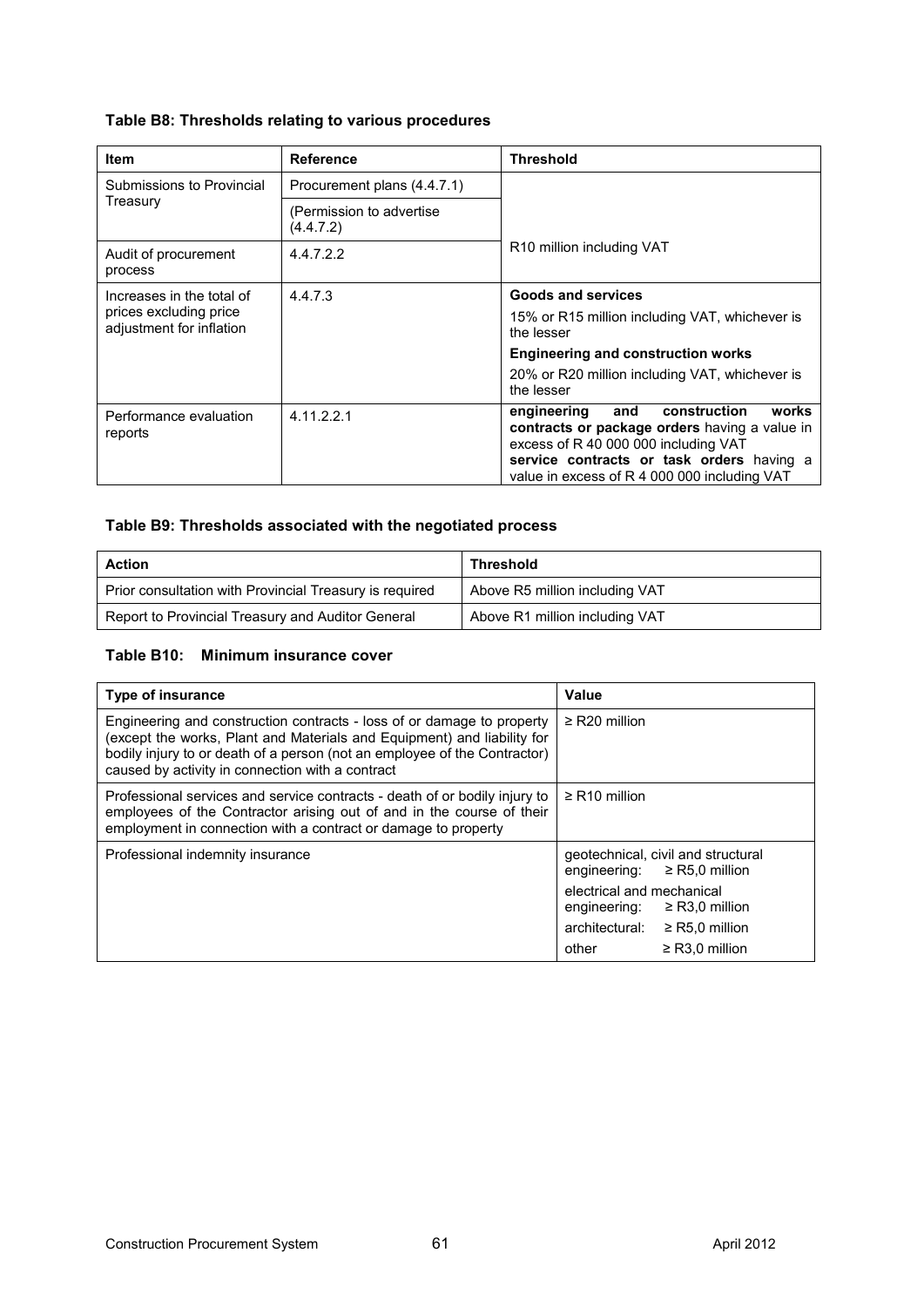## **Annexure C: Adjudication procedures to challenge decisions made during the tender process**

## **C1 General principles**

**C1.1** The tender dispute adjudicator shall decide if the complainant should have, in terms of the procurement documents issued in respect of the contract in question, been awarded the contract, in which case the complainant shall be awarded the greater of R 75 000 and 0,75 % of the price of the contract at the time of award or the estimated value of contract for task, batch or package orders which are likely to be awarded during the term of the contract, subject to a maximum amount of R7,5 million.

**C1.2** The tender dispute adjudicator shall act impartially and in accordance with the rules of natural justice.

**C1.3** The tender dispute adjudicator shall not be liable for anything done or omitted in the discharge or purported discharge of his functions as tender dispute adjudicator, unless the act or omission was in bad faith, and any official or agent of the tender dispute adjudicator is similarly protected from liability.

## **C2 Notice of tender dispute adjudication**

**C2.1** A complainant shall, within 10 days of receiving a notice advising that the tenderer was unsuccessful, give notice to a **designated person** of his intention to refer the dispute to adjudication by giving a written notice of tender dispute adjudication.

**C2.2** The notice of adjudication shall include

- a) the title of the contract, and the tender reference number,
- b) the name of the proposed tender dispute adjudicator, and
- c) a cash deposit equal to 50 % of the estimated tender dispute adjudicator's fee.

## **C3 Administrative procedures**

**C.3.1** The **designated person** shall notify, in writing, the tender dispute adjudicator, the complainant and the head of the institution's supply chain management unit, within five working days of receipt of the notice of adjudication, of the dispute.

**C.3.2** The **designated persons** shall deliver to the tender dispute adjudicator the tender evaluation report together with a copy of the tender submissions of the complainant and the tenderer who was awarded the contract, within seven working days of being notified that adjudication will take place.

**C.3.3** The tender dispute adjudicator shall notify the **designated person** if the copy of the tender submission is not received within the stated period. Should the tender dispute adjudicator not receive the copy of the tender submissions from the responsible official or agent within 20 working days, the adjudication shall be abandoned and the complainant notified accordingly.

## **C4 Tender dispute adjudicator's decision**

**C4.1** In making a decision, the tender dispute adjudicator may take the initiative in ascertaining the facts and the correct procedure provided for in the employer's procurement policy and standard procedures. The tender dispute adjudication shall be neither an expert determination nor arbitration but the tender dispute adjudicator may rely on his own expert knowledge and experience.

**C4.2** The tender dispute adjudicator shall have complete discretion as to how to conduct the adjudication, and shall establish the procedure and timetable. He shall not be required to observe any rule of evidence, procedure or otherwise, of any court, except the rules of natural justice. Without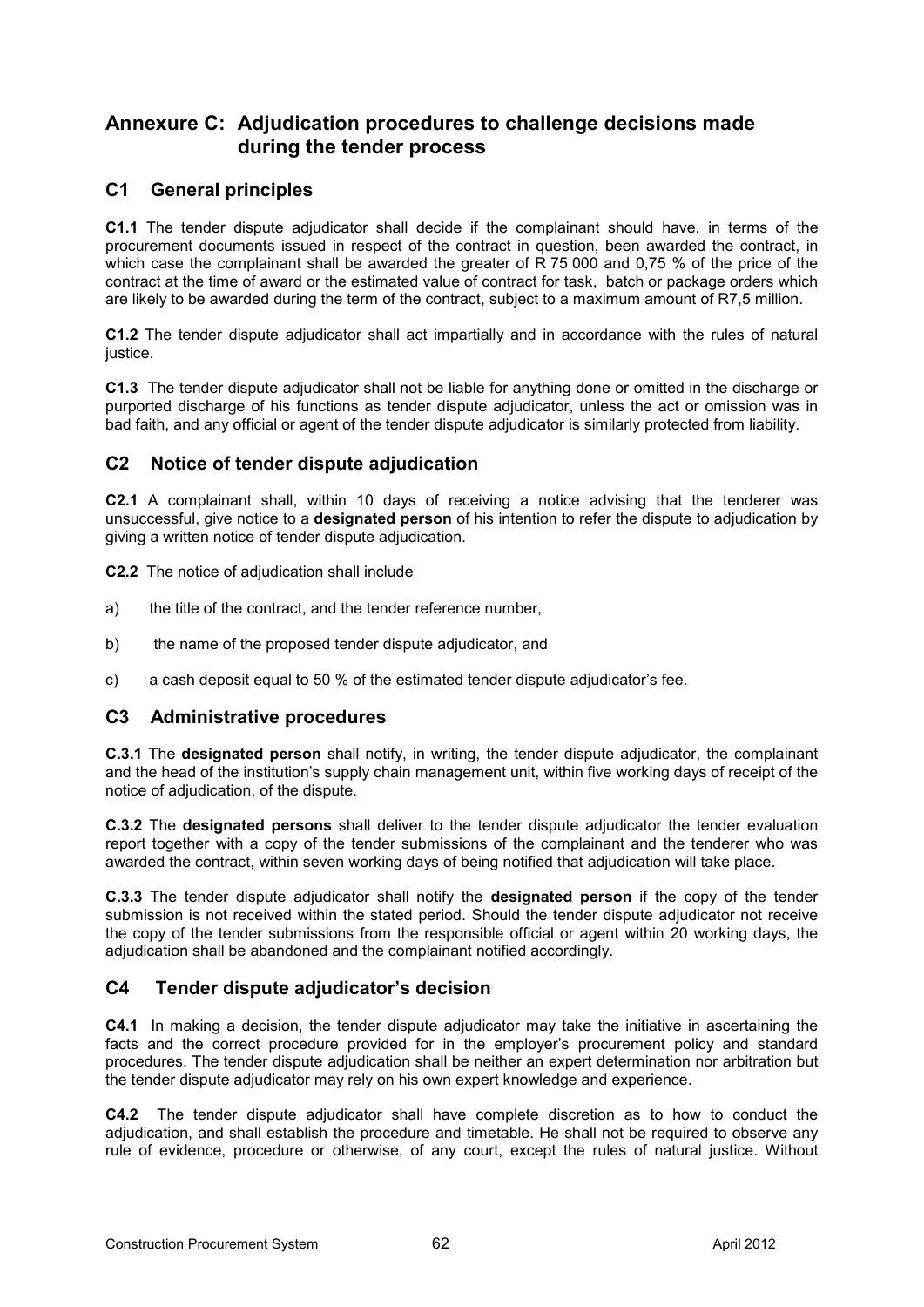prejudice to the generality of these powers, he may ask for further information and meet and question the **Evaluation Panel** and any other person involved in the evaluation of the tender.

**C4.3** The tender dispute adjudicator may obtain legal or technical advice having first notified the **designated person** of his intention.

**C4.4** Wherever possible, the tender dispute adjudicator shall reach his decision without the process of a formal hearing.

**C4.5** The tender dispute adjudicator shall reach his decision and notify both the **designated person** and the complainant within 21 days of the tender submissions having been handed to him for adjudication, unless the **designated person** agrees to extend this period.

**C4.6** The tender dispute adjudicator's decision shall be binding on both the institution and the complainant.

**C4.7** The institution shall pay the complainant the amount due in terms of this procedure without delay, should the tender dispute adjudicator find that the complainant should have been awarded the contract, but not before the complainant has paid the tender dispute adjudicator any outstanding fees not covered by the cash deposit.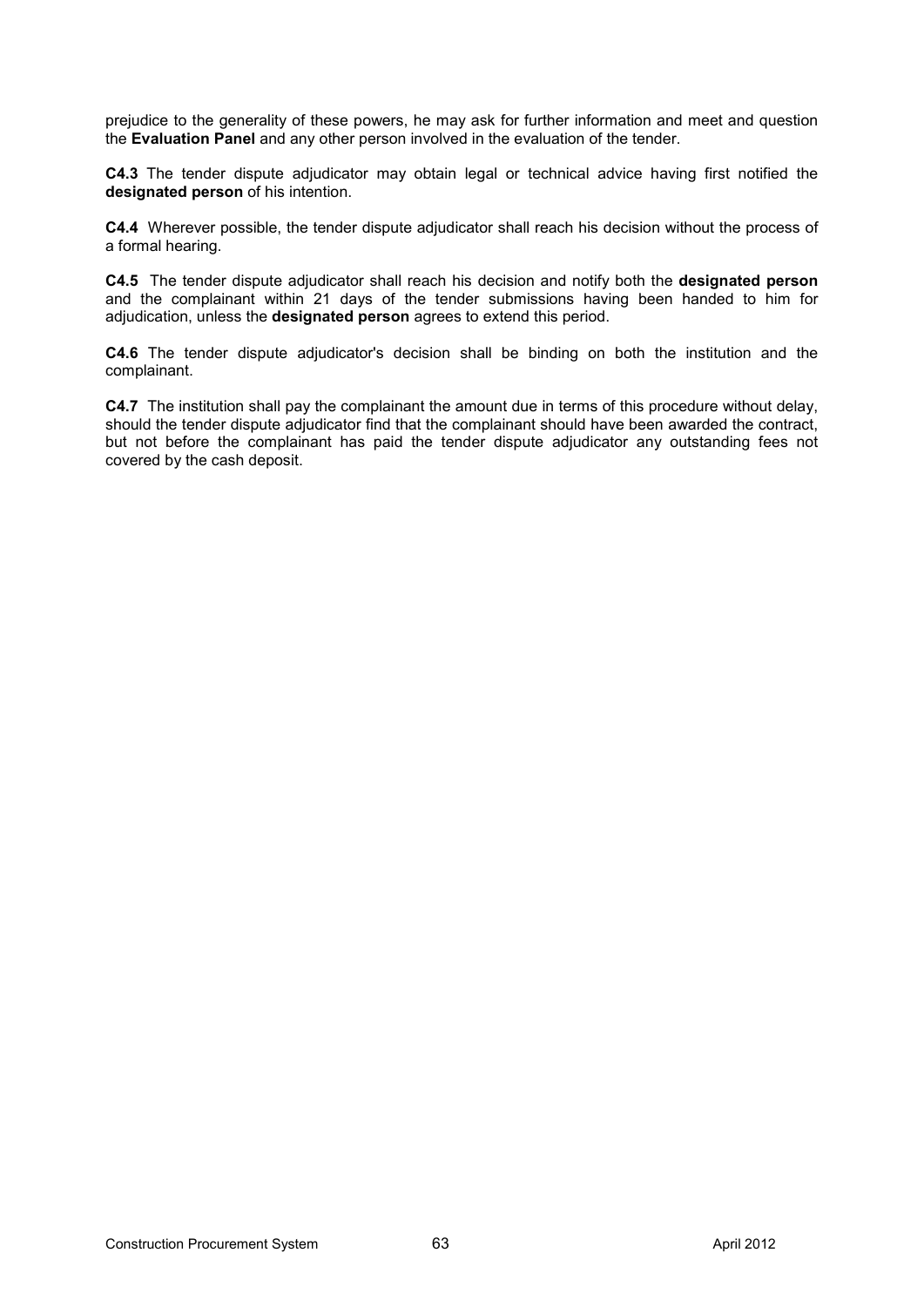## **Annexure D: Communications with unsuccessful respondents or tenderers**

## **D.1 Letters to unsuccessful respondents or tenderers**

A written communication should convey the following to unsuccessful respondents following a call for an expression of interest:

#### *Tender number: Title:*

*Your submission in response to the abovementioned call for an expression of interest refers.* 

*The institution wishes to advise you that we have received and evaluated your submission. This letter regrettably serves to advise you that you have not been successful on this occasion and you will not be admitted to the data base / invited to submit tender offers\*.* 

*Your participation and interest in our business is highly appreciated.* 

\* Delete that which does not apply.

A written communication should convey the following to unsuccessful tenderers following the evaluation of a round of competitive negotiations in a tender process:

*Project number: Title:* 

*Your tender submitted to perform the above contract refers.* 

*The institution wishes to advise you that we have received and evaluated your first\* round tender submission. This letter regrettably serves to advise you that on this occasion you have not been selected to proceed to the next round.* 

*Your participation in the tender process and our business is highly appreciated.* 

\* Amend as necessary.

A written communication should convey the following to unsuccessful tenderers following the award of a contract:

## *Project number:*

*Title:* 

*Your tender submitted to perform the above contract refers.* 

*The institution wishes to advise you that we have received and evaluated your tender offer. This letter regrettably serves to advise you that on this occasion you have not been successful*  on this occasion. The contract has been awarded to *..............* 

*Your participation in the tender process and our business is highly appreciated.* 

## **D.2 Debriefing score sheet**

A summary scoring sheet modelled along the following lines should be issued to the participants of a debriefing meeting: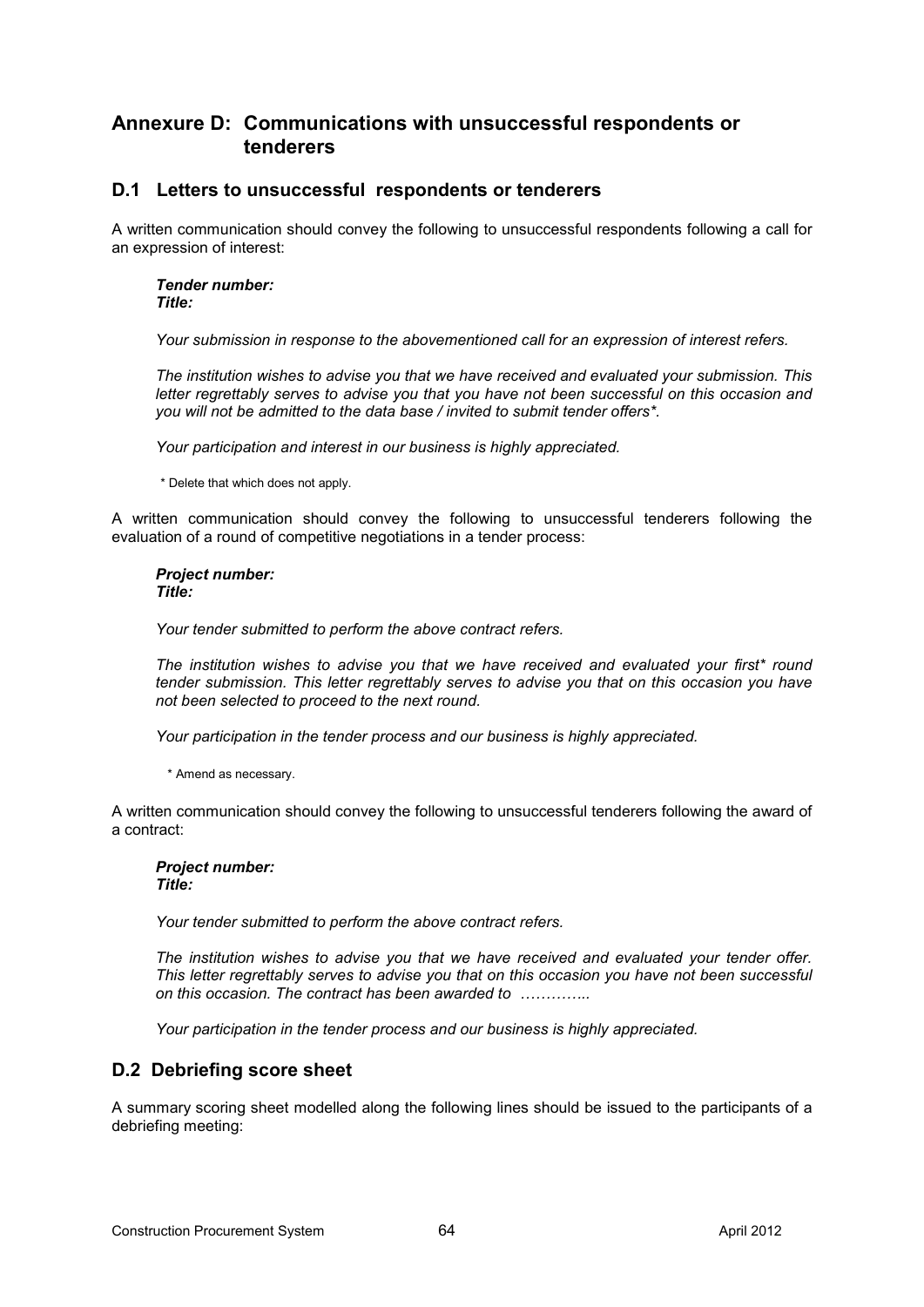#### **Debriefing sheet**

| Name of tenderer:                                                                                               |           | Title:<br><b>Project Number:</b>     |                                       |               |                                                                                           |
|-----------------------------------------------------------------------------------------------------------------|-----------|--------------------------------------|---------------------------------------|---------------|-------------------------------------------------------------------------------------------|
| <b>Criteria</b>                                                                                                 | Weighting | <b>Maximum</b><br>score<br>available | Tenderer's /<br>respondent's<br>score | Average score | <b>Successful</b><br>tenderer's /<br><b>lowest</b><br>successful<br>respondent's<br>score |
| <b>Financial offer</b><br><b>Preference</b><br>Quality*<br>Criteria 1<br>Criteria 2<br>Criteria 3<br>Criteria 4 |           |                                      |                                       |               |                                                                                           |
| Total for quality<br><b>Total score</b>                                                                         |           |                                      |                                       |               |                                                                                           |
| Ranking                                                                                                         |           |                                      |                                       |               | 1                                                                                         |
| Comments**:                                                                                                     |           |                                      |                                       |               |                                                                                           |

\* List only main criteria and aggregate sub criteria

\*\* Provide brief comments to enable the participants to understand why they obtained the score that they did

Alternatively, a debriefing sheet which provides the abovementioned information without brief comments relating to the score may be included in correspondence with a participant.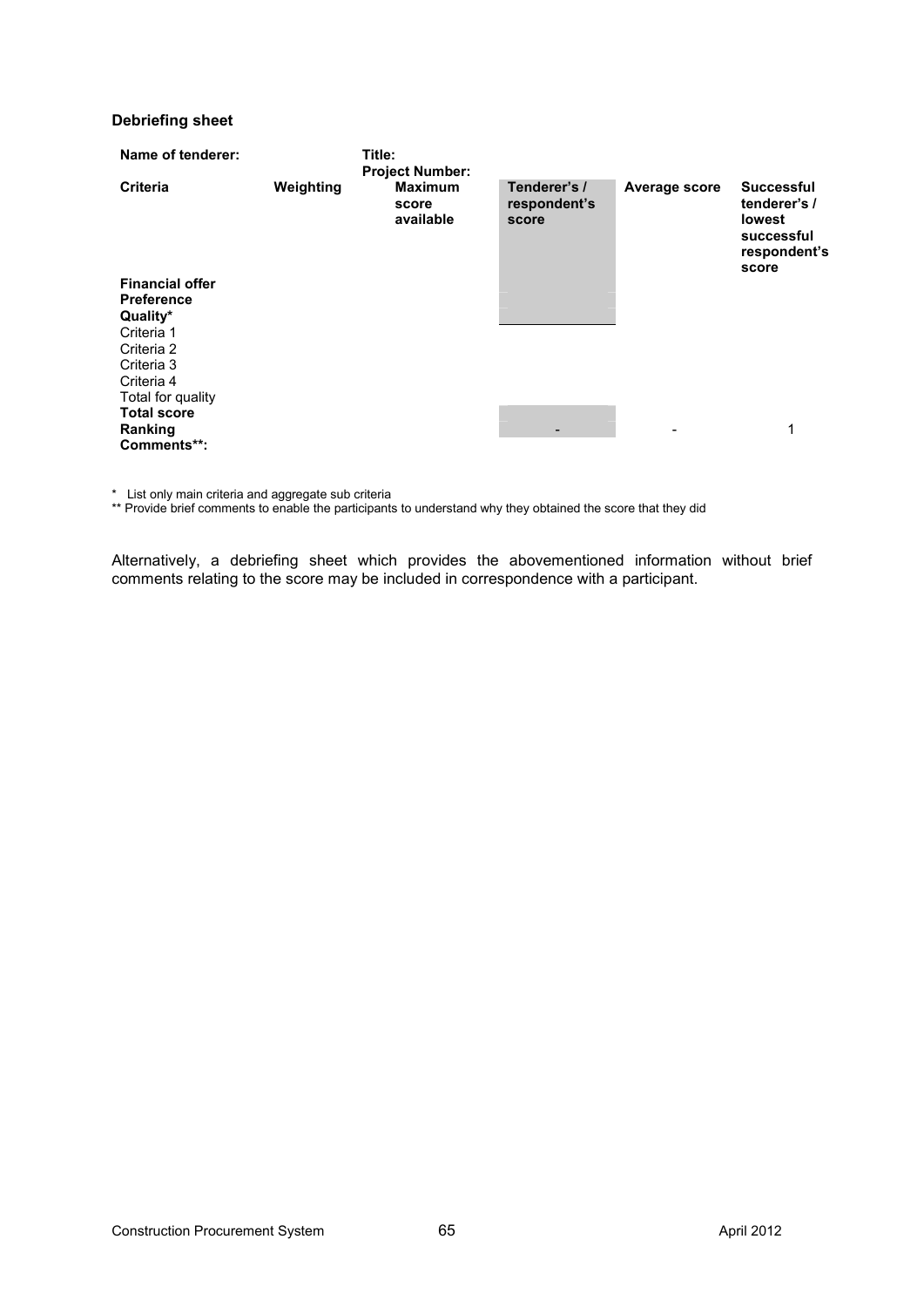# **Annexure E: Example of a performance report for an NEC3 Professional Service Contract**

## **Consultant particulars:**

| Name:                          | Name of person employed by the<br>Consultant for overseeing the<br>services: | Tel: | email: |
|--------------------------------|------------------------------------------------------------------------------|------|--------|
| Project manager's particulars: |                                                                              |      |        |
| Name:                          |                                                                              | Tel: | email: |

| Performance area                                                                                                                                                                                                                                                                       |                  |               | <b>Evaluation to arrive at a rating</b> (tick or check appropriate box and fill in value in brackets in<br>rating column) |                                                                          |                                                                               |                                                                                                             |                                                          |
|----------------------------------------------------------------------------------------------------------------------------------------------------------------------------------------------------------------------------------------------------------------------------------------|------------------|---------------|---------------------------------------------------------------------------------------------------------------------------|--------------------------------------------------------------------------|-------------------------------------------------------------------------------|-------------------------------------------------------------------------------------------------------------|----------------------------------------------------------|
| <b>Description</b>                                                                                                                                                                                                                                                                     | Weighting<br>(1) | Rating<br>(2) | <b>Score</b><br>$(1)$ x $(2)$                                                                                             | Unsatisfactory (-1)                                                      | Acceptable (0)                                                                | Good (1)                                                                                                    | Superior (2)                                             |
| Time management based on<br>programme<br>NOTE: The requirements for,<br>acceptance of and revisions to<br>programmes are fully described in<br>clause 31 and 32 of the NEC3<br><b>Professional Service Contract</b><br>A Key Date is the date by which work is<br>to meet a condition. | 0,1              |               |                                                                                                                           | less than 60% of<br>L.<br>programme<br>milestones / Key<br>Dates are met | at least 60% of<br>programme<br>milestones / Key<br>Dates are met             | most programmed<br>milestones / Key<br>Dates met                                                            | all programmed<br>milestones / Key<br>Dates met          |
|                                                                                                                                                                                                                                                                                        | 0,1              |               |                                                                                                                           | $\mathcal{L}_{\mathcal{A}}$<br>programme<br>repeatedly not<br>adhered to | few deliverables<br>submitted later<br>than 4 weeks after<br>programmed dates | most deliverables<br>$\blacksquare$<br>submitted not<br>more than one<br>week after<br>programmed<br>dates. | timely submission<br>of all deliverables                 |
| Standard of service<br>NOTE: A defect is defined in the NEC3<br>Professional Service Contract as a part<br>of the services which is not in<br>accordance with the Scope or the<br>applicable law.                                                                                      | 0.1              |               |                                                                                                                           | $\Box$<br>significant<br>defects<br>encountered                          | some defects<br>$\mathsf{L}$<br>encountered                                   | very minor<br>$\overline{\phantom{0}}$<br>defects<br>encountered                                            | no defects<br>$\blacksquare$<br>encountered or<br>rework |